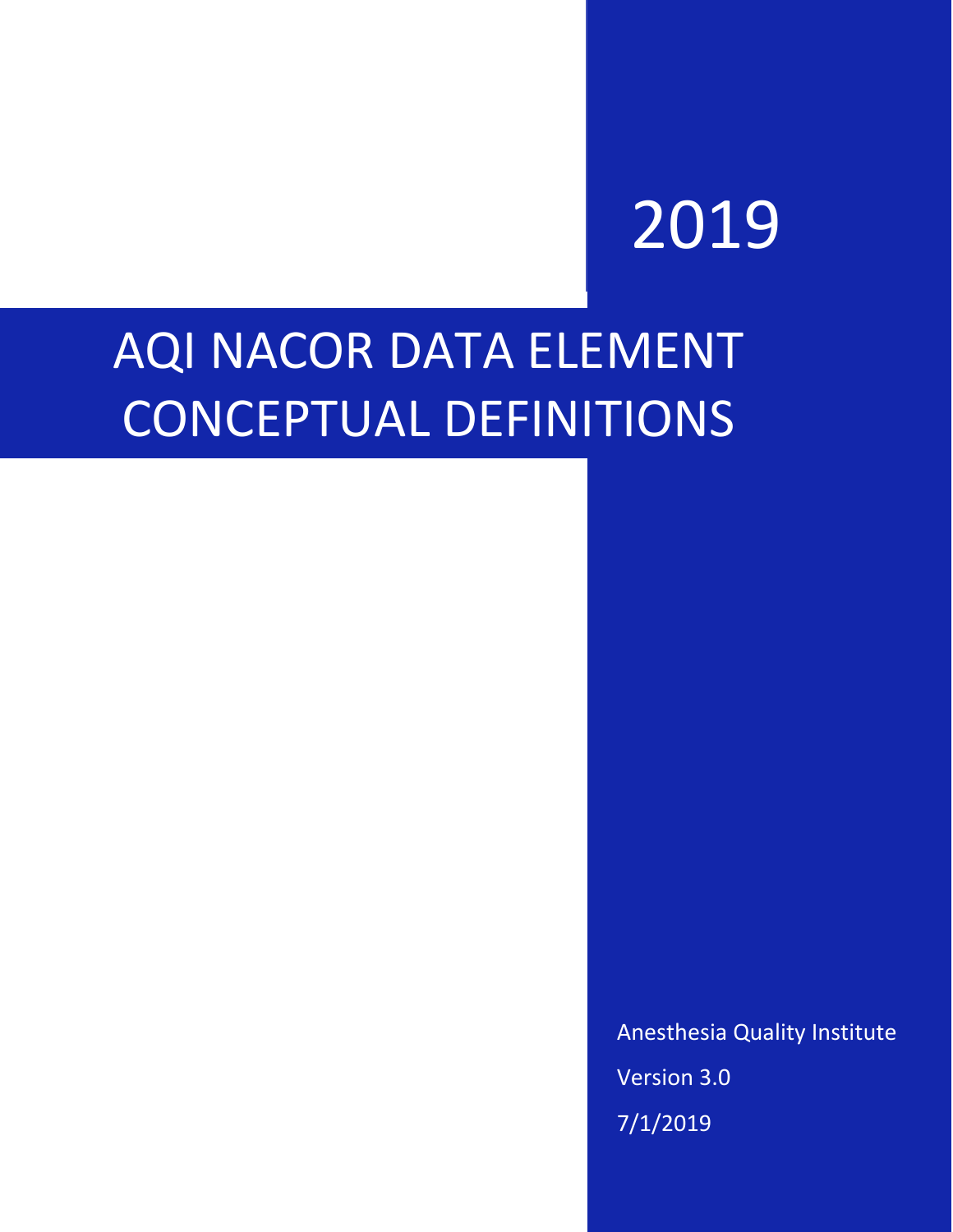### **2019 AQI NACOR DATA ELEMENT CONCEPTUAL DEFINITIONS**

**Version 3.0**

**July 2019**

This document clarifies data element conceptual definitions and intent. Synonyms, examples, exclusions and/or notes are included where appropriate and available. Clarifications to these will be made on an as-needed basis. Updates to the official conceptual definitions will be made on an annual basis.

Comments or recommendations should be sent to [askaqi@asahq.org](mailto:askaqi@asahq.org).

This version includes the data elements in AQI NACOR Data Element Conceptual Definitions v2.0 and a set of comorbidity data elements released in December 2017.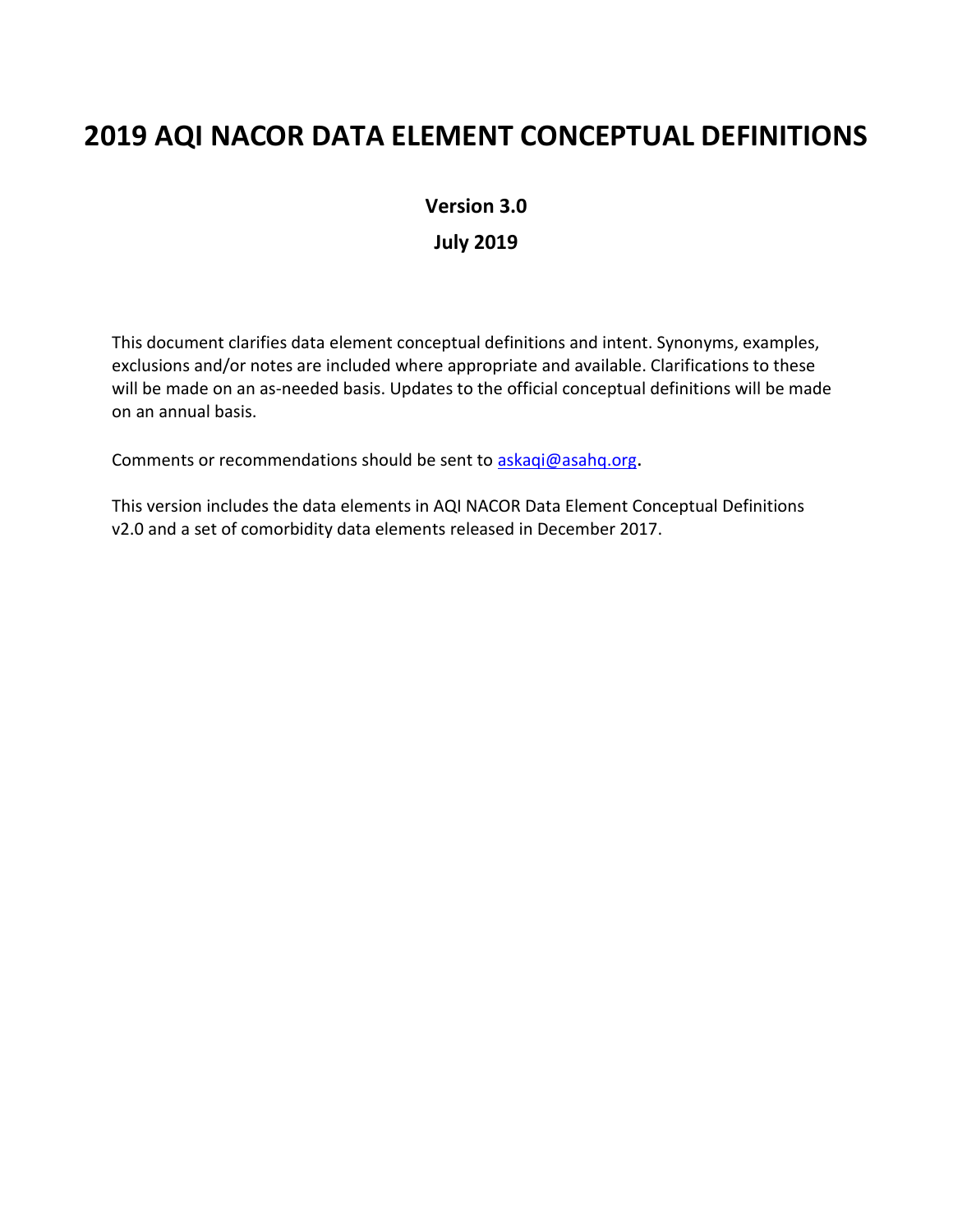### **TABLE OF CONTENTS**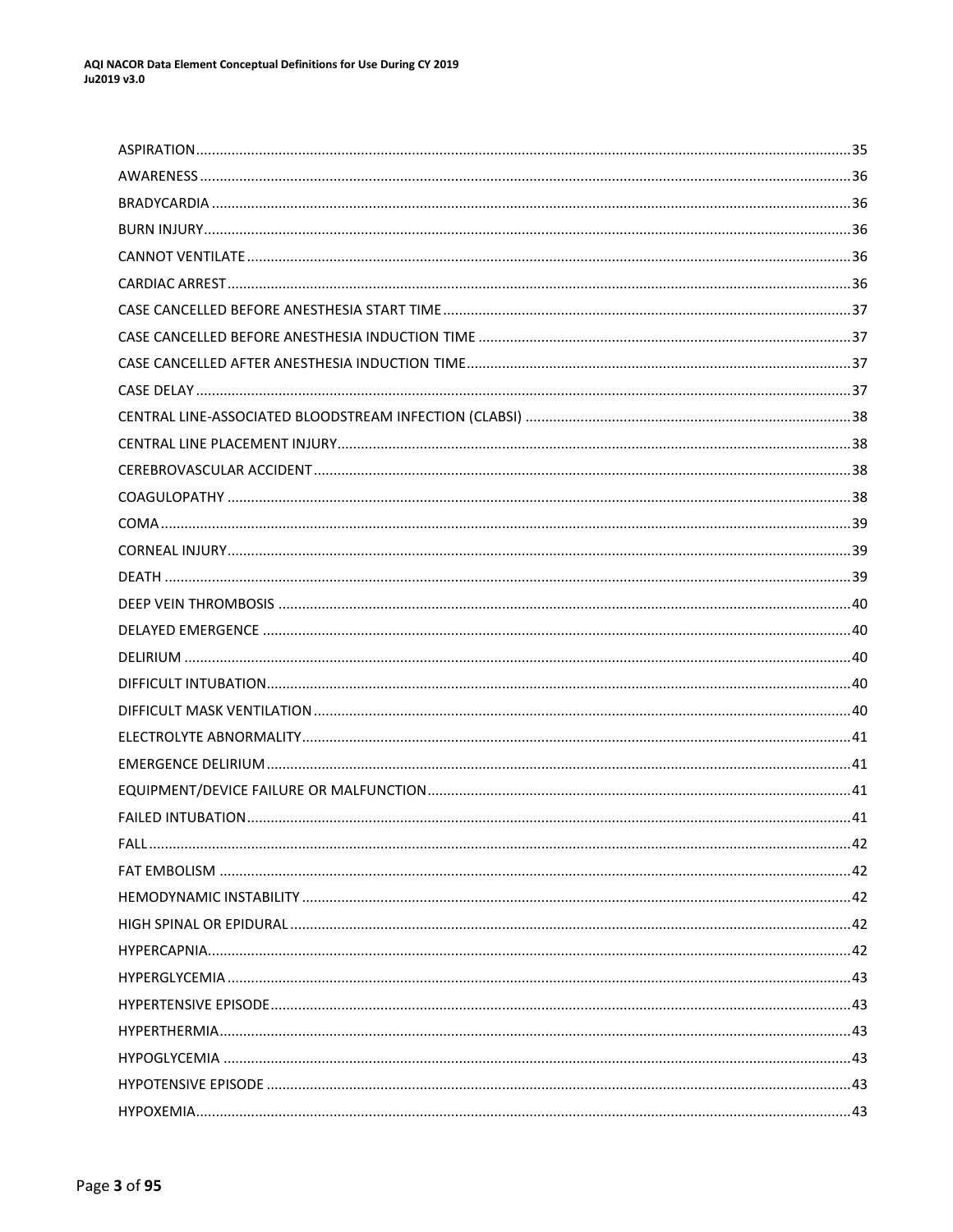| AQI NACOR Data Element Conceptual Definitions for Use During CY 2019<br>Ju2019 v3.0 |  |
|-------------------------------------------------------------------------------------|--|
|                                                                                     |  |
|                                                                                     |  |
|                                                                                     |  |
|                                                                                     |  |
|                                                                                     |  |
|                                                                                     |  |
|                                                                                     |  |
|                                                                                     |  |
|                                                                                     |  |
|                                                                                     |  |
|                                                                                     |  |
|                                                                                     |  |
|                                                                                     |  |
|                                                                                     |  |
|                                                                                     |  |
|                                                                                     |  |
|                                                                                     |  |
|                                                                                     |  |
|                                                                                     |  |
|                                                                                     |  |
|                                                                                     |  |
|                                                                                     |  |
|                                                                                     |  |
|                                                                                     |  |
|                                                                                     |  |
|                                                                                     |  |
|                                                                                     |  |
|                                                                                     |  |
|                                                                                     |  |
|                                                                                     |  |
|                                                                                     |  |
|                                                                                     |  |
|                                                                                     |  |
|                                                                                     |  |
|                                                                                     |  |
|                                                                                     |  |
|                                                                                     |  |
|                                                                                     |  |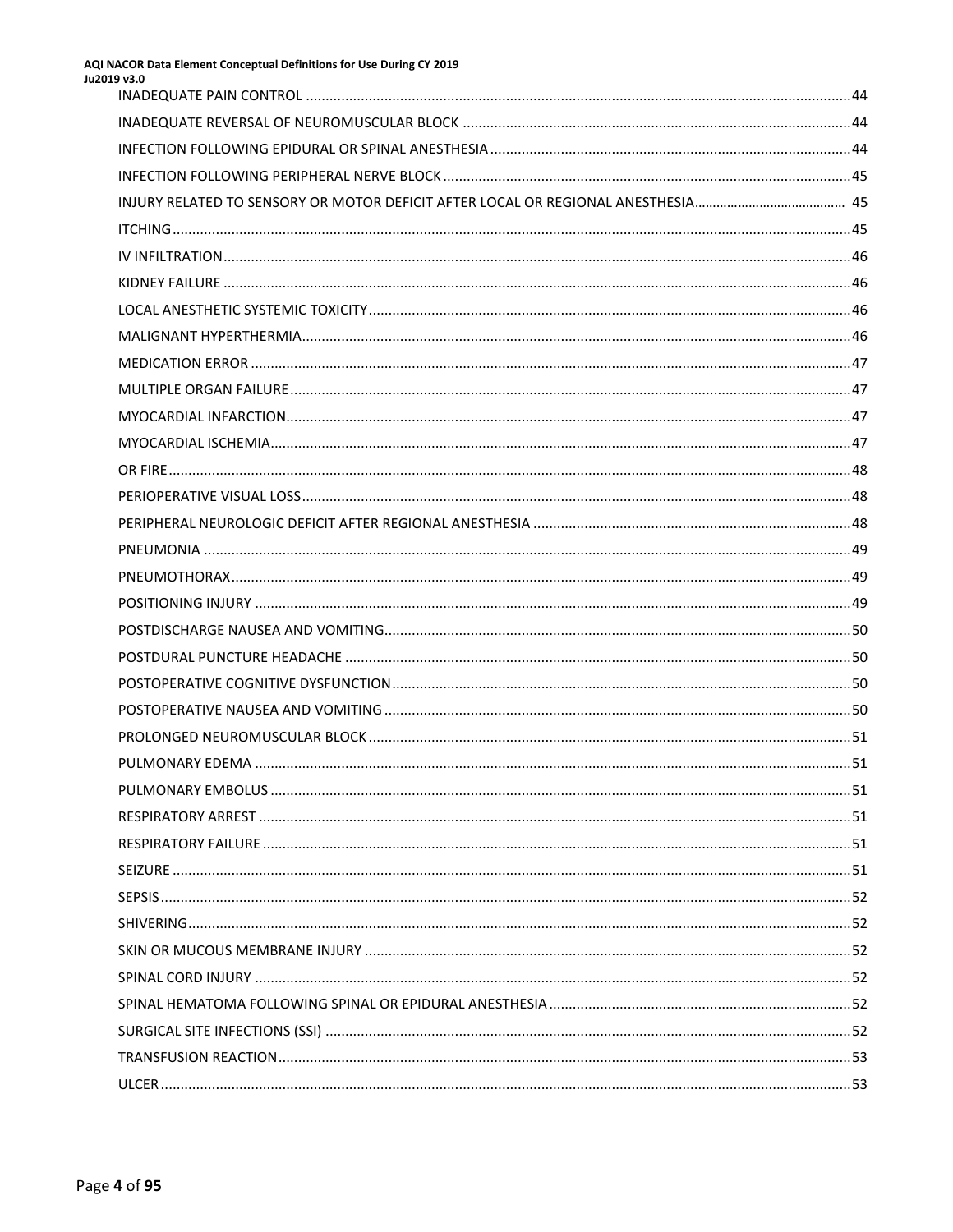| AQI NACOR Data Element Conceptual Definitions for Use During CY 2019<br>Ju2019 v3.0 |  |
|-------------------------------------------------------------------------------------|--|
|                                                                                     |  |
|                                                                                     |  |
|                                                                                     |  |
|                                                                                     |  |
|                                                                                     |  |
|                                                                                     |  |
|                                                                                     |  |
|                                                                                     |  |
|                                                                                     |  |
|                                                                                     |  |
|                                                                                     |  |
|                                                                                     |  |
|                                                                                     |  |
|                                                                                     |  |
|                                                                                     |  |
|                                                                                     |  |
|                                                                                     |  |
|                                                                                     |  |
|                                                                                     |  |
|                                                                                     |  |
|                                                                                     |  |
|                                                                                     |  |
|                                                                                     |  |
|                                                                                     |  |
|                                                                                     |  |
|                                                                                     |  |
|                                                                                     |  |
|                                                                                     |  |
|                                                                                     |  |
|                                                                                     |  |
|                                                                                     |  |
|                                                                                     |  |
|                                                                                     |  |
|                                                                                     |  |
|                                                                                     |  |
|                                                                                     |  |
|                                                                                     |  |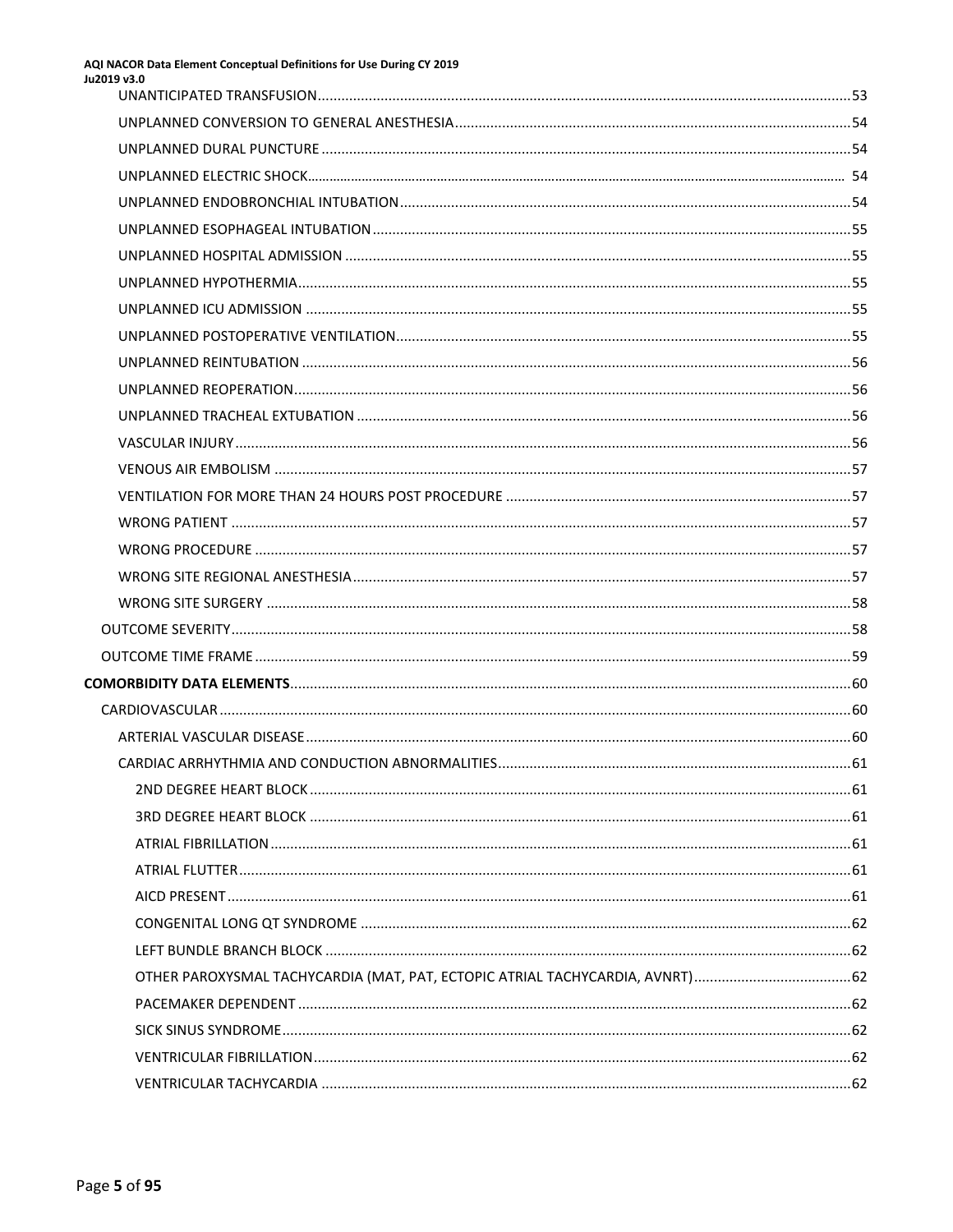## AQI NACOR Data Element Conceptual Definitions for Use During CY 2019<br>Ju2019 v3.0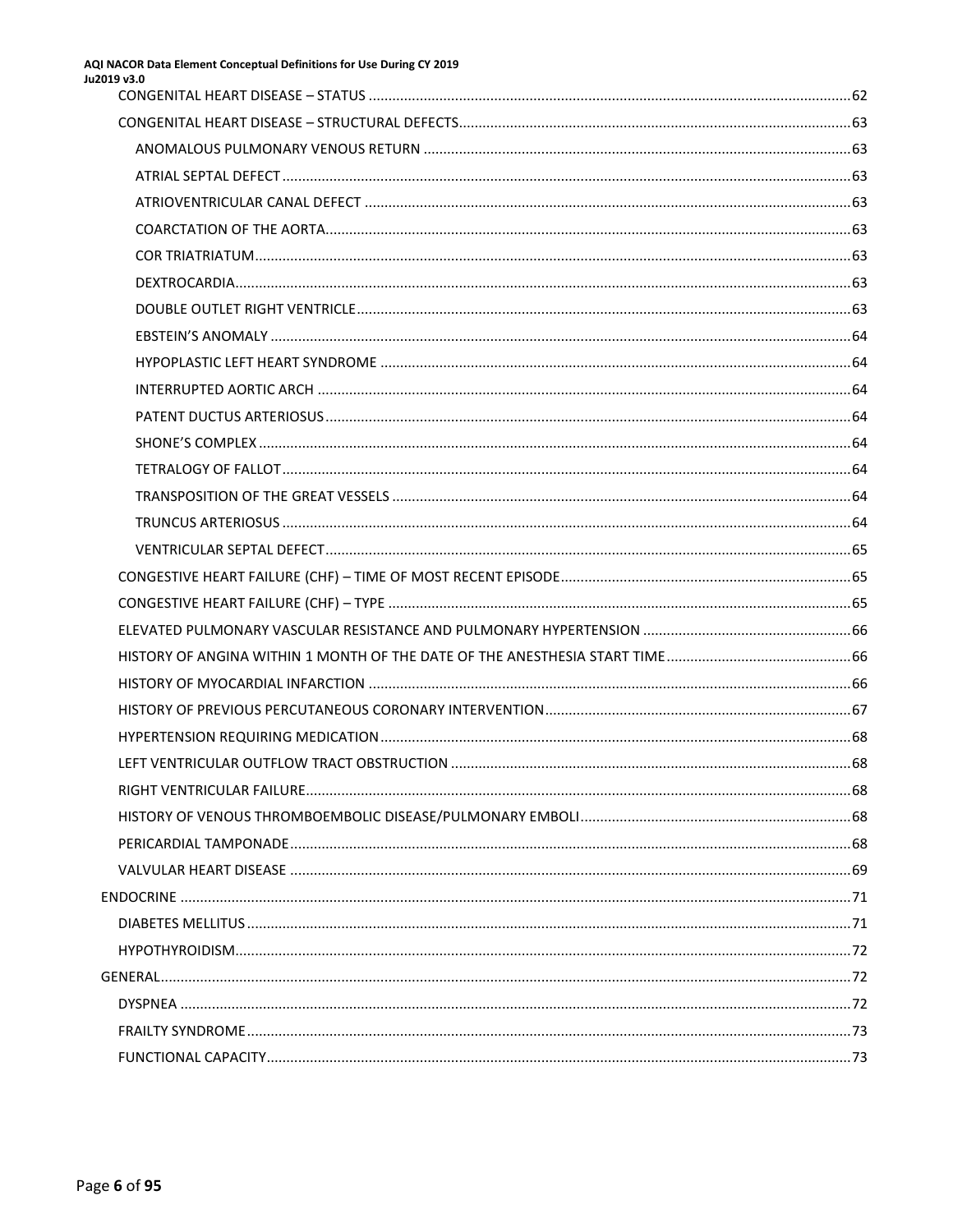| AQI NACOR Data Element Conceptual Definitions for Use During CY 2019<br>Ju2019 v3.0 |  |
|-------------------------------------------------------------------------------------|--|
|                                                                                     |  |
|                                                                                     |  |
|                                                                                     |  |
|                                                                                     |  |
|                                                                                     |  |
|                                                                                     |  |
|                                                                                     |  |
|                                                                                     |  |
|                                                                                     |  |
|                                                                                     |  |
|                                                                                     |  |
|                                                                                     |  |
|                                                                                     |  |
|                                                                                     |  |
|                                                                                     |  |
|                                                                                     |  |
|                                                                                     |  |
|                                                                                     |  |
|                                                                                     |  |
|                                                                                     |  |
|                                                                                     |  |
|                                                                                     |  |
|                                                                                     |  |
|                                                                                     |  |
|                                                                                     |  |
|                                                                                     |  |
|                                                                                     |  |
|                                                                                     |  |
|                                                                                     |  |
|                                                                                     |  |
|                                                                                     |  |
|                                                                                     |  |
|                                                                                     |  |
|                                                                                     |  |
|                                                                                     |  |
|                                                                                     |  |
|                                                                                     |  |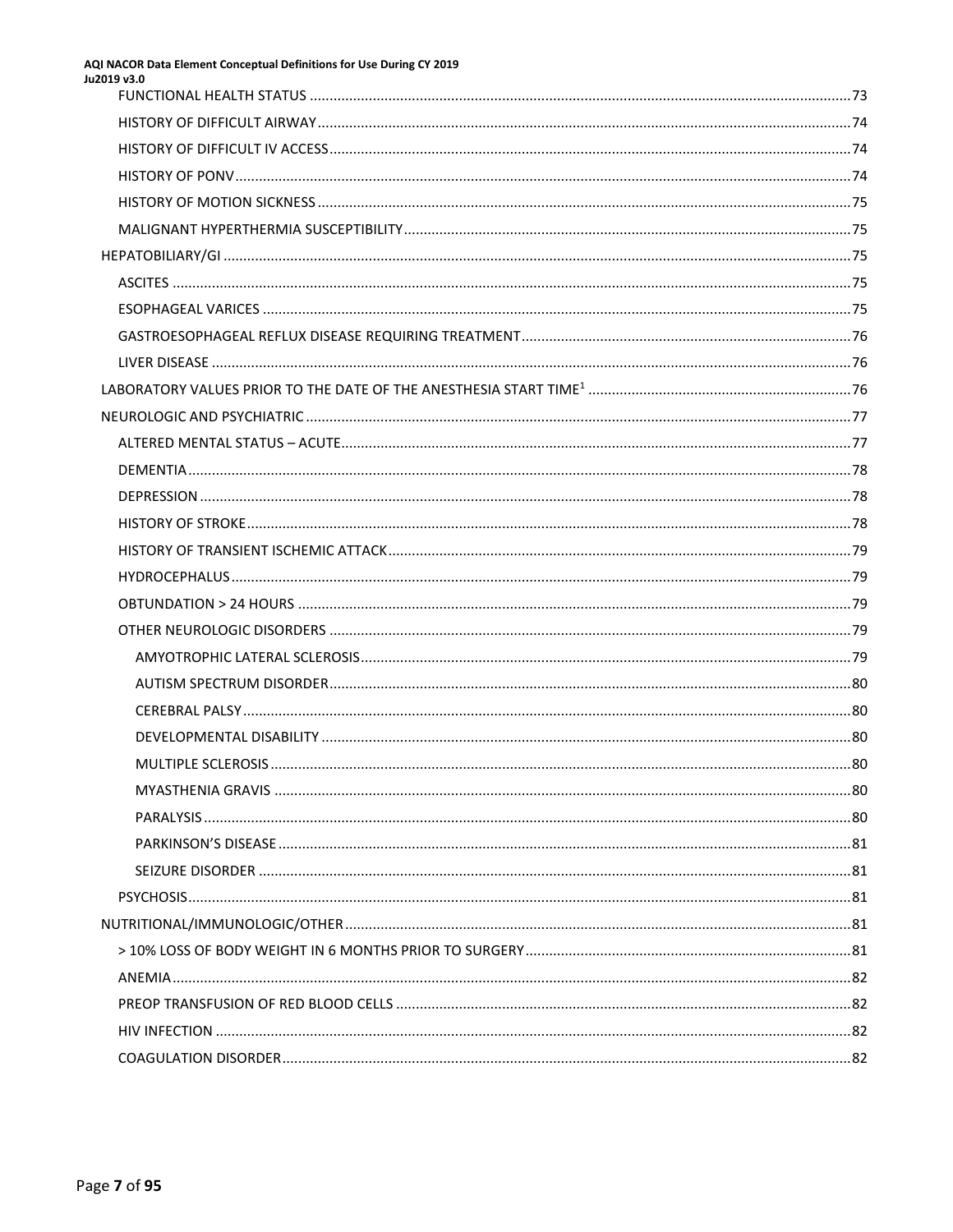| AQI NACOR Data Element Conceptual Definitions for Use During CY 2019<br>Ju2019 v3.0 |  |
|-------------------------------------------------------------------------------------|--|
|                                                                                     |  |
|                                                                                     |  |
|                                                                                     |  |
|                                                                                     |  |
|                                                                                     |  |
|                                                                                     |  |
|                                                                                     |  |
|                                                                                     |  |
|                                                                                     |  |
|                                                                                     |  |
|                                                                                     |  |
|                                                                                     |  |
|                                                                                     |  |
|                                                                                     |  |
|                                                                                     |  |
|                                                                                     |  |
|                                                                                     |  |
|                                                                                     |  |
|                                                                                     |  |
|                                                                                     |  |
|                                                                                     |  |
|                                                                                     |  |
|                                                                                     |  |
|                                                                                     |  |
|                                                                                     |  |
|                                                                                     |  |
|                                                                                     |  |
|                                                                                     |  |
|                                                                                     |  |
|                                                                                     |  |
|                                                                                     |  |
|                                                                                     |  |
|                                                                                     |  |
|                                                                                     |  |
|                                                                                     |  |
|                                                                                     |  |
|                                                                                     |  |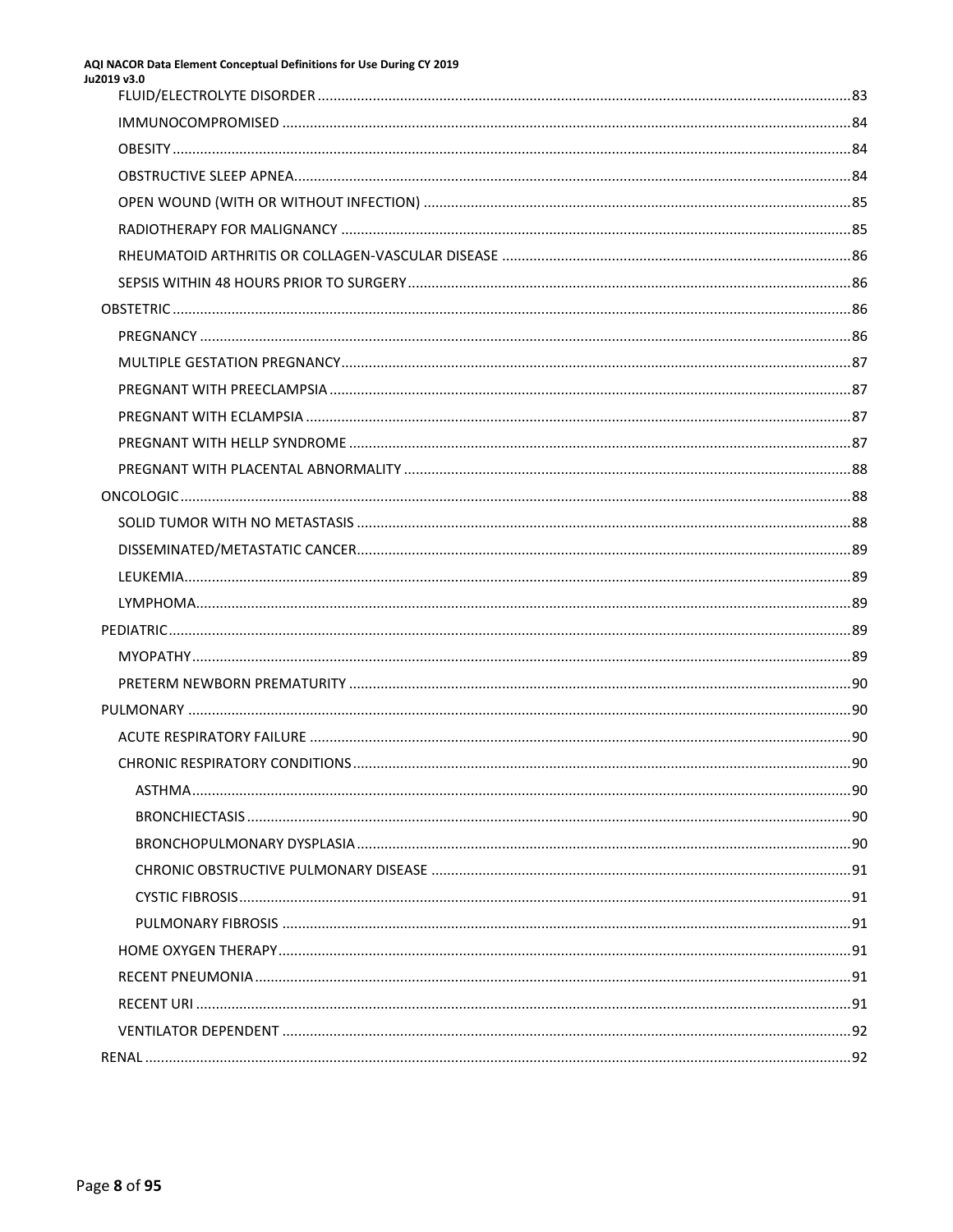## AQI NACOR Data Element Conceptual Definitions for Use During CY 2019<br>Ju2019 v3.0

| <b>2019</b> x3.0 |  |
|------------------|--|
|                  |  |
|                  |  |
|                  |  |
|                  |  |
|                  |  |
|                  |  |
|                  |  |
|                  |  |
|                  |  |
|                  |  |
|                  |  |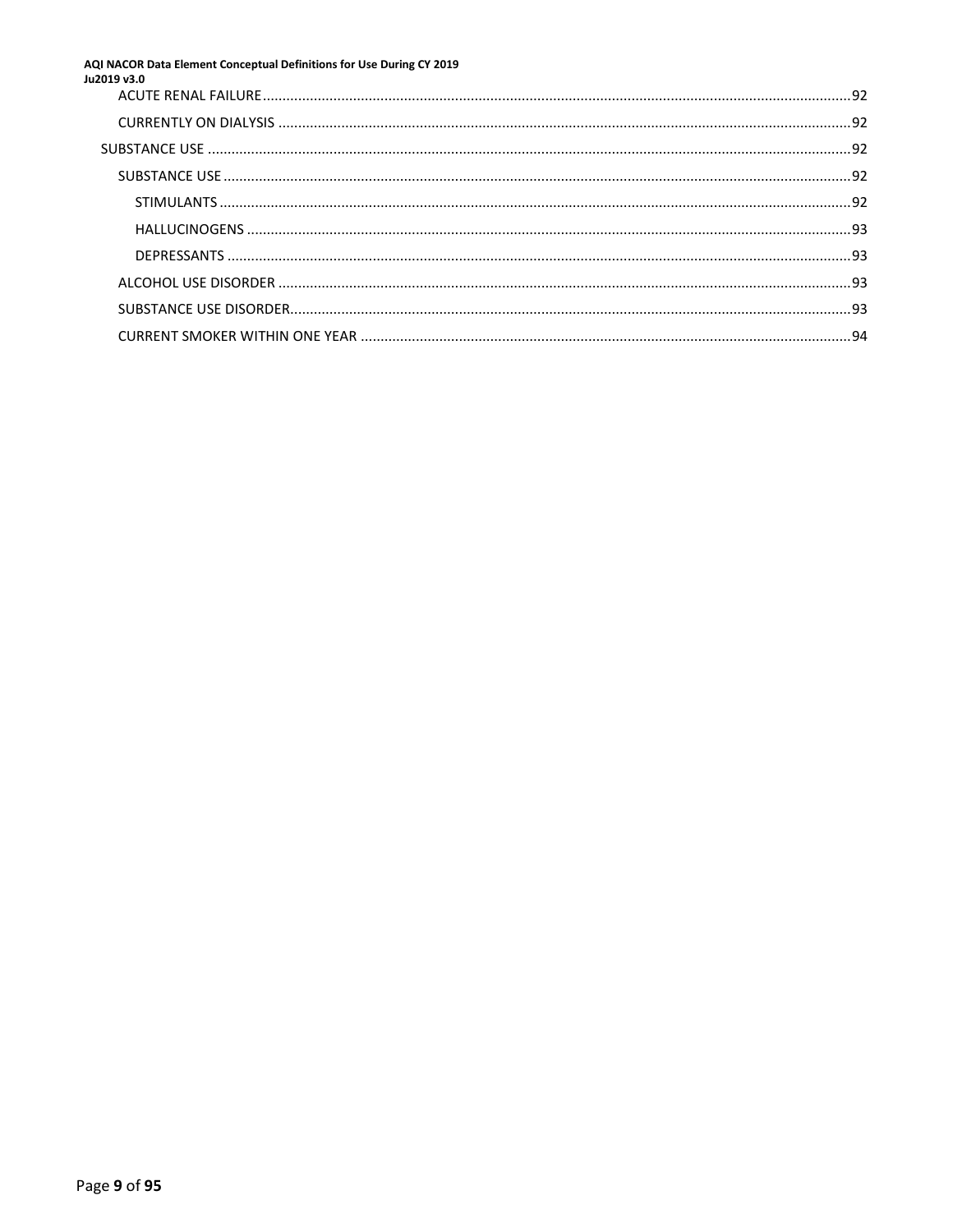#### <span id="page-10-0"></span>**MINIMUM DATA SET DATA ELEMENTS**

<span id="page-10-1"></span>**ANESTHESIA START TIME** – Time when the anesthesia team assumes continuous care of the patient and begins preparing the patient for an anesthetic for anesthesia services in the operating room or an equivalent area.

*Note*: Time should be reported in the local time zone.

#### *AQI XML Schema Element*: <AnesthesiaStartTime>

Anesthesia Start Time as listed in the AQI XML schema is a combination of the Date of Service plus Anesthesia Start Time – The ISO 8601 standard for any date / time value is used (YYYY-MM-DDThh:mm:ss[.mmm] -> 2016-05-01T07:30:00.000)

*Source*: AACD Procedural Times Glossary (1991)

<span id="page-10-2"></span>**ANESTHESIA END (FINISH) TIME** – Time at which anesthesiologist turns over care of the patient to a post anesthesia care team (either PACU or ICU). This time ends when the anesthesia team is no longer furnishing anesthesia services to the patient, that is when the patient may be placed safely under postoperative care and when the anesthesia team has completed transfer of patient care.

*Note*: Time should be reported in the local time zone.

*AQI XML Schema Element*: <AnesthesiaEndTime>

Anesthesia End (Finish) Time as listed in the AQI XML schema is a combination of the Date of Service plus Anesthesia End Time – The ISO 8601 standard for any date / time value is used (YYYY-MM-DDThh:mm:ss[.mmm] -> 2016-05- 01T07:30:00.000)

*Source*: AACD Procedural Times Glossary (1991)

#### <span id="page-10-3"></span>**ANESTHESIA TYPE**

*Note*: Anesthesia is defined as the loss of sensation resulting from pharmacologic depression of nerve function. There are several types of anesthesia including neuraxial, general, or peripheral nerve block. Monitored Anesthesia Care is a specific type of anesthesia service that may be provided when neuraxial anesthesia, general anesthesia, or peripheral nerve block is not utilized.

*Source*: Stedman's Medical Dictionary for the Health Professions and Nursing 2012 (modified)

**NEURAXIAL** – Pertaining to local anesthetics placed around the nerves of the central nervous system

*AQI XML Schema Element*: <AnesthesiaCategory>

**COMBINED SPINAL AND EPIDURAL** – A regional anesthetic technique, which combines both spinal and epidural anesthesia and/or analgesia *Synonym:* CSE

*AQI XML Schema Element*: <AnesthesiaSubCategory>

*Source:* Cochrane Database of Systematic Reviews 2007 (modified)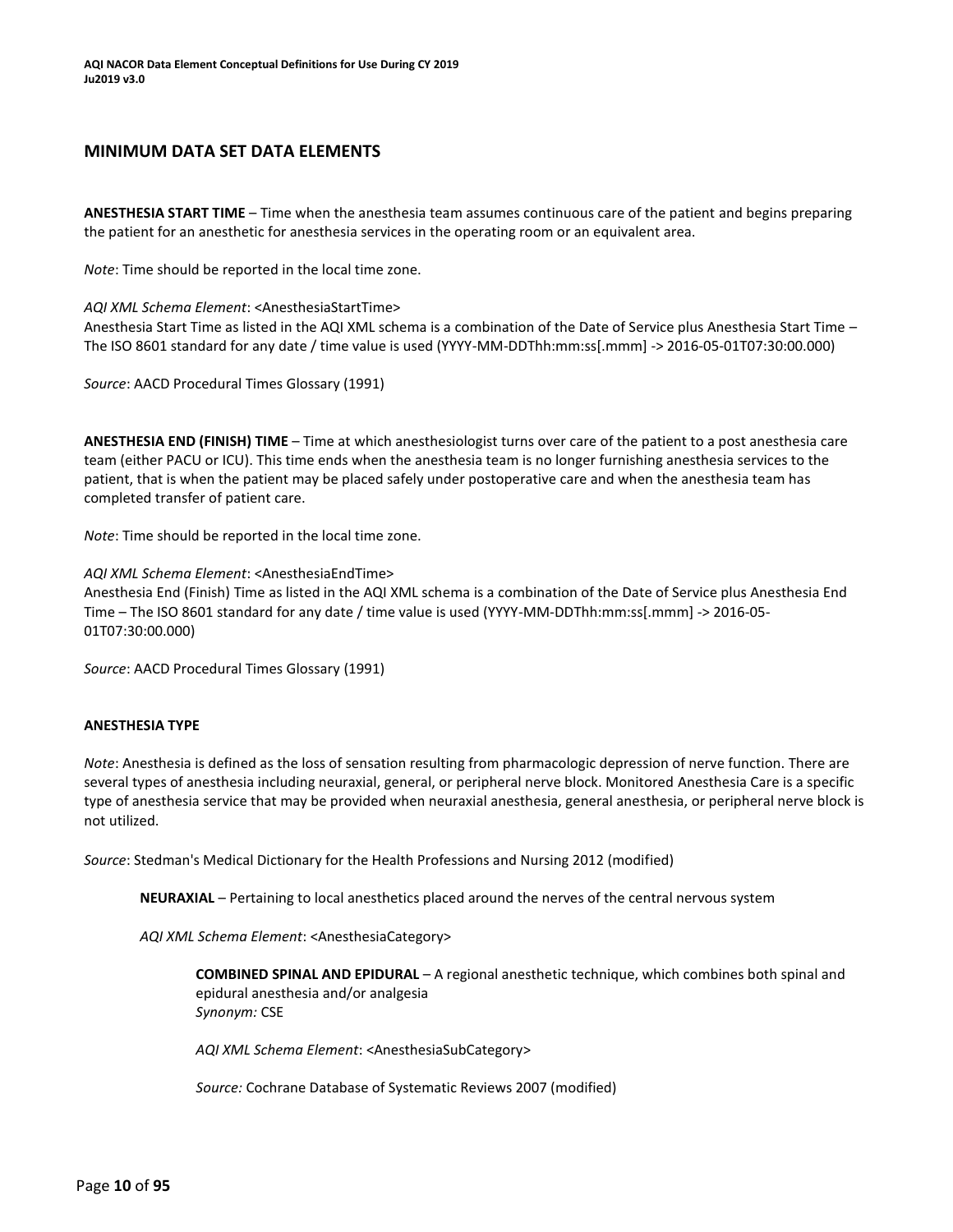**EPIDURAL** – Injection of a local anesthetic and/or other medication into the peridural space of the spinal cord, beneath the ligamentum flavum, that depresses neuronal function and produces loss of ability to perceive pain and/or other sensations

*Synonym:* Peridural Anesthesia

*AQI XML Schema Element*: <AnesthesiaSubCategory>

*Source:* Stedman's Medical Dictionary. 28th ed. (modified)

**SPINAL** – Injection of a local anesthetic and/or other medication into the cerebrospinal fluid surrounding the spinal cord that depresses neuronal function and produces loss of ability to perceive pain and/or other sensations

*AQI XML Schema Element*: <AnesthesiaSubCategory>

*Source:* Stedman's Medical Dictionary. 28th ed. (modified)

**GENERAL ANESTHESIA** – A drug-induced loss of consciousness during which patients are not arousable, even by painful stimulation. General anesthesia often impairs the patient's cardiovascular function and/or the ability to independently maintain spontaneous ventilation. Under general anesthesia, patient may require assistance in maintaining a patent airway and positive pressure ventilation may be required because of depressed spontaneous ventilation or drug induced depression of neuromuscular function.

*AQI XML Schema Element*: <AnesthesiaCategory>

*Source*: American Society of Anesthesiologists, Committee on Quality Management and Departmental Administration. Continuum of Depth of Sedation: Definition of General Anesthesia and Levels of Sedation/Analgesia. Oct 15, 2014

**INHALATIONAL GENERAL ANESTHESIA** – A drug-induced loss of consciousness during which patients are not arousable, even by painful stimulation. Anesthesia includes the administration of an inhalation agent (nitrous oxide, sevoflurane, desflurane, enflurane, halothane, or isoflurane). General anesthesia often impairs the patient's cardiovascular function and/or the ability to independently maintain spontaneous ventilation. Under general anesthesia, patient may require assistance in maintaining a patent airway and positive pressure ventilation may be required because of depressed spontaneous ventilation or drug induced depression of neuromuscular function.

*AQI XML Schema Element*: <AnesthesiaSubCategory>

*Source*: American Society of Anesthesiologists, Committee on Quality Management and Departmental Administration. Continuum of Depth of Sedation: Definition of General Anesthesia and Levels of Sedation/Analgesia. Oct 15, 2014

**TOTAL INTRAVENOUS ANESTHESIA** – A drug-induced loss of consciousness during which patients are not arousable, even by painful stimulation. Anesthesia is maintained exclusively by the administration of intravenous medications and inhalation anesthetic agents are not used. General anesthesia often impairs the patient's cardiovascular function and/or the ability to independently maintain spontaneous ventilation. Under general anesthesia, patient may require assistance in maintaining a patent airway and positive pressure ventilation may be required because of depressed spontaneous ventilation or drug induced depression of neuromuscular function.

*Synonym*: TIVA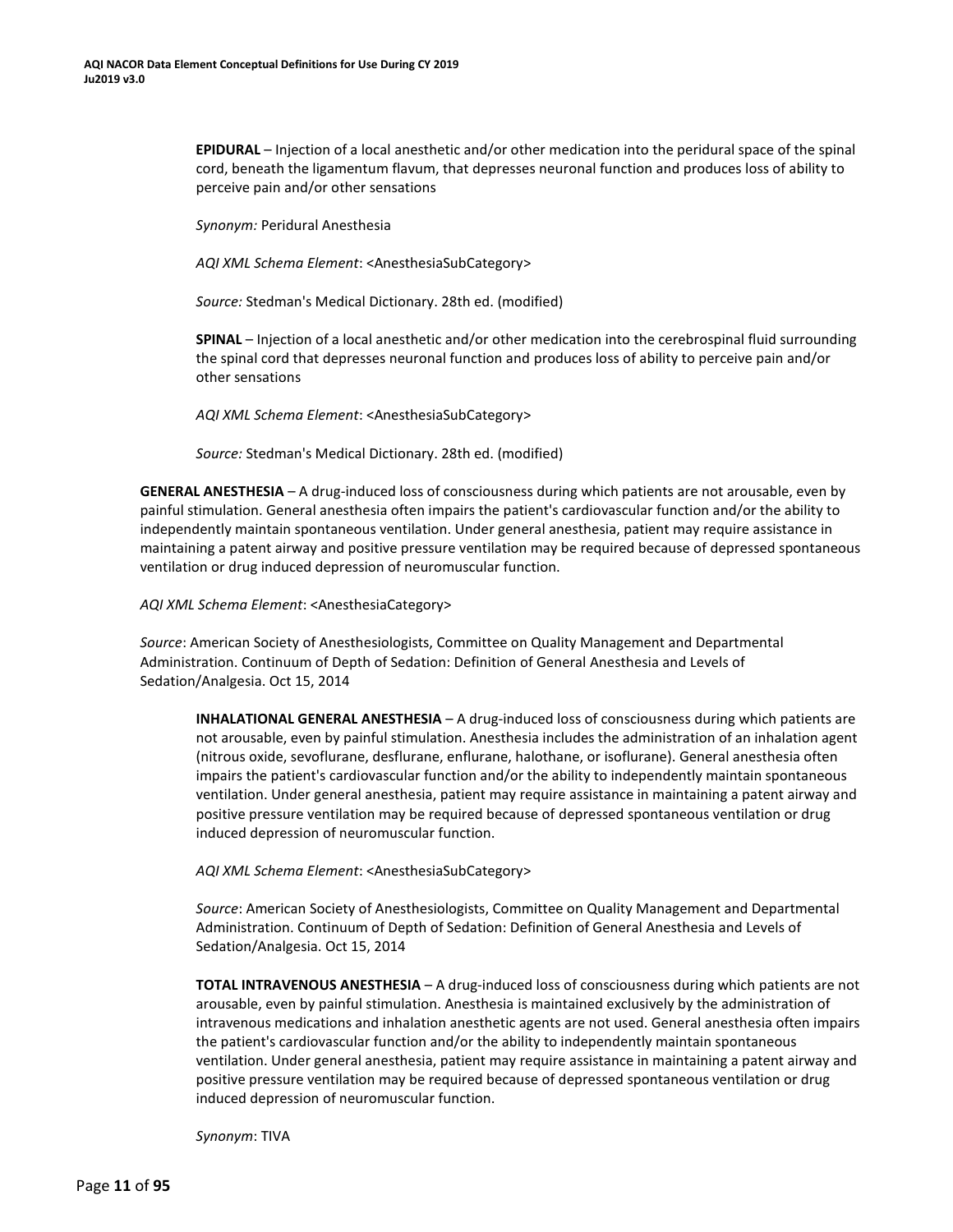*AQI XML Schema Element*: <AnesthesiaSubCategory>

*Source:* American Society of Anesthesiologists, Committee on Quality Management and Departmental Administration. Continuum of Depth of Sedation: Definition of General Anesthesia and Levels of Sedation/Analgesia. Oct 15, 2014

**MONITORED ANESTHESIA CARE** – A specific type of anesthesia service in which a qualified anesthesia provider has been requested to participate in the care of a patient undergoing a diagnostic or therapeutic procedure

*Synonym*: MAC

*Note*: Indications for Monitored Anesthesia Care depend on the nature of the procedure, the patient's clinical condition, and/or the potential need to convert to a general or regional anesthetic. This is a specific type of anesthesia service that excludes general anesthesia, peripheral nerve block, and neuraxial anesthesia (spinal and epidural anesthesia). Deep sedation/analgesia is also included in MAC.

*AQI XML Schema Element*: <AnesthesiaCategory>

*Source*: American Society of Anesthesiologists, Committee on Quality Management and Departmental Administration. Continuum of Depth of Sedation: Definition of General Anesthesia and Levels of Sedation/Analgesia. Oct 15, 2014; Medical Dictionary 2009; CMS definition

**PERIPHERAL NERVE BLOCK**– An injection of a local anesthetic and/or other medication into the area surrounding one or more peripheral nerves that depresses neuronal function and produces loss of the ability to perceive pain and/or other sensations in the specific part of the body innervated by the affected nerve(s). This does not include administration of medications into the epidural or intrathecal spaces.

*Synonyms*: Regional anesthesia, plexus block, nerve block

*Note*: This category of anesthesia includes intravenous regional anesthesia but excludes neuraxial anesthesia.

*AQI XML Schema Element*: <AnesthesiaCategory>

*Source*: Stedman's Medical Dictionary. 28th ed. (modified); Johns Hopkins Health Library, [www.hopkinsmedicine.org](http://www.hopkinsmedicine.org/) (modified)

#### <span id="page-12-0"></span>**ANESTHESIA PHYSICAL STATUS CLASSIFICATION**

**ASA I** – American Society of Anesthesiologists (ASA) Physical Status indicating the patient is considered to be a normal healthy patient

*Example*: Healthy, non-smoking, no or minimal alcohol use

*AQI XML Schema Element*: <ASAClass>

*Source*: American Society of Anesthesiologists Physical Status Classification System Oct 15, 2014. [www.asahq.org/resources/clinical-information/asa-physical-status-classification-system](http://www.asahq.org/resources/clinical-information/asa-physical-status-classification-system)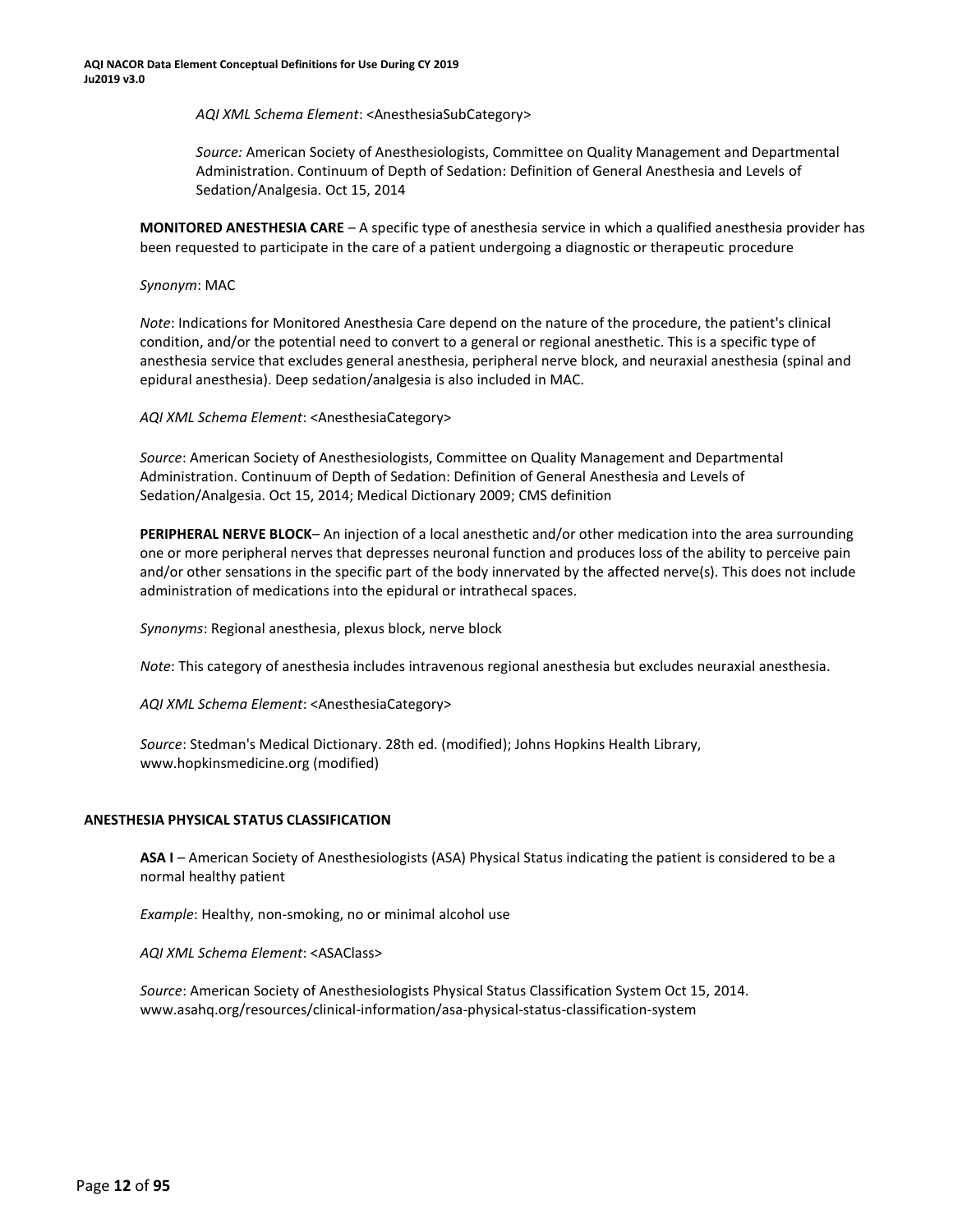**ASA IE** – American Society of Anesthesiologists (ASA) Physical Status indicating the patient is considered to be a normal healthy patient who undergoes an emergency surgery (emergency is defined as existing when delay in treatment of the patient would lead to a significant increase in the threat to life or body part)

#### *AQI XML Schema Element*: <ASAClass>

*Source*: American Society of Anesthesiologists Physical Status Classification System Oct 15, 2014. [www.asahq.org/resources/clinical-information/asa-physical-status-classification-system](http://www.asahq.org/resources/clinical-information/asa-physical-status-classification-system)

**ASA II** – American Society of Anesthesiologists (ASA) Physical Status indicating the patient is considered to have mild systemic disease (mild diseases are those only without substantive functional limitations)

*Example*: Current smoker, social alcohol drinker, pregnancy, obesity (30 < BME < 40), well-controlled DM/HTN, mild lung disease

#### *AQI XML Schema Element*: <ASAClass>

*Source*: American Society of Anesthesiologists Physical Status Classification System Oct 15, 2014. [www.asahq.org/resources/clinical-information/asa-physical-status-classification-system](http://www.asahq.org/resources/clinical-information/asa-physical-status-classification-system)

**ASA IIE** – American Society of Anesthesiologists (ASA) Physical Status indicating the patient is considered to have mild systemic disease (mild diseases are those only without substantive functional limitations) who undergoes an emergency surgery (emergency is defined as existing when delay in treatment of the patient would lead to a significant increase in the threat to life or body part)

#### *AQI XML Schema Element*: <ASAClass>

*Source*: American Society of Anesthesiologists Physical Status Classification System Oct 15, 2014. [www.asahq.org/resources/clinical-information/asa-physical-status-classification-system](http://www.asahq.org/resources/clinical-information/asa-physical-status-classification-system)

**ASA III** – American Society of Anesthesiologists (ASA) Physical Status indicating the patient is considered to have severe systemic disease, including substantive functional limitations with one or more moderate to severe diseases

*Example*: Poorly controlled DM or HTN, COPD, morbid obesity (BMI ≥40), active hepatitis, alcohol dependence or abuse, implanted pacemaker, moderate reduction of ejection fraction, ESRD undergoing regularly scheduled dialysis, premature infant PCA < 60 weeks, history (>3 months) of MI, CVA, TIA, or CAD/stents

#### *AQI XML Schema Element*: <ASAClass>

*Source*: American Society of Anesthesiologists Physical Status Classification System Oct 15, 2014. [www.asahq.org/resources/clinical-information/asa-physical-status-classification-system](http://www.asahq.org/resources/clinical-information/asa-physical-status-classification-system)

**ASA IIIE** – American Society of Anesthesiologists (ASA) Physical Status indicating the patient is considered to have severe systemic disease, including substantive functional limitations with one or more moderate to severe diseases who undergoes an emergency surgery (emergency is defined as existing when delay in treatment of the patient would lead to a significant increase in the threat to life or body part)

#### *AQI XML Schema Element*: <ASAClass>

*Source*: American Society of Anesthesiologists Physical Status Classification System Oct 15, 2014. [www.asahq.org/resources/clinical-information/asa-physical-status-classification-system](http://www.asahq.org/resources/clinical-information/asa-physical-status-classification-system)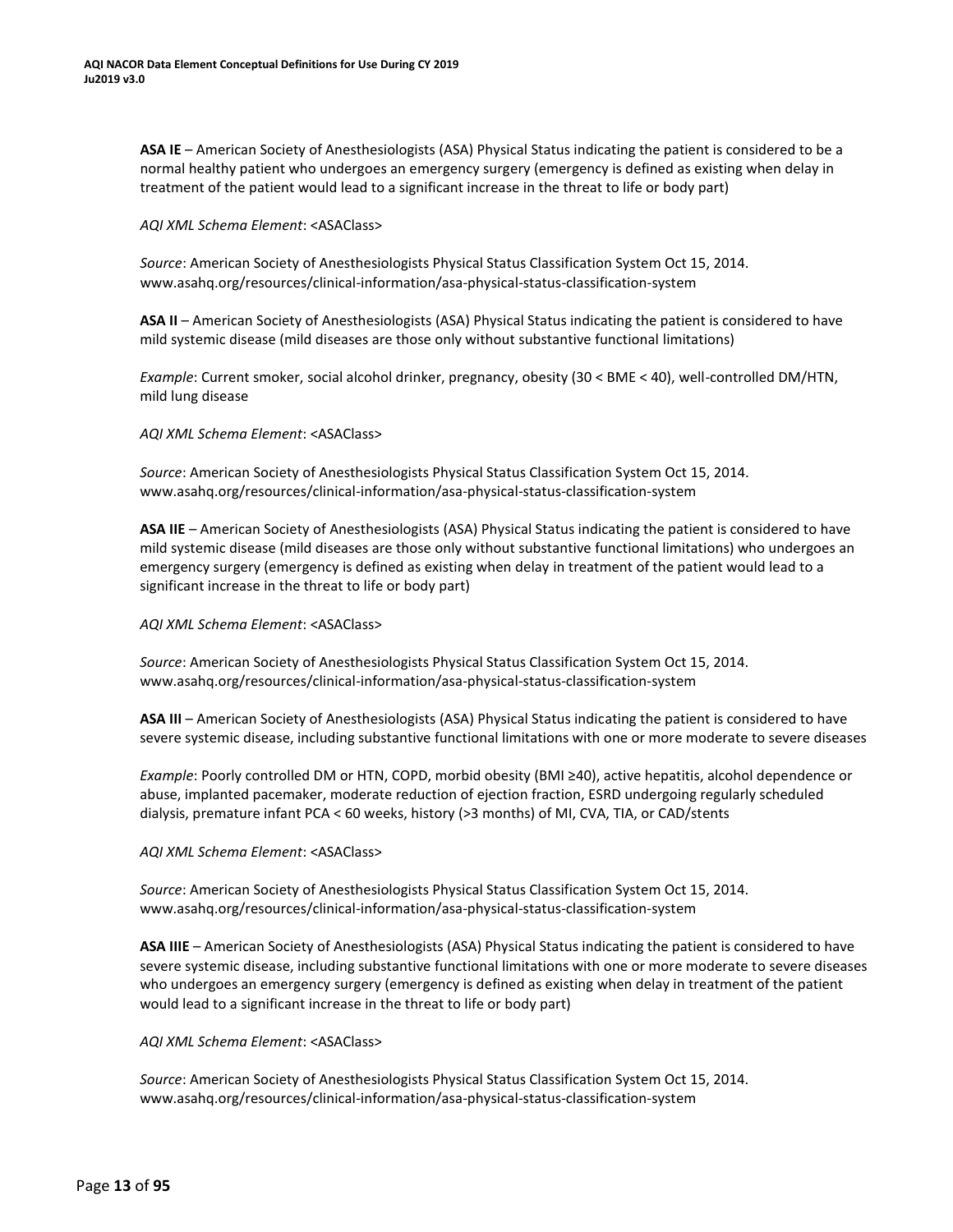**ASA IV** – American Society of Anesthesiologists (ASA) Physical Status indicating the patient is considered to have severe systemic disease that is a constant threat to life

*Example*: Recent (< 3 months) MI, CVA, TIA, or CAD/stents, ongoing cardiac ischemia or severe valve dysfunction, severe reduction of ejection fraction, sepsis, DIC, ARD or ESRD not undergoing regularly scheduled dialysis

#### *AQI XML Schema Element*: <ASAClass>

*Source*: American Society of Anesthesiologists Physical Status Classification System Oct 15, 2014. [www.asahq.org/resources/clinical-information/asa-physical-status-classification-system](http://www.asahq.org/resources/clinical-information/asa-physical-status-classification-system)

**ASA IVE** – American Society of Anesthesiologists (ASA) Physical Status indicating the patient is considered to have severe systemic disease that is a constant threat to life who undergoes an emergency surgery (emergency is defined as existing when delay in treatment of the patient would lead to a significant increase in the threat to life or body part)

#### *AQI XML Schema Element*: <ASAClass>

*Source*: American Society of Anesthesiologists Physical Status Classification System Oct 15, 2014. [www.asahq.org/resources/clinical-information/asa-physical-status-classification-system](http://www.asahq.org/resources/clinical-information/asa-physical-status-classification-system)

**ASA V** – American Society of Anesthesiologists (ASA) Physical Status indicating the patient is considered to be moribund and is not expected to survive without the operation

*Example*: Ruptured abdominal/thoracic aneurysm, massive trauma, intracranial bleed with mass effect, ischemic bowel in the face of significant cardiac pathology or multiple organ/system dysfunction

#### *AQI XML Schema Element*: <ASAClass>

*Source*: American Society of Anesthesiologists Physical Status Classification System Oct 15, 2014. [www.asahq.org/resources/clinical-information/asa-physical-status-classification-system](http://www.asahq.org/resources/clinical-information/asa-physical-status-classification-system)

**ASA VE** – American Society of Anesthesiologists (ASA) Physical Status indicating the patient is considered to be moribund and is not expected to survive without the operation who undergoes an emergency surgery (emergency is defined as existing when delay in treatment of the patient would lead to a significant increase in the threat to life or body part)

#### *AQI XML Schema Element*: <ASAClass>

*Source*: American Society of Anesthesiologists Physical Status Classification System Oct 15, 2014. [www.asahq.org/resources/clinical-information/asa-physical-status-classification-system](http://www.asahq.org/resources/clinical-information/asa-physical-status-classification-system)

**ASA VI** – American Society of Anesthesiologists (ASA) Physical Status indicating the patient is declared brain-dead and whose organs are being removed for donor purposes

#### *AQI XML Schema Element*: <ASAClass>

*Source*: American Society of Anesthesiologists Physical Status Classification System Oct 15, 2014. [www.asahq.org/resources/clinical-information/asa-physical-status-classification-system](http://www.asahq.org/resources/clinical-information/asa-physical-status-classification-system)

**ASA VIE** – American Society of Anesthesiologists (ASA) Physical Status indicating the patient is declared brain-dead and whose organs are being removed for donor purposes who undergoes an emergency surgery (emergency is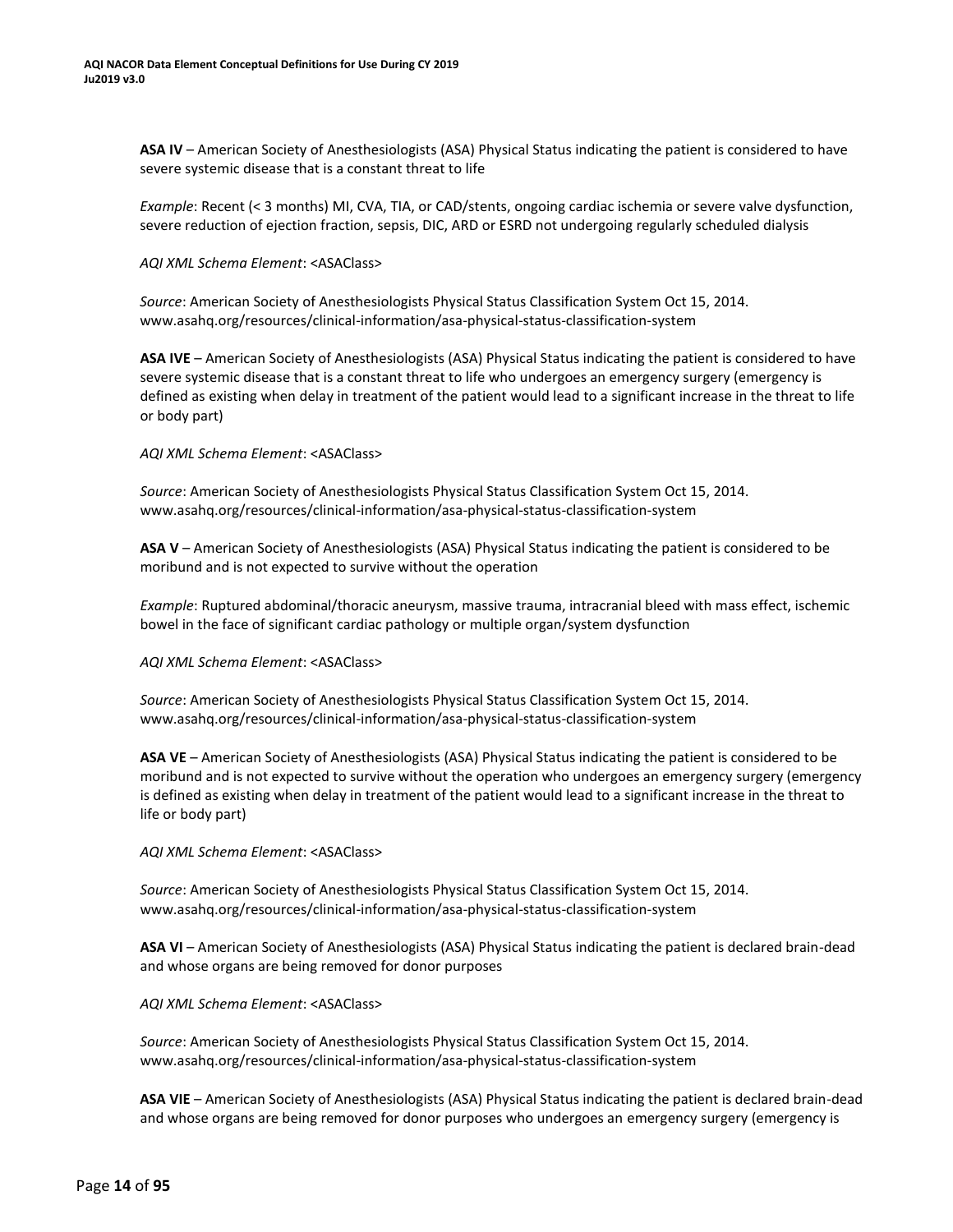<span id="page-15-5"></span>**AQI NACOR Data Element Conceptual Definitions for Use During CY 2019 Ju2019 v3.0**

> defined as existing when delay in treatment of the patient would lead to a significant increase in the threat to life or body part)

*AQI XML Schema Element*: <ASAClass>

*Source*: American Society of Anesthesiologists Physical Status Classification System Oct 15, 2014. [www.asahq.org/resources/clinical-information/asa-physical-status-classification-system](http://www.asahq.org/resources/clinical-information/asa-physical-status-classification-system)

<span id="page-15-0"></span>**CPT CODE – ANESTHESIA** – The Current Procedural Terminology (CPT) code set describes medical, surgical, and diagnostic services and is designed to communicate uniform information about medical services and procedures among physicians, coders, patients, accreditation organizations, and payers for administrative, financial, and analytical purposes

*Note*: CPT codes for anesthesia include: 00100–01999; 99100–99150.

*AQI XML Schema Element*: <CPTAnesValue>

<span id="page-15-1"></span>**CPT CODE – SURGICAL** – The Current Procedural Terminology (CPT) code set describes medical, surgical, and diagnostic services and is designed to communicate uniform information about medical services and procedures among physicians, coders, patients, accreditation organizations, and payers for administrative, financial, and analytical purposes

*Note*: CPT codes for surgery include: 10000-79999; 0000T-9999T.

*AQI XML Schema Element*: <CPTValue>

<span id="page-15-2"></span>**DATE OF SERVICE** – The month, day, and year for the Anesthesia Start Time<sup>[1](#page-15-5)</sup>

*Note*: Date should be reported as YYYY-MM-DD in the local time zone.

*AQI XML Schema Element*: <AnesthesiaStartTime>

Anesthesia Start Time<sup>1</sup> as listed in the AQI XML schema is a combination of the Date of Service plus Anesthesia Start Time<sup>1</sup> – The ISO 8601 standard for any date / time value is used (YYYY-MM-DDThh:mm:ss[.mmm] -> 2016-05-01T07:30:00.000)

<span id="page-15-3"></span>**FACILITY ID** – The practice specific identification number generated or used by the anesthesia practice's billing software to indicate in what facility the procedure/case was performed.

*Note*: This ID number is not the facility name, facility TIN, or any other easily identifiable number. It must, however, be the same as provided in the practice survey provided to AQI/NACOR.

*AQI XML Schema Element*: <FacilityID>

<span id="page-15-4"></span>**ICD CODE** – ICD (International Classification of Diseases) is a set of codes used to indicate patient diagnosis, comorbidities and procedure during any medical encounter

*Note*: In the US, the ICD version used is ICD-CM (International Classification of Diseases - Clinical Modification)

Page **15** of **95**

<sup>&</sup>lt;sup>1</sup> Anesthesia Start Time is defined in the **Minimum Data Set section**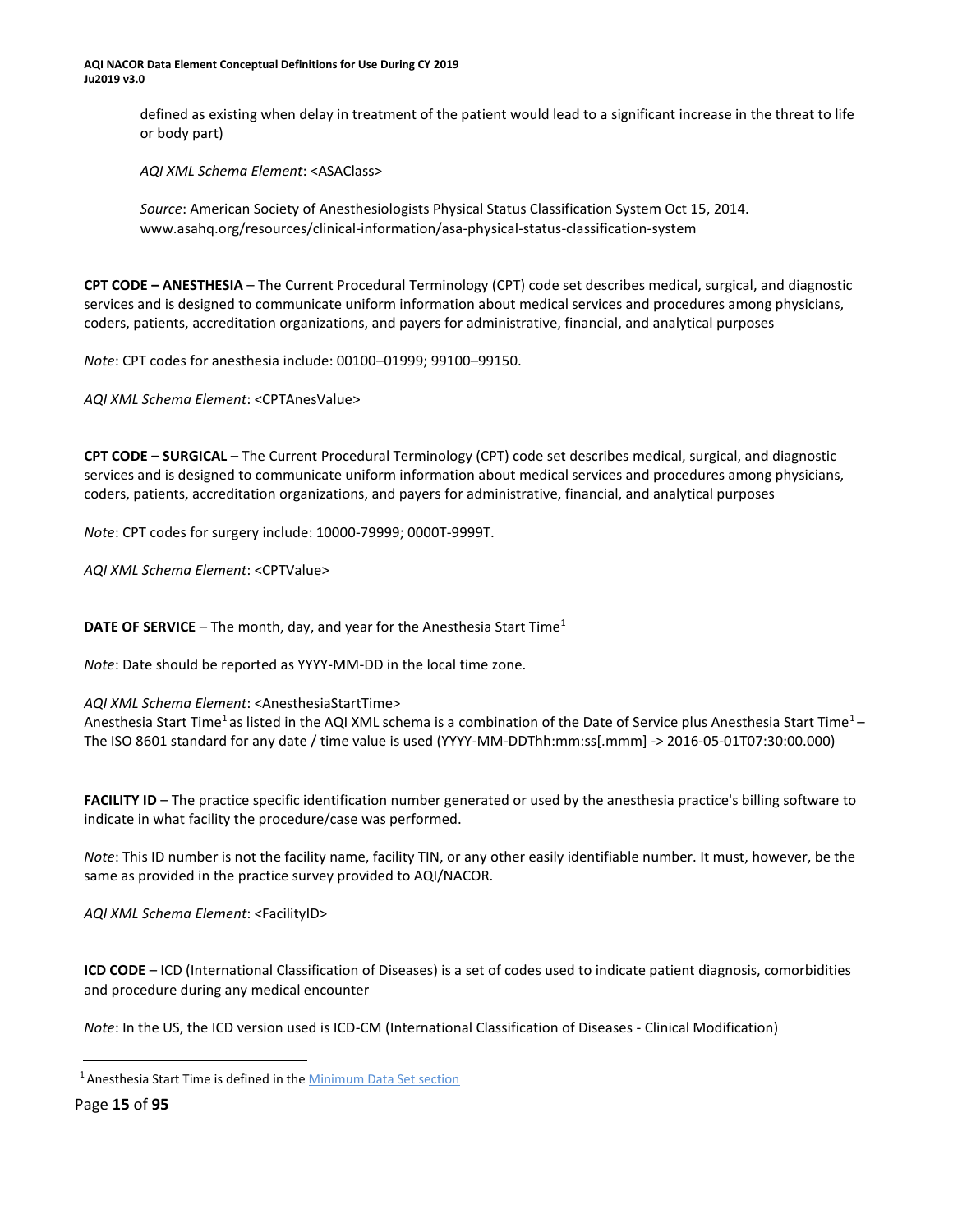**AQI NACOR Data Element Conceptual Definitions for Use During CY 2019 Ju2019 v3.0**

<span id="page-16-3"></span>All ICD codes from either ICD-9 or ICD-10 associated with the patient's existing medical conditions should be reported, including comorbidities.

*AQI XML Schema Element*: <ICDValue> = Actual ICD Code  $<$ ICD Version $>$  = {9, 10}

*Source*: World Health Organization (WHO), CMS

<span id="page-16-0"></span>**PATIENT AGE** – The length of time that the patient has lived.

Note: Age in years at the Anesthesia Start Time<sup>1</sup>[.](#page-16-3) Age will be calculated from the Date of Birth if available. For pediatric patients less than 1 year old, age in years should be reported using decimal years to the ten-thousandths place. Example: a patient aged 5 days old should be reported as 0.0137 year (5/365 = 0.0137). When pediatric data is reported from NACOR, patient age will be reported using the following categories: Less than 7 days; 1 to 8 weeks; 2 months to 11 months and 30/31 days; or patient age in years (whole integer) if 1 year or older.

*AQI XML Schema Element*: <Age>

*Source*: US Census Bureau (modified)

<span id="page-16-1"></span>**PATIENT DATE OF BIRTH** – The month, day, and year on which the patient was born; reported as YYYY-MM-DD

*AQI XML Schema Element*: <DOB>

*Source*: US Census Bureau

#### <span id="page-16-2"></span>**PATIENT SEX**

*Note*: This refers to the patient's sex recorded in the medical record. The World Health Organization (WHO) summarizes the issue as follows "Sex refers to the biological and physiological characteristics that define men and women. Gender refers to the socially constructed roles, behaviours, activities, and attributes that a given society considers appropriate for men and women." Oct 21, 2011

The data from most medical records may not permit distinguishing between a patient's sex and their current gender identity.

**MALE** – Sex as defined by reporting entity from the medical record.

*AQI XML Schema Element*: <PatientSex>

**FEMALE** – Sex as defined by reporting entity from the medical record.

*AQI XML Schema Element*: <PatientSex>

**UNKNOWN** – Sex as defined by reporting entity from the medical record.

<sup>1</sup> Anesthesia Start Time is defined in the **Minimum Data Set section** 

Page **16** of **95**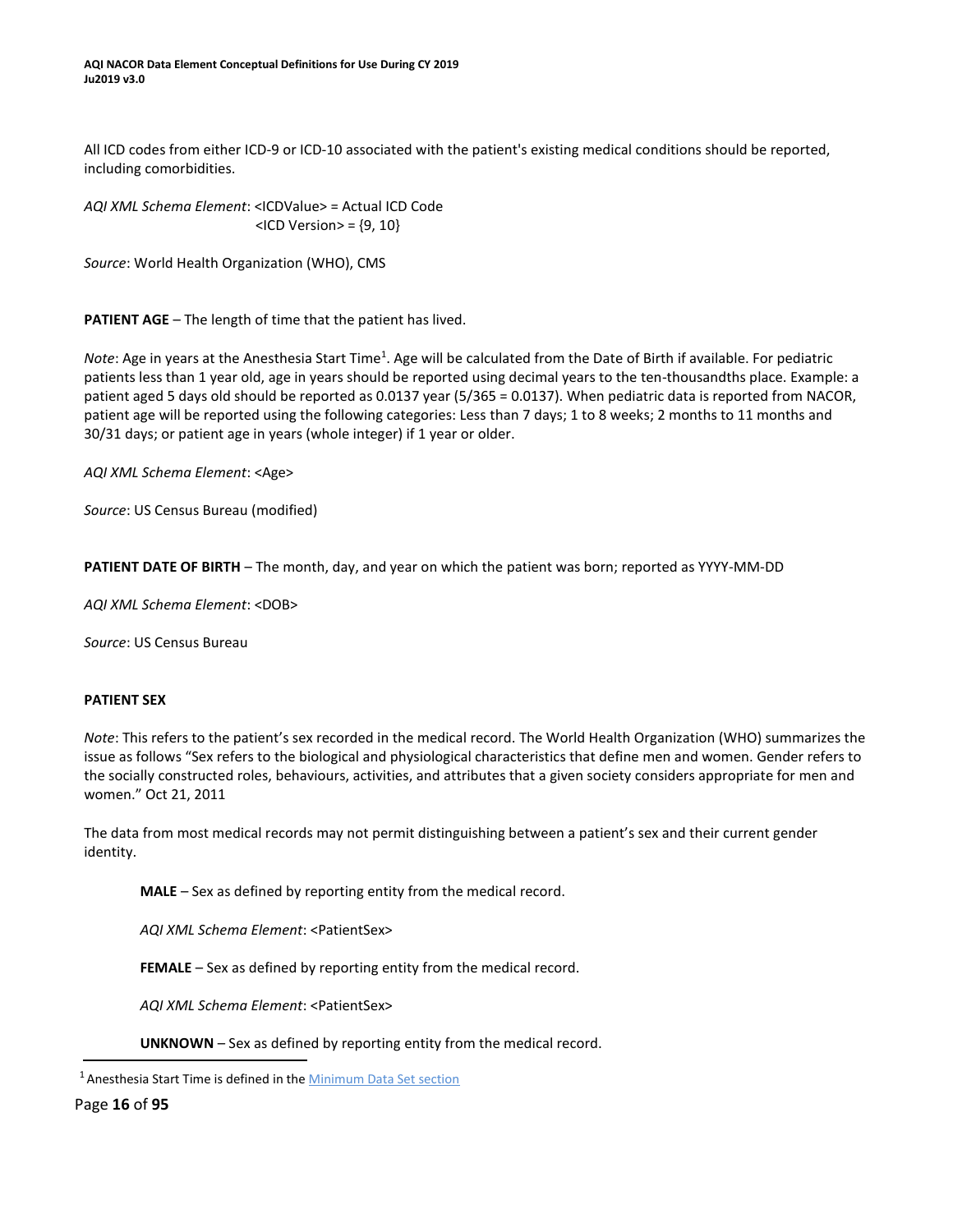*Note*: Do not use this data element if no information is available. In that case, the data is considered missing.

*AQI XML Schema Element*: <PatientSex>

#### **MISSING** –

*Note*: This data element is only used when nothing is reported to NACOR.

*AQI XML Schema Element*: <PatientSex>

<span id="page-17-0"></span>**PAYMENT METHOD** – The way in which a health care provider is compensated for services provided.

*Note*: Payment methods include: Commercial (includes HMO, PPO, etc.), Government (Medicare Fee for Service – Part A; Medicare – Part B; Medicare Managed Care/Advantage – Part C; Medicaid; Military/VA; other government), Worker's Compensation, Self-pay, Charity, Other, Unknown.

*AQI XML Schema Element*: <PaymentCode>

*Source*: The Business Dictionar[y \(www.businessdictionary.com/definition/payment-method.html\)](http://www.businessdictionary.com/definition/payment-method.html) (modified)

#### <span id="page-17-1"></span>**PROVIDER CREDENTIALS**

**ADVANCED PRACTICE NURSE** – A registered nurse with advanced training (Masters, Post-masters, or Doctoral degree) and licensed to practice in the state.

*Note:* This includes Nurse-Midwives.

*Credentials:* APN

*AQI XML Schema Element*: <StaffCred>

**ANESTHESIOLOGIST** – A Doctor of Medicine or Osteopathic Medicine with postgraduate specialty training in anesthesiology and licensed by the state to practice medicine.

*Credentials*: MD or DO

*AQI XML Schema Element*: <StaffCred>

*Source*: Mosby's Medical Dictionary, 9th edition. 2009 (modified)

**CERTIFIED ANESTHESIOLOGIST ASSISTANT** – A person who (1) works under the direction of an anesthesiologist; (2) is in compliance with all applicable requirements of State law, including any licensure requirements the State imposes on non-physician anesthetists; and (3) is a graduate of a medical school-based anesthesiologist's assistant education program that (a) is accredited by the Committee on Allied Health Education and Accreditation and (b) includes approximately two years of specialized basic science and clinical education in anesthesia at a level that builds on a premedical undergraduate science background.

*Credentials*: CAA (previously called AA)

*AQI XML Schema Element*: <StaffCred>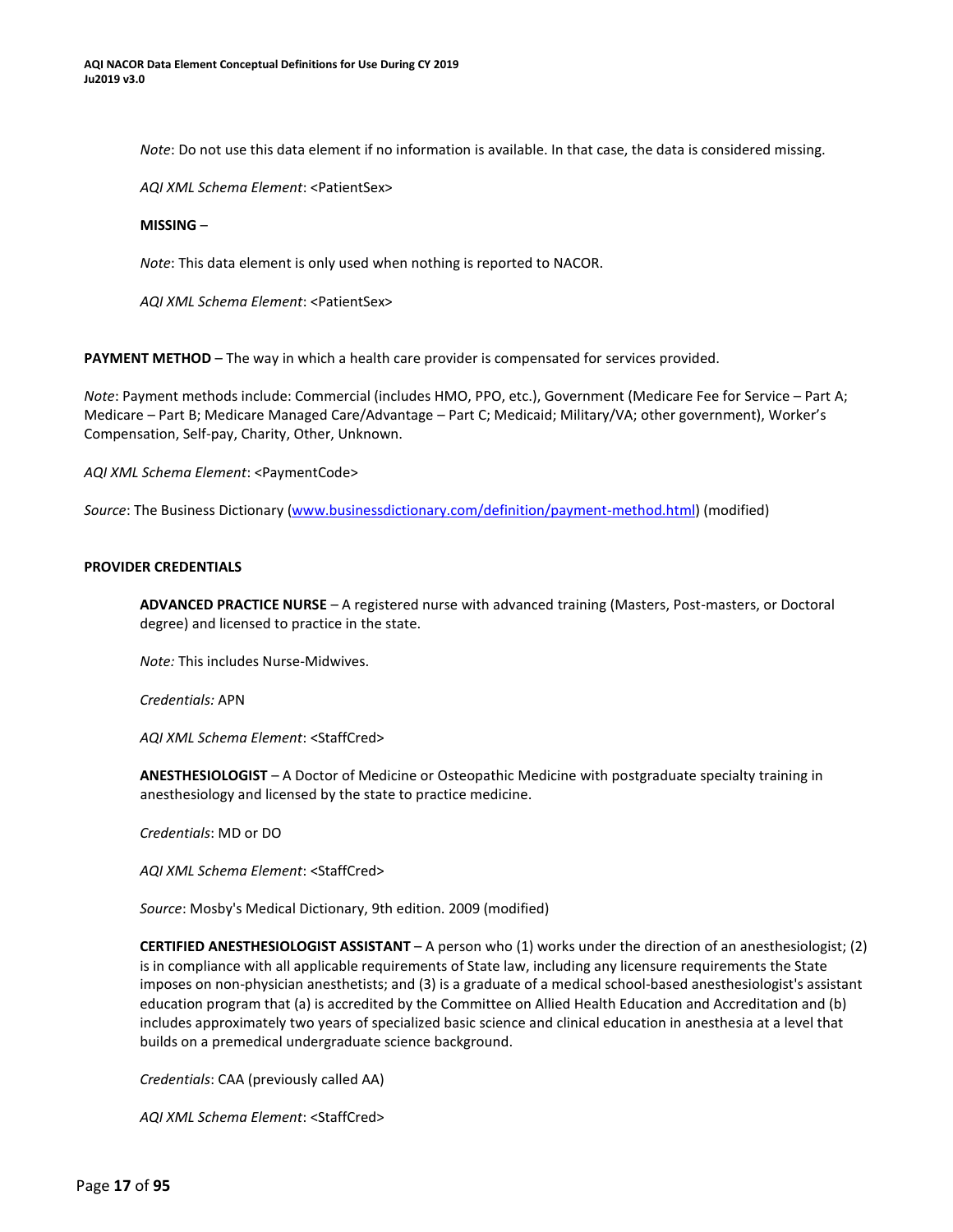*Source*: CMS Manual 2010

**CERTIFIED REGISTERED NURSE ANESTHETIST** – A registered nurse who (1) is licensed as a registered professional nurse by the State in which the nurse practices; (2) meets any licensure requirements the State imposes with respect to non-physician anesthetists; (3) has graduated from a nurse anesthesia educational program that meets the standards of the Council on Accreditation of Nurse Anesthesia Programs, or such other accreditation organization as may be designated by the Secretary; and (4) meets the following criteria: (i) has passed a certification examination of the Council on Certification of Nurse Anesthetists, the Council on Recertification of Nurse Anesthetists or any other certification organization that may be designated by the Secretary; or (ii) is a graduate of a program described in (3) within 24 months after that graduation

*Synonym*: Nurse Anesthetist

*Credentials*: CRNA

*AQI XML Schema Element*: <StaffCred>

*Source*: CMS Manual 2010

**DENTIST OR ORAL SURGEON** – An individual who is qualified by training and licensed by a state or region to diagnose and treat abnormalities of the teeth, gums, and underlying bone, including conditions caused by disease, trauma, and heredity.

*Credentials:* DDS or DMD

*Note:* Anesthesia may be administered by a dentist or oral surgeon who is qualified to administer anesthesia under State law.

*AQI XML Schema Element*: <StaffCred>

*Source*: Mosby's Dental Dictionary, 2nd edition. © 2008 (modified)

**DENTIST ANESTHESIOLOGIST** – A dentist who has successfully completed an accredited postdoctoral anesthesiology residency training program for dentists of two or more years duration, in accord with Commission on Dental Accreditation's Standards for Dental Anesthesiology Residency Programs, and/or meets the eligibility requirements for examination by the American Dental Board of Anesthesiology.

*Credentials*: DDS or DMD(CMS Taxonomy code: 1223D0004X)

*Source*: Centers for Medicare and Medicaid Services Office of Financial Management / Program Integrity Group / Division of Provider / Supplier Enrollment National Uniform Claim Committee <http://nucc.org/index.php/code-sets-mainmenu-41/provider-taxonomy-mainmenu-40/code-lookup-mainmenu-50>

#### **DENTIST ANESTHESIOLOGIST RESIDENT**

**RESIDENT (ORAL AND MAXILLOFACIAL SURGEON)** – A Doctor of Dental Surgery or Dental Medicine enrolled in a Commission on Dental Accreditation (CODA)-accredited oral and maxillofacial surgery residency program.

*Credentials:* DDS or DMD

**RESIDENT (DENTIST ANESTHESIOLOGIST)** – A Doctor of Dental Surgery or Dental Medicine enrolled in a Commission on Dental Accreditation (CODA)-accredited postdoctoral dental anesthesiology residency program.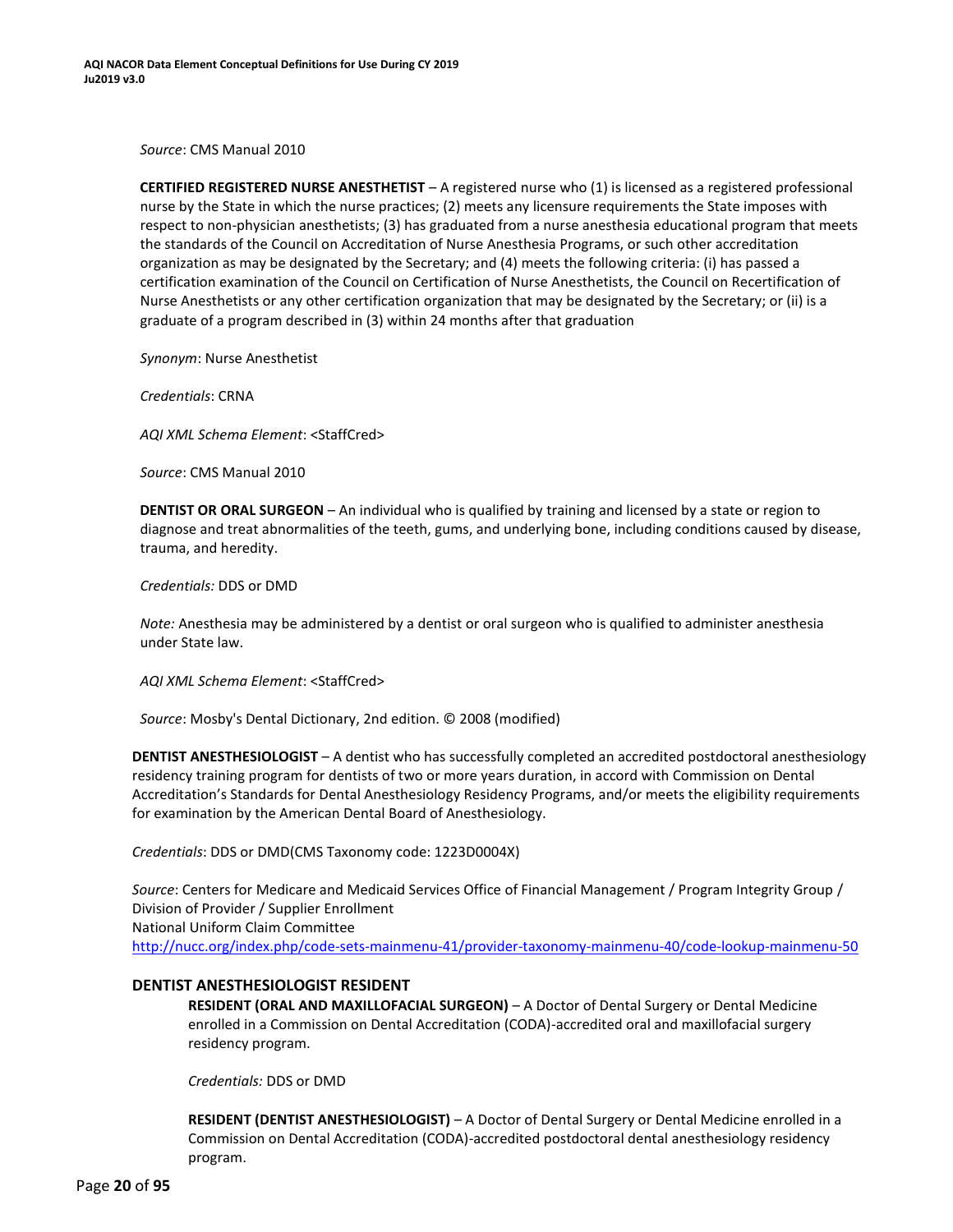*Credentials*: DDS or DMD

**FELLOW (ANESTHESIOLOGY)** – A Doctor of Medicine or Osteopathic Medicine who has completed postgraduate residency training in anesthesiology and is participating in a subspecialty training program.

*Credentials*: MD or DO

*AQI XML Schema Element*: <StaffCred>

*Source*: Farlex Partner Medical Dictionary 2012 (modified)

**PHYSICIAN ASSISTANT** – A graduate of an accredited Physician Assistant education program that is in compliance with all applicable requirements of State law and who can practice medicine under the supervision of a licensed doctor of medicine or osteopathy.

*Credentials:* PA

*AQI XML Schema Element*: <StaffCred>

**PODIATRIST** – A health professional who diagnoses and treats disorders of the feet.

*Credentials*: DPM

*Note:* Anesthesia may be administered by podiatrist who is qualified to administer anesthesia under State law.

*AQI XML Schema Element*: <StaffCred>

*Source*: Mosby's Medical Dictionary, 9th edition. 2009

**REGISTERED NURSE** – A graduate trained nurse who has passed a state registration examination and has been licensed to practice nursing

*Credentials:* RN

*AQI XML Schema Element*: <StaffCred>

*Source*: The American Heritage Medical Dictionary, 2007

**RESIDENT (ANESTHESIA)** – A Doctor of Medicine or Osteopathic Medicine who is participating in an accredited postgraduate residency training program.

*Credentials*: MD or DO

*AQI XML Schema Element*: <StaffCred>

**STUDENT REGISTERED NURSE ANESTHETIST** – A registered nurse in a nurse anesthesia educational program accredited by the Council on Accreditation of Nurse Anesthesia Programs who provides anesthesia services under the supervision of qualified clinical instructors, including CRNAs and/or anesthesiologists

*Credentials:* SRNA

*AQI XML Schema Element*: <StaffCred>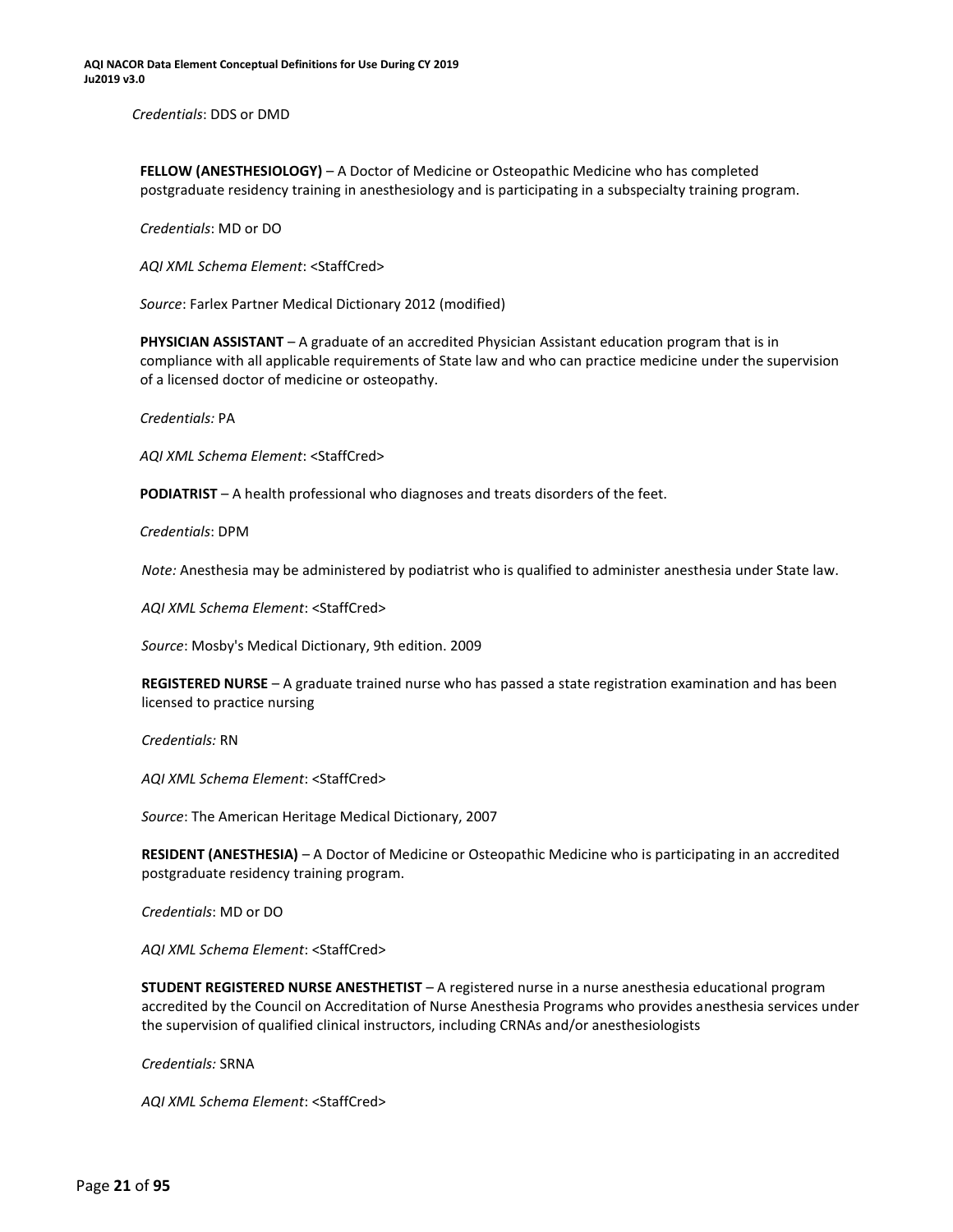**SURGEON** – A Doctor of Medicine or Osteopathic Medicine with postgraduate specialty training in surgery or a surgical subspecialty and licensed by the state to practice medicine.

*Note:* The primary surgeon for the operative procedure should be reported. For some procedures such as CT scan or MRI, this data field may be left blank.

*Credentials*: MD or DO

*AQI XML Schema Element*: <StaffCred>

*Source*: Mosby's Medical Dictionary, 9th edition. 2009 (modified)

<span id="page-20-0"></span>**PROVIDER ID** – The practice specific provider/staff identification number generated or used by the anesthesia practice's billing software to indicate the provider/staff that participated in the procedure/case

*Note:* This ID number is not the identifiable Staff ID, staff name, staff NPI, staff social security number, or any other easily identifiable number. It must, however, be the same as provided in the practice survey provided to AQI/NACOR.

*AQI XML Schema Element*: <StaffID>

<span id="page-20-1"></span>**PROVIDER NPI NUMBER** – The standard unique health identifier for health care providers as mandated by the Health Insurance Portability and Accountability (HIPAA) Act of 1996

*Note:* NPI = National Provider Identification.

*AQI XML Schema Element*: <NPI>

*Source*: Health and Human Services (HHS) as mandated by the Health Insurance Portability and Accountability Act of 1996 (HIPAA)

<span id="page-20-2"></span>**UNIQUE ANESTHESIA EPISODE OF CARE ID** – The primary key number internally generated by the anesthesia practice from the billing or electronic medical/health record related to the episode of anesthetic care. This is not the identifiable medical record number

*Note:* This refers to the anesthesia case ID for the episode of care.

*AQI XML Schema Element*: <AnesthesiaRecordID>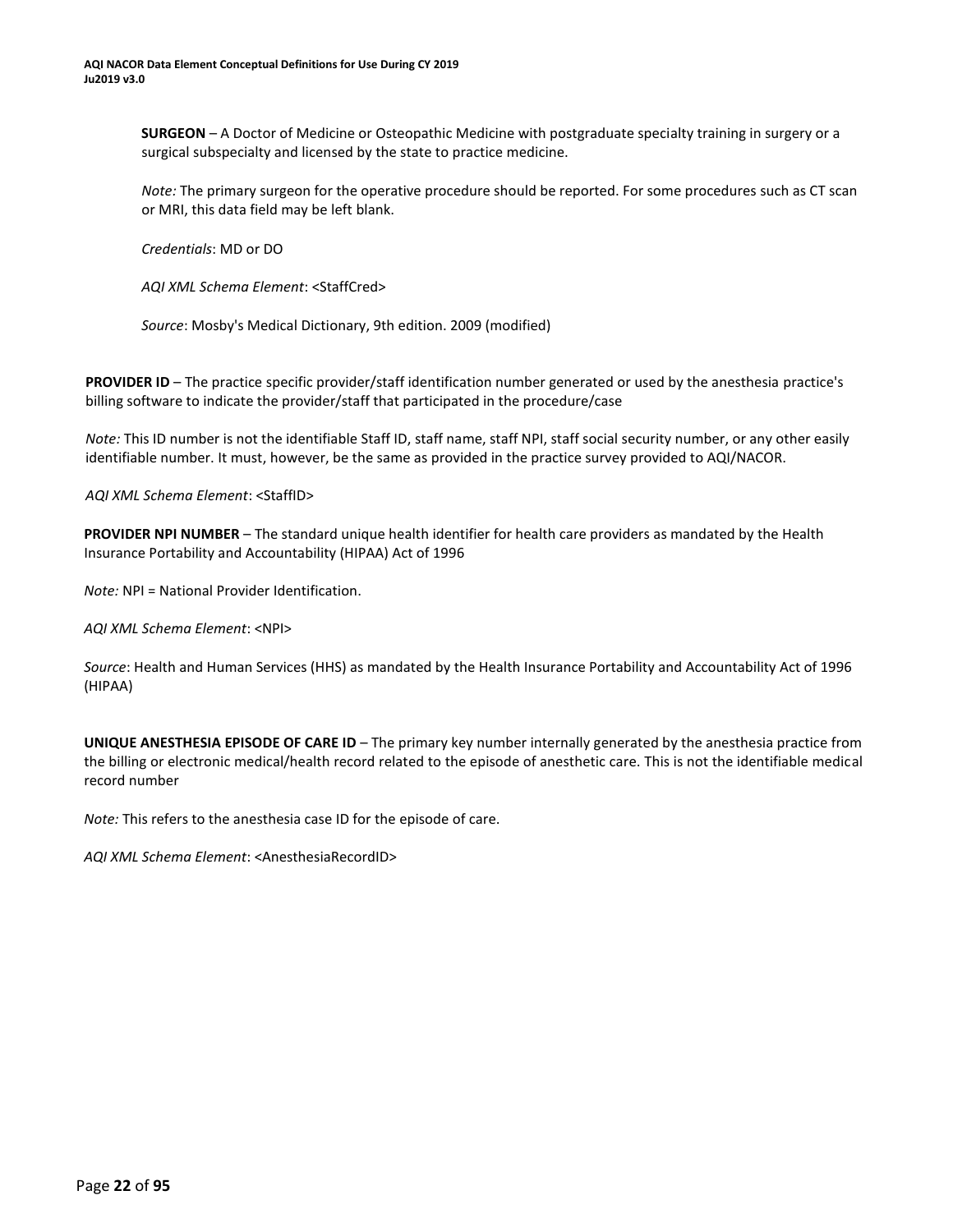#### <span id="page-21-0"></span>**ADMINISTRATIVE DATA ELEMENTS**

#### <span id="page-21-1"></span>**ADMISSION STATUS**

**INPATIENT** – Admission to an in-patient healthcare facility prior to or after the therapeutic or diagnostic procedure as a result of a physician's order

*Synonym*: Admitted

*Note*: Includes same day admit patients.

*AQI XML Schema Element*: <AdmissionStatus>

*Source*: CMS

**OBSERVATION** – A therapeutic or diagnostic procedure is performed in a healthcare facility without a physician's admission order

*Synonym*: Overnight recovery

*Note*: The patient stays in an in-patient facility overnight (at least one midnight) but does not have a physician's order for admission. A patient who is in the hospital (without admission orders) with an expected stay of one midnight is an observation patient and an outpatient.

*AQI XML Schema Element*: <AdmissionStatus>

*Source*: CMS

**AMBULATORY** – A therapeutic or diagnostic procedure performed in a healthcare facility that does not require an overnight stay (less than 24 hours of care)

*Synonyms*: Day surgery, same-day surgery, outpatient

*AQI XML Schema Element*: <AdmissionStatus>

*Source*: CMS

#### <span id="page-21-2"></span>**COVERAGE CODE**

*Note*: The conceptual definitions for these data elements are based on CMS billing codes.

**MD-ALONE** – The physician (a) personally performed the entire anesthesia service alone; or (b) is involved with one anesthesia case with a resident (physician is a teaching physician); or (c) is continuously involved in a single case involving a student nurse anesthetist; or (d) is working with a CRNA or AA in one anesthesia case and the services of each are found to be medically necessary

*Note*: Personally performed; applies to DOs as well as MDs.

*Medicare Anesthesia Documentation Modifier*: AA-Anesthesia services performed personally by an anesthesiologist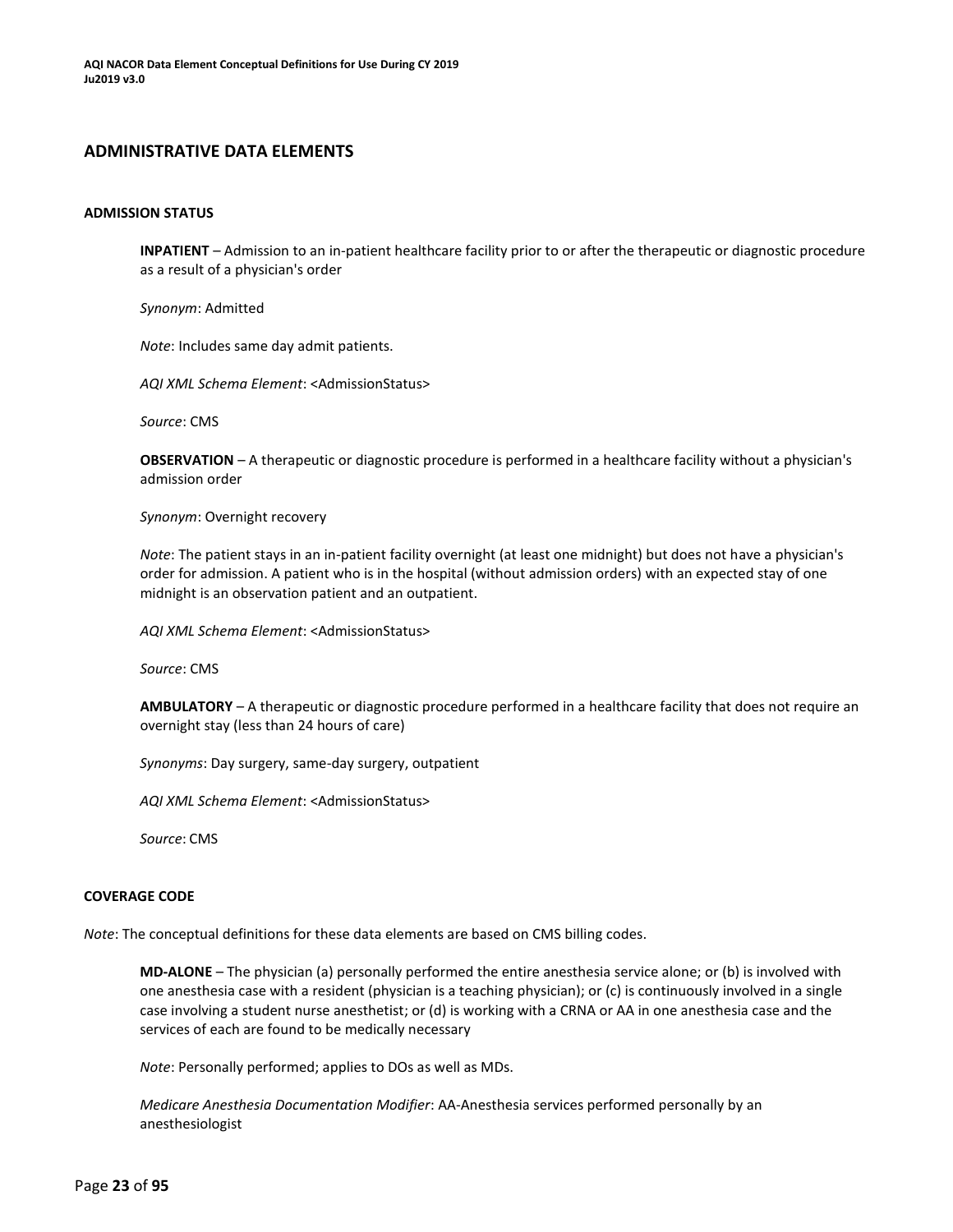*AQI XML Schema Element*: <CoverageCode>

*Source*: CMS Medicare Claims Processing Manual, Chapter 12 (rev.3476, 03-111-16)

**MD-DIRECTING** – The physician (a) performs and documents a pre-anesthetic examination and evaluation; and (b) prescribes and documents the anesthesia plan; and (c) personally participates in the most demanding procedures in the anesthesia plan, including induction and emergence, and documents this participation; and (d) ensures that any procedures in the anesthesia plan that he or she does not perform are performed by a qualified anesthetist; and (e) monitors the course of anesthesia administration at frequent intervals; and (f) remains physically present and available for immediate diagnosis and treatment of emergencies; and (g) provides and documents indicatedpost-anesthesia care for two, three or four concurrent procedures involving qualified individuals, all of whom could be CRNAs, AAs, SRNAs, interns, residents or combinations of these individuals.

A physician who is concurrently directing the administration of anesthesia to not more than four surgical patients cannot ordinarily be involved in furnishing additional services to other patients. However, addressing an emergency of short duration in the immediate area, administering an epidural or caudal anesthetic to ease labor pain, or periodic, rather than continuous, monitoring of an obstetrical patient does not substantially diminish the scope of control exercised by the physician in directing the administration of anesthesia to surgical patients. It does not constitute a separate service for the purpose of determining whether the medical direction criteria are met. Further, while directing concurrent anesthesia procedures, a physician may receive patients entering the operating suite for the next surgery, check or discharge patients in the recovery room, or handle scheduling matters without affecting fee schedule payment. (Chapter 12 Section 50C of the claims processing manual)

*Note*: Applies to DOs as well as MDs.

*Medicare Anesthesia Documentation Modifier*: QK--Medical direction by a physician of two, three, or four concurrent anesthesia procedures; QY--Medical direction of one CRNA/CAA by an anesthesiologist

*AQI XML Schema Element*: <CoverageCode>

*Source*: CMS Medicare Claims Processing Manual, Chapter 12 (rev.3476, 03-111-16)

**MD PRESENT BUT NOT DIRECTING** – The physician is working with one or more CRNAs but does not fulfill or does not document all of the requirements for Medical Direction.

*Note*: Applies to DOs as well as MDs.

*Medicare Anesthesia Documentation Modifier*: There is no current Medicare Documentation Modifier for this.

*AQI XML Schema Element*: <CoverageCode>

**MD-SUPERVISING** – The physician is involved in more than four concurrent cases.

*Note*: Applies to DOs as well as MDs.

*Medicare Anesthesia Documentation Modifier*: AD--Medically supervised by a physician, more than four concurrent anesthesia procedures

*AQI XML Schema Element*: <CoverageCode>

*Source*: CMS Medicare Claims Processing Manual, Chapter 12 (rev.3476, 03-111-16), modified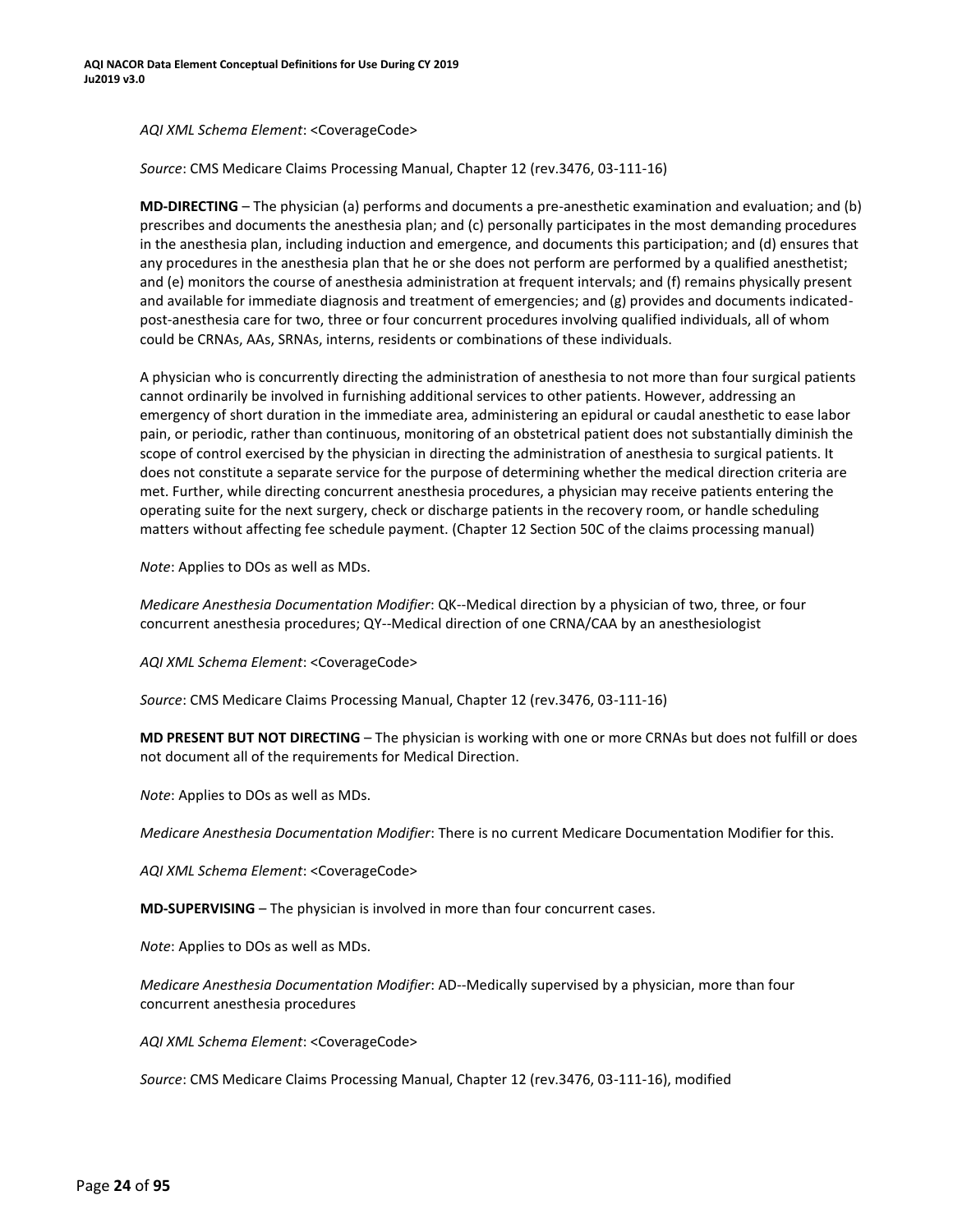**CRNA-ALONE** – The CRNA provides legally authorized anesthesia services without medical direction by a physician

*Medicare Anesthesia Documentation Modifier*: QZ—CRNA service; provides anesthesia care without medical direction by a physician

*AQI XML Schema Element*: <CoverageCode>

*Source*: CMS Medicare Claims Processing Manual, Chapter 12 (rev.3476, 03-111-16), modified

**CRNA-DIRECTED** – The CRNA participates in a single anesthesia procedure which involves physician medical direction services

*Medicare Anesthesia Documentation Modifier*: QX--CRNA service with medical direction by a physician

*AQI XML Schema Element*: <CoverageCode>

*Source*: CMS Medicare Claims Processing Manual, Chapter 12 (rev.3476, 03-111-16), modified

**CRNA-SUPERVISED** – The CRNA participates in a single anesthesia procedure which involves physician medical supervision services

*Medicare Anesthesia Documentation Modifier*: There is no current Medicare Documentation Modifier for this.

*AQI XML Schema Element*: <CoverageCode>

*Source*: CMS Medicare Claims Processing Manual, Chapter 12 (rev.3476, 03-111-16), modified

**CRNA-SUPERVISING** – The teaching CRNA supervises a single case involving a student nurse anesthetist where the CRNA is continuously present and the teaching CRNA is not medically directed by an anesthesiologist

*Synonym*: Teaching CRNA

*Medicare Anesthesia Documentation Modifier*: There is no current Medicare Documentation Modifier for this.

*AQI XML Schema Element*: <CoverageCode>

*Source*: CMS Medicare Claims Processing Manual, Chapter 12 (rev.3476, 03-111-16), modified

**CAA-DIRECTED** – The Certified Anesthesiologist Assistant (CAA) participates in a single anesthesia procedure which involves physician medical direction services

*Medicare Anesthesia Documentation Modifier*: QX--CAA service with medical direction by a physician

*AQI XML Schema Element*: <CoverageCode>

*Source*: CMS Medicare Claims Processing Manual, Chapter 12 (rev.3476, 03-111-16), modified

**MD-MD** – The teaching anesthesiologist is involved in the training of a resident in a single anesthesia case, two concurrent anesthesia cases involving residents, or a single anesthesia case involving a resident that is concurrent to another case paid under the medical direction rules

*Note*: Teaching anesthesiologist directing an anesthesiology resident; also applies to MD-DO, DO-DO, and DO-MD.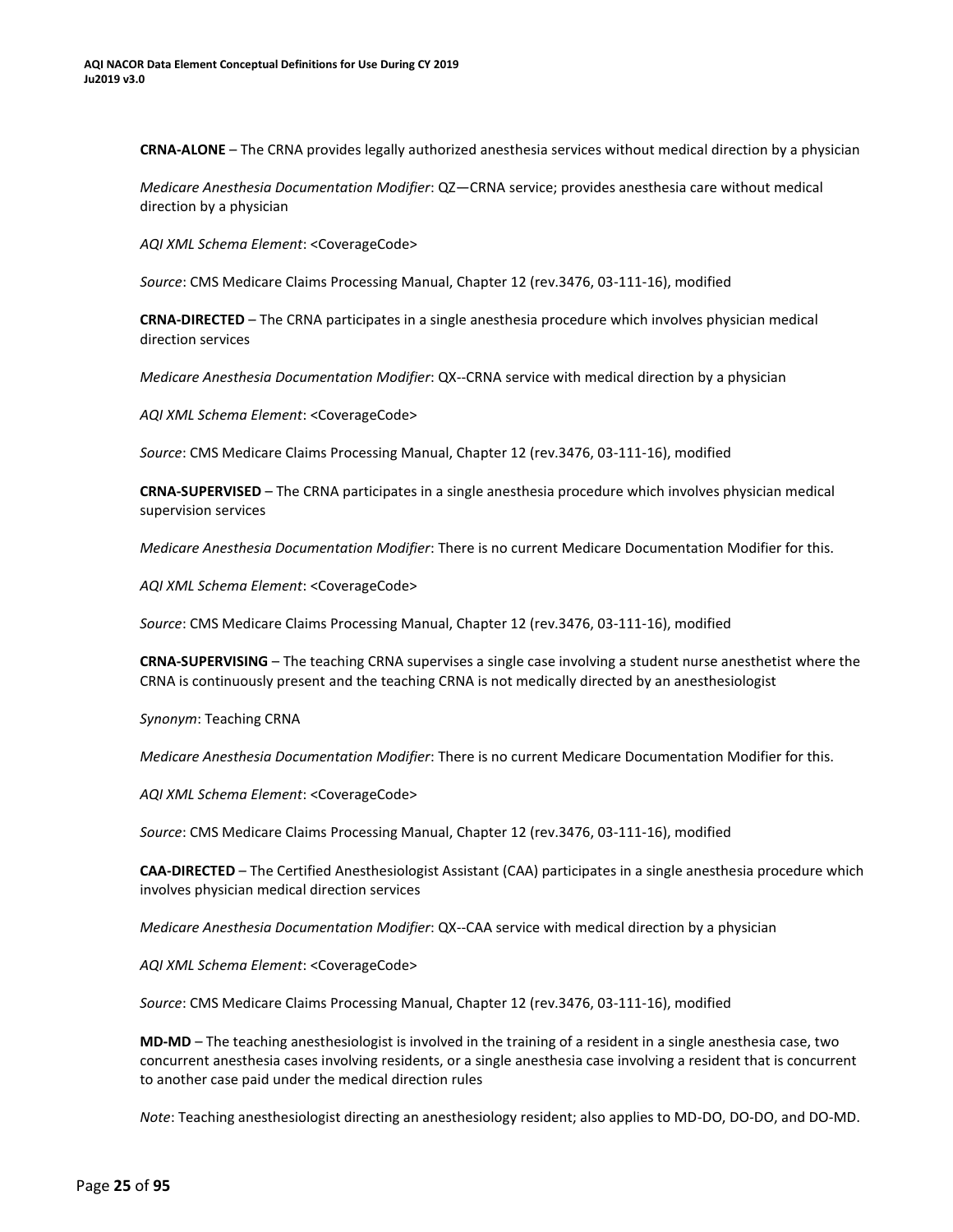*Medicare Anesthesia Documentation Modifier*: AA and QC--Teaching physician involved in the training of physician residents in up to two concurrent cases, or the training of physician residents in one case that is concurrent to another case paid under Medical Direction.

The GC modifier is reported by the teaching physician to indicate he/she rendered the service in compliance with the teaching physician requirements in §100.1.2. One of the payment modifiers must be used in conjunction with the GC modifier. (Chapter 12, Section 50K)

The teaching anesthesiologist should use the "AA" modifier and the "GC" certification modifier to report such cases. See §50 B. and §0 K. (Chapter 12, Section 100.1.2 A 4)

*AQI XML Schema Element*: <CoverageCode>

*Source*: CMS Medicare Claims Processing Manual, Chapter 12 (rev.3476, 03-111-16), modified

<span id="page-24-0"></span>**LOCATION** – A particular place or setting where the procedure was performed

*Note*: Perioperative care may have been provided in more than one setting. The setting (location) of where the actual procedure, exclusive of any pre-op or post-op care, was performed should be reported.

*Source*: Merriam-Webster's Dictionary, modified

**AMBULANCE-LAND** – A land vehicle specifically designed, equipped and staffed for lifesaving and transporting the sick or injured

*AQI XML Schema Element*: <LocationType>

*Source*: CMS Place of Service Codes for Professional Claims Aug 6, 2015

**AMBULATORY SURGICAL CENTER** – A freestanding facility, other than a physician's office, where surgical and diagnostic services are provided on an ambulatory basis

*AQI XML Schema Element*: <LocationType>

*Source*: CMS Place of Service Codes for Professional Claims Aug 6, 2015

**ASSISTED LIVING FACILITY** – Congregate residential facility with self-contained living units providing assessment of each resident's needs and on-site support 24 hours a day, 7 days a week, with the capacity to deliver or arrange for services including some health care and other services

*AQI XML Schema Element*: <LocationType>

*Source*: CMS Place of Service Codes for Professional Claims Aug 6, 2015

**BIRTHING CENTER** – A facility, other than a hospital's maternity facilities or a physician's office, which provides a setting for labor, delivery, and immediate post-partum care as well as immediate care of new born infants

*AQI XML Schema Element*: <LocationType>

*Source*: CMS Place of Service Codes for Professional Claims Aug 6, 2015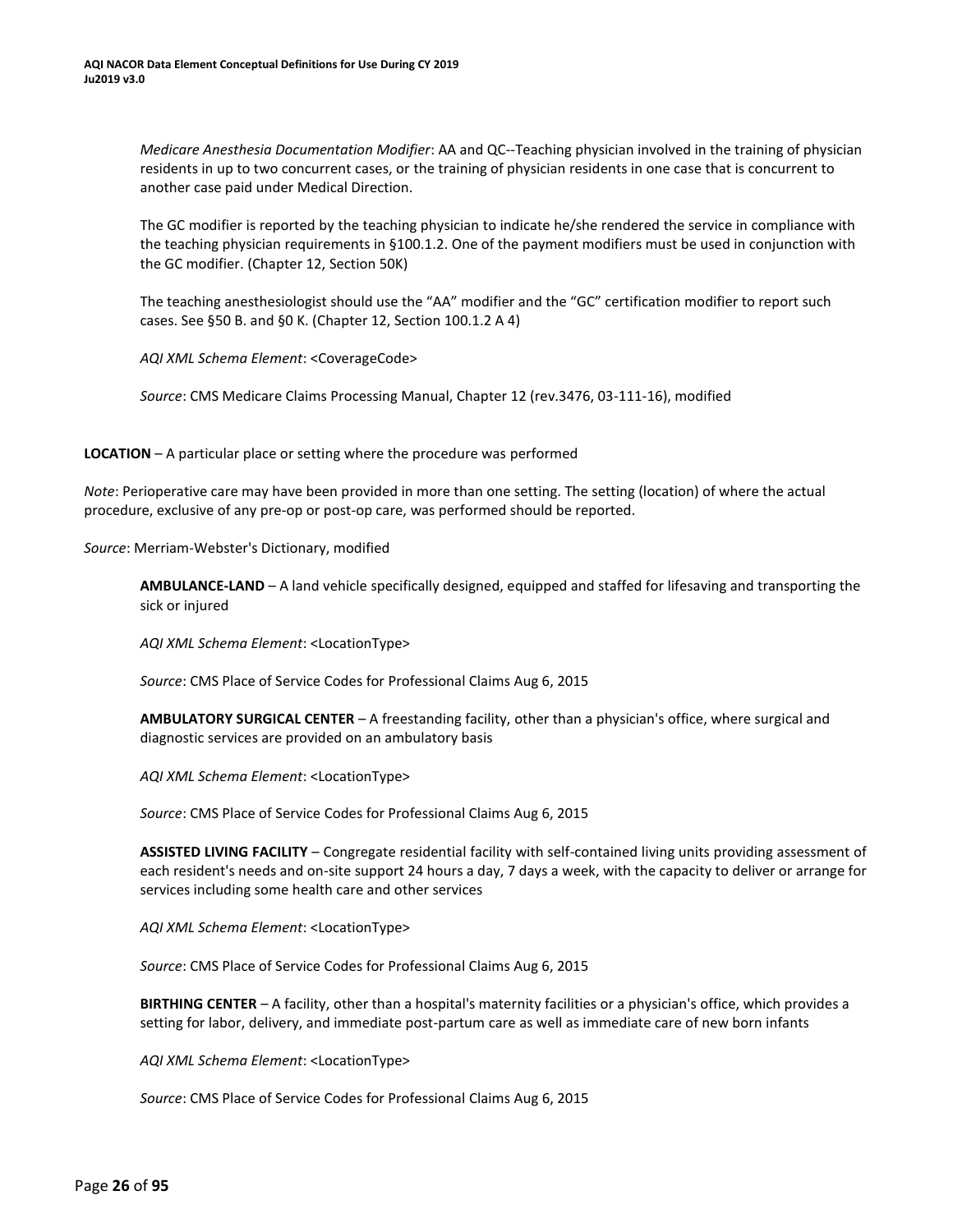**COMMUNITY MENTAL HEALTH CENTER** – A facility that provides the following services: outpatient services, including specialized outpatient services for children, the elderly, individuals who are chronically ill, and residents of the CMHC's mental health services area who have been discharged from inpatient treatment at a mental health facility; 24 hour a day emergency care services; day treatment, other partial hospitalization services, or psychosocial rehabilitation services; screening for patients being considered for admission to State mental health facilities to determine the appropriateness of such admission; and consultation and education services

*AQI XML Schema Element*: <LocationType>

*Source*: CMS Place of Service Codes for Professional Claims Aug 6, 2015

**COMPREHENSIVE INPATIENT REHABILITATION FACILITY** – A facility that provides comprehensive rehabilitation services under the supervision of a physician to inpatients with physical disabilities. Services include physical therapy, occupational therapy, speech pathology, social or psychological services, and orthotics and prosthetics services

*AQI XML Schema Element*: <LocationType>

*Source*: CMS Place of Service Codes for Professional Claims Aug 6, 2015

**COMPREHENSIVE OUTPATIENT REHABILITATION FACILITY** – A facility that provides comprehensive rehabilitation services under the supervision of a physician to outpatients with physical disabilities. Services include physical therapy, occupational therapy, and speech pathology services

*AQI XML Schema Element*: <LocationType>

*Source*: CMS Place of Service Codes for Professional Claims Aug 6, 2015

**CUSTODIAL CARE FACILITY** – A facility which provides room, board and other personal assistance services, generally on a long-term basis, and which does not include a medical component

*AQI XML Schema Element*: <LocationType>

*Source*: CMS Place of Service Codes for Professional Claims Aug 6, 2015

**EMERGENCY ROOM HOSPITAL** – A portion of a hospital where emergency diagnosis and treatment of illness or injury is provided

*AQI XML Schema Element*: <LocationType>

*Source*: CMS Place of Service Codes for Professional Claims Aug 6, 2015

**FEDERALLY QUALIFIED HEALTH CENTER** – A facility located in a medically underserved area that provides Medicare beneficiaries preventive primary medical care under the general direction of a physician

*AQI XML Schema Element*: <LocationType>

*Source*: CMS Place of Service Codes for Professional Claims Aug 6, 2015

**GROUP HOME** – A residence, with shared living areas, where clients receive supervision and other services such as social and/or behavioral services, custodial service, and minimal services (e.g., medication administration)

*AQI XML Schema Element*: <LocationType>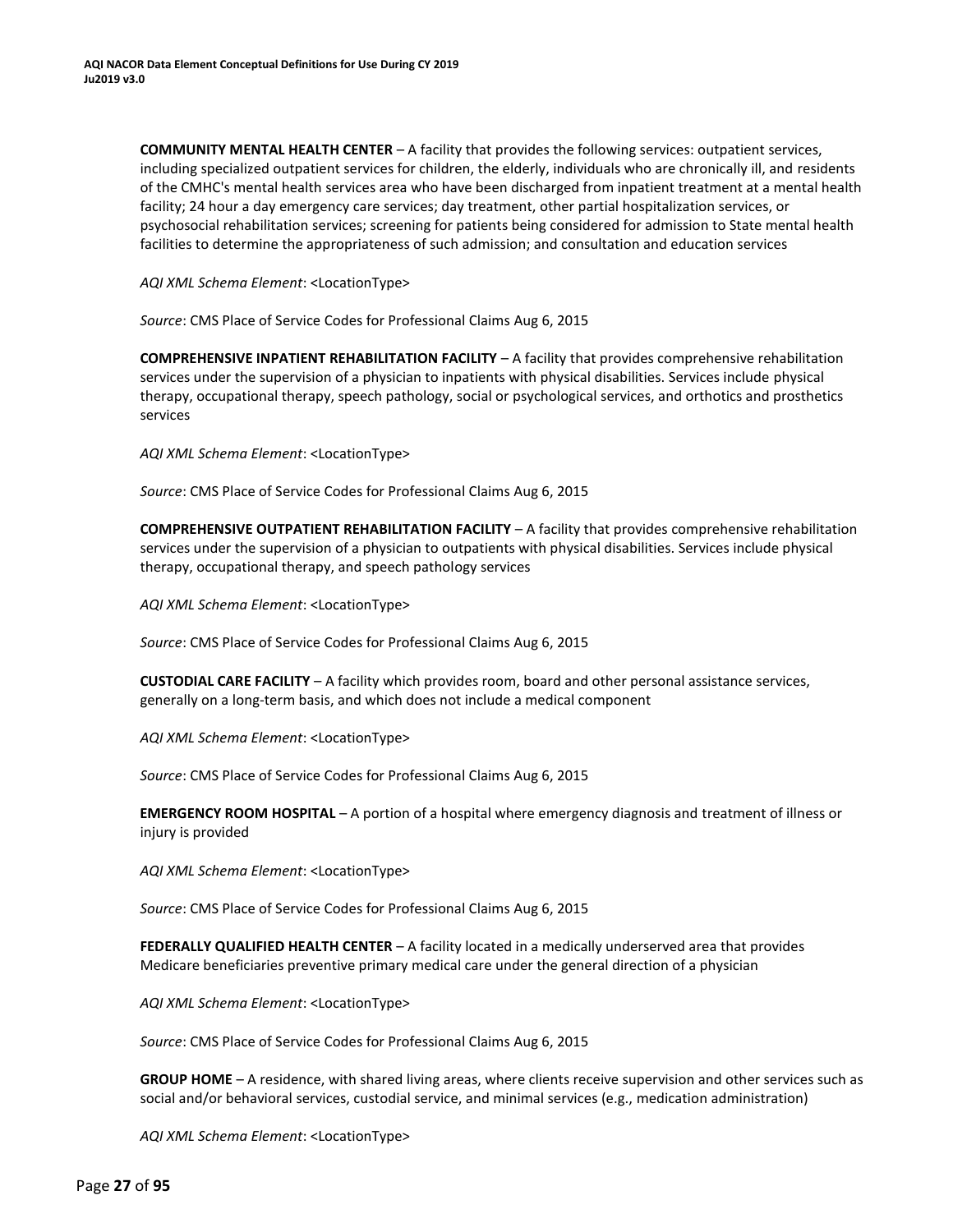*Source*: CMS Place of Service Codes for Professional Claims Aug 6, 2015

**HOME** – Location, other than a hospital or other facility, where the patient receives care in a private residence

*AQI XML Schema Element*: <LocationType>

*Source*: CMS Place of Service Codes for Professional Claims Aug 6, 2015

**HOMELESS SHELTER** – A facility or location whose primary purpose is to provide temporary housing to homeless individuals (e.g., emergency shelters, individual or family shelters)

*AQI XML Schema Element*: <LocationType>

*Source*: CMS Place of Service Codes for Professional Claims Aug 6, 2015

**HOSPICE** – A facility, other than a patient's home, in which palliative and supportive care for terminally ill patients and their families are provided

*AQI XML Schema Element*: <LocationType>

*Source*: CMS Place of Service Codes for Professional Claims Aug 6, 2015

**INDEPENDENT CLINIC** – A location, not part of a hospital and not described by any other Place of Service code, that is organized and operated to provide preventive, diagnostic, therapeutic, rehabilitative, or palliative services to outpatients only

*AQI XML Schema Element*: <LocationType>

*Source*: CMS Place of Service Codes for Professional Claims Aug 6, 2015

**INDEPENDENT LABORATORY** – A laboratory certified to perform diagnostic and/or clinical tests independent of an institution or a physician's office

*AQI XML Schema Element*: <LocationType>

*Source*: CMS Place of Service Codes for Professional Claims Aug 6, 2015

**INDIAN HEALTH SERVICE (FREE-STANDING FACILITY)** – A facility or location, owned and operated by the Indian Health Service, which provides diagnostic, therapeutic (surgical and non-surgical), and rehabilitation services to American Indians and Alaska Natives who do not require hospitalization

*AQI XML Schema Element*: <LocationType>

*Source*: CMS Place of Service Codes for Professional Claims Aug 6, 2015

**INDIAN HEALTH SERVICE (PROVIDER-BASED FACILITY)** – A facility or location, owned and operated by the Indian Health Service, which provides diagnostic, therapeutic (surgical and non-surgical), and rehabilitation services rendered by, or under the supervision of, physicians to American Indians and Alaska Natives admitted as inpatients or outpatients

*AQI XML Schema Element*: <LocationType>

*Source*: CMS Place of Service Codes for Professional Claims Aug 6, 2015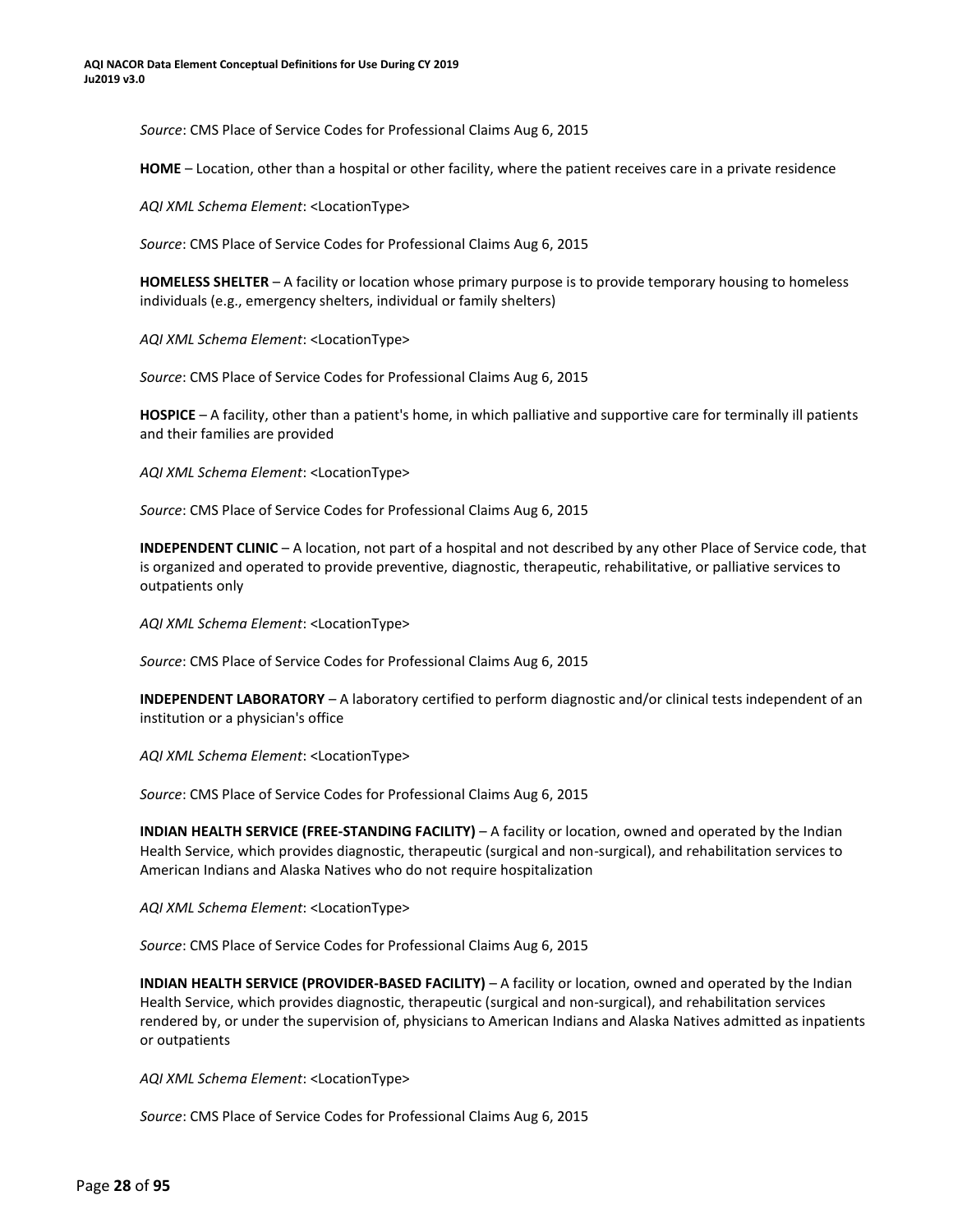**IN-PATIENT** – A facility, other than psychiatric, which primarily provides diagnostic, therapeutic (both surgical and nonsurgical), and rehabilitation services by, or under, the supervision of physicians to patients admitted for a variety of medical conditions

*AQI XML Schema Element*: <LocationType>

*Source*: CMS Place of Service Codes for Professional Claims Aug 6, 2015

**INPATIENT PSYCHIATRIC FACILITY** – A facility that provides inpatient psychiatric services for the diagnosis and treatment of mental illness on a 24-hour basis, by or under the supervision of a physician

*AQI XML Schema Element*: <LocationType>

*Source*: CMS Place of Service Codes for Professional Claims Aug 6, 2015

**MASS IMMUNIZATION CENTER** – A location where providers administer pneumococcal pneumonia and influenza virus vaccinations and submit these services as electronic media claims, paper claims, or using the roster billing method. This generally takes place in a mass immunization setting, such as, a public health center, pharmacy, or mall but may include a physician office setting

*AQI XML Schema Element*: <LocationType>

*Source*: CMS Place of Service Codes for Professional Claims Aug 6, 2015

**MILITARY TREATMENT FACILITY** – A medical facility operated by one or more of the Uniformed Services. Military Treatment Facility (MTF) also refers to certain former U.S. Public Health Service (USPHS) facilities now designated as Uniformed Service Treatment Facilities (USTF)

*AQI XML Schema Element*: <LocationType>

*Source*: CMS Place of Service Codes for Professional Claims Aug 6, 2015

**MOBILE UNIT** – A facility/unit that moves from place-to-place equipped to provide preventive, screening, diagnostic, and/or treatment services

*AQI XML Schema Element*: <LocationType>

*Source*: CMS Place of Service Codes for Professional Claims Aug 6, 2015

**NURSING FACILITY** – A facility which primarily provides to residents skilled nursing care and related services for the rehabilitation of injured, disabled, or sick persons, or, on a regular basis, health-related care services above the level of custodial care to other than mentally retarded individuals

*AQI XML Schema Element*: <LocationType>

*Source*: CMS Place of Service Codes for Professional Claims Aug 6, 2015

**OFFICE** – Location, other than a hospital, skilled nursing facility (SNF), military treatment facility, community health center, State or local public health clinic, or intermediate care facility (ICF), where the health professional routinely provides health examinations, diagnosis, and treatment of illness or injury on an ambulatory basis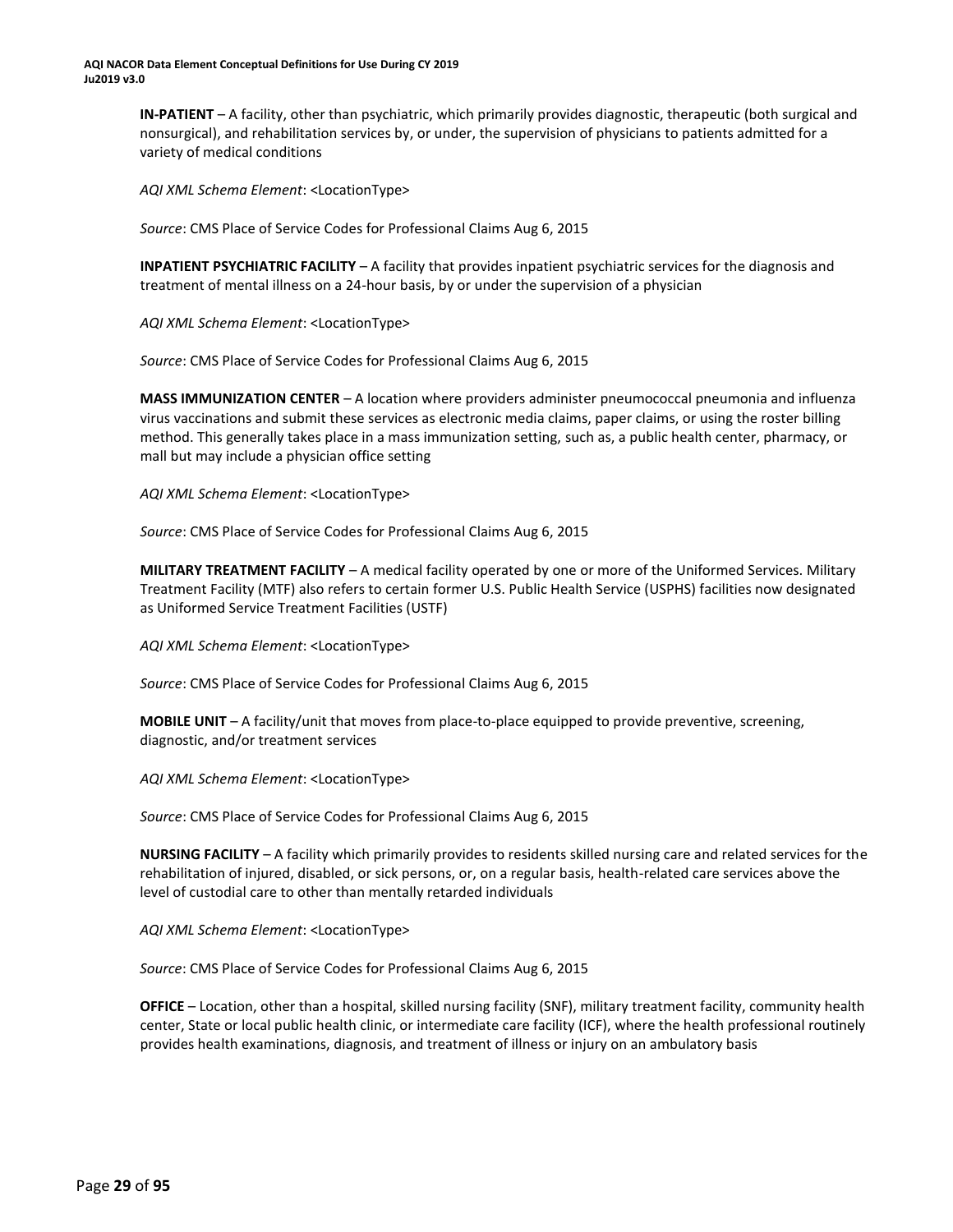*AQI XML Schema Element*: <LocationType>

*Source*: CMS Place of Service Codes for Professional Claims Aug 6, 2015

**OUTPATIENT HOSPITAL (OFF CAMPUS)** – A portion of an off-campus hospital provider based department which provides diagnostic, therapeutic (both surgical and nonsurgical), and rehabilitation services to sick or injured persons who do not require hospitalization or institutionalization

*AQI XML Schema Element*: <LocationType>

*Source*: CMS Place of Service Codes for Professional Claims Aug 6, 2015

**OUTPATIENT HOSPITAL (ON CAMPUS)** – A portion of a hospital's main campus which provides diagnostic, therapeutic (both surgical and nonsurgical), and rehabilitation services to sick or injured persons who do not require hospitalization or institutionalization

*AQI XML Schema Element*: <LocationType>

*Source*: CMS Place of Service Codes for Professional Claims Aug 6, 2015

**PHARMACY** – A facility or location where drugs and other medically related items and services are sold, dispensed, or otherwise provided directly to patients

*AQI XML Schema Element*: <LocationType>

*Source*: CMS Place of Service Codes for Professional Claims Aug 6, 2015

**PRISON/CORRECTIONAL FACILITY** – A prison, jail, reformatory, work farm, detention center, or any other similar facility maintained by either Federal, State or local authorities for the purpose of confinement or rehabilitation of adult or juvenile criminal offenders

*AQI XML Schema Element*: <LocationType>

*Source*: CMS Place of Service Codes for Professional Claims Aug 6, 2015

**PSYCHIATRIC RESIDENTIAL TREATMENT CENTER** – A facility or distinct part of a facility for psychiatric care which provides a total 24-hour therapeutically planned and professionally staffed group living and learning environment

*AQI XML Schema Element*: <LocationType>

*Source*: CMS Place of Service Codes for Professional Claims Aug 6, 2015

**PUBLIC HEALTH CLINIC** – A facility maintained by either State or local health departments that provides ambulatory primary medical care under the general direction of a physician

*AQI XML Schema Element*: <LocationType>

*Source*: CMS Place of Service Codes for Professional Claims Aug 6, 2015

**RESIDENTIAL SUBSTANCE ABUSE TREATMENT FACILITY** – A facility which provides treatment for substance (alcohol and drug) abuse to live-in residents who do not require acute medical care. Services include individual and group therapy and counseling, family counseling, laboratory tests, drugs and supplies, psychological testing, and room and board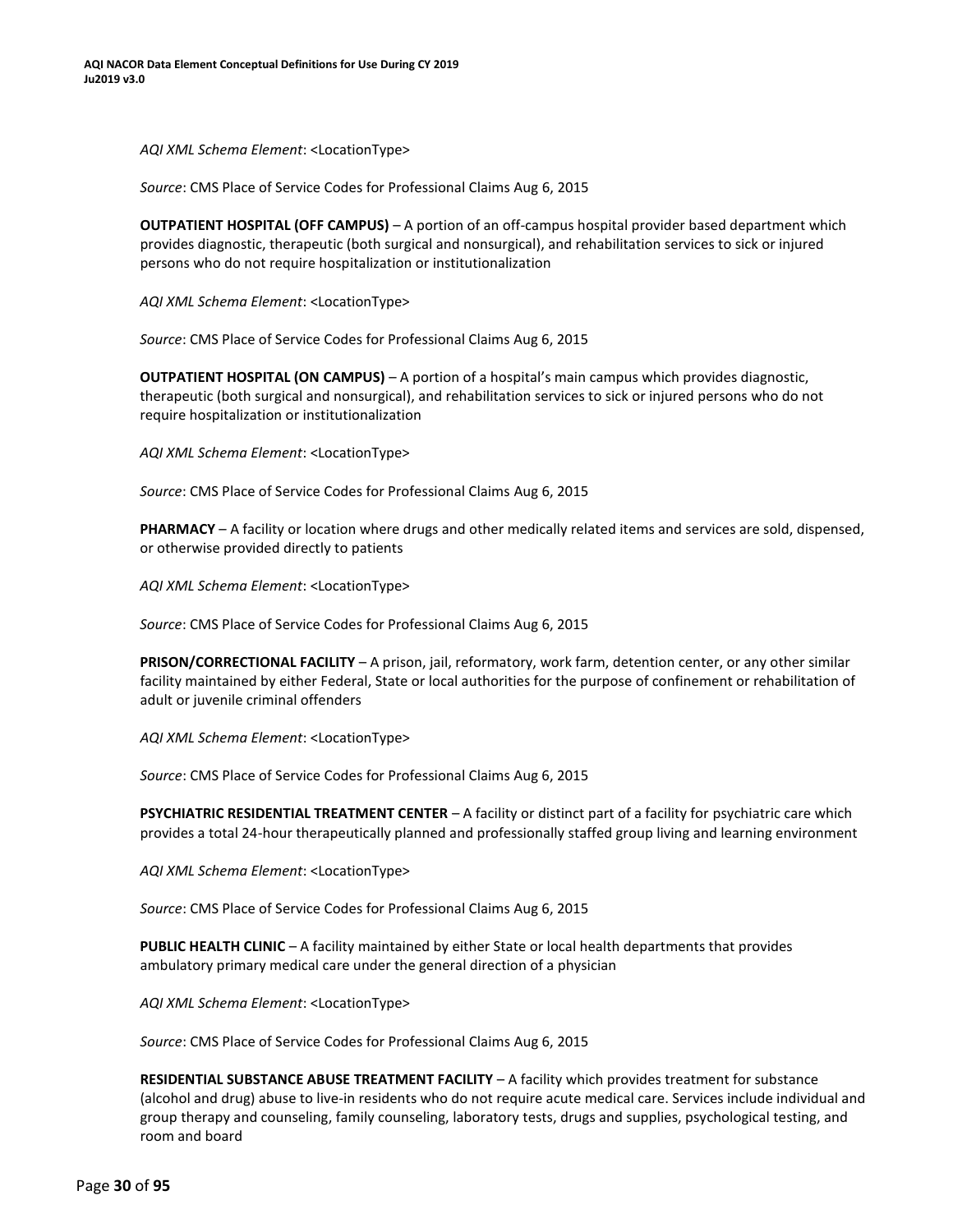*AQI XML Schema Element*: <LocationType>

*Source*: CMS Place of Service Codes for Professional Claims Aug 6, 2015

**RURAL HEALTH CLINIC** – A certified facility which is located in a rural medically underserved area that provides ambulatory primary medical care under the general direction of a physician

*AQI XML Schema Element*: <LocationType>

*Source*: CMS Place of Service Codes for Professional Claims Aug 6, 2015

**SCHOOL** – A facility whose primary purpose is education

*AQI XML Schema Element*: <LocationType>

*Source*: CMS Place of Service Codes for Professional Claims Aug 6, 2015

**SKILLED NURSING FACILITY** – A facility which primarily provides inpatient skilled nursing care and related services to patients who require medical, nursing, or rehabilitative services but does not provide the level of care or treatment available in a hospital

*AQI XML Schema Element*: <LocationType>

*Source*: CMS Place of Service Codes for Professional Claims Aug 6, 2015

**URGENT CARE FACILITY** – Location, distinct from a hospital emergency room, an office, or a clinic, whose purpose is to diagnose and treat illness or injury for unscheduled, ambulatory patients seeking immediate medical attention

*AQI XML Schema Element*: <LocationType>

*Source*: CMS Place of Service Codes for Professional Claims Aug 6, 2015

**WALK-IN RETAIL HEALTH CLINIC** – A walk-in health clinic, other than an office, urgent care facility, pharmacy or independent clinic and not described by any other Place of Service code, that is located within a retail operation and provides, on an ambulatory basis, preventive and primary care services

*AQI XML Schema Element*: <LocationType>

*Source*: CMS Place of Service Codes for Professional Claims Aug 6, 2015

<span id="page-29-0"></span>**PATIENT CHARACTERISTICS** – Selected attributes of a patient.

**HEIGHT** – Vertical measurement of the patient

*AQI XML Schema Element:* <Height> inches <HeightInCm> cm

*Source:* Stedman's Medical Dictionary. 28th ed. (modified)

**WEIGHT** – The apparent mass of the patient's body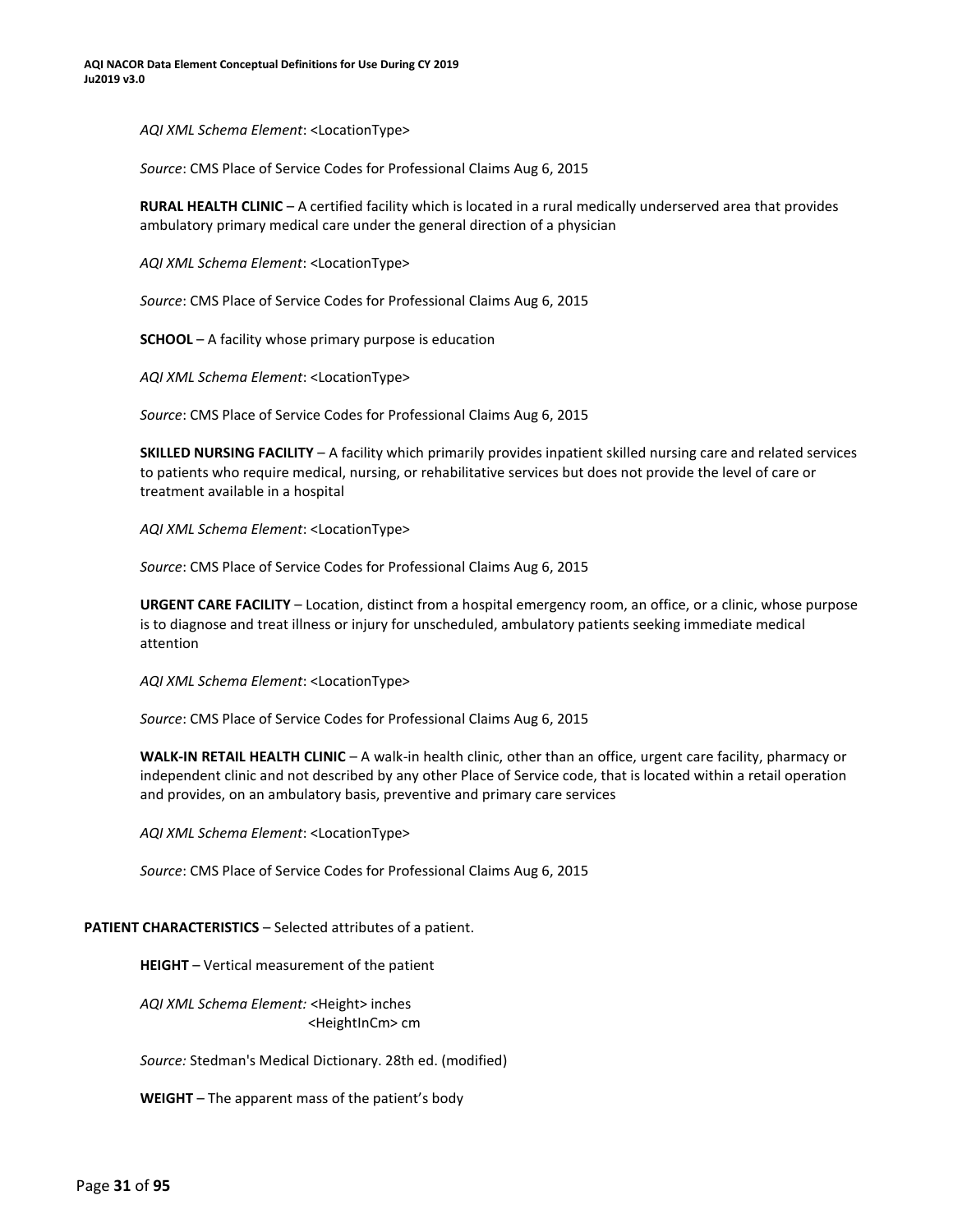**AQI NACOR Data Element Conceptual Definitions for Use During CY 2019 Ju2019 v3.0**

> *AQI XML Schema Element:* <Weight> lbs <WeightInKg> Kg

*Source:* Stedman's Medical Dictionary. 28th ed. (modified)

#### <span id="page-30-0"></span>**PROCEDURE STATUS**

**EMERGENCY** – A surgical, therapeutic, or diagnostic procedure that cannot be delayed without causing a significant risk of death or permanent impairment

*Synonym*: Emergent surgery

*Note*: The ASA Physical Status should include "E". The designation of a procedure as an emergency is determined by a surgeon and/or an anesthesiologist.

*AQI XML Schema Element*: <ProcStatus>

**URGENT** – A surgical, therapeutic, or diagnostic procedure that must be performed to prevent death or permanent impairment but that can be delayed

*Note*: The procedure may be delayed to allow for medical optimization of the patient or to permit better availability of resources (ex., personnel or equipment).

*AQI XML Schema Element*: <ProcStatus>

**ELECTIVE** – A surgical, therapeutic, or diagnostic procedure that can be performed at any time or date with an agreement between the surgeon and the patient

*AQI XML Schema Element*: <ProcStatus>

#### <span id="page-30-1"></span>**TIME**

**ANESTHESIA INDUCTION TIME** – Time when the anesthesiologist begins the administration of agents intended to provide the level of anesthesia required for the scheduled procedure

*AQI XML Schema Element*: <TMType:AnesthesiaInductionStartTime>

*Source*: AACD Procedural Times Glossary (1991)

**ANESTHESIA READY TIME** – Time at which the patient has a sufficient level of anesthesia established to begin surgical preparation of the patient, and remaining anesthetic chores do not preclude positioning and prepping the patient

*AQI XML Schema Element*: <TMType:StartTime>

*Source*: AACD Procedural Times Glossary (1991)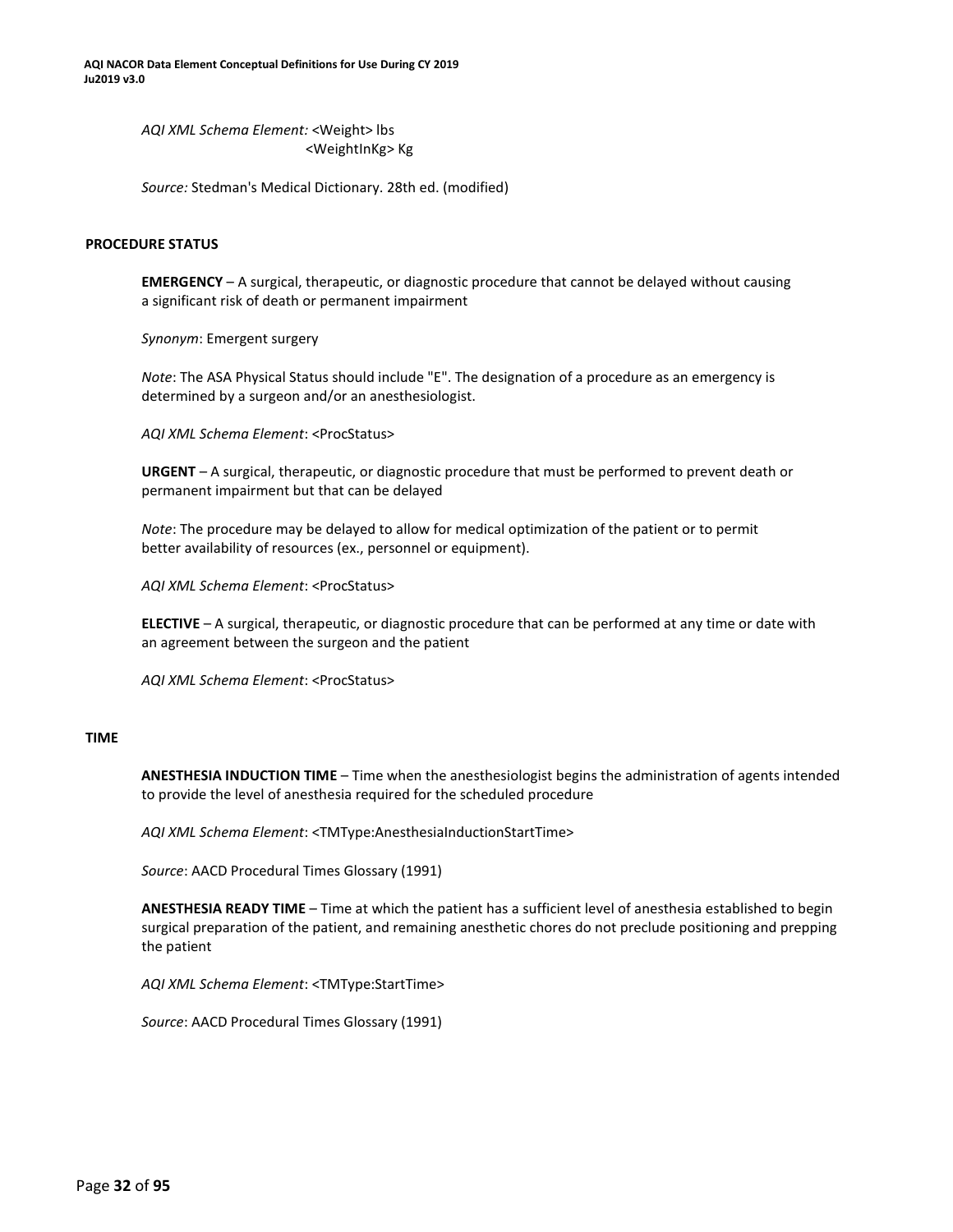**PATIENT-IN-ROOM TIME -** the time at which the patient physically enters the room in which the surgery or diagnostic or therapeutic procedure will be performed.

*Synonyms*: Wheels in time, patient into OR

*Note:* Time should be reported in the local time zone. (This data element is not part of the Minimum Data Set.)

Source: AACD Procedural Times Glossary (1991)

**PATIENT-OUT-OF-ROOM TIME** - the time at which the patient physically leaves the room in which the surgery or diagnostic or therapeutic procedure was performed.

Synonyms: Wheels out time, patient out of the OR

*Note*: Time should be reported in the local time zone. (This data element is not part of the Minimum Data Set.

*Source:* AACD Procedural Times Glossary (1991)

**PROCEDURE/SURGERY START TIME** – Time the procedure is started

*AQI XML Schema Element*: <ProcStartTime>

*Source*: AACD Procedural Times Glossary (1991)

**PROCEDURE/SURGERY FINISH TIME** – Time when all instrument and sponge counts are completed and verified as correct; all post-op radiological studies to be done in the OR are completed; all dressings and drains are secured; and the physician/surgeons have completed all procedure related activities on the patient

*AQI XML Schema Element*: <ProcEndTime>

*Source*: AACD Procedural Times Glossary (1991)

**ARRIVAL IN PACU/ICU TIME** – Time of patient arrival in PACU or ICU

*AQI XML Schema Element*: <TMType:StartTime>

*Source*: AACD Procedural Times Glossary (1991)

**READY FOR DISCHARGE FROM PACU/ICU TIME** – Time that the patient is assessed to be ready for discharge from the PACU or ICU

*Note*: This is the time that the patient has been assessed and met criteria for discharge and care by the anesthesiologist has been concluded and care transferred to another medical service.

*AQI XML Schema Element*: <TMType:StartTime>

*Source*: AACD Procedural Times Glossary (1991)

**DISCHARGE FROM PACU/ICU TIME** – Time that the patient is transported out of PACU or ICU

*AQI XML Schema Element*: <TMType:StartTime>

*Source*: AACD Procedural Times Glossary (1991)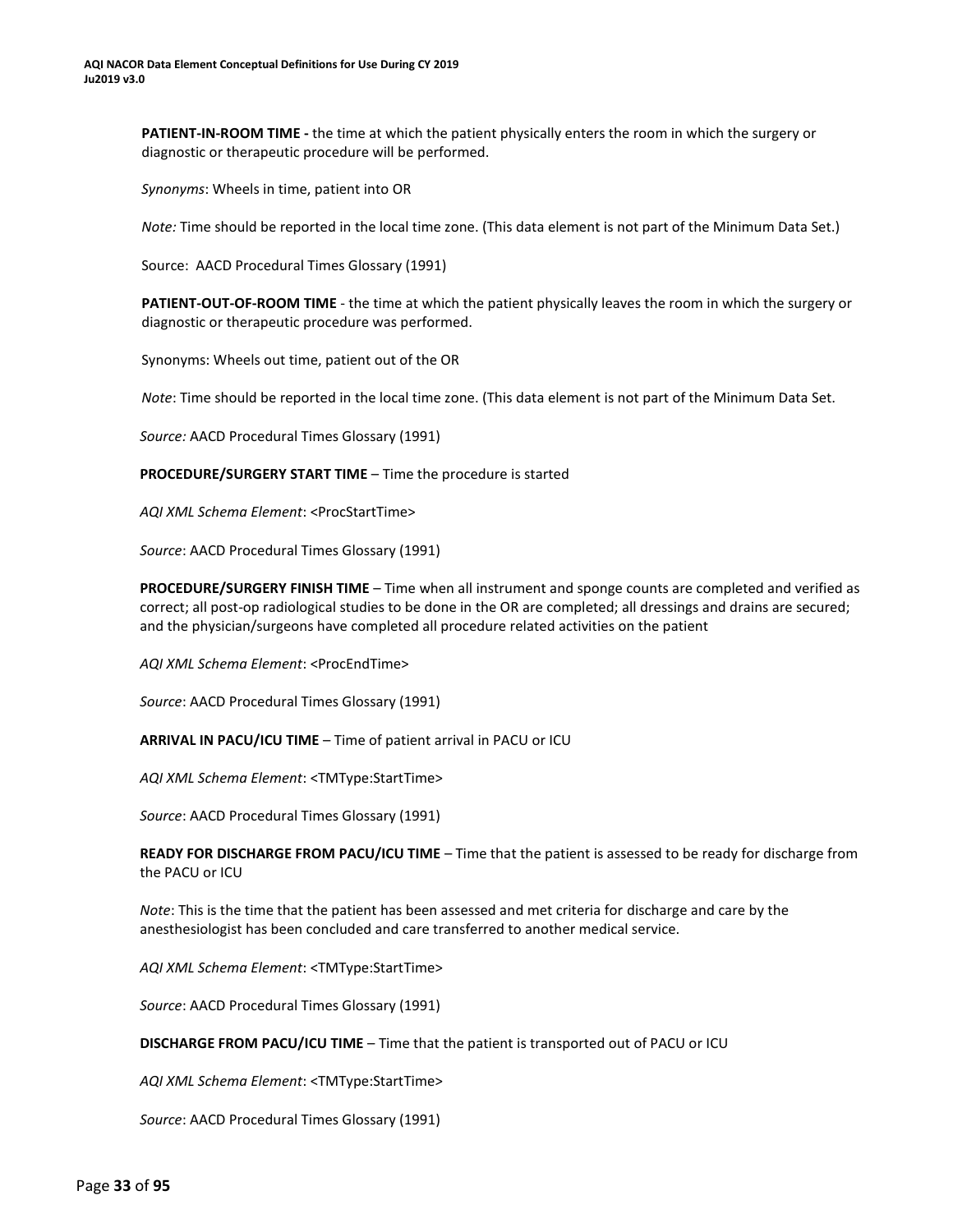#### <span id="page-32-0"></span>**OUTCOME DATA ELEMENTS**

<span id="page-32-2"></span><span id="page-32-1"></span>**OUTCOME** – An adverse event that reached the patient and may or may not have resulted in harm

**ACIDEMIA** – The accumulation of excess hydrogen ions or depletion of alkaline reserve (bicarbonate content) in the blood resulting in an arterial blood pH < 7.35

*Note*: Acidemia may result from a metabolic and/or respiratory acidosis.

*AQI XML Schema Element*: <OutcomeID>

<span id="page-32-3"></span>**ACUTE KIDNEY INJURY (AKI)** – New kidney damage or a sudden decrease in kidney function. Criteria include:

- 1. Increase in serum creatinine (Cr) > 0.3 mg/dl within 48hours
- 2. Increase in Cr to  $\geq$  1.5 times baseline, which is known or presumed to have occurred within the prior 7 days

*AQI XML Schema Element*: <OutcomeID>

*Source*: Kidney Disease: Improving Global Outcomes (KDIGO); KDIGO Clinical Practice Guideline for Acute Kidney Injury March 2012 (modified)

<span id="page-32-4"></span>**ADVERSE DRUG REACTION (ADR)** – Any unexpected, unintended, undesired, or excessive response to a drug that requires discontinuing the drug (therapeutic or diagnostic), changing the drug therapy, or modifying the dose (except for minor dosage adjustments). The adverse reaction must be severe enough that it requires prolonged observation or stay in a health care facility, necessitates supportive treatment, negatively affects prognosis, or results in temporary or permanent harm, disability, or death.

#### *Synonym*: ADR

*Note*: All noxious and unintended responses to a medicinal product related to any dose should be considered adverse drug reactions per the US FDA Guideline for Industry, Clinical Safety Data Management: Definitions and Standards for Expedited Reporting.

*AQI XML Schema Element*: <OutcomeID>

*Source*: American Society of Health-System Pharmacists. ASHP guidelines on adverse drug reaction monitoring and reporting. *Am J Health-Syst Pharm* 1995;52:417-419; US Federal Drug Administration Guidelines for Industry, Clinical Safety Data Management

<span id="page-32-5"></span>**AIRWAY OBSTRUCTION** – An acute respiratory dysfunction that produces reduced airflow into the alveoli and an arterial oxygen saturation less than 90% and that results in bradycardia or other clinical signs of hypoxia; the obstruction can be anatomically localized (e.g., tumor, stricture, foreign body, laryngospasm) or generalized (e.g., bronchospasm, asthma)

*AQI XML Schema Element*: <OutcomeID>

*Source*: Stedman's Medical Dictionary for the Health Professions and Nursing, 7th ed. (modified)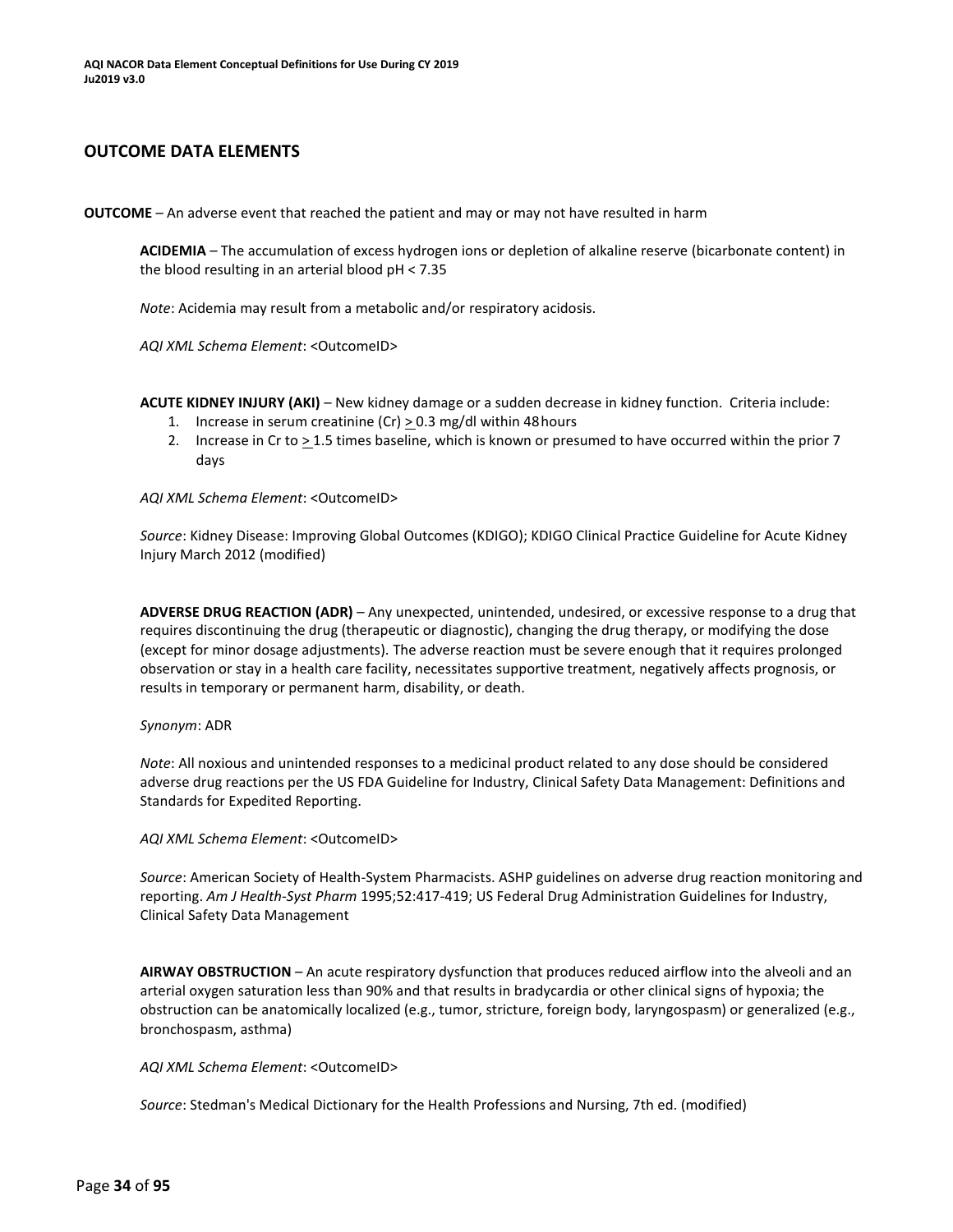<span id="page-33-0"></span>**AIRWAY TRAUMA** – An injury to any of the structures or tissues of the mouth, nasopharynx, oropharynx, or larynx resulting from the use of any airway device such as laryngoscope, oral or nasal airway, endotracheal tube, or stylet

*Note*: The most common injury is to the teeth, but airway trauma includes other injuries such as mucosal tears or tongue lacerations.

*AQI XML Schema Element*: <OutcomeID>

<span id="page-33-1"></span>**AMNIOTIC FLUID EMBOLISM** – An obstetric emergency resulting from amniotic fluid, fetal cells, hair, or other debris that enters the maternal circulation via placental vessels and triggers an immune reaction.

*Synonym*: AFE

*AQI XML Schema Element*: <OutcomeID>

<span id="page-33-2"></span>**ANAPHYLAXIS** – A severe, life-threatening allergic response, which is rapid in onset and characterized by a sudden drop in blood pressure and/or respiratory insufficiency

*Note*: Elevated serum tryptase level may be used to confirm the diagnosis. Although anaphylaxis is a lifethreatening allergic reaction, there may be other manifestations such as urticaria, bronchospasm, and edema. Epinephrine is often required as part of the treatment.

*AQI XML Schema Element*: <OutcomeID>

*Source*: American Society of Anesthesiologists Committee on Performance and Outcomes Measurement (CPOM) August 2009 Annual Report. Aug 23, 2009 (modified)

<span id="page-33-3"></span>**ARRHYTHMIA** – New onset of an abnormality of the cardiac rhythm; a cardiac rhythm other than normal sinus rhythm, including atrial fibrillation, atrial flutter, ventricular tachycardia, ventricular fibrillation, 2nd or 3rd degree heart block

*Synonym*: Irregular heartbeat

*Note*: A disorder in which there is abnormal electrical activity in the heart.

*AQI XML Schema Element*: <OutcomeID>

*Source*: Stedman's Medical Dictionary. 28th ed.

<span id="page-33-4"></span>**ASPIRATION** – The entry of material (e.g., food, liquid, gastric contents) into the respiratory tract and accompanied by consistent radiologic findings

*Synonym*: Perioperative aspiration

*AQI XML Schema Element*: <OutcomeID>

*Source*: American Society of Anesthesiologists Committee on Performance and Outcomes Measurement (CPOM) August 2009 Annual Report. Aug 23, 2009 (modified)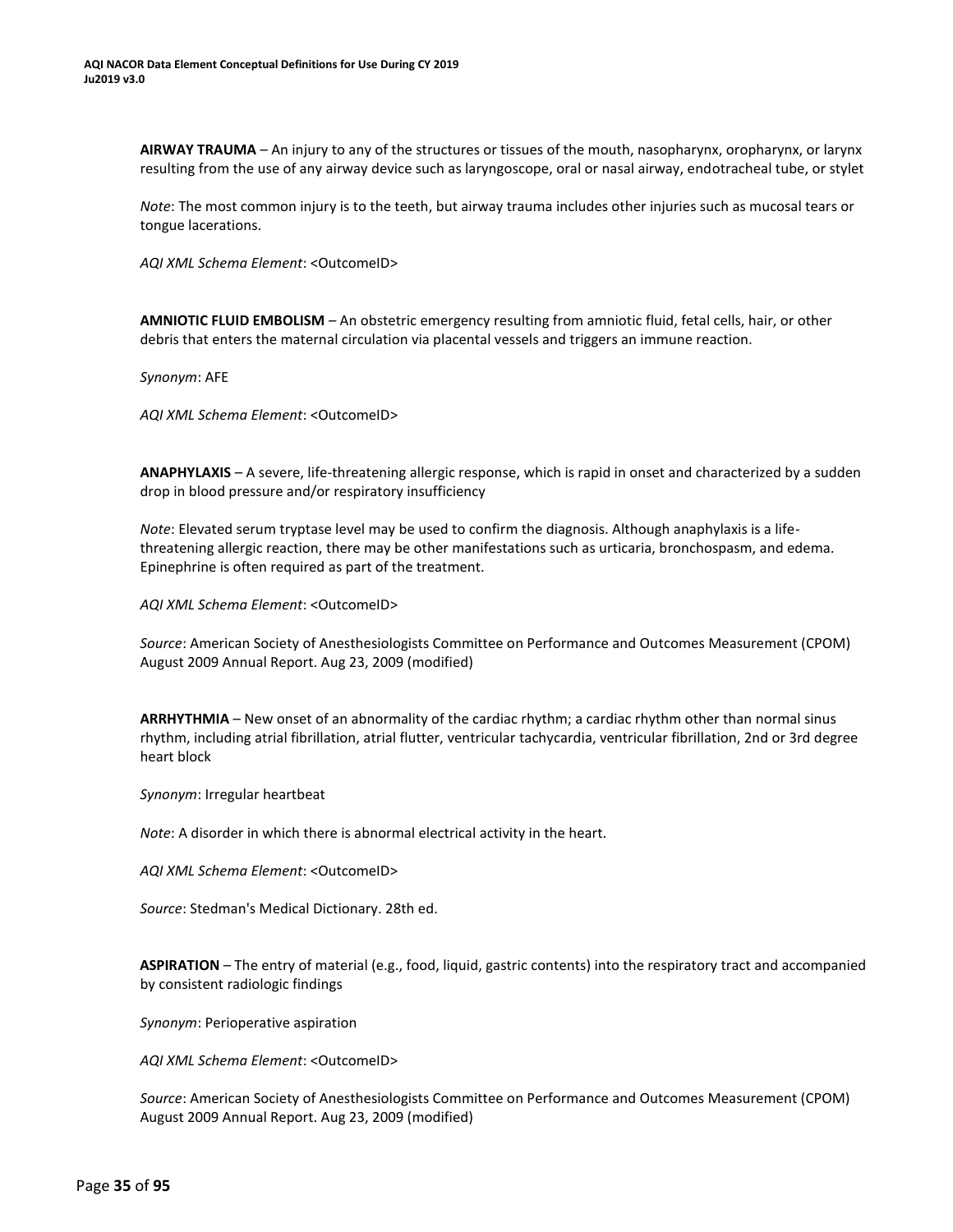<span id="page-34-0"></span>**AWARENESS** – A scenario in which a patient becomes conscious during a procedure performed under general anesthesia and subsequently has recall of these events

*Synonym*: Intraoperative awareness, awareness under anesthesia, recall of intraoperative events

*Note*: Awareness should be limited to explicit memory and should not include the time before general anesthesia is fully induced or the time of emergence from general anesthesia or during an intraoperative "wake-up test", when arousal and return of consciousness are intended.

*AQI XML Schema Element*: <OutcomeID>

*Source*: American Society of Anesthesiologists Committee on Performance and Outcomes Measurement (CPOM) August 2009 Annual Report. Aug 23, 2009 (modified)

<span id="page-34-1"></span>**BRADYCARDIA** – Significant slowness of the heart rate that poses a threat to the patient and requires treatment.

*Note:* The heart rate that is considered bradycardic depends on the patient's age and coexisting medical conditions.

*AQI XML Schema Element*: <OutcomeID>

*Source*: Stedman's Medical Dictionary. 28th ed.

<span id="page-34-2"></span>**BURN INJURY** – Unintentional damage to tissue caused by excessive heat; a lesion caused by fire, heat or any other cauterizing agent, including friction, caustic agents, electricity, radiation, or electromagnetic energy

*AQI XML Schema Element*: <OutcomeID>

*Source*: Stedman's Medical Dictionary. 28th ed.

<span id="page-34-3"></span>**CANNOT VENTILATE** – Inability to force oxygen into the trachea and alveoli for the purpose of oxygenating the blood in the pulmonary capillaries and removing carbon dioxide

*Note*: Inability to generate an adequate tidal volume or produce active movement of oxygen into the trachea and alveoli despite multiple attempts despite instituting corrective actions such as changing head and neck positions, use of jaw thrust or airway devices such as oral or nasal airways or placement of a laryngeal mask airway or other supraglottic airway device. CANNOT VENTILATE may occur in patients with a tracheostomy when positive pressure does not produce active movement of oxygen into the trachea and alveoli.

*AQI XML Schema Element*: <OutcomeID>

*Source*: Stedman's Medical Dictionary. 28th ed.

<span id="page-34-4"></span>**CARDIAC ARREST** – The unplanned cessation of the mechanical activity of the heart as confirmed by the absence of signs of effective circulation. Cardiac compression and/or defibrillation may be required for treatment.

*Synonyms*: Perioperative cardiac arrest, cardiopulmonary arrest, circulatory arrest

*AQI XML Schema Element*: <OutcomeID>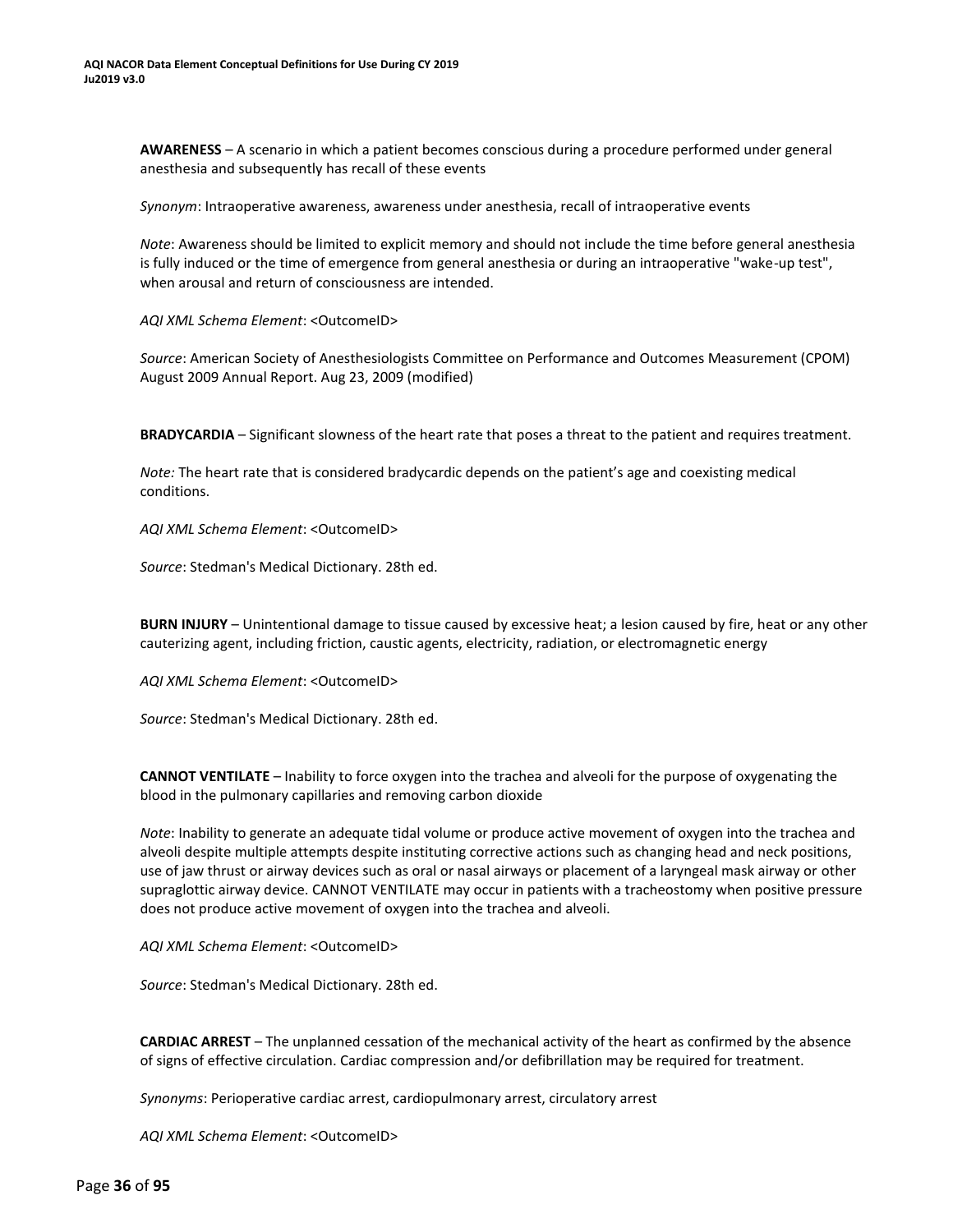*Source*: American Society of Anesthesiologists Committee on Performance and Outcomes Measurement (CPOM) August 2009 Annual Report. Aug 23, 2009 (modified); Anesthesia Quality Institute 2016 Qualified Clinical Data Registry (AQI QCDR). Feb 8, 2016 (modified).

<span id="page-35-0"></span>**CASE CANCELLED BEFORE ANESTHESIA START TIM[E](#page-35-4)**<sup>1</sup> – A scheduled procedure that is not performed on the scheduled procedure day and the decision not to perform the procedure takes place before Anesthesia Start  $Time<sup>1</sup>$ .

*Synonyms*: Surgery cancellation, cancelled operative procedure

*Note*: The decision to cancel the scheduled procedure or operation may be made by the patient, the institution or insurance company, the surgeon (proceduralist) or the anesthesiologist.

*AQI XML Schema Element*: <OutcomeID>

<span id="page-35-1"></span>**CASE CANCELLED BEFORE ANESTHESIA INDUCTION TIME** – A scheduled procedure that is not performed on the scheduled procedure day and the decision not to perform the procedure takes place after Anesthesia Start Time<sup>1</sup> but before Anesthesia Induction Time.

*Synonyms*: Aborted surgery, surgery cancellation, cancelled operative procedure

*Note*: The decision to cancel (abort) the scheduled procedure or operation may be made by the surgeon (proceduralist) or the anesthesiologist.

*AQI XML Schema Element*: <OutcomeID>

<span id="page-35-2"></span>**CASE CANCELLED AFTER ANESTHESIA INDUCTION TIME** – A scheduled procedure that is not performed on the scheduled procedure day and the decision not to perform the procedure takes place after Anesthesia Induction Time but before Procedure/Surgery Start Time.

*Synonyms*: Aborted surgery, surgery cancellation, cancelled operative procedure

*Note*: The decision to cancel (abort) the scheduled procedure or operation may be made by the surgeon (proceduralist) or the anesthesiologist.

*AQI XML Schema Element*: <OutcomeID>

<span id="page-35-3"></span>**CASE DELAY** – The Surgery/Procedure Start Time occurs significantly later than expected in the context of institutional norms.

*Note*: Case delays may be due to patient issues (e.g., late arrival, insurance problems, abnormal lab values), system issues (e.g., test results unavailable, blood unavailable, equipment malfunction or unavailable, transport delay), or practitioner issues (e.g., no consent obtained, surgery, nursing or anesthesia personnel arrived late).

<span id="page-35-4"></span><sup>&</sup>lt;sup>1</sup> Anesthesia Start Time is defined in the **Minimum Data Set section**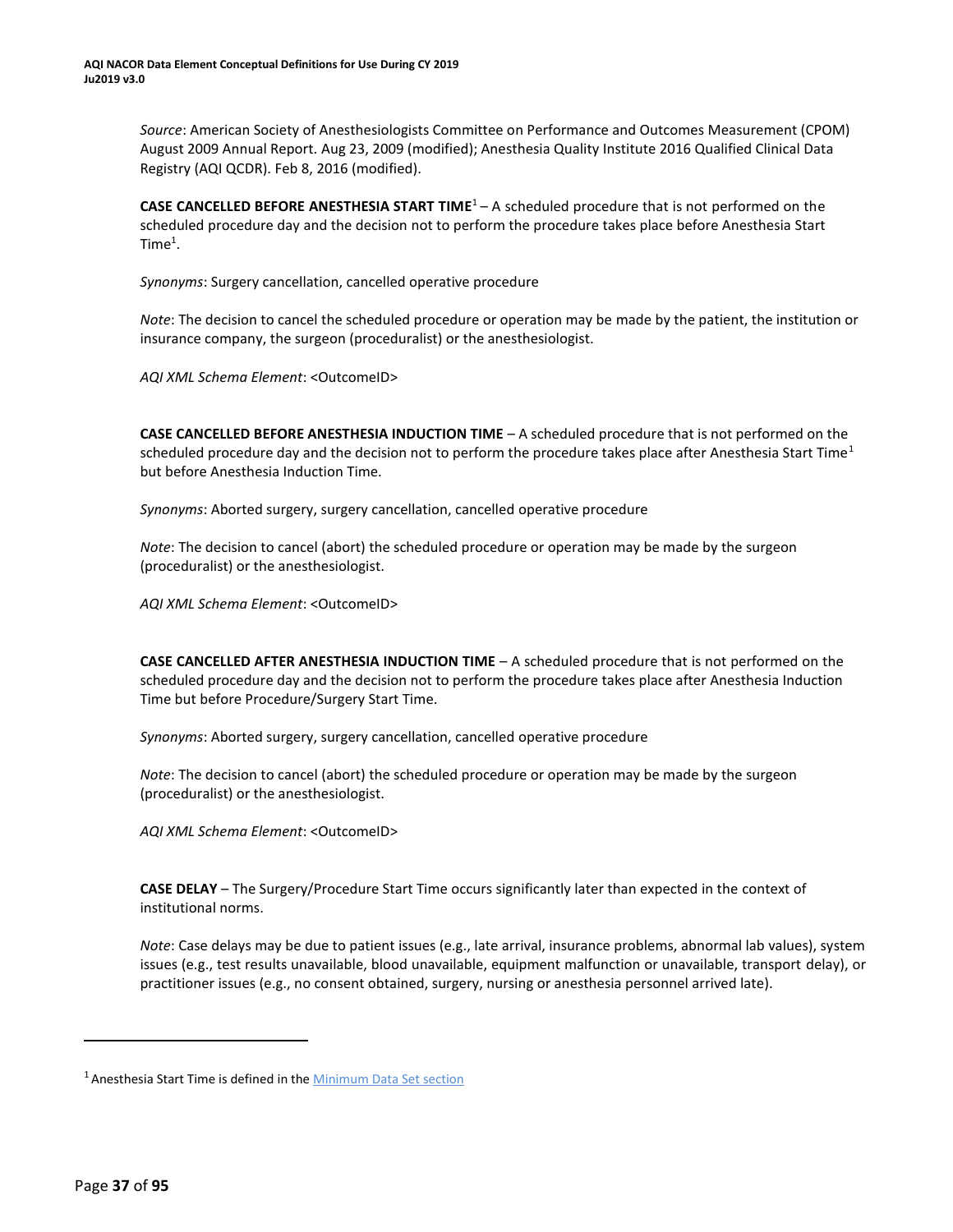*AQI XML Schema Element*: <OutcomeID>

**CENTRAL LINE-ASSOCIATED BLOODSTREAM INFECTION (CLABSI)** – A primary bloodstream infection that develops in a patient with a central line in place within the 48-hour period prior to the infection onset. Criteria for diagnosis include any of the following:

- Criteria 1: Patient has a recognized pathogen cultured from one or more blood cultures AND organism cultured from blood is NOTrelated to an infection at another site.
- Criteria 2: Patient has at least one of the following signs or symptoms: fever (>38 degrees C), chills or hypotension AND signs and symptoms and positive laboratory results (two or more positive blood cultures drawn on separate occasions) are NOT related to an infection at another site
- Criteria 3: Patient < 1 year of age has at least one of the following signs or symptoms: fever (> 38 degrees C core), hypothermia (<36 degrees core), apnea, or bradycardia AND signs and symptoms and positive laboratory results (two or more positive blood cultures drawn on separate occasions) are NOT related to an infection at another site

*AQI XML Schema Element*: <OutcomeID>

*Source*: Centers for Disease Control and Prevention Central Line–Associated Bloodstream Infection (CLABSI) Surveillance 2013 (modified); The Joint Commission. Preventing Central Line–Associated Bloodstream Infections: A Global Challenge, a Global Perspective. Oak Brook, IL: Joint Commission Resources, May 2012 (modified).

**CENTRAL LINE PLACEMENT INJURY** – A pneumothorax, hemothorax, or thoracic duct, cardiac, or vascular injury that results from an attempted or completed insertion of a central venous catheter.

*AQI XML Schema Element*: <OutcomeID>

*Source*: Anesthesia Quality Institute 2016 Qualified Clinical Data Registry (AQI QCDR). Feb 8, 2016 (modified).

**CEREBROVASCULAR ACCIDENT** – The sudden death of neurons in a localized area of brain due to inadequate blood flow that produces motor, sensory, or cognitive dysfunction (e.g., hemiplegia, hemiparesis, aphasia, sensory deficit, impaired memory) that persists for more than 24 hours.

*Synonyms*: CVA, stroke

*Note*: Imaging may be used for confirmation and to rule out other central nervous system pathology.

*AQI XML Schema Element*: <OutcomeID>

**COAGULOPATHY** – The impairment, inability or incapacity of the blood to form clots and is associated with clinical bleeding.

*Note*: Coagulopathy is a disorder involving the elements of blood coagulation, including platelets, coagulation factors and inhibitors, and the fibrinolytic system and may be confirmed by abnormal tests of clotting (PT, INR, PTT) or decreased platelet count.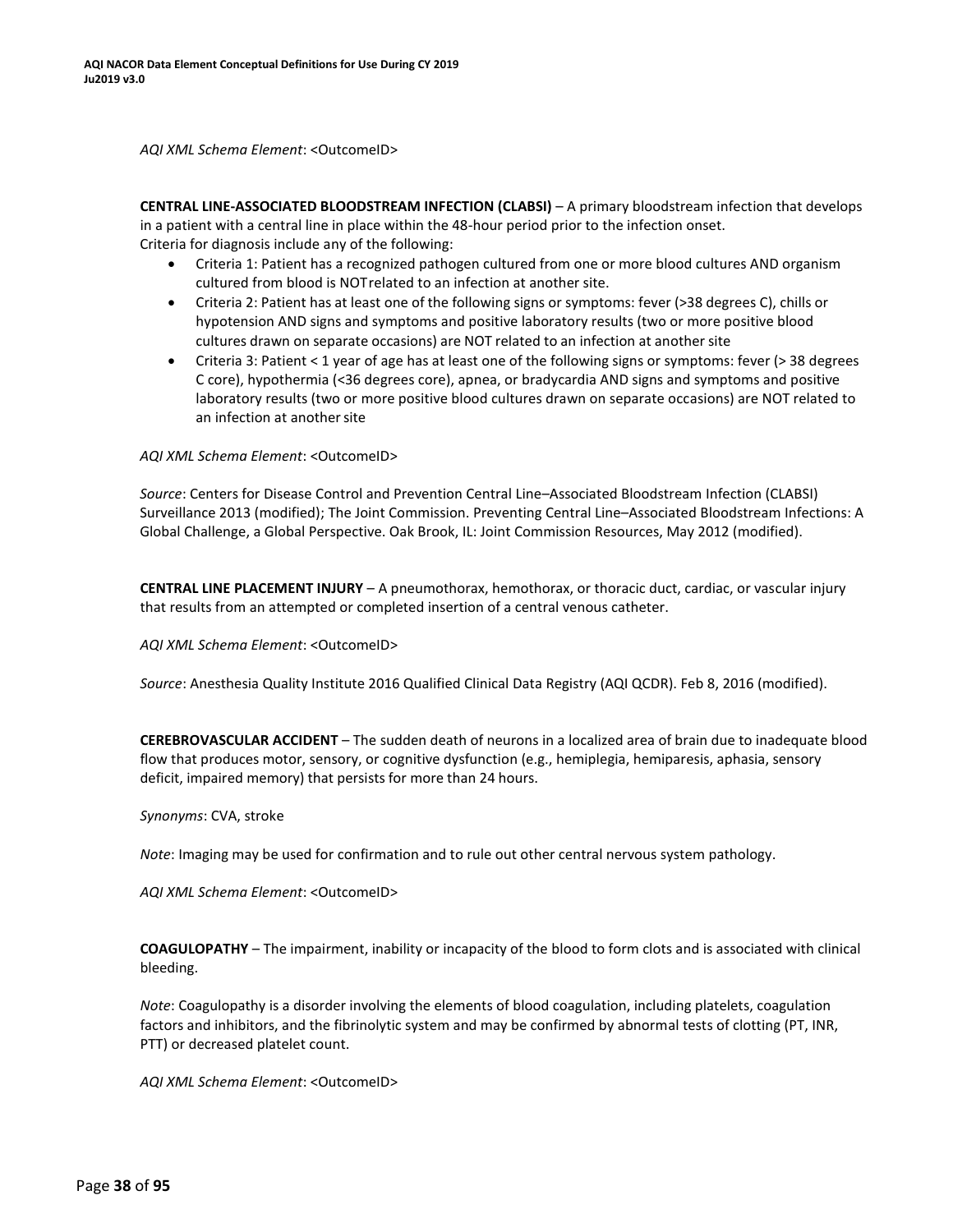*Source*: Stedman's Medical Dictionary. 28th ed.; Hunt, Beverley J. Bleeding and Coagulopathies in Critical Care NEJM 2014;370(9): 847–859.

**COMA** – A state of profound unconsciousness, not present prior to the initiation of anesthetic care, in which the individual cannot be awakened, fails to respond normally to external stimuli, and does not initiate voluntary actions. Exclude coma due to prolonged anesthetic effect or hypothermia (temp <34 degrees C).

*Note*: Scenarios include profound unconsciousness following anoxic or ischemic events such as cardiac arrest; metabolic encephalopathy; thromboembolic event; or cerebral hemorrhage.

*AQI XML Schema Element*: <OutcomeID>

*Source*: American Society of Anesthesiologists Committee on Performance and Outcomes Measurement (CPOM) August 2009 Annual Report. Aug 23, 2009 (modified).

**CORNEAL INJURY** – A corneal injury is either a corneal abrasion (a scratch or scrape on the cornea, the clear front window of the eye that transmits and focuses light into the eye) or exposure keratitis (inflammation of the cornea from drying of the corneal tear film).

*Synonyms*: Exposure keratitis, exposure keratopathy

*Note*: Includes both exposure keratitis and corneal abrasion (diagnosed in any manner including with fluorescein examination of the cornea under ultraviolet light). Also includes any new symptom of eye pain treated with topical antibiotic (e.g., erythromycin) while in the post-anesthesia care unit/recovery area. Other causes of eye pain (e.g., acute angle-closure glaucoma) can be excluded by instilling one drop of local anesthetic (e.g., proparacaine) into the eye. If the pain is immediately and completely relieved, corneal injury is confirmed, and acute angle-closure glaucoma is excluded.

*AQI XML Schema Element*: <OutcomeID>

*Source*: Anesthesia Quality Institute 2016 Qualified Clinical Data Registry (AQI QCDR). Feb 8, 2016 (modified); MedicineNet.Com

**DEATH** – The irreversible cessation of all vital functions as indicated by permanent stoppage of the heart, respiration, and brain activity; the end of life.

*Synonym*: Mortality

*Note*: Excludes ASA 6 patients.

*AQI XML Schema Element*: <OutcomeID>

*Source*: American Society of Anesthesiologists Committee on Performance and Outcomes Measurement (CPOM) August 2009 Annual Report. Aug 23, 2009 (modified); Anesthesia Quality Institute 2016 Qualified Clinical Data Registry (AQI QCDR). Feb 8, 2016 (modified).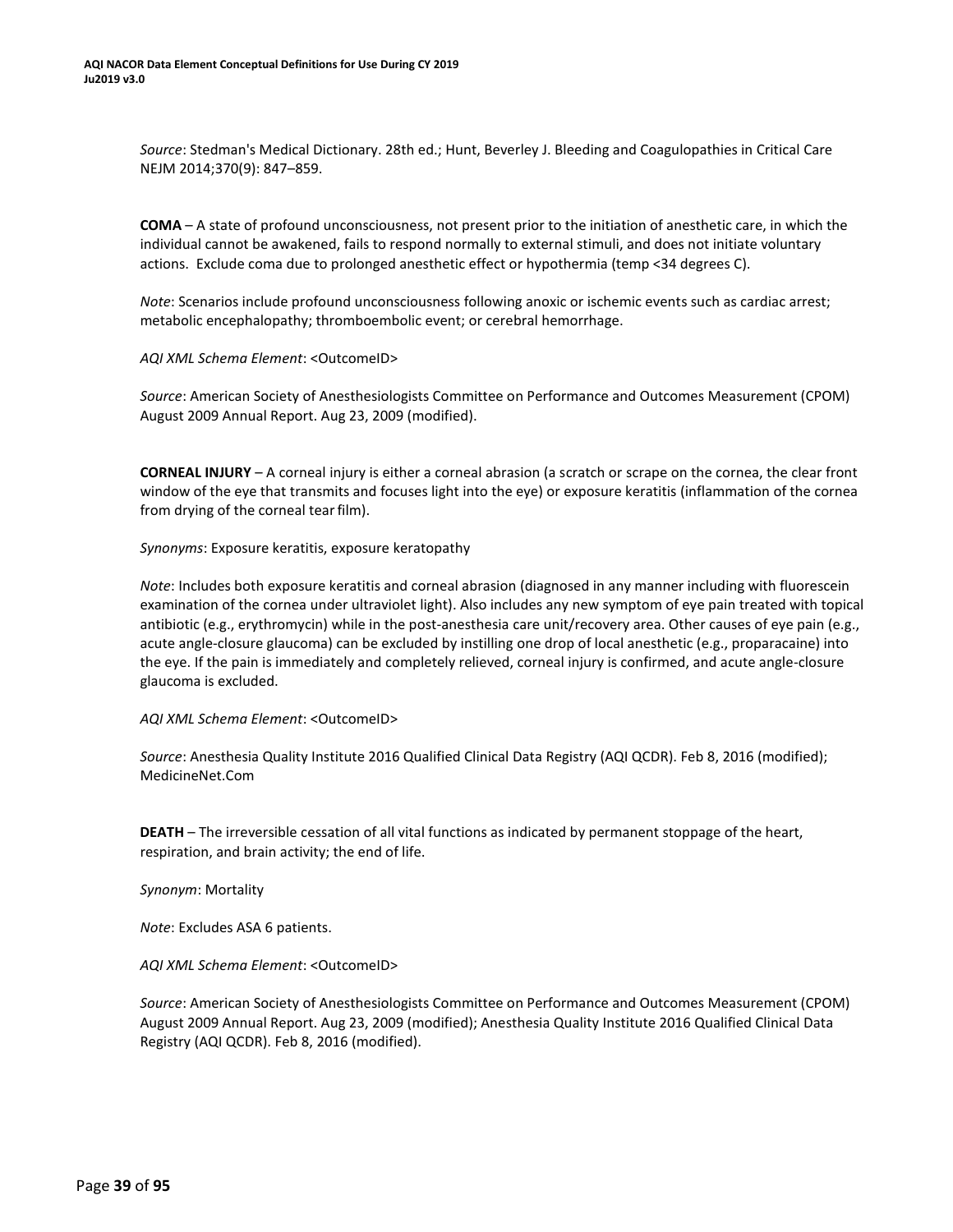**DEEP VEIN THROMBOSIS** – One or more blood clots (thrombus) within a large vein, usually in the thigh or calf.

*Synonym*: DVT

*AQI XML Schema Element*: <OutcomeID>

**DELAYED EMERGENCE** – Failure of the patient to recover consciousness or normal function within 60 minutes after discontinuing the administration of anesthetic drugs used to produce sedation or general anesthesia; this condition often requires the escalation of plannedcare.

*Synonyms*: Delayed emergence from anesthesia, prolonged emergence, delayed awakening

*AQI XML Schema Element*: <OutcomeID>

*Source*: Stedman's Medical Dictionary. 28th ed. (modified)

**DELIRIUM** – An altered state of consciousness marked by confusion, disorientation or temporary memory dysfunction, difficulty in sustained attention to stimuli, disordered thinking and perception. There must be evidence from the history, physical examination, or laboratory findings that the disturbance is caused by the direct physiological consequences of a general medical condition or that the condition developed during substance intoxication, or during or shortly after, a withdrawal syndrome.

*Synonyms*: Intensive care unit delirium, delirium tremens, alcohol withdrawal, organic brain syndrome, acute confusional state, acute encephalopathy, acute organic reaction, acute psycho-organic syndrome

*Note*: Delirium may be hyperactive, hypoactive, or mixed. It is a change in mentation that may be present immediately after awakening from general anesthesia or sedation or may begin at a later time in the postoperative period. There are several tests that have been developed and validated to diagnose and grade delirium including Confusion Assessment Method (CAM), Delirium Rating Scale Revised-98, and the Delirium Symptom Interview.

*AQI XML Schema Element*: <OutcomeID>

*Source*: American Psychiatric Association, Diagnostic and Statistical Manual of Mental Disorders, 4th Edition (DSM-IV) (modified)

**DIFFICULT INTUBATION** – Problematic or challenging insertion of an endotracheal tube into the patient's trachea, requiring at least 3 attempts by one or more skilled individuals.

*Note*: "Difficult intubation" indicates that the endotracheal tube was successfully placed but with greater difficulty, requiring at least 3 attempts.

*AQI XML Schema Element*: <OutcomeID>

*Source*: Stedman's Medical Dictionary. 28th ed. (modified)

**DIFFICULT MASK VENTILATION** – The inability of an unassisted trained anesthesia provider to maintain the oxygen saturation as measured by pulse oximetry to > 92% or to prevent or reverse signs of inadequate ventilation during positive-pressure mask ventilation.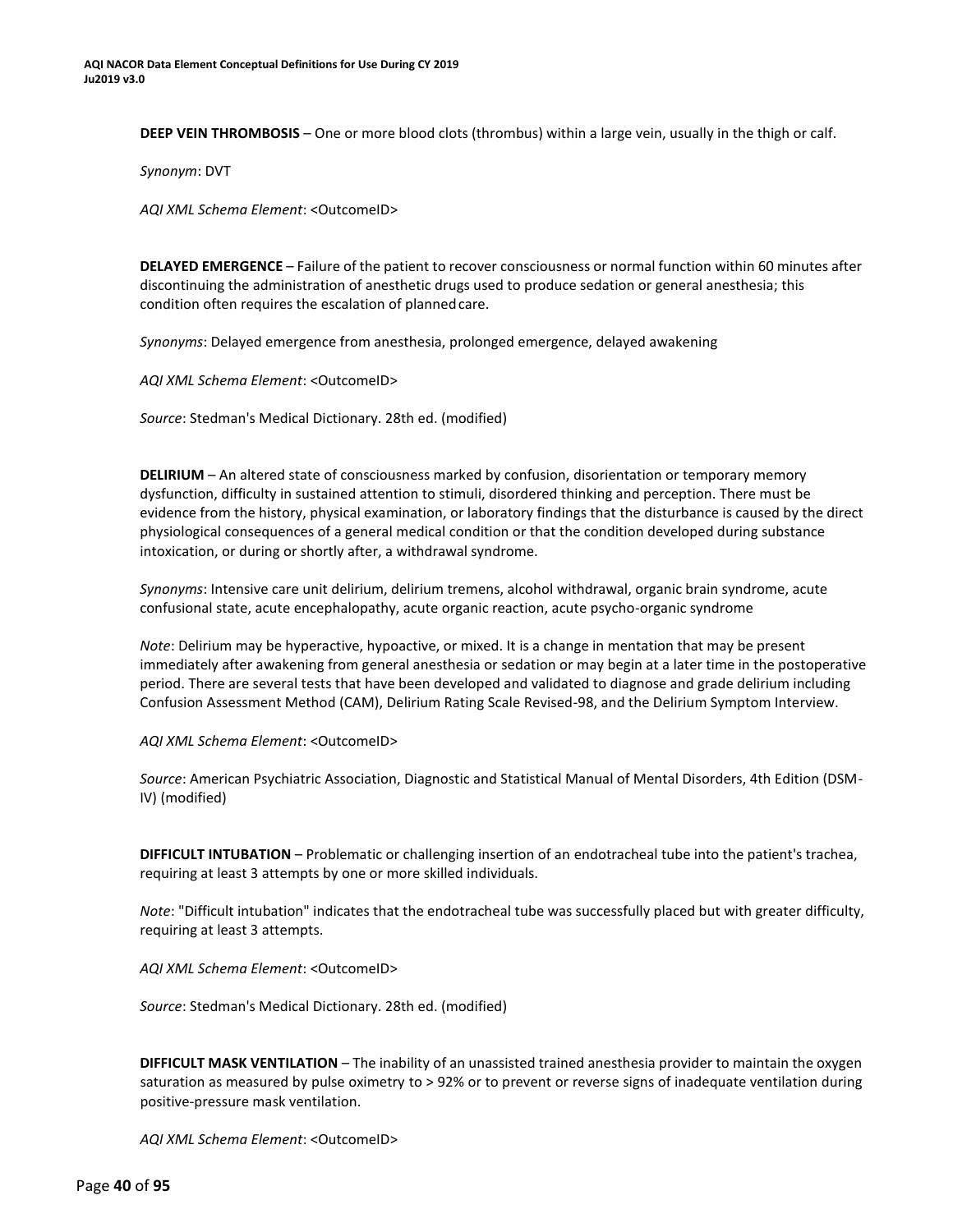*Source*: Langeron et al. Anesthesiology 2000;92:1229 (modified)

**ELECTROLYTE ABNORMALITY** – A physiologic disorder in which there are fewer or more than normal levels (lower or higher concentration) of serum electrolytes (minerals found in the blood, body fluids, and urine necessary for the body to function properly)

*Synonyms*: Electrolyte disorder, electrolyte imbalance

*Clinical scenarios*: hyponatremia, hypernatremia, hypercalcemia, hypocalcemia, hyperkalemia, hypokalemia, hypermagnesemia, hypomagnesemia

*AQI XML Schema Element*: <OutcomeID>

*Source*: Stedman's Medical Dictionary. 28th ed.

**EMERGENCE DELIRIUM** – A state of mental confusion, agitation and disinhibition associated with hyperexcitability, crying, restlessness and hallucinations occurring during the emergence from general anesthesia.

*Synonyms*: Emergence agitation, emergence excitement

*Note*: Emergence delirium begins shortly after the conclusion of general anesthesia and usually resolves within the first hour.

*AQI XML Schema Element*: <OutcomeID>

**EQUIPMENT/DEVICE FAILURE OR MALFUNCTION** – The medical device did not provide the expected service or was not functioning as per its specifications.

*Note*: This is the accepted national and international definition in the field of patient safety.

*AQI XML Schema Element*: <OutcomeID>

*Source*: The Australian Patient Safety Foundation's Advanced Incident Management System (AIMS) – Australia; Eindhoven University of Technology Eindhoven/PRISMA-Medical Classification Model – The Netherlands; AHRQ Common Formats V1.2

**FAILED INTUBATION** – Inability to insert or pass an endotracheal tube into the trachea.

*Synonym*: Cannot intubate

*Note*: Inability to successfully place an endotracheal tube after making multiple attempts, often using several techniques, laryngoscopes, and other airway equipment. If an emergency surgical airway is required because conventional intubation techniques have been unsuccessful, this should be classified as a failed intubation.

*AQI XML Schema Element*: <OutcomeID>

*Source*: Stedman's Medical Dictionary. 28th ed. (modified)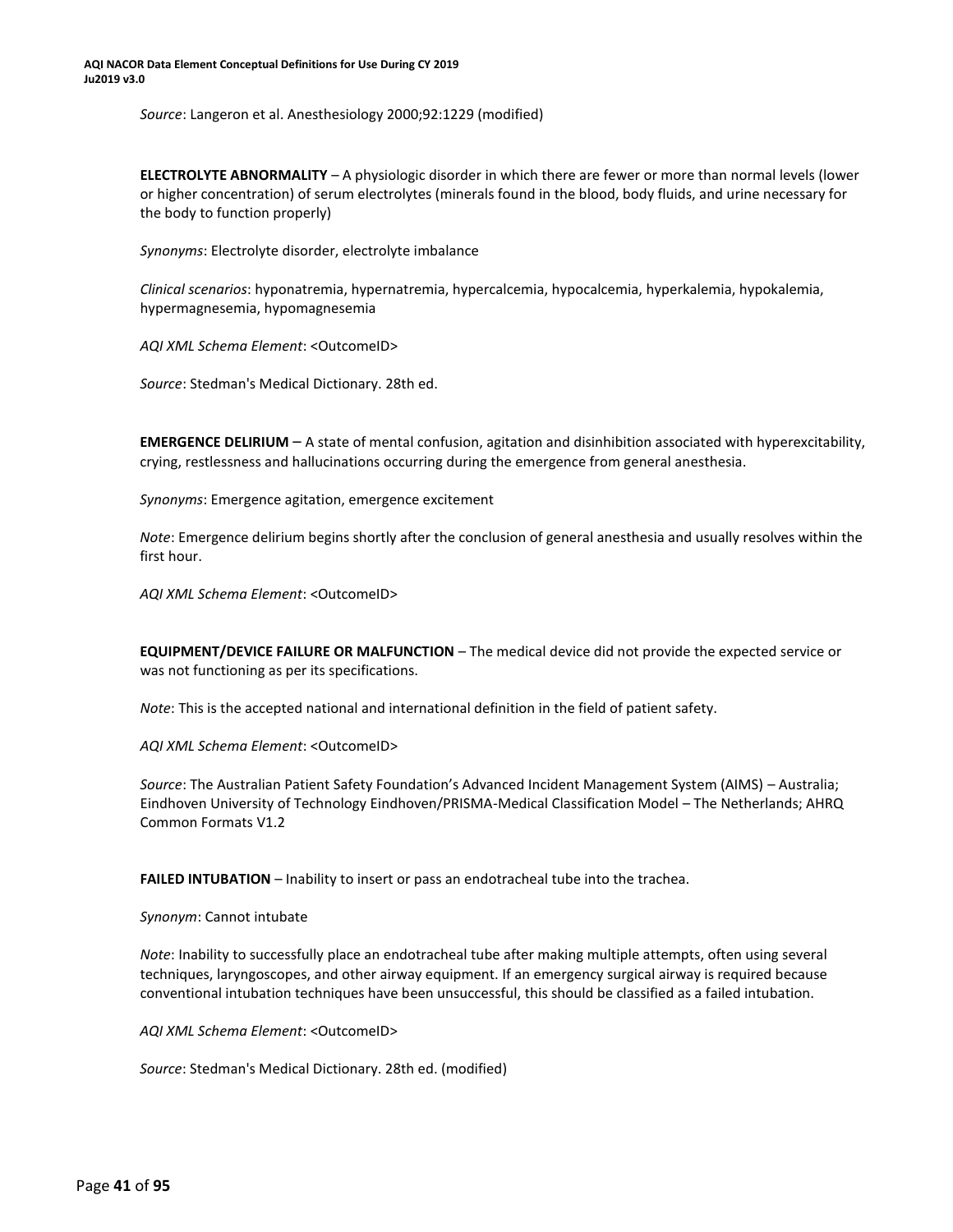**FALL** – A sudden, unintentional downward displacement of a (patient's) body to the floor or other object, excluding those resulting from violence or other purposeful act, with or without a resultant injury.

*AQI XML Schema Element*: <OutcomeID>

*Source*: VA National Center for Patient Safety, Nov2013

**FAT EMBOLISM** – Fat tissue passes into the bloodstream and triggers an immune reaction, hemodynamic instability, or organ damage.

*Note*: Fat embolism may occur with trauma and fracture of or surgery on a large bone like the femur. The clinical signs and symptoms depend on the specific location of the emboli.

*AQI XML Schema Element*: <OutcomeID>

**HEMODYNAMIC INSTABILITY** – An unplanned significant change in global or regional perfusion for more than 30 minutes that may not adequately support normal organ function as indicated by abnormalities in one or more of the following parameters: heart rate, mean arterial blood pressure, or cardiac index that requires treatment with multiple doses or continuous administration of vasoactive agents.

*Note:* In most cases, a significant change is a mean arterial pressure that is more than 20% from baseline or a cardiac index less than 2.0 L/min/m<sup>2</sup>.

*Source*: Baily, J. Hemodynamic instability. GASNet Inc. © 2003 (modified)

*AQI XML Schema Element*: <OutcomeID>

**HIGH SPINAL OR EPIDURAL** – Neuraxial anesthesia in which the level of sensory denervation extends at least to the second thoracic dematome and that produces hypotension, bradycardia, and/or respiratory insufficiency that requires intubation or ventilatory assistance

*AQI XML Schema Element*: <OutcomeID>

*Source*: American Society of Anesthesiologists Committee on Performance and Outcomes Measurement (CPOM) August 2009 Annual Report. Aug 23, 2009 (modified)

**HYPERCAPNIA** – Abnormally increased arterial carbon dioxide tension greater than 45 mmHg measured in arterial blood at standard temperature

*Synonym*: Hypercarbia

*Note*: Hypercapnia is associated with respiratory acidosis.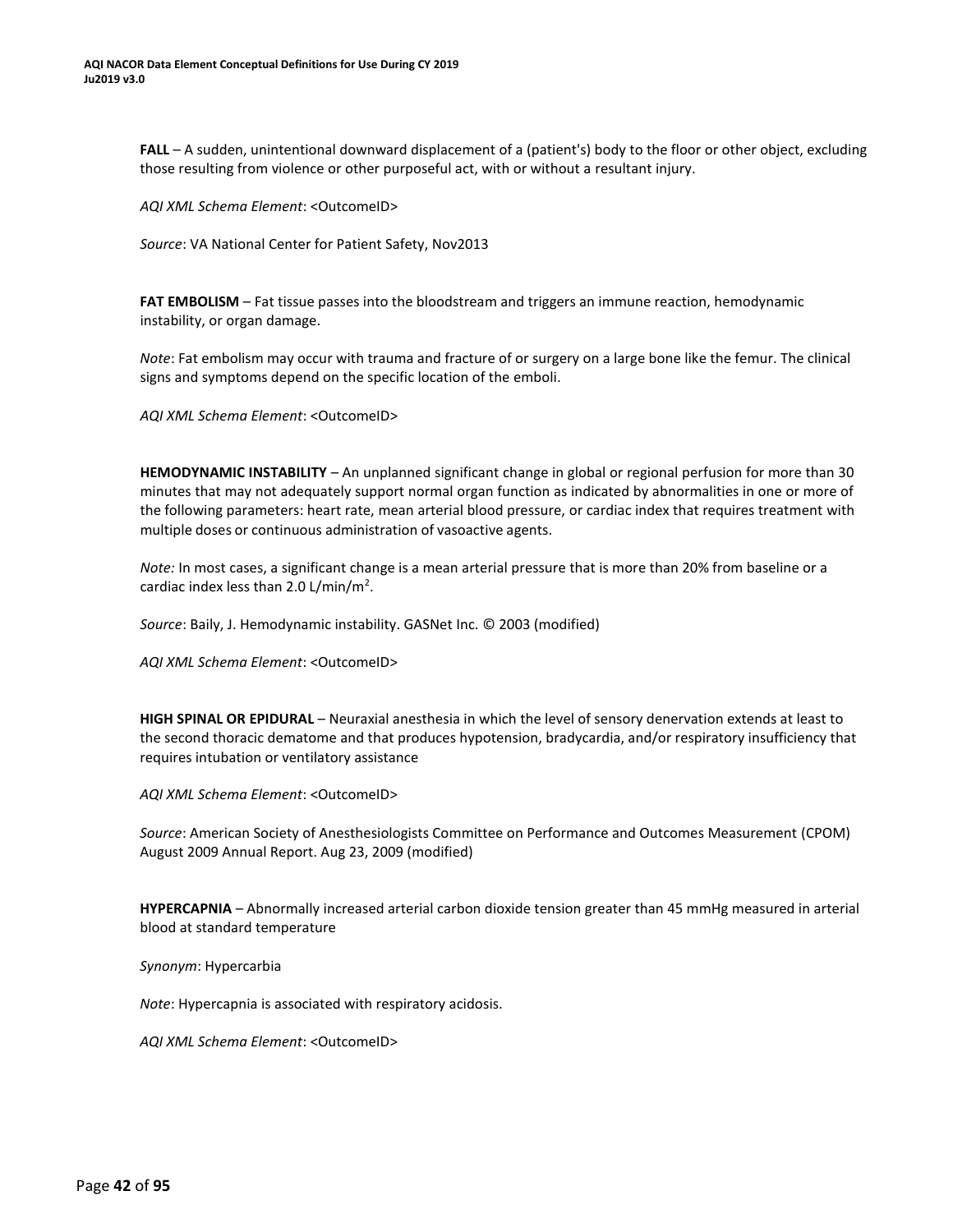**HYPERGLYCEMIA** – An abnormally high concentration of glucose (greater than 200 mg/dl or 11.1 mmol/l) in the circulating blood

*AQI XML Schema Element*: <OutcomeID>

**HYPERTENSIVE EPISODE** – An unplanned elevation of the systemic arterial blood pressure to a level likely to induce adverse consequences (arbitrarily defined in adults as a systolic or diastolic blood pressure more than 20% above baseline or a systolic pressure greater than 190 mmHg or diastolic pressure greater than 110 mmHg and lasting for more than 10 minutes).

Pediatric HYPERTENSION is determined by the patient's age and body size. The values for: Full-term newborn systolic pressure is greater than 100 mmHg or diastolic greater than 70 mmHg; Age 1 to 3 yrs, systolic greater than 114 -120 mmHg or diastolic greater than 66-75 mmHg; Age 4 to12 yrs, systolic greater than 122-135 mmHg or diastolic greater than 79-91 mmHg

*Synonyms*: High blood pressure (not due to a pre-existing condition), blood pressure spike

*Note*: This does not include hypertension resulting from intentional therapeutic measures that are implemented to increase perfusion to vital organs.

*AQI XML Schema Element*: <OutcomeID>

*Source*: Stedman's Medical Dictionary. 28th ed.

**HYPERTHERMIA** – An unplanned, abnormally increased core body temperature (greater than 38.3 degrees Celsius or 100.9 degrees Fahrenheit);

*AQI XML Schema Element*: <OutcomeID>

**HYPOGLYCEMIA** – An abnormally low concentration of glucose in the circulating blood; For adults, less than 70 mg/dl; For neonates, less than 45 mg/dl; For children (less than age 12 yr), less than 60 mg/dl

*Synonym*: Glucopenia

*AQI XML Schema Element*: <OutcomeID>

**HYPOTENSIVE EPISODE** – An unintentional low systemic arterial blood pressure at a level that may result in inadequate perfusion of critical organs such as the brain, kidney, or heart (arbitrarily defined in adults as a systolic blood pressure less than 20% below the patient's baseline or a systolic blood pressure less than 80 mmHg or a diastolic blood pressure less than 50 mmHg lasting for more than 10 minutes).

*AQI XML Schema Element*: <OutcomeID>

**HYPOXEMIA** – A-persistent abnormal, low partial pressure of oxygen in the arterial blood (less than 60 mmHg measured at standard temperature or an arterial oxygen saturation of less than 90%)

*Note*: The duration of HYPOXEMIA that produces an adverse outcome is dependent on many factors.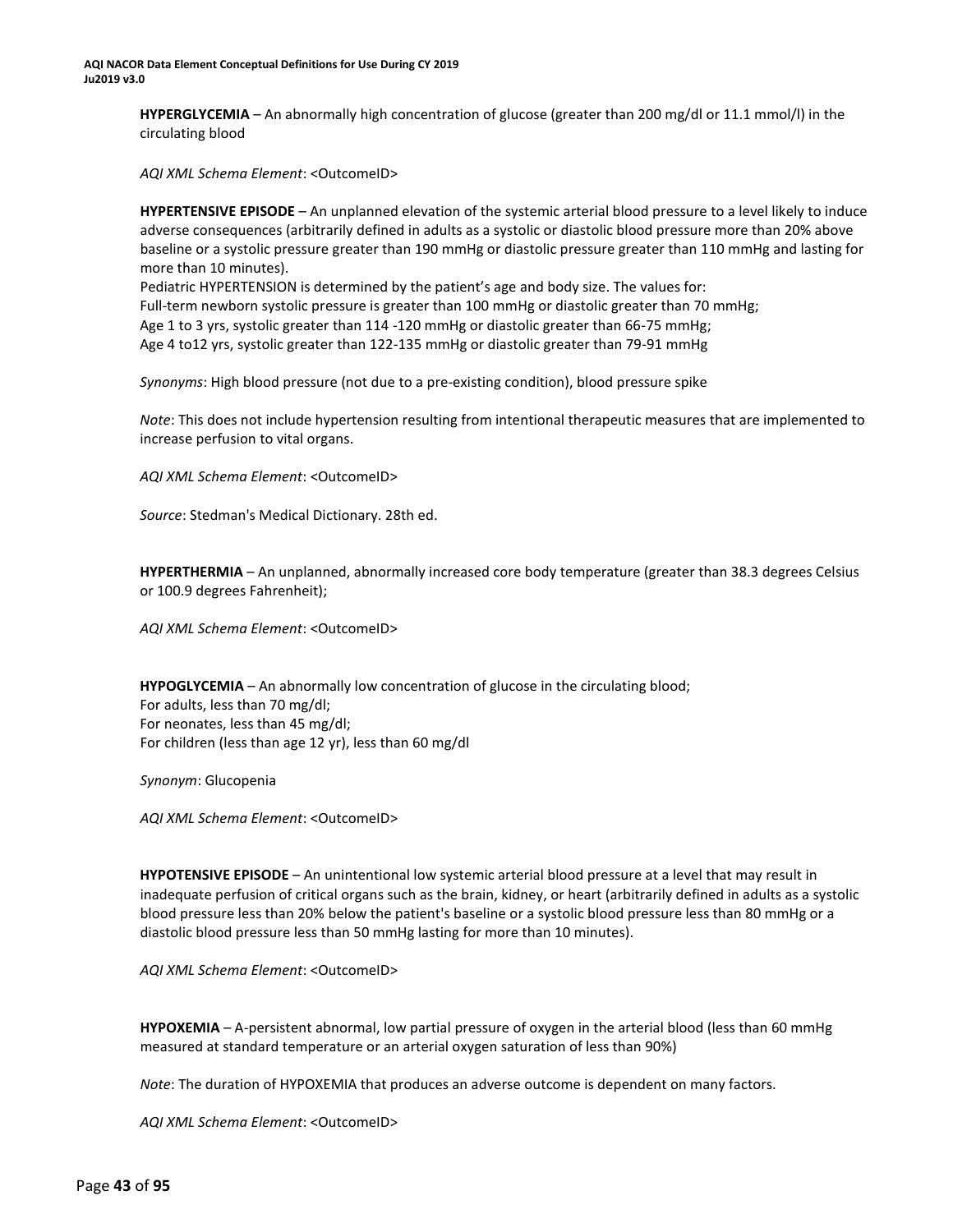**INADEQUATE PAIN CONTROL** – Ineffective regulation and/or management of an unpleasant sensation associated with actual or potential tissue damage from an acute or chronic condition and mediated by specific nerve fibers to the brain where its conscious appreciation may be modified by various factors

*Note*: This may be reflected by a patient-reported pain score greater than 8 or by a health professional's assessment of the patient's behavior (for example, crying or grimacing) in response to the pain.

*AQI XML Schema Element*: <OutcomeID>

*Source*: Stedman's Medical Dictionary (modified)

**INADEQUATE REVERSAL OF NEUROMUSCULAR BLOCK** – Patient weakness, resulting in inadequate ventilation, swallowing, airway maintenance or insufficient strength, after administration of a medication to counter or neutralize the effect of a previously administered neuromuscular blocking agent (a medication that produces paralysis or weakness by preventing the activation of skeletal muscles by the nervous system at the myoneural junction). INADEQUATE REVERSAL OF NEUROMUSCULAR BLOCK may also occur when no reversal agent was administered because the clinician judged that none was necessary after use of a neuromuscular blocking agent.

*Note*: INADEQUATE REVERSAL OF NEUROMUSCULAR BLOCK can be documented when the train of four (TOF), measured using the ulnar nerve, is less than 0.9.

*Synonym*: Prolonged block

*AQI XML Schema Element*: <OutcomeID>

*Source*: Stedman's Medical Dictionary (modified)

**INFECTION FOLLOWING EPIDURAL OR SPINAL ANESTHESIA** – Includes (A) Superficial soft tissue infection along the course of an epidural/spinal catheter; (B) Epidural Abscess; (C) Meningitis associated with Central Neuraxial Block; and (D) Epidural Infection with Sepsis

Infectious complications associated with neuraxial anesthesia and analgesia:

- A. Superficial soft tissue infection along the course of an epidural/spinal catheter or needle placement track – Swelling, local erythema and tenderness in combination with any of the following: (a) Fever (>38.0 degrees C); (b) Drainage; (c) Positive culture from the area; and/or (d) Leukocytosis >12/nl or CRP>20 mg/L.
- B. Epidural abscess Radiological evidence of a mass in the epidural space consistent with an epidural abscess within 30 days following epidural/spinal needle/catheter placement/catheter removal or attempted epidural/spinal placement in combination with any of the following: (a) Fever (>38.0 degrees C); (b) Drainage; (c) Positive culture from surgical exploration or puncture; (d) Leukocytosis >12/nl or CRP>20 mg/L; (e) Local erythema; (f) Local tenderness; (g) Focal back pain; and/or (h) Neurologic deficit.
- C. Meningitis associated with central neuraxial block Spinal or epidural block (catheter insertion/removal) in the last 72 hours in combination with: (a) New onset of central neurologic symptoms; (b) Headache; (c) Stiff neck; (d) Fever >38.0 degrees C; (e) Positive CSF culture; and/or (f) Meningitis specific antibiotic therapy started.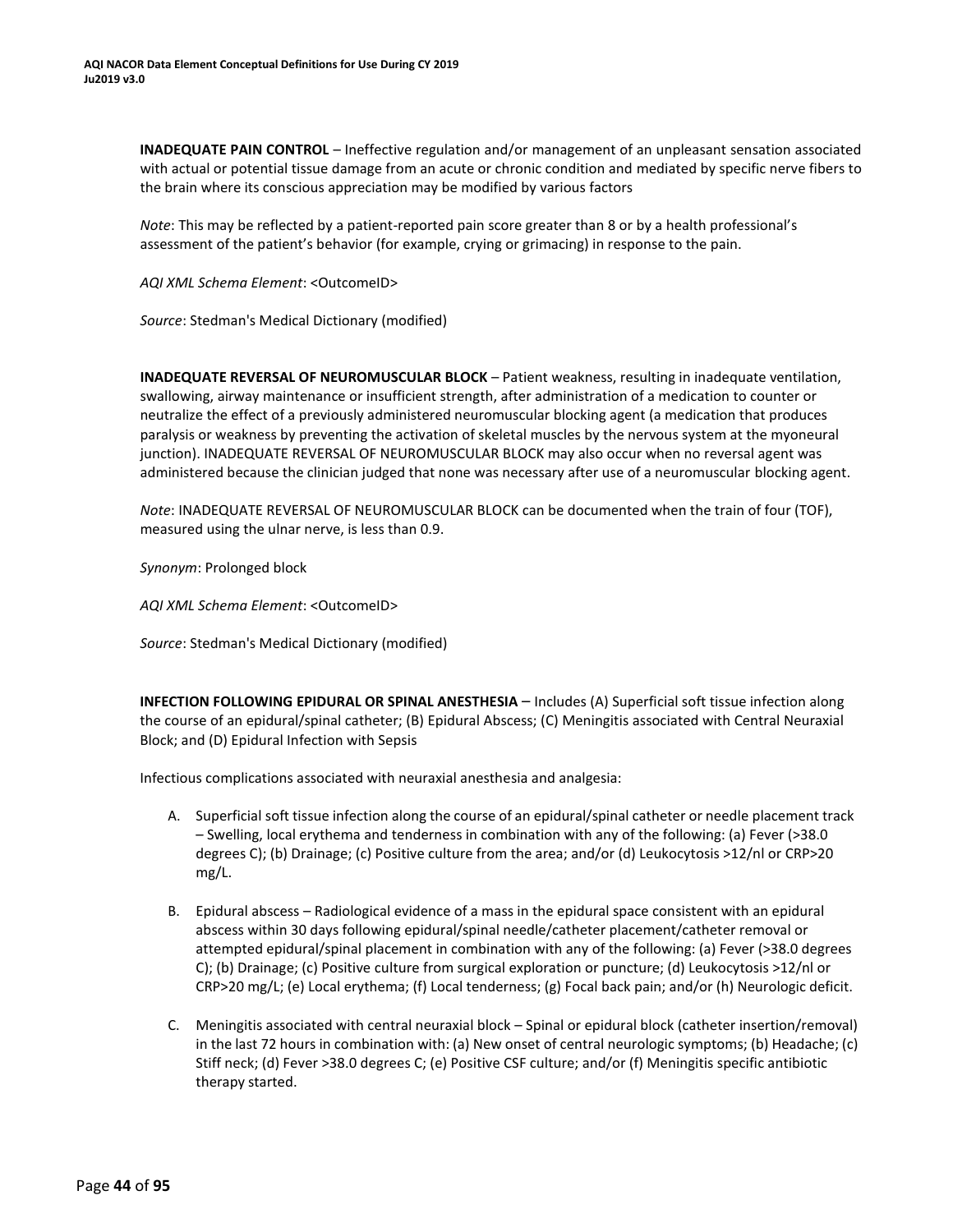D. Epidural infection with sepsis – Diagnostic criteria of superficial soft tissue infection or epidural abscess or Meningitis in combination with positive blood culture with the same organism isolated from puncture site or abscess or clinical diagnosis ofsepsis.

## *AQI XML Schema Element*: <OutcomeID>

*Source*: American Society of Anesthesiologists Committee on Performance and Outcomes Measurement (CPOM) August 2009 Annual Report. Aug 23, 2009

**INFECTION FOLLOWING PERIPHERAL NERVE BLOCK** – Includes: (A) Peripheral Nerve Block Associated with Superficial Soft Tissue Infection; (B) Peripheral Nerve Block Associated with Abscess or Deep Tissue Infection; and (C) Peripheral Nerve Block Associated with Sepsis

- A. Peripheral nerve block associated superficial soft tissue infection Swelling, local erythema, and tenderness along the catheter or needle placement track in combination with any of the following:
	- a. Fever (> 38.0 degrees C);
	- b. Drainage;
	- c. Positive culture from the area;
	- d. Leukocytosis >12/nl orCRP>20mg/L
- B. Peripheral nerve block associated abscess or deep tissue infection Evidence of an abscess or fluid collection consistent with an infectious process by imaging or surgical exploration within 30 daysfollowing peripheral nerve block needle placement/catheter removal or attempted placement, especially if in combination with any of thefollowing:
	- a. Fever (>38.0 degrees C);
	- b. Neurologic deficit;
	- c. Drainage;
	- d. Positive culture from surgical exploration orpuncture;
	- e. Leukocytosis >12/nl or CRP>20mg/L
- C. Peripheral nerve block associated infection with sepsis Diagnostic criteria of superficial soft tissue infection or abscess or deep tissue infection in combination with positive blood culture with the same organism isolated from puncture site or abscess or clinical diagnosis of sepsis.

*AQI XML Schema Element*: <OutcomeID>

*Source*: American Society of Anesthesiologists Committee on Performance and Outcomes Measurement (CPOM) August 2009 Annual Report. Aug 23, 2009

**INJURY RELATED TO SENSORY OR MOTOR DEFICIT AFTER LOCAL OR REGIONAL ANESTHESIA** - Inadvertent trauma or injury to the patient that occurs after the surgical, diagnostic, or therapeutic procedure is completed and that results from altered sensation (ex., an insensate extremity or area of skin or mucous membrane) or altered motor function produced by infiltration of a local anesthetic, a neuraxial anesthetic or a peripheral nerve block.

*Examples:* Self-induced lip or cheek trauma in pediatric or special needs dental patients after local anesthesia for dental procedures, a fall resulting in a hip fracture after a spinal anesthetic, a burn to the hand after a brachial plexus block.

*Synonyms:* local anesthesia secondary trauma

**ITCHING** – An irritating sensation in the skin or mucous membranes that arouses the desire to scratch or rub the affected bodily areas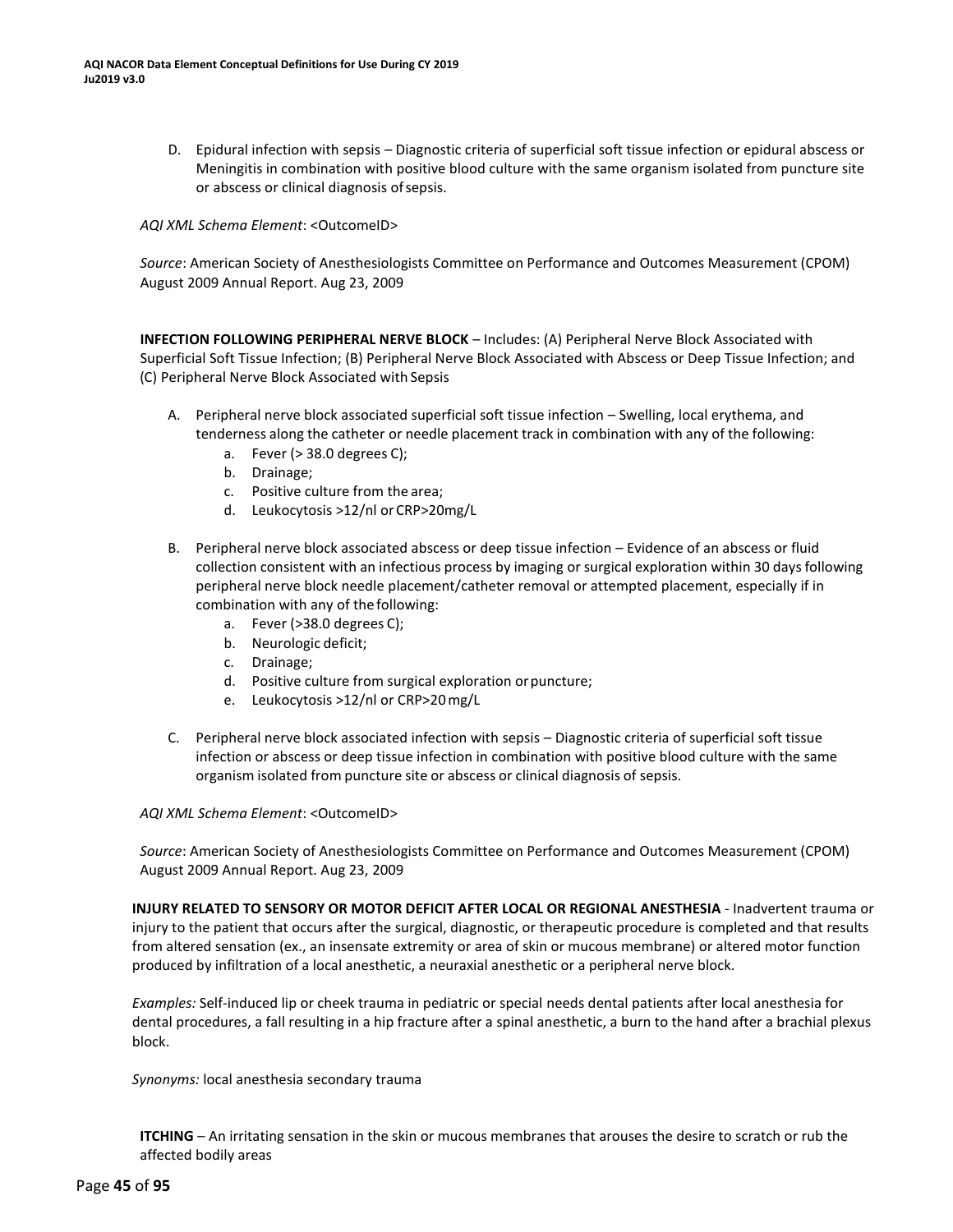**AQI NACOR Data Element Conceptual Definitions for Use During CY 2019 Ju2019 v3.0**

*Synonym*: Pruritus

*AQI XML Schema Element*: <OutcomeID>

*Source*: Stedman's Medical Dictionary. 28th ed.

**IV INFILTRATION** – Leakage of exogenously administered intravenous fluid from a catheter into the tissue surrounding the vein thereby preventing fluid or medications from reaching the circulation and producing the intended effect

*AQI XML Schema Element*: <OutcomeID>

*Source*: Stedman's Medical Dictionary (modified)

**KIDNEY FAILURE** – Kidney failure is defined as either: (1) a level of GFR to <15 mL/min/1.73 m2, which is accompanied in most cases by signs and symptoms of uremia, or (2) a need for initiation of kidney replacement therapy (dialysis or transplantation) for treatment for complications of decreased GFR, which would otherwise increase the risk of mortality and morbidity

*Synonym*: Renal failure

*AQI XML Schema Element*: <OutcomeID>

*Source*: KDIGO Clinical Practice Guideline for Acute Kidney Injury March 2012 (modified)

**LOCAL ANESTHETIC SYSTEMIC TOXICITY** – Major adverse effects observed following injection of a local anesthetic resulting in elevated plasma drug concentration that produces seizures, somnolence, loss of consciousness, respiratory depression/apnea, bradycardia/asystole, or ventricular tachycardia/fibrillation.

*Note*: An elevated plasma drug concentration does not need to be documented.

*AQI XML Schema Element*: <OutcomeID>

*Source*: American Society of Anesthesiologists Committee on Performance and Outcomes Measurement (CPOM) August 2009 Annual Report. Aug 23, 2009 (modified)

**MALIGNANT HYPERTHERMIA** – A potentially fatal, inherited disorder usually associated with the administration of volatile anesthetics and/or succinylcholine. The disorder is due to an acceleration of metabolism in skeletal muscles and may produce muscle rigidity, masseter spasm, tachycardia, elevated core temperature, increased carbon dioxide and acid production, and muscle breakdown resulting in myoglobinuria.

*Synonym*: MH

*AQI XML Schema Element*: <OutcomeID>

*Source*: American Society of Anesthesiologists Committee on Performance and Outcomes Measurement (CPOM) August 2009 Annual Report. Aug 23, 2009 (modified); The Malignant Hyperthermia Associated of the United States (modified)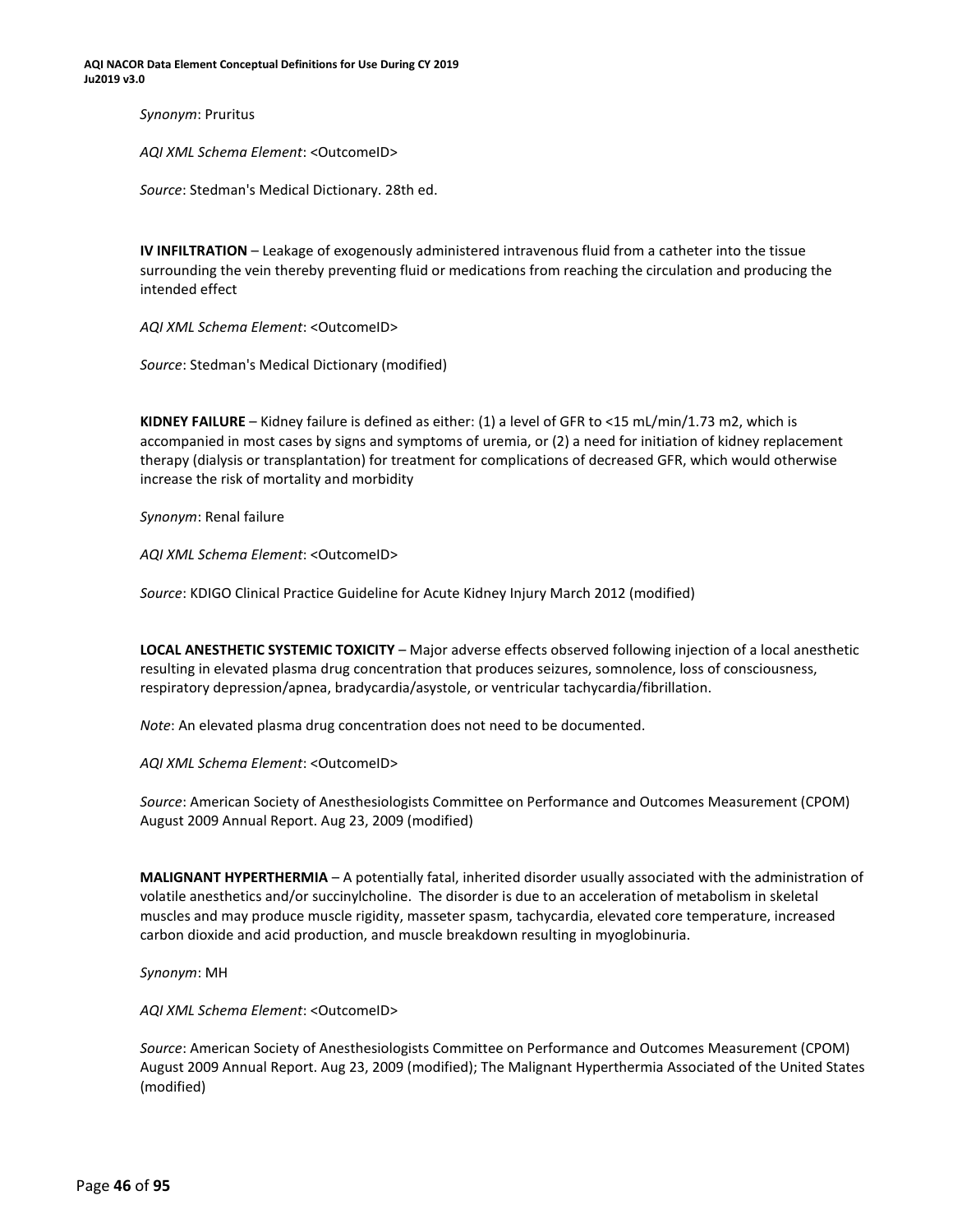**MEDICATION ERROR** – Any preventable event that may cause or lead to inappropriate medication use or patient harm while the medication is in the control of the health care professional, patient, or consumer. Such events may be related to professional practice, health care products, procedures, and systems, including prescribing; order communication; product labeling, packaging, and nomenclature; compounding; dispensing; distribution; administration; education; monitoring; and use.

*Synonyms*: Drug error, wrong drug, syringe swaps, look alike vial

*Note*: A medication error is the administration of incorrect medication, incorrect route, or incorrect dosing. Types of medication errors include omission, unauthorized drug, extra dose, wrong dose, wrong dosage form, wrong rate, deteriorated drug, wrong administration technique, wrong time, and drug administered to wrong patient.

*AQI XML Schema Element*: <OutcomeID>

*Source*: American Society of Anesthesiologists Committee on Performance and Outcomes Measurement (CPOM) August 2009 Annual Report. Aug 23, 2009 (modified); National Coordinating Council for Medication Error Reporting and Prevention (NCCMERP)

**MULTIPLE ORGAN FAILURE** – Altered function of one or more organs (vital body system) such that homeostasis cannot be maintained without intervention.

*Synonyms*: Multiple organ failure, multisystem organ failure, multiple organ dysfunction syndrome

*Note*: Organ failure may occur in acutely ill patients from sepsis, injury, hypoperfusion (shock), and hypermetabolism.

*AQI XML Schema Element*: <OutcomeID>

**MYOCARDIAL INFARCTION** – Blockage of blood flow in a coronary artery causing damage or death of a portion of the heart muscle. Diagnostic criteria: (ONE from below)

- 1. Documented ECG changes indicative of acute MI with one or more of the following
	- a. ST elevation > 1 mm in two or more contiguous leads not resolved within 20 minutes
	- b. New left bundle branch block
	- New q-wave in two or more contiguous leads
- 2. New elevation in troponin greater than 3 times the upper level of the reference range in the setting of suspected myocardial infarction.
- 3. Imaging evidence of new loss of viable myocardium or new regional wall motion abnormality

*Synonym*: Heart attack, MI, acute myocardial infarction, acute MI

*AQI XML Schema Element*: <OutcomeID>

*Source*: American Society of Anesthesiologists Committee on Performance and Outcomes Measurement (CPOM) August 2009 Annual Report. Aug 23, 2009 (modified)

**MYOCARDIAL ISCHEMIA** – A temporary condition in which there is inadequate circulation of blood and transport of oxygen and glucose via the coronary arteries to the heart muscle but does not result in death of myocardium. It may be diagnosed by clinical symptoms of angina, ECG (ST segment or T wave) changes, new myocardial wall motion abnormality, or small increases in troponin.

*Synonym*: Angina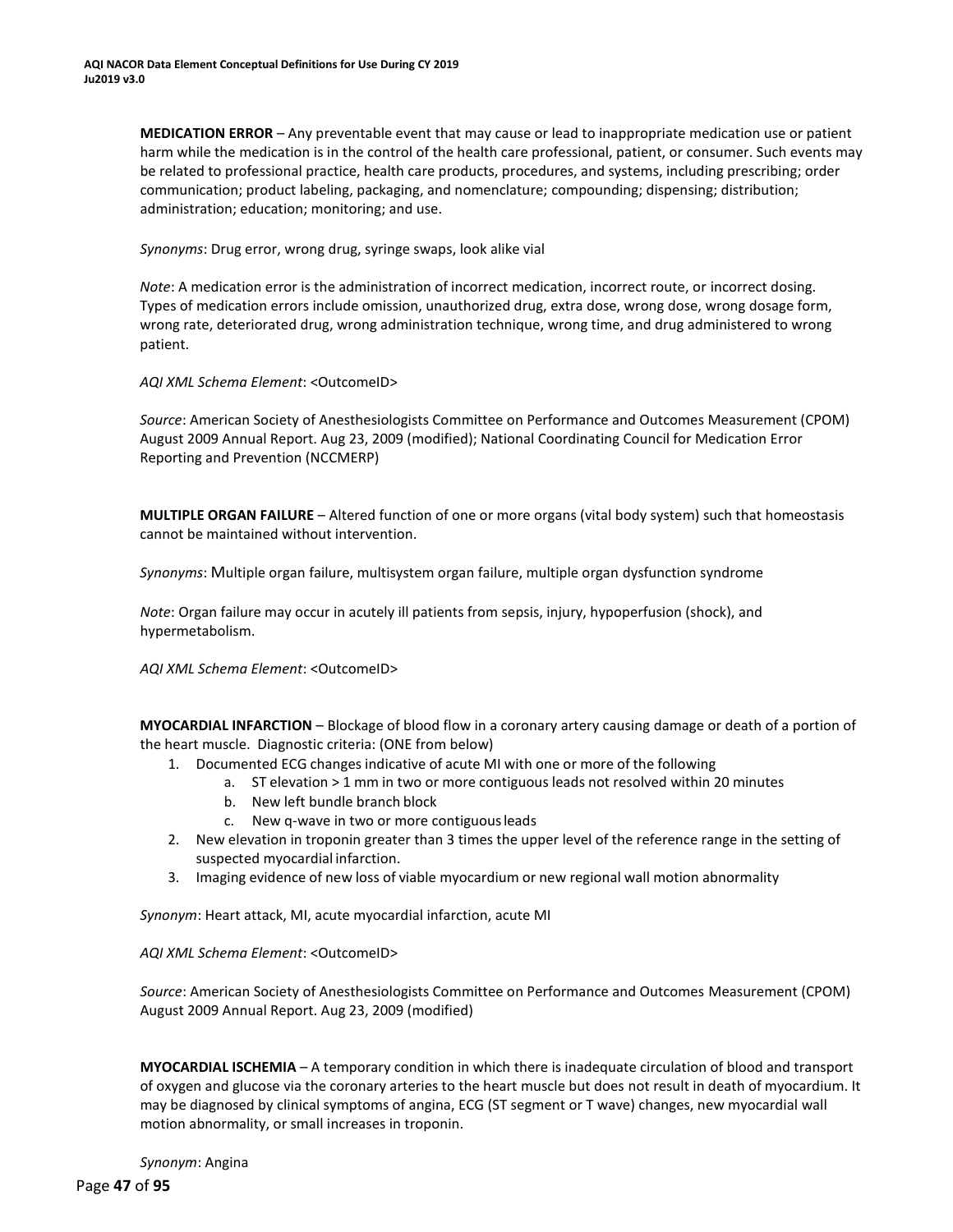*Note*: ECG manifestations of acute myocardial ischemia (in the absence of left ventricular hypertrophy and left bundle branch block):

- 1) New ST elevation at the J point in two contiguous leads with the cut-points:  $\geq 0.1$ mV in all leads other than leads V<sub>2</sub>-V<sub>3</sub> where the following cut-points apply:  $\geq$ 0.2 mV in men  $\geq$ 40 years;  $\geq$ 0.25 mV in men <40 years, or >0.15 mV in women; OR
- 2) New horizontal or down-sloping ST depression >0.05mV in two contiguousleads and/or T inversion  $\geq$ 0.1mV in two contiguous leads with prominent R wave or R/S ratio > 1

## *AQI XML Schema Element*: <OutcomeID>

*Source*: Stedman's Medical Dictionary. 28th ed.; Stedman's Medical Dictionary for the Health Professions and Nursing, 7th ed., (modified); ECG Criteria from European Society of Cardiology, American College of Cardiology Foundation, American Heart Association, Inc., and the World Heart Federation. Expert Consensus Document 2012 doi:10.1038/nrcardui,2012.122.

**OR FIRE** – Combustion in which fuel or other material is ignited and combined with oxygen, giving off light, heat, and/or flame on or near patients who are under anesthesia care

## *AQI XML Schema Element*: <OutcomeID>

*Source*: American Society of Anesthesiologists: Practice advisory for the prevention and management of operating room fires. Anesthesiology 2013;118(n2)

**PATENT FORAMEN OVALE** - An unrepaired separation between the septum primum and septum secundum in the anterosuperior portion of the atrial septum of the heart.

Synonyms: PFO, persistent foramen ovale

Notes: When there is no true deficiency of the interatrial septum, a PFO is diagnosed by echocardiography (presence of microbubbles in the left atrium within 3 to 6 cardiac cycles after intravenous administration of agitated saline and a maneuver to raise right atrial pressure [positive bubble test]) or by cardiac catheterization. Transcranial doppler of the cerebral arteries is an alternative method to detect microbubbles passing through a PFO after intravenous administration of agitated saline and a maneuver to raise right atrial pressure.

Source: Guidelines for the echocardiographic assessment of atrial septal defect and patent foramen ovale: from the American Society of Echocardiography and Society for Cardiac Angiography and Interventions. J Am Soc Echocardiogr 2015;28:910-58.ICD-10: Q21.1

**PERIOPERATIVE VISUAL LOSS** – Total or partial loss of sight in one or both eyes after non-ocular surgery not caused by direct trauma or injury to the eye or the central nervous system

*Synonyms*: Visual loss, loss of vision, vision loss

*Note*: This excludes visual changes caused by a perioperative stroke or other CNS event. Perioperative visual loss may be produced by central retinal artery occlusion or anterior or posterior ischemic optic neuropathy.

*AQI XML Schema Element*: <OutcomeID>

**PERIPHERAL NEUROLOGIC DEFICIT AFTER REGIONAL ANESTHESIA** – In a patient who has received regional anesthesia or analgesia, there is impaired sensory and/or motor and/or autonomic function that persists for more than 72 hours after the last injection of local anesthetic or adjuvant drug without other identifiable etiologies.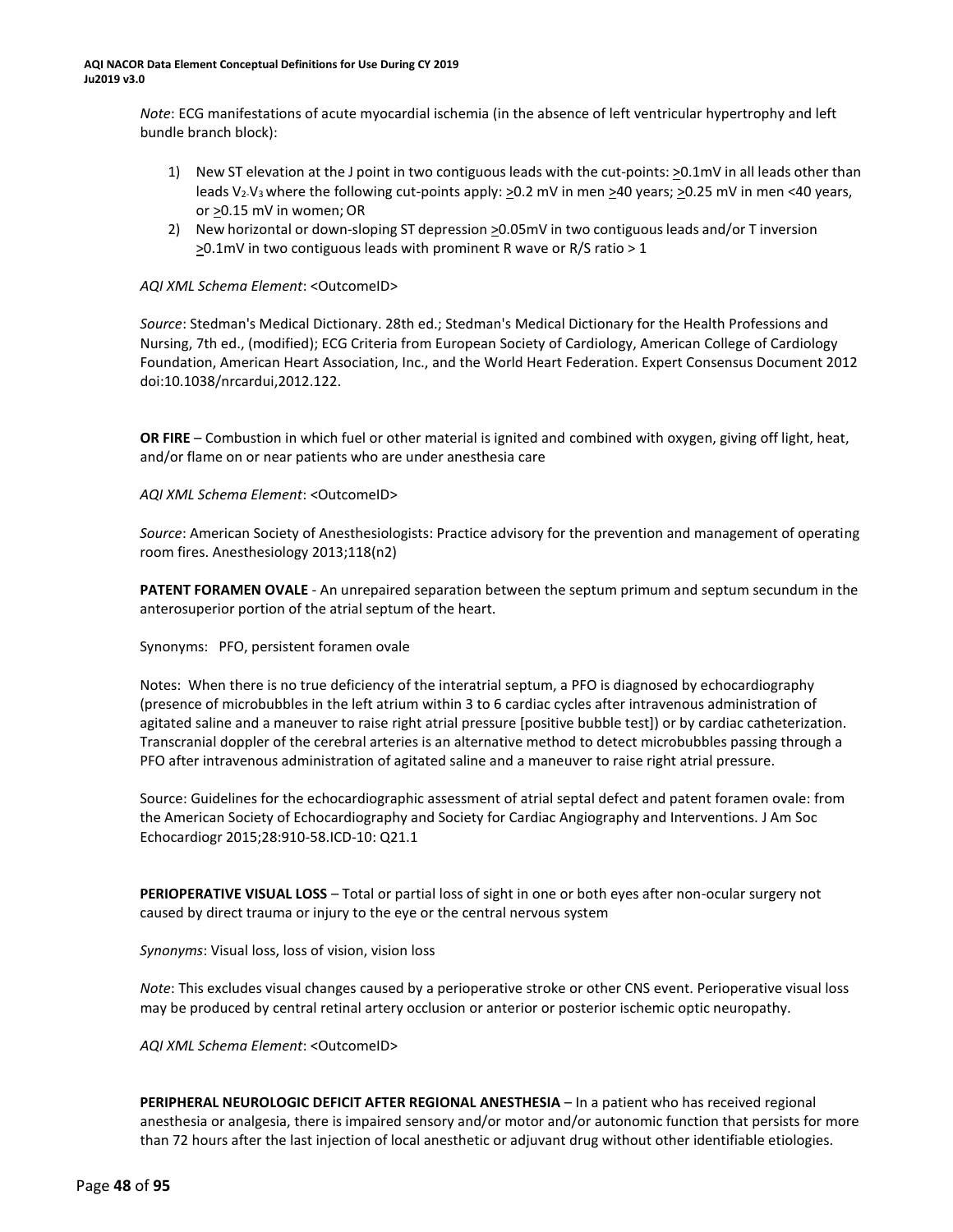*Note*: Nerve damage may be confirmed by electrophysiologic testing such as nerve conduction studies or electromyography. Regional anesthesia includes epidural, spinal, and peripheral nerve blocks.

*AQI XML Schema Element*: <OutcomeID>

*Source*: American Society of Anesthesiologists Committee on Performance and Outcomes Measurement (CPOM) August 2009 Annual Report. Aug 23, 2009 (modified)

**PNEUMONIA** – Inflammation of the lung parenchyma characterized by consolidation of the affected part, the alveolar air spaces being filled with exudate, inflammatory cells, and fibrin produced by infection (bacterial, virus, fungus) or chemical irritation (aspiration)

Per the CDC, Pneumonia is defined by:

Radiology finding on chest radiograph or CT of new persistent infiltrate, consolidation, or cavitation AND at least one of the following:

- Fever ( $>$ 38 degree C or  $>$  100.4 degree F)
- Leukopenia (<4,000 WBC/mm3) or Luekocytosis (>12,000WBC/mm3)
- For adults > 70 years old, altered mental status with no other recognized cause

AND at least TWO of the following:

- New onset of purulent sputum, or change in character of sputum, or increased respiratory secretions, or increased suctioning requirements
- New onset or worsening cough, or dyspnea, ortachypnea
- Rales or bronchial breath sounds
- Worsening gas exchange (e.g. O2 desaturations or PaO2/FiO2<240, increased oxygen requirements, or increased ventilator demand)

*AQI XML Schema Element*: <OutcomeID>

*Source*: Stedman's Medical Dictionary. 28th ed. (modified); Centers for Disease Control

**PNEUMOTHORAX** – The unintended presence of air or gas in the pleural cavity, diagnosed by clinical findings or imaging (x-ray, CT, or ultrasound) that results from a regional anesthetic such as supraclavicular brachial plexus block, barotrauma, or instrumentation of the airway.

*Synonyms*: Pneumothorax following attempted vascular access or regional anesthesia, tension pneumothorax

*Note*: This does not include pneumothorax related to CVL placement. Pneumothorax related to CVL placement should be reported as a Central Line Placement Injury.

*AQI XML Schema Element*: <OutcomeID>

*Source*: American Society of Anesthesiologists Committee on Performance and Outcomes Measurement (CPOM) August 2009 Annual Report. Aug 23, 2009 (modified)

**POSITIONING INJURY** – Damage or harm to the patient resulting from the placement of his/her body and extremities while under anesthesia

*AQI XML Schema Element*: <OutcomeID>

*Source*: Stedman's Medical Dictionary. 28th ed. (modified)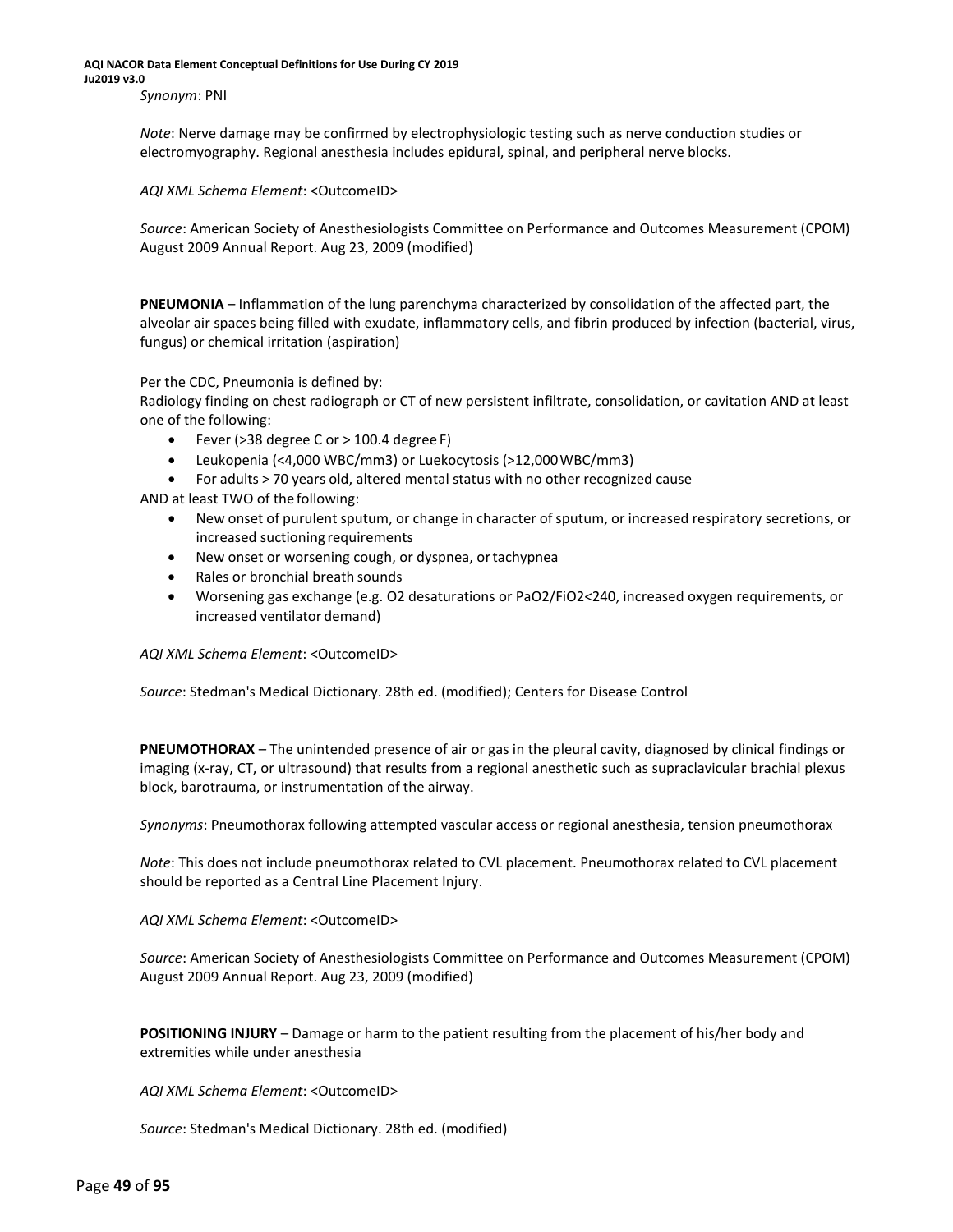**POSTDISCHARGE NAUSEA AND VOMITING** – Nausea (involuntary symptoms resulting from an inclination to vomit, often occurring before vomiting; sickness at the stomach accompanying a loathing for food) and/or vomiting (the ejection of the contents of the stomach through the esophagus and mouth) that occurs after the DISCHARGE FROM PACU/ICU Time.

*Synonym*: PDNV

*Note*: Post-discharge nausea and vomiting is a subclass of post-operative nausea and vomiting.

*AQI XML Schema Element*: <OutcomeID>

*Source*: Stedman's Medical Dictionary. 28th ed. (modified)

**POSTDURAL PUNCTURE HEADACHE** – The new onset of pain in various parts of the head, not confined to the area of distribution of any nerve, usually occurring within 72 hours of an intended or unintended dural puncture. Signs and symptoms include the headache worsening in the sitting or upright position, usually relieved when the patient is supine, may be accompanied by visual or auditory changes, and may occur more frequently in younger patients when the dura has been punctured. A clinical scenario in which a postdural puncture headache may present may be following placement of an epidural or spinal anesthetic or sometimes following a nerve block in close proximity to the neuraxis (e.g., paravertabral or intescalene block).

*Synonym*: Spinal headache

*AQI XML Schema Element*: <OutcomeID>

*Source*: American Society of Anesthesiologists Committee on Performance and Outcomes Measurement (CPOM) August 2009 Annual Report. Aug 23, 2009 (modified)

**POSTOPERATIVE COGNITIVE DYSFUNCTION** – A loss or decrement from baseline mental function in domains such as learning and memory, judgement, reasoning, verbal abilities, executive functions or perception occurring after anesthesia and surgery.

*Synonyms*: Cognitive dysfunction, POCD

*Note*: Postoperative cognitive dysfunction can only be confirmed by a decrement in mental abilities from the preoperative level when measured by standardized neuropsychological testing (baseline versus postoperative scores).

*AQI XML Schema Element*: <OutcomeID>

*Source*: Stedman's Medical Dictionary (modified); Deiner S, Silverstein JH. Postoperative delirium and cognitive dysfunction. Br J Anaesth 2009:103 (suppl 1), i41. (modified)

**POSTOPERATIVE NAUSEA AND VOMITING** – Nausea (involuntary symptoms resulting from an inclination to vomit, often occurring before vomiting; sickness at the stomach accompanying a loathing for food), retching and/or vomiting (the ejection of the contents of the stomach through the esophagus and mouth) occurring between the conclusion of a surgical, diagnostic, or therapeutic procedure for which anesthesia care was provided and the DISCHARGE FROM PACU/ICU Time and requiring the administration of a rescue antiemetic medication for treatment.

*Synonyms*: Postoperative nausea, postoperative vomiting, emesis, PONV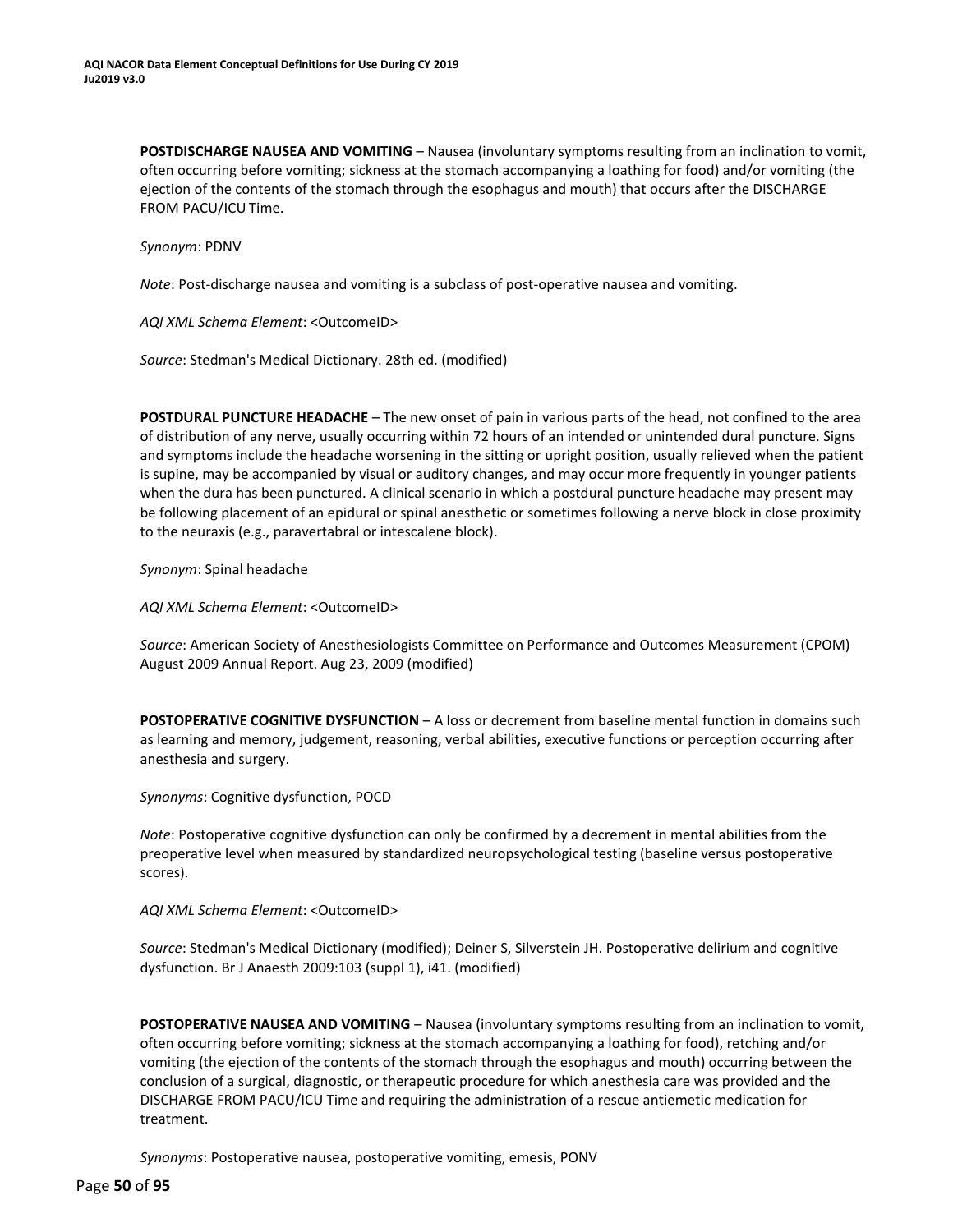*AQI XML Schema Element*: <OutcomeID>

*Source*: Stedman's Medical Dictionary. 28th ed. (modified)

**PROLONGED NEUROMUSCULAR BLOCK** – An unanticipated increased duration of patient weakness after administration of a neuromuscular blocking agent (a medication that produces paralysis or weakness by preventing the activation of skeletal muscles by the nervous system at the myoneural junction)

*Synonyms*: Prolonged block requiring sedation, Prolonged muscle blockade

*AQI XML Schema Element*: <OutcomeID>

*Source*: Mosby's Medical Dictionary, 9th edition.2009, Elsevier (modified)

**PULMONARY EDEMA** – Accumulation of extravascular fluid in lung tissues and alveoli diagnosed by chest x-ray, ultrasound, clinical examination, or blood gas analysis

*AQI XML Schema Element*: <OutcomeID>

*Source*: Stedman's Medical Dictionary for the Health Professions and Nursing, 7th ed.

**PULMONARY EMBOLUS** – A blood clot that travels from or through the heart to the lungs

*Synonyms*: PE, venous thromboembolism, pulmonary embolism

*AQI XML Schema Element*: <OutcomeID>

**RESPIRATORY ARREST** – The unplanned cessation of spontaneous breathing for longer than 60 seconds in adults. For infants, it is cessation of breathing for 20 seconds or longer, or a shorter respiratory pause associated with bradycardia, cyanosis, pallor, and/or marked hypotonia.

*AQI XML Schema Element*: <OutcomeID>

*Source*: Mosby's Medical Dictionary, 9th edition. 2009, Elsevier (modified); American Academy of Pediatrics

**RESPIRATORY FAILURE** – Inadequate pulmonary function, either acute or chronic, that results in hypoxemia or hypercarbia

*AQI XML Schema Element*: <OutcomeID>

*Source*: Stedman's Medical Dictionary for the Health Professions and Nursing, 7th ed. (modified)

**SEIZURE** – Abnormal electric activity of the neurons in the brain that may have several clinical manifestations such as a sudden, violent involuntary series of contractions of a group of muscles (grand mal seizure); this outcome does not apply to seizures that are medically induced as part of a therapy such as electroconvulsive therapy (ECT)

*Synonym*: Convulsion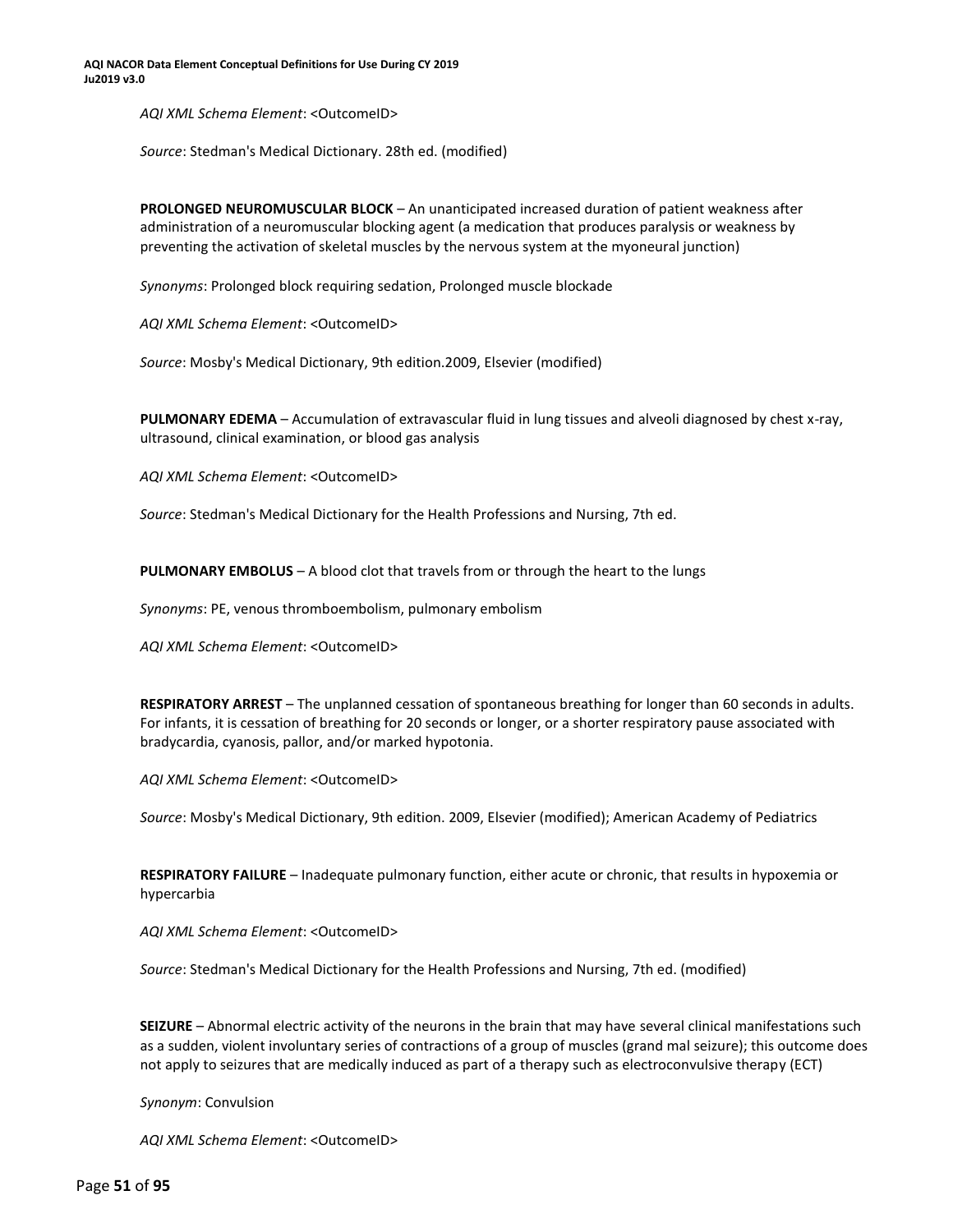**SEPSIS** – Life-threatening organ dysfunction caused by a dysregulated host response to infection

*AQI XML Schema Element*: <OutcomeID>

*Source*: Third International Consensus Definitions for Sepsis and Septic Shock (Sepsis-3) JAMA 2016

**SHIVERING** – Trembling occurring as a thermoregulatory response to cold or onset of fever

*AQI XML Schema Element*: <OutcomeID>

*Source*: Stedman's Medical Dictionary. 28th ed.

**SKIN OR MUCOUS MEMBRANE INJURY** – Damage or harm to any portion of the membranous protective covering of the body

*AQI XML Schema Element*: <OutcomeID>

*Source*: Stedman's Medical Dictionary. 28th ed.

**SPINAL CORD INJURY** – Damage to the spinal cord that causes temporary or permanent changes in the patient's motor, sensory, or autonomic function

*Note*: Spinal cord injury may result from infection, ischemia, compression (as from a hematoma), or physical injury; a spinal cord injury may be complete resulting in a total loss of motor and sensory function in the body below the area of injury or incomplete resulting in only partial sensory or motor deficits.

*AQI XML Schema Element*: <OutcomeID>

**SPINAL HEMATOMA FOLLOWING SPINAL OR EPIDURAL ANESTHESIA** – Symptomatic bleeding within the spinal neuraxis occurring after a completed or attempted epidural or spinal anesthetic. The hematoma may be confirmed by imaging (MRI).

*Synonyms*: Spinal hematoma, epidural hematoma, spinal subdural hematoma

*AQI XML Schema Element*: <OutcomeID>

*Source*: American Society of Anesthesiologists Committee on Performance and Outcomes Measurement (CPOM) August 2009 Annual Report. Aug 23, 2009 (modified)

**SURGICAL SITE INFECTIONS (SSI)** – Includes: (A) Superficial Incisional SSI; (B) Deep Incisional SSI; and (C) Organ/Space SSI

A. Superficial Incisional SSI – An infection (defined as the invasion of the body with organisms that have the potential to cause disease) that occurs within 30 days after the principal operative procedure and the infection involves only skin or subcutaneous tissue of the incision and at least one of the following: A. Purulent drainage, with or without laboratory confirmation, from the superficial incision; B. Organisms isolated from an aseptically obtained culture of fluid or tissue from the superficial incision; C. Superficial incision is deliberately opened by the surgeon and at least one of the following signs or symptoms of infection: pain or tenderness, localized swelling, redness, or heat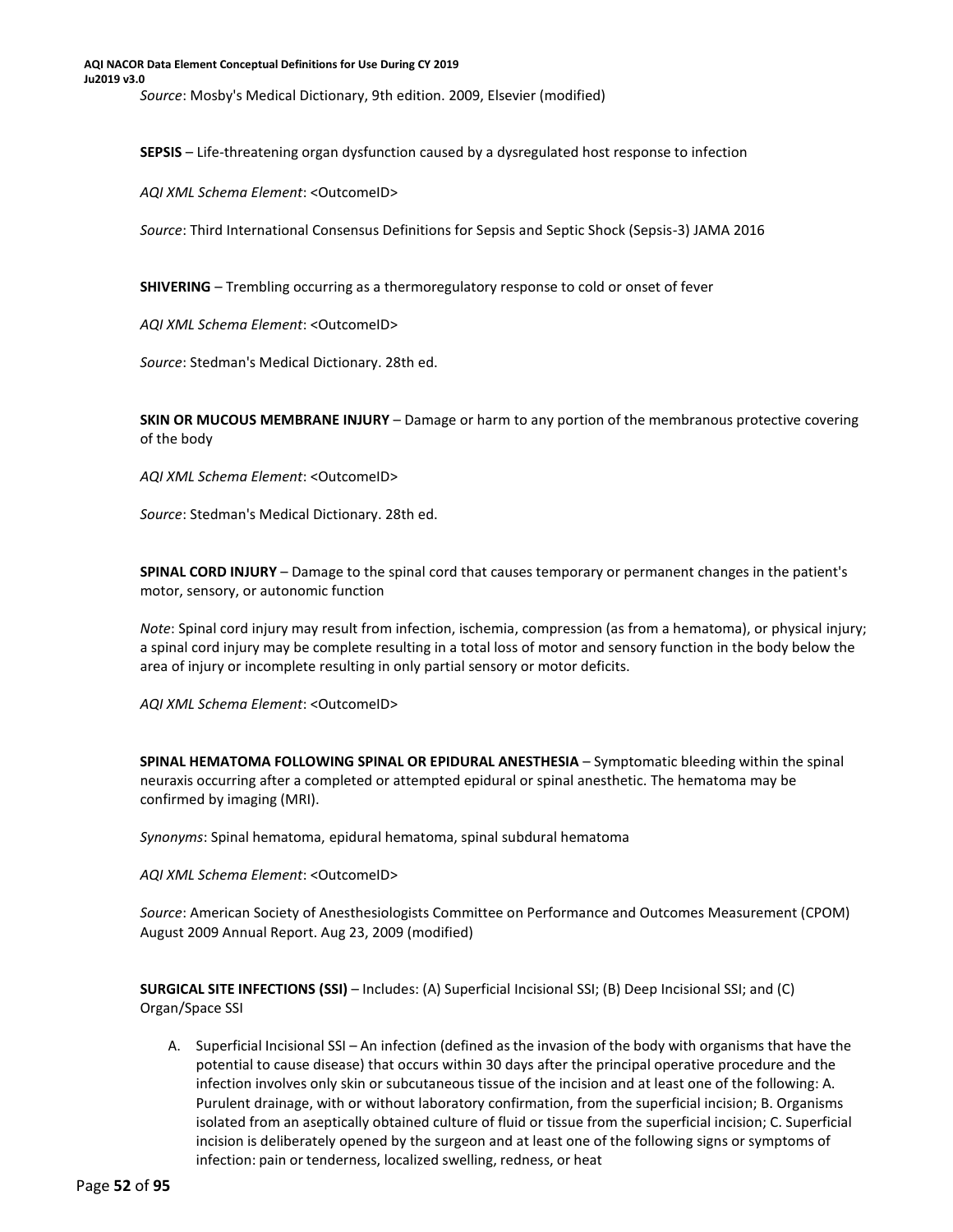- B. Deep Incisional SSI An infection (defined as the invasion of the body with organisms that have the potential to cause disease) that occurs at the surgical site within 30 days after the principal operative procedure and involves deep soft tissues and at least one of the following: A. Purulent drainage from the deep incision but not from the organ/space component of the surgical site; B. A deep incision spontaneously dehisces or is deliberately opened by a surgeon when the patient has at least one of the following signs or symptoms: fever ( $>$  38 $^{\circ}$  C), localized pain, or tenderness, unless the site is culturenegative; C. An abscess or other evidence of infection involving the deep incision is found on direct examination, during reoperation, or by histopathologic or radiologic examination.
- C. Organ/Space SSI An infection (defined as the invasion of the body with organisms that have the potential to cause disease) that occurs within 30 days after the principal operative procedure and involves any of the anatomy (e.g., organs or spaces), other than the incision, which was opened or manipulated during the operation and at least one of the following: A. Purulent drainage from a drain that is placed through a stab wound into the organ/space.; B. Organisms isolated from an aseptically obtained culture of fluid or tissue in the organ/space; C. An abscess or other evidence of infection involving the organ/space that isfound on direct examination, during reoperation, or by histopathologic or radiologic examination.

## *AQI XML Schema Element*: <OutcomeID>

*Source*: Centers for Disease Control, Guideline for Prevention of Surgical Site Infection, 1999; American College of Surgeons NSQIP Operations Manual 1July2015; The Joint Commission National Patient Safety Goal NPSG.07.05.01; Stedman's Medical Dictionary 28th ed.

**TRANSFUSION REACTION** – An immune mediated adverse event consisting of immediate or delayed red blood cell hemolysis, allergic reaction, febrile reaction, or acute lung injury produced by the transfusion of a blood product

*Synonyms*: Hemolytic transfusion reaction, transfusion-related acute lung injury (TRALI)

*Note*: Signs and symptoms indicating a transfusion reaction may include new onset of: fever, chills, rash, flank pain or back pain, bloody urine, fainting or dizziness, kidney failure, delayed anemia, lung dysfunction, or shock.

*AQI XML Schema Element*: <OutcomeID>

*Source*: American Society of Anesthesiologists Committee on Performance and Outcomes Measurement (CPOM) August 2009 Annual Report. Aug 23, 2009 (modified)

**ULCER** – A lesion through the skin or mucous membrane resulting from loss of tissue, usually with inflammation

*Synonyms*: Ulcus, Erosion

*AQI XML Schema Element*: <OutcomeID>

*Source*: Stedman's Medical Dictionary. 28th ed.

**UNANTICIPATED TRANSFUSION** – The unplanned need to administer blood or blood components as demonstrated by absence of a blood sample for type and screen prior to the Anesthesia Start Time<sup>[1](#page-51-0)</sup>.

<span id="page-51-0"></span><sup>&</sup>lt;sup>1</sup> Anesthesia Start Time is defined in the **Minimum Data Set section**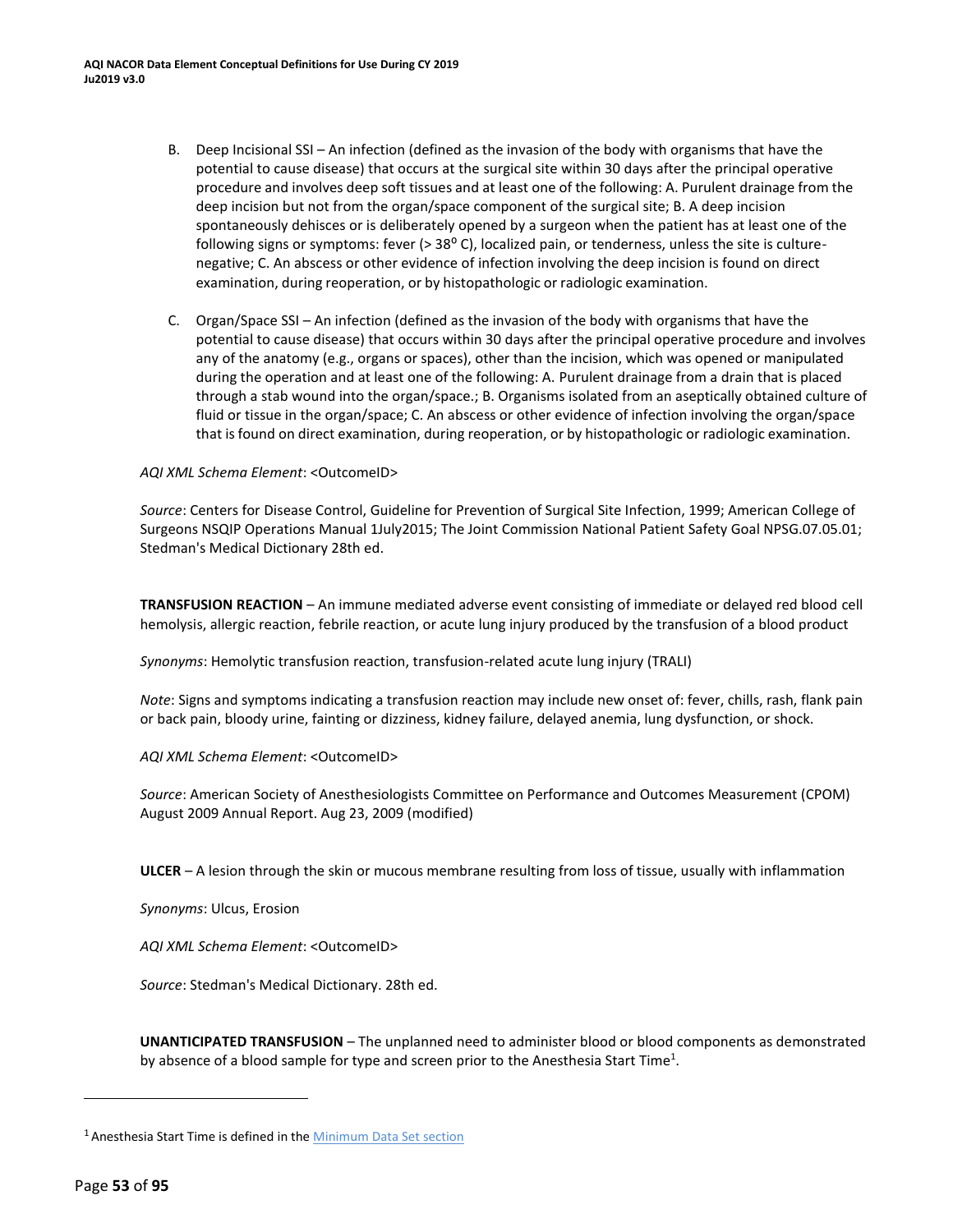*Note*: Transfusion is the introduction into the bloodstream of whole blood or blood components, such as plasma, platelets, or packed red blood cells from a donor other than the patient.

*AQI XML Schema Element*: <OutcomeID>

*Source*: Mosby's Medical Dictionary, 9th edition.2009 (modified)

**UNPLANNED CONVERSION TO GENERAL ANESTHESIA** – The need to induce general anesthesia as a result of the failure or inadequacy of the originally initiated anesthetic technique such as regional, neuraxial or local anesthesia. General anesthesia is a drug-induced loss of consciousness during which patients are not arousable, even by painful stimulation. General anesthesia often impairs the patient's cardiovascular function and/or the ability to independently maintain spontaneous ventilation. Under general anesthesia, patient may require assistance in maintaining a patent airway and positive pressure ventilation may be required because of depressed spontaneous ventilation or drug induced depression of neuromuscular function.

*Clinical scenario*: Failed epidural, spinal, regional, or topical or infiltration anesthesia that results in inadequate anesthesia in the anatomic area of the planned surgery or procedure necessitating the need for general anesthesia to begin or complete the planned surgery or procedure.

*AQI XML Schema Element*: <OutcomeID>

*Source*: American Society of Anesthesiologists, Committee on Quality Management and Departmental Administration. Continuum of Depth of Sedation: Definition of General Anesthesia and Levels of Sedation/Analgesia. Oct 15, 2014

**UNPLANNED DURAL PUNCTURE** – Unintentionally piercing or perforating the dura mater (the tough, fibrous membrane forming the outer covering of the central nervous system).

*Synonyms*: Unintended dural puncture; wet tap

*Note*: Unintended dural puncture may occur during attempted placement of a needle or a catheter in the epidural space.

*AQI XML Schema Element*: <OutcomeID>

*Source*: Stedman's Medical Dictionary. 28th ed.

**UNPLANNED ELECTRIC SHOCK** - an unplanned passage of an electric current (flow of electrons) through the body that produces pain, tissue injury, or other physiological reaction.

*Note*: This does not include planned passage of current for medical diagnostic or therapeutic procedures ( ex., cardioversion).

**UNPLANNED ENDOBRONCHIAL INTUBATION** – Insertion of an endotracheal tube to a depth that permits ventilation of only one lung or a portion of one lung and when the position of the endotracheal tube is not recognized and corrected.

*Synonyms*: Bronchial intubation, Mainstem intubation

*Note*: Unrecognized endobronchial intubation for an extended time will result in an adverse event such as atelectasis of a portion of the lung and hypoxia.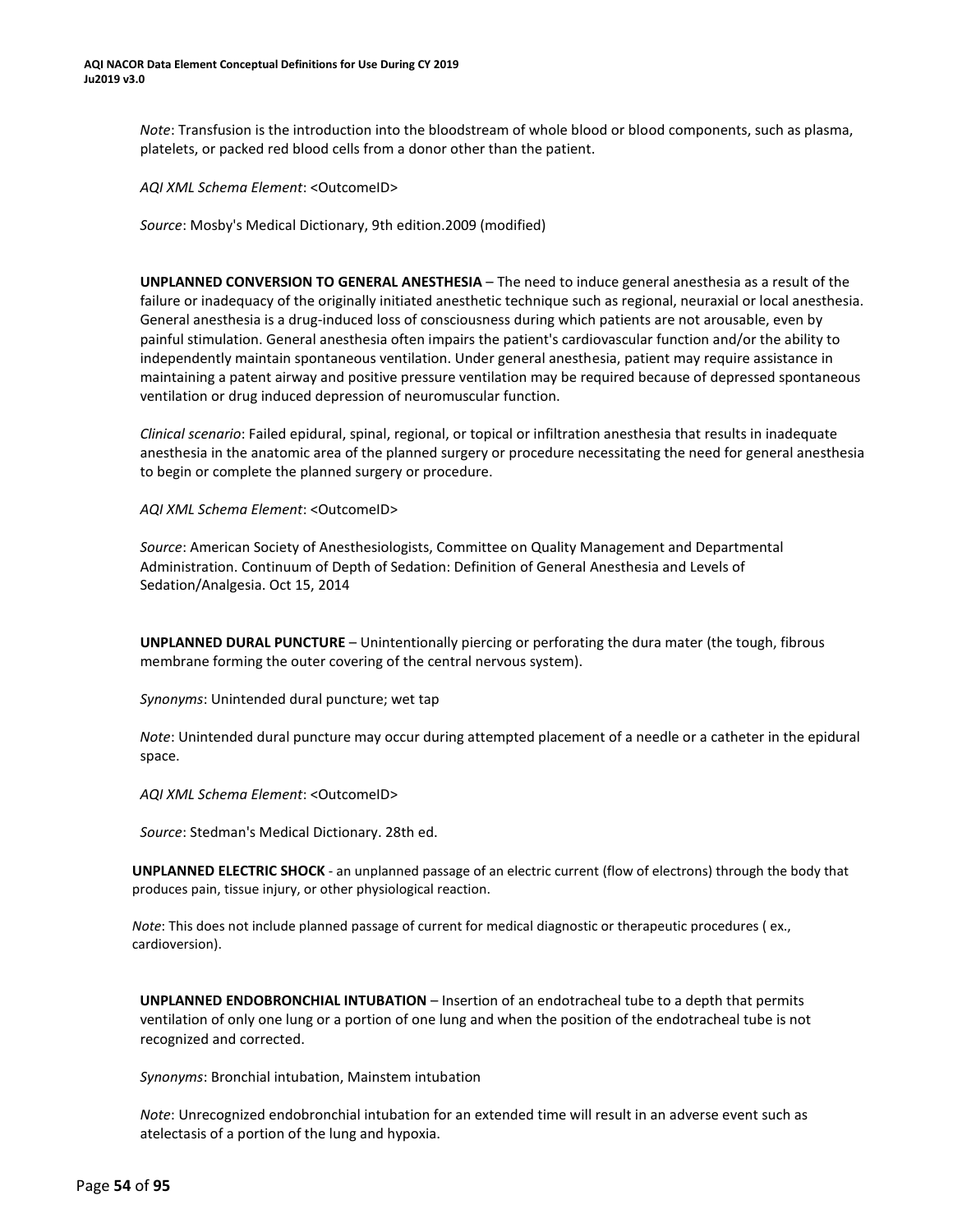*Source*: Stedman's Medical Dictionary (modified)

**UNPLANNED ESOPHAGEAL INTUBATION** – Unintentionally inserting an endotracheal tube into the esophagus, the anatomic connection between the pharynx and the stomach.

*Note*: This applies to an event when the endotracheal tube is originally intended to be placed in the trachea. Esophageal intubation may be confirmed by absence of carbon dioxide in gas coming from the patient through the tube. Unrecognized esophageal intubation for an extended time will result in an adverse event such as hypoxia.

*AQI XML Schema Element*: <OutcomeID>

*Source*: Stedman's Medical Dictionary (modified)

**UNPLANNED HOSPITAL ADMISSION** – Transfer of a patient, scheduled for an outpatient procedure, to an inpatient status (patient is assigned a bed in a health care facility to undergo diagnosis and/or receive treatment and care) from an anesthetizing site, PACU, or other clinical location that was not anticipated or arranged at the time that anesthetic care was initiated

*AQI XML Schema Element*: <OutcomeID>

*Source*: Stedman's Medical Dictionary. 28th ed. (modified)

**UNPLANNED HYPOTHERMIA** – An unintended core body temperature lower than 95.9 degrees Fahrenheit (35.5 degrees Celsius) occurring within the 30 minutes immediately before or the 15 minutes immediately after ANESTHESIA END TIME.

*AQI XML Schema Element*: <OutcomeID>

**UNPLANNED ICU ADMISSION** – Transfer of a patient to an ICU from an anesthetizing site, PACU, or other clinical location that was not anticipated or arranged at the time that anesthetic care was initiated.

*Note*: Reasons for unplanned admission to the ICU may include unanticipated clinical conditions requiring continuous monitoring such as the need for continued ventilation or respiratory support, the need for ongoing vasopressor support, unstable airway, the potential for apnea, and prolonged action of anesthetic agents or neuromuscular blockade. Unplanned postoperative ventilation should also be selected if it is the indication for unplanned ICU admission.

*AQI XML Schema Element*: <OutcomeID>

*Source*: American Society of Anesthesiologists Committee on Performance and Outcomes Measurement (CPOM) August 2009 Annual Report. Aug 23, 2009 (modified)

**UNPLANNED POSTOPERATIVE VENTILATION** – The need to provide mechanical pulmonary support that was not anticipated or expected at the time that anesthetic care was initiated

*Note*: Unplanned ICU admission should also be selected for patients who have unplanned postoperative ventilation.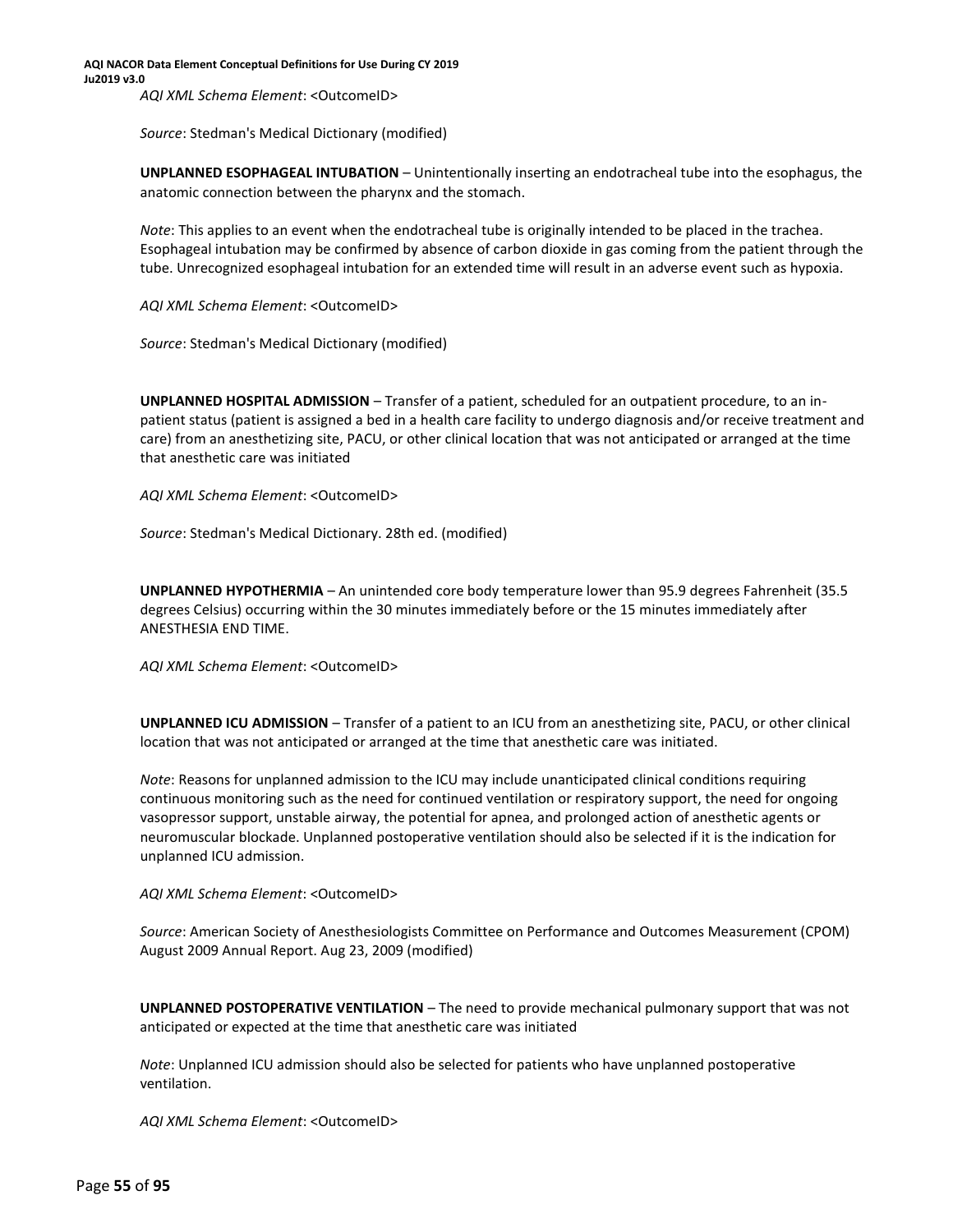**UNPLANNED REINTUBATION** – The need to insert an endotracheal tube resulting from the inability to sustain adequate spontaneous breathing occurring after the removal of an artificial airway

*Synonyms*: Extubation failure, reintubation, unintended reintubation

*Clinical Scenarios*: (1) protection of the airway or to facilitate respiratory support to treat hypoxia, hypercarbia, respiratory insufficiency, altered mental status, or inadequate ventilation mechanics; and (2) at the conclusion of general anesthetic during which an endotracheal tube or LMA was placed and the airway device was removed.

*AQI XML Schema Element*: <OutcomeID>

*Source*: American Society of Anesthesiologists Committee on Performance and Outcomes Measurement (CPOM) August 2009 Annual Report. Aug 23, 2009 (modified)

**UNPLANNED REOPERATION** – The need for or to undertake a surgical procedure that was not planned at the time of the principal operative procedure

*Synonym*: Unplanned return to the OR

*EXCLUSIONS*: This does not include a return to the OR if an unintended principal procedure is aborted due to patient physiology and is rescheduled for the completion of the initial procedure at a later date; unanticipated findings are discovered, such as a progressed disease state, during the principal procedure requiring additional or subsequent operations; a return to the OR for a follow-up procedure based on the pathology results from the principal operative procedure or concurrent procedure such as breast biopsies which return for re-excisions or insertion of port-a-caths for chemotherapy.

*AQI XML Schema Element*: <OutcomeID>

*Source*: American College of Surgeons NSQIP Operations Manual 1July2015

**UNPLANNED TRACHEAL EXTUBATION** – Unanticipated or unintentional removal of the endotracheal tube during or after ventilatory support or a surgical procedure

*Synonym*: Inadvertent tracheal extubation

*AQI XML Schema Element*: <OutcomeID>

*Source*: Stedman's Medical Dictionary (modified)

**VASCULAR INJURY** – Damage or harm to an artery or vein resulting from placement of a vascular access device such as an intravenous catheter, central venous catheter, or intra-arterial catheter

*Note*: Scenarios include carotid or subclavian arterial puncture or dilatation during placement of a central venous catheter.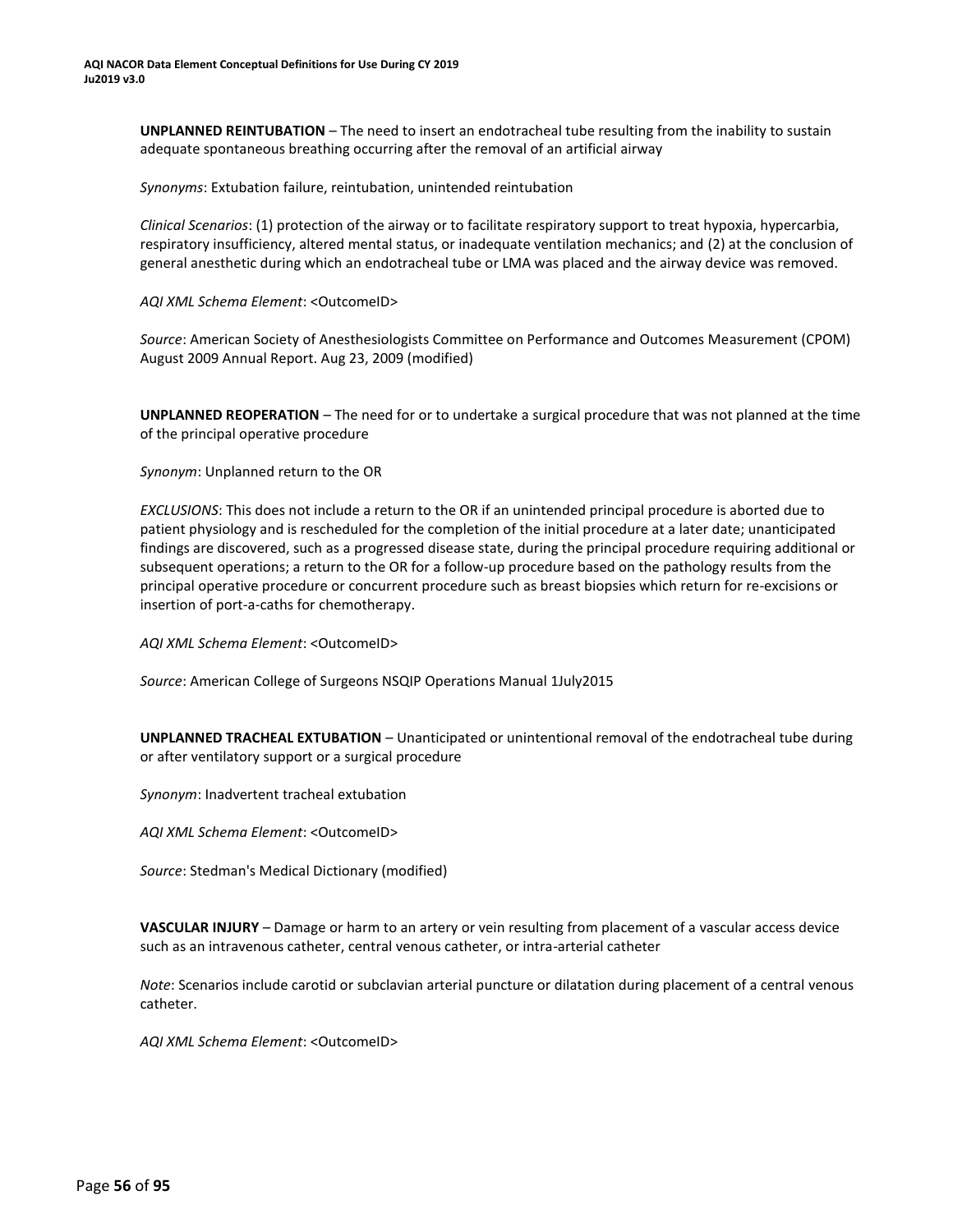**VENOUS AIR EMBOLISM** – Atmospheric gas, introduced into the vascular system, that travels to an organ such as the heart, brain, lungs, or kidney

*Synonyms*: VAE, air embolus

*Note*: Venous air embolism may occur in many circumstances such as neurosurgical or orthopedic surgery, central venous catheter insertion or removal, or with intravenous administration of medication or fluids.

*AQI XML Schema Element*: <OutcomeID>

**VENTILATION FOR MORE THAN 24 HOURS POST PROCEDURE** – A patient who has a total of ventilator-assisted respirations greater than 24 hours after the conclusion of a procedure requiring anesthesia care

*Synonym*: Prolonged postoperative ventilation

*Note*: this does not include patients on CPAP or BiPAP. It does include patients who remain intubated immediately after their anesthetic procedure and those who require reintubation within 6 hours after conclusion of an anesthetic.

*AQI XML Schema Element*: <OutcomeID>

**WRONG PATIENT** – Administering anesthesia to or performing a procedure (diagnostic or therapeutic) on a patient for whom it was not intended

*Synonym*: Incorrect patient

*AQI XML Schema Element*: <OutcomeID>

*Source*: American Society of Anesthesiologists Committee on Performance and Outcomes Measurement (CPOM) August 2009 Annual Report. Aug 23, 2009 (modified); The Joint Commission (modified)

**WRONG PROCEDURE** – Performing an incorrect or unintended intervention, treatment, or operation

*Synonyms*: Incorrect procedure, wrong surgery

*AQI XML Schema Element*: <OutcomeID>

*Source*: The Joint Commission (modified)

**WRONG SITE REGIONAL ANESTHESIA** – Injection of a local anesthetic or other medication around a nerve intended to provide analgesia or anesthesia for a surgical, diagnostic, or therapeutic procedure but inadvertently performed on the wrong side, wrong body part, or wrong patient.

*Synonyms*: Wrong side block, wrong site nerve block

*Note*: This includes regional anesthesia or analgesia or peripheral nerve block.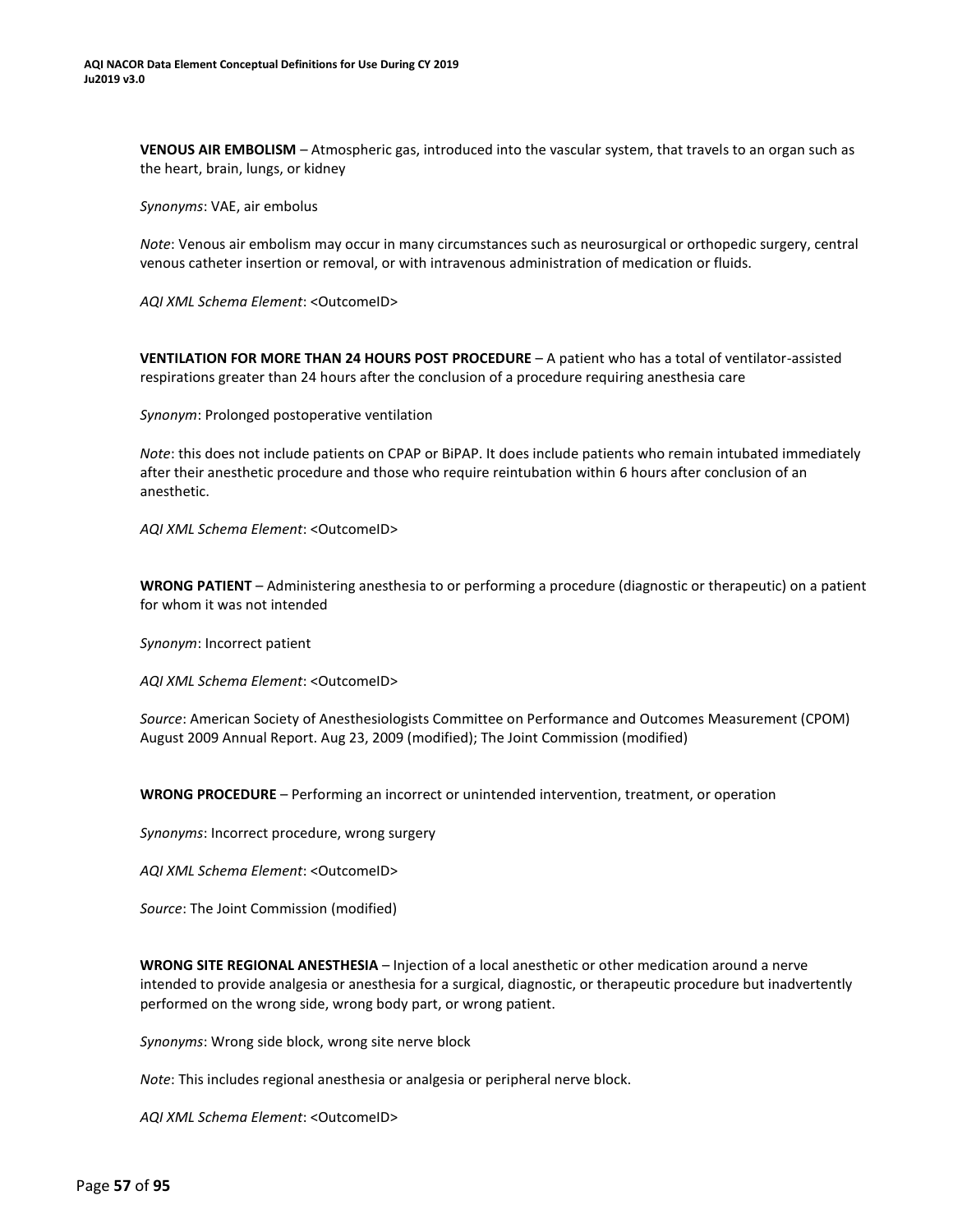*Source*: American Society of Regional Anesthesia and Pain Medicine (modified)

**WRONG SITE SURGERY** – An operation on the incorrect or unintended anatomic part, organ, body side, or location or surgery performed on a body part not consistent with the documented informed consent for that patient, excluding emergent situations whose urgency precludes obtaining informed consent from either the patient or an authorized representative

*Synonyms*: Operation on wrong site, operation on incorrect site

*AQI XML Schema Element*: <OutcomeID>

*Source*: American Society of Anesthesiologists Committee on Performance and Outcomes Measurement (CPOM) August 2009 Annual Report. Aug 23, 2009 (modified); The Joint Commission (modified)

**OUTCOME SEVERITY** – The degree of harm that may or may not have been caused by the adverse event

**NO HARM** – Event reached the patient, but no harm was evident within 24 hours to three days after the event

*AQI XML Schema Element*: <OutcomeSeverity>

*Source*: AHRQ Common Formats Harm Scale v1.2

**MILD HARM** – Bodily or psychological injury resulting in minimal symptoms or loss of function, or injury limited to additional treatment, monitoring and/or increased length of stay

*AQI XML Schema Element*: <OutcomeSeverity>

*Source*: AHRQ Common Formats Harm Scale v1.2

**MODERATE HARM** – Bodily or psychological injury adversely affecting function ability or quality of life, but not at a level of severe harm

*AQI XML Schema Element*: <OutcomeSeverity>

*Source*: AHRQ Common Formats Harm Scale v1.2

**SEVERE HARM** – Bodily or psychological injury (including pain or disfigurement) that interferes significantly with functional ability or quality of life

*AQI XML Schema Element*: <OutcomeSeverity>

*Source*: AHRQ Common Formats Harm Scale v1.2

**DEATH** – Dead at time of assessment

*Note*: This data element is the severity of the outcome of an adverse event and should not be confused with the outcome data element – death – in the NACOR Outcome Data Elements. The conceptual definitions are different because the use and purpose of the data elements are different.

*Source*: AHRQ Common Formats Harm Scale v1.2 (modified)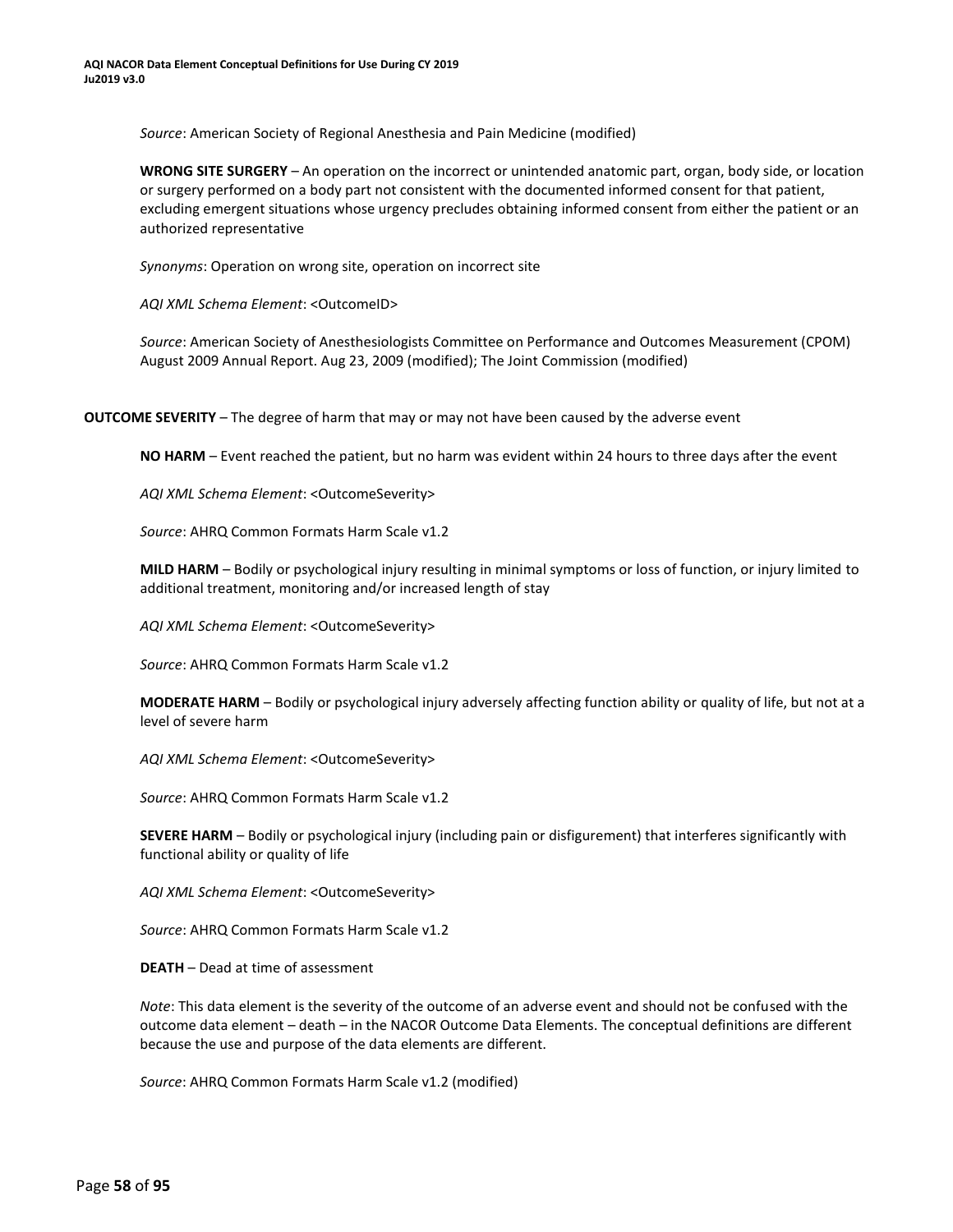#### <span id="page-57-0"></span>**OUTCOME TIME FRAME** – The period of time at which the outcome occurred.

**PRE-OPERATIVE** – The outcome occurred at a time between the decision to have surgery and the beginning of the surgical procedure

*AQI XML Schema Element*: <OutcomeTimeFrame>

**INTRA-OPERATIVE** – The outcome occurred at a time between the beginning and the end of the surgical, therapeutic, or diagnostic procedure

*AQI XML Schema Element*: <OutcomeTimeFrame>

**POSTOPERATIVE/PACU (POST-ANESTHESIA CARE UNIT)** – The outcome occurred at a time between the end of the surgical, therapeutic, or diagnostic procedure and the time the patient was transported out of the PACU

*Note*: The patient may have already been discharged from the PACU but has not been transported to another location.

*AQI XML Schema Element*: <OutcomeTimeFrame>

**24 HOURS** – The outcome occurred after the patient left the PACU but within 24 hours from Anesthesia Start  $Time<sup>1</sup>$  $Time<sup>1</sup>$  $Time<sup>1</sup>$ 

*AQI XML Schema Element*: <OutcomeTimeFrame>

**48 HOURS** – The outcome occurred after the patient left the PACU but within 48 hours from Anesthesia Start Time<sup>1</sup>

*Note*: For reporting the time of occurrence of an outcome, the longest appropriate single choice should be used. For example, if an adverse outcome occurred between 24+ and 48 hours after Anesthesia Start Time<sup>1</sup>, 48 hours should be reported.

*AQI XML Schema Element*: <OutcomeTimeFrame>

**7 DAYS** – The outcome occurred within 7 days after Anesthesia Start Time<sup>1</sup>

*Note*: For reporting the time of occurrence of an outcome, the longest appropriate single choice should be used. For example, if an adverse outcome occurred between 48+ hours and 7 days after Anesthesia Start Time<sup>1</sup>, 7 days should be reported.

*AQI XML Schema Element*: <OutcomeTimeFrame>

**30 DAYS** – The outcome occurred within 30 days after Anesthesia Start Time<sup>1</sup>

*Note*: For reporting the time of occurrence of an outcome, the longest appropriate single choice should be used. For example, if an adverse outcome occurred between 7+ days and 30 days after Anesthesia Start Time<sup>1</sup>, 30 days should be reported.

<sup>&</sup>lt;sup>1</sup> Anesthesia Start Time is defined in the **Minimum Data Set section**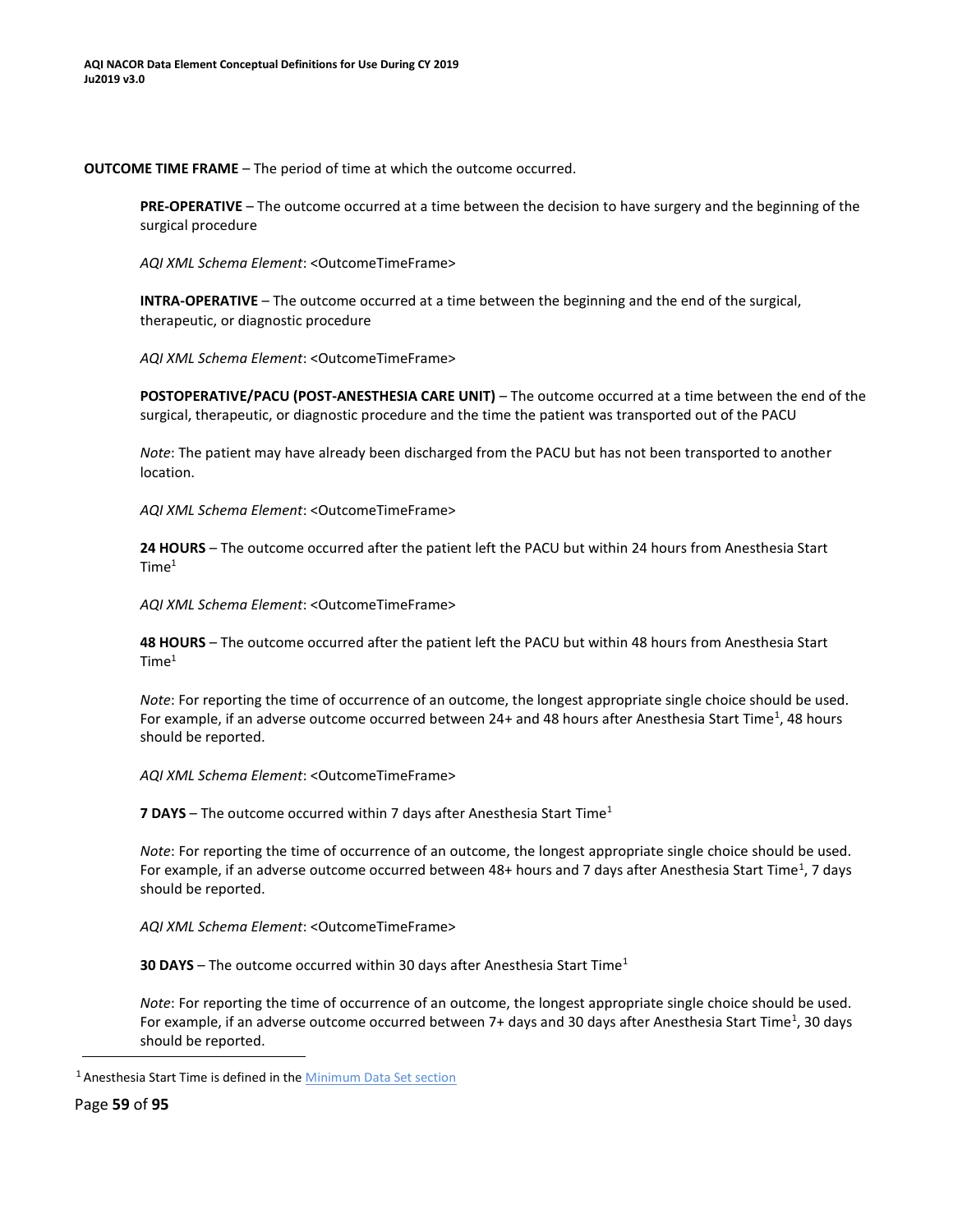<span id="page-58-0"></span>*AQI XML Schema Element*: <OutcomeTimeFrame>

**60 DAYS** – The outcome occurred within 60 days after Anesthesia Start Time[1](#page-58-0)

*Note*: For reporting the time of occurrence of an outcome, the longest appropriate single choice should be used. For example, if an adverse outcome occurred between 30+ days and 60 days after Anesthesia Start Time<sup>1</sup>, 60 days should be reported.

*AQI XML Schema Element*: <OutcomeTimeFrame>

**90 DAYS** – The outcome occurred within 90 days after Anesthesia Start Time<sup>1</sup>

*Note*: For reporting the time of occurrence of an outcome, the longest appropriate single choice should be used. For example, if an adverse outcome occurred between 60 days after Anesthesia Start Time<sup>1</sup>, 90 days should be reported.

*AQI XML Schema Element*: <OutcomeTimeFrame>

**1 YEAR** – The outcome occurred within one year (365 days) after Anesthesia Start Time<sup>1</sup>

*Note*: For reporting the time of occurrence of an outcome, the longest appropriate single choice should be used. For example, if an adverse outcome occurred between 90+ days and 1 year after Anesthesia Start Time<sup>1</sup>, 1 year, days should be reported.

*AQI XML Schema Element*: <OutcomeTimeFrame>

# **COMORBIDITY DATA ELEMENTS**

#### **CARDIOVASCULAR**

**ARTERIAL VASCULAR DISEASE** – A circulatory condition involving chronically narrowed blocked or weakened arteries. Revascularization techniques such as surgery, angioplasty, stenting and atherectomy may have been performed as treatment including lower extremity amputations. Excludes venous disease and coronary artery disease.

Arterial disease may occur in several locations:

- Aortic Disease Thoracic or abdominal aorta
- Carotid Artery Disease One or both common carotidarteries
- Visceral Vascular Disease Celiac, splenic, mesenteric, or renal arteries
- Peripheral Artery Disease Iliac, femoral, popliteal, or posterior tibial arteries Synonyms: PAD, PVD, Peripheral Vascular Disease

*Synonyms*: Peripheral vascular disease, peripheral arterial disease

*Note*: Includes patients who have had revascularization or amputation procedures.

*AQI XML Schema Element*: <ICDValue>

*Source*: NSQIP-2011 VERSION; Elixhauser Comorbid Condition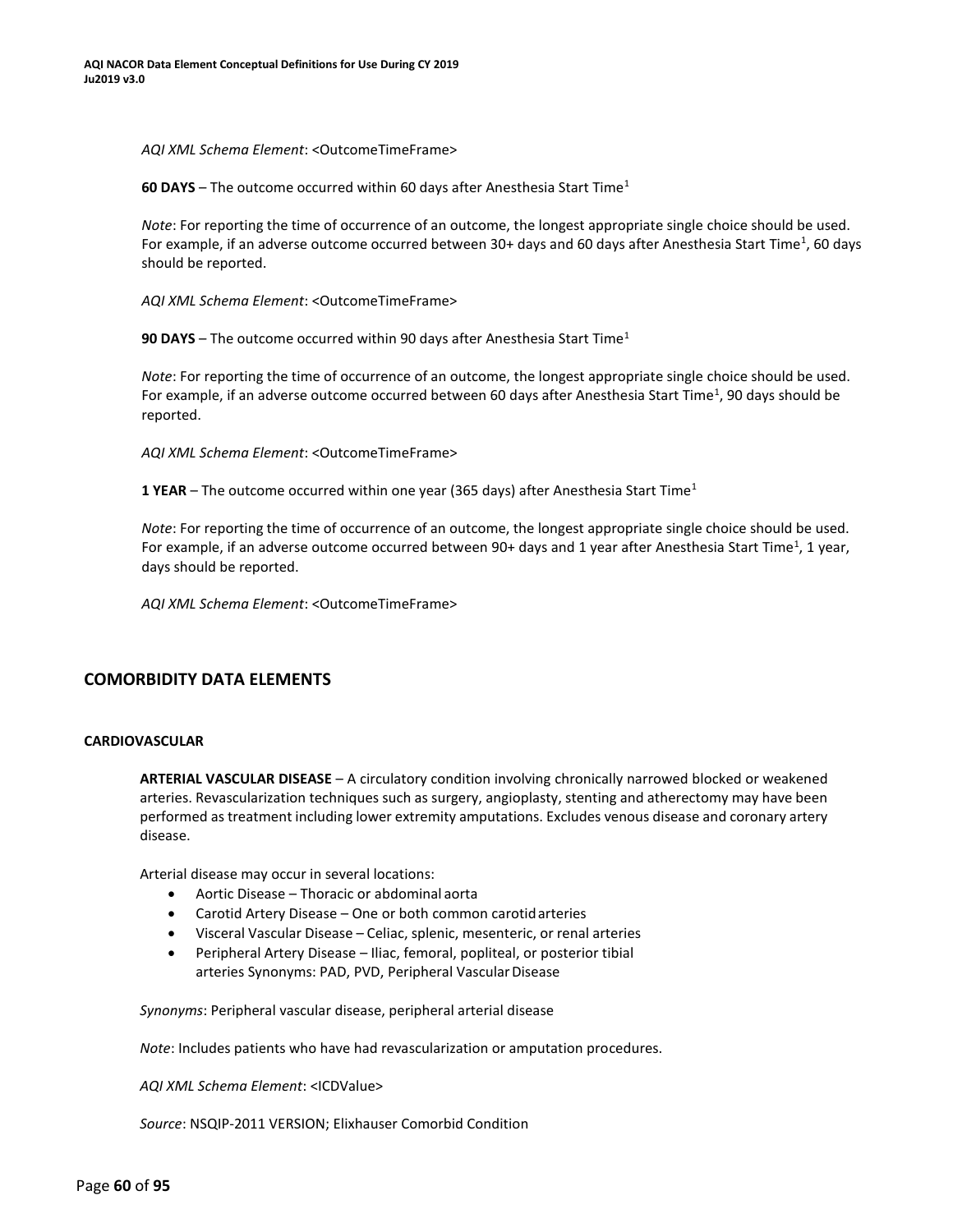#### **CARDIAC ARRHYTHMIA AND CONDUCTION ABNORMALITIES**

*Synonyms*: Cardiac dysrhythmia, irregular heartbeat

*Note*: This does not include benign cardiac rhythms such as occasional premature atrial contraction, occasional premature ventricular contractions (PVC), sinus arrhythmia, asymptomatic bradycardia.

*AQI XML Schema Element*: <ICDValue>

*Source*: Elixhauser Comorbid Condition

*INCLUDES BUT IS NOT LIMITED TO THE FOLLOWING*:

**2ND DEGREE HEART BLOCK** – A disorder of the cardiac conduction system in which one or more (but not all) of the atrial impulses do not conduct through the atrioventricular node to the ventricles and can be classified as Type 1 (Mobitz I /Wenckebach) or Type 2 (Mobitz II).

*AQI XML Schema Element*: <ICDValue>

**3RD DEGREE HEART BLOCK** – A disorder of the cardiac conduction system in which there is no conduction through the atrioventricular node.

*Synonyms*: Complete heart block, atrioventricular block

*AQI XML Schema Element*: <ICDValue>

**ATRIAL FIBRILLATION** – An abnormal supraventricular cardiac rhythm in which the atria (upper chambers of the heart) beat irregularly (quiver) instead of contracting normally.

- Paroxysmal Episodes of atrial fibrillation that terminate spontaneously or with intervention within 7 days; may recur with variablefrequency
- Persistent Episodes of continuous atrial fibrillation that last more than 7 days and do not selfterminate

*Synonyms*: AF, AFib

*AQI XML Schema Element*: <ICDValue>

**ATRIAL FLUTTER** – An abnormal heart rhythm originating in the atria of the heart and one of the supraventricular tachycardias diagnosed by the presence of flutter waves at a rate of greater than 200 atrial beats/minute on ECG.

*Synonyms*: Flutter, A flutter

*AQI XML Schema Element*: <ICDValue>

**AICD PRESENT** – The patient has an automatic implantable cardioverter defibrillator (AICD) in place to treat a life-threatening cardiac rhythm.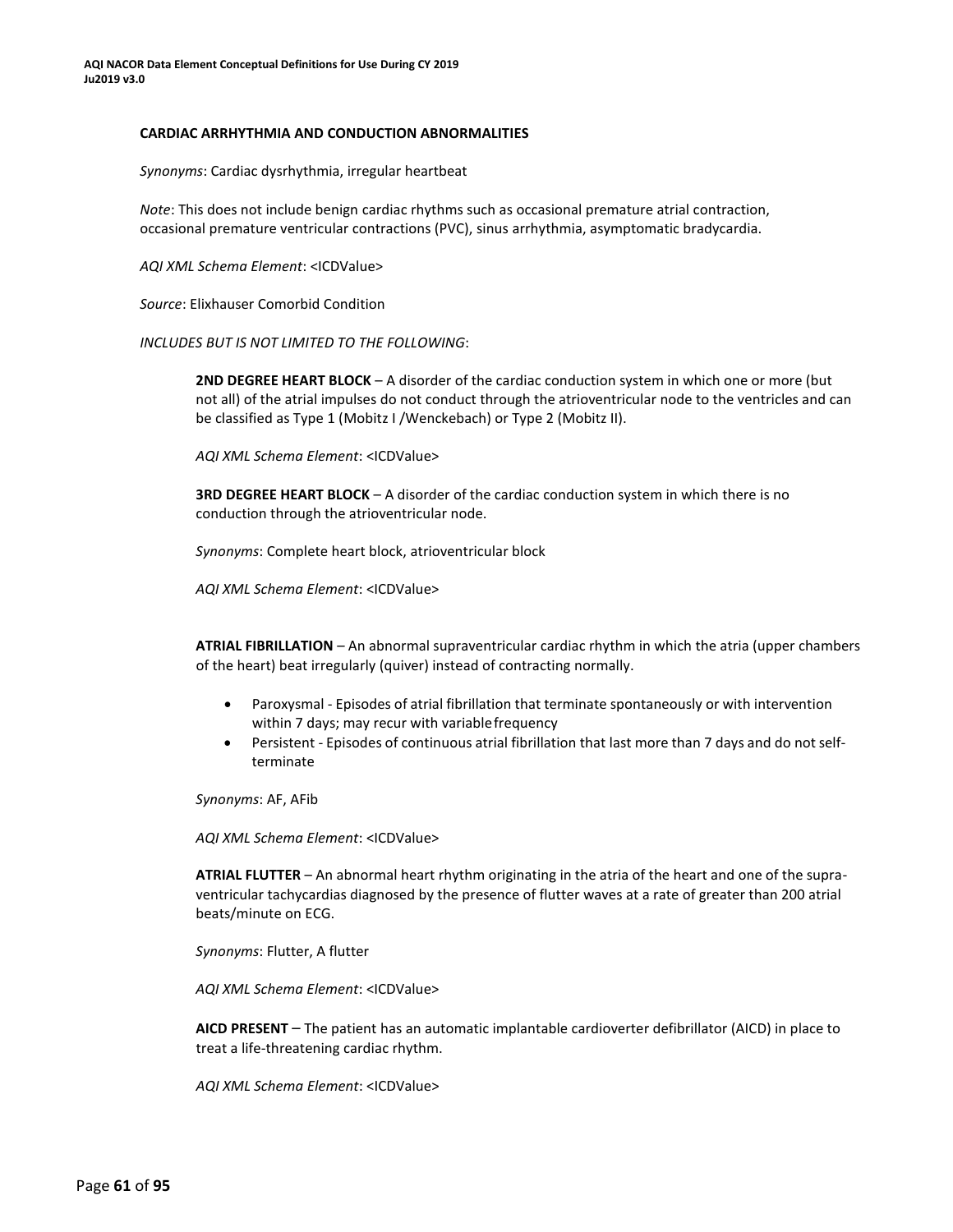**CONGENITAL LONG QT SYNDROME** – An inherited heart condition in which there is delayed repolarization of the ventricles

*AQI XML Schema Element*: <ICDValue>

**LEFT BUNDLE BRANCH BLOCK** – A cardiac conduction abnormality, diagnosed by ECG, in which the activation of the left ventricle is delayed

*Synonym*: LBBB

*AQI XML Schema Element*: <ICDValue>

**OTHER PAROXYSMAL TACHYCARDIA (MAT, PAT, ECTOPIC ATRIAL TACHYCARDIA, AVNRT)** – One of a group of rapid heart rhythms that begins and ends suddenly including multifocal atrial tachycardia (MAT), paroxysmal atrial tachycardia (PAT), ectopic atrial tachycardia, and atrioventricular nodal reentry tachycardia (AVNRT)

*AQI XML Schema Element*: <ICDValue>

**PACEMAKER DEPENDENT** – A cardiovascular implantable electronic device (pacemaker or AICD) is required for the patient to consistently have a perfusing cardiac rhythm.

*AQI XML Schema Element*: <ICDValue>

**SICK SINUS SYNDROME** – Abnormal heart rhythms produced by a malfunction of the sinus node, the heart's primary pacemaker

*Synonyms*: SSS, sinus dysfunction, sinoatrial disease

*AQI XML Schema Element*: <ICDValue>

**VENTRICULAR FIBRILLATION** – A life-threatening arrhythmia consisting of disorganized electrical activity in the cardiac ventricles and diagnosed with a characteristic pattern on electrocardiogram (ECG).

*Synonym*s: V-fib, VF

*AQI XML Schema Element*: <ICDValue>

**VENTRICULAR TACHYCARDIA** – A life-threatening, rapid, regular heart rhythm arising from abnormal electrical activity in the cardiac ventricles diagnosed with a characteristic pattern on electrocardiogram (ECG).

*Synonyms*: V-tach, VT

*AQI XML Schema Element*: <ICDValue>

**CONGENITAL HEART DISEASE – STATUS** – Congenital heart disease is defined as an abnormal anatomy and function of the heart, aorta, and/or other large veins or arteries that are present at birth. Congenital heart disease status is one of the following:

**REPAIRED** – A patient, with a congenital heart defect, who has undergone one or more surgical or percutaneous catheter procedures that has resulted in normal or near normal separation of the systemic and pulmonary circulations, restoration of adequate flow of oxygenated blood to the systemic capillary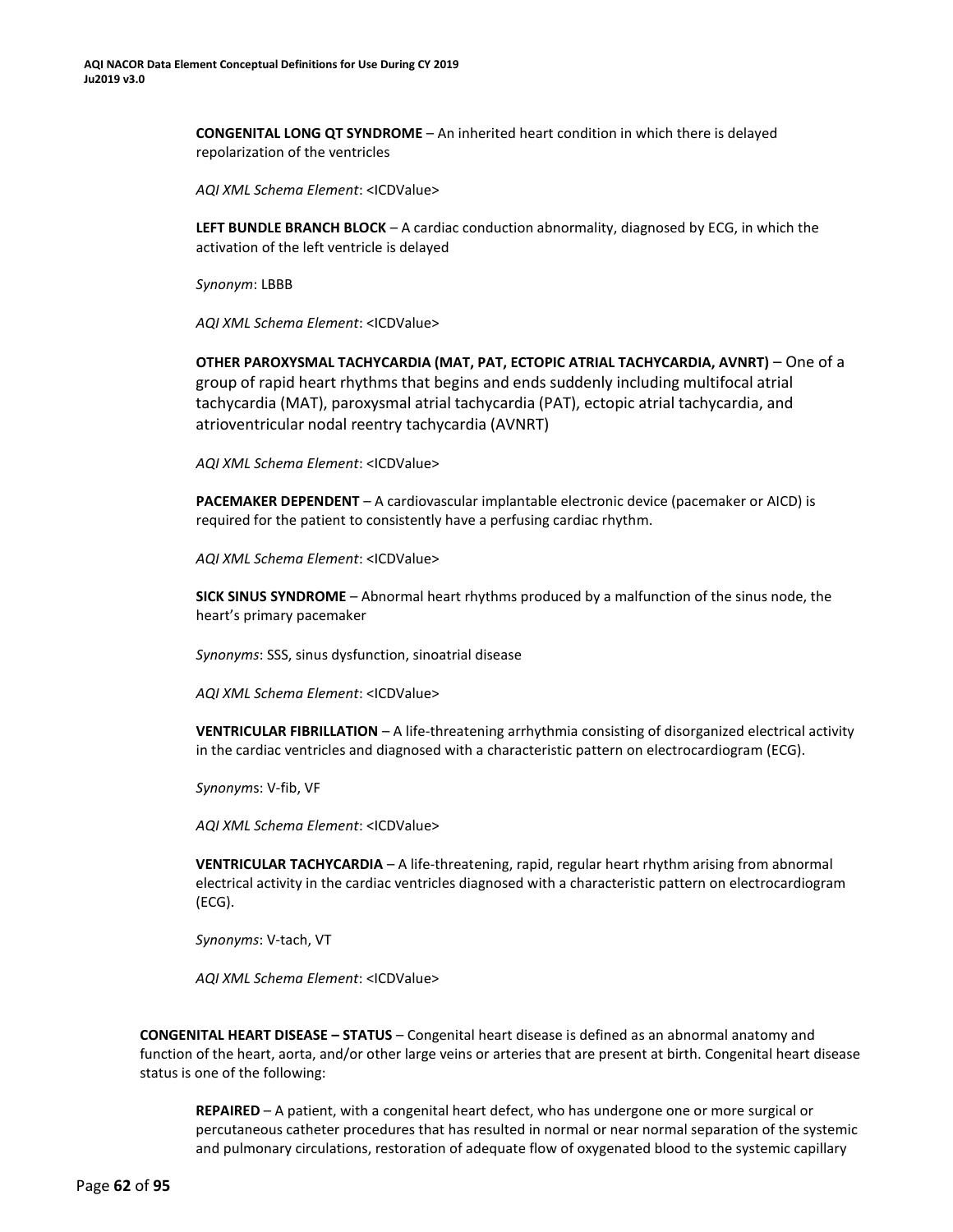beds, and reduction of volume and pressure loads towards normal levels.

*AQI XML Schema Element*: <ICDValue>

**UNREPAIRED** – A patient, with a congenital heart defect, who has not undergone a surgical or percutaneous catheter procedure to correct the structural or functional cardiac abnormality.

*AQI XML Schema Element*: <ICDValue>

**PALLIATED** – A patient, with a congenital heart defect, who has undergone one or more surgical or percutaneous catheter procedures that do not completely correct the cardiac or vascular defects but improves the volume of oxygenated blood to the systemic capillary beds and/or improves the volume or pressure loads of the heart.

*AQI XML Schema Element*: <ICDValue>

#### **CONGENITAL HEART DISEASE – STRUCTURAL DEFECTS**

**ANOMALOUS PULMONARY VENOUS RETURN** – A defect in which one or more of the pulmonary veins drain/connect abnormally into the right atrium

*AQI XML Schema Element*: <ICDValue>

**ATRIAL SEPTAL DEFECT** – A defect in the interatrial septum permitting blood to flow directly between the left and right atria.

*Synonym*: ASD

*AQI XML Schema Element*: <ICDValue>

**ATRIOVENTRICULAR CANAL DEFECT** – A defect consisting of an atrial septal defect, ventricular septal defect, and improperly formed mitral and/or tricuspid valves

*Synonyms*: Endocardial cushion defect, atrioventricular septal defect

*AQI XML Schema Element*: <ICDValue>

**COARCTATION OF THE AORTA** – A condition with aortic narrowing, usually in the area where the ductus arteriosus inserts

*Synonyms*: Coarc, CoA

*AQI XML Schema Element*: <ICDValue>

**COR TRIATRIATUM** – A defect in which there are three atria as a result of an abnormal membrane or tissue band that divides either the right or left atrium

*AQI XML Schema Element*: <ICDValue>

**DEXTROCARDIA** – A condition in which the heart points to the right side of the chest

*AQI XML Schema Element*: <ICDValue>

**DOUBLE OUTLET RIGHT VENTRICLE** – A defect in which both the aorta and pulmonary artery connect to the right ventricle.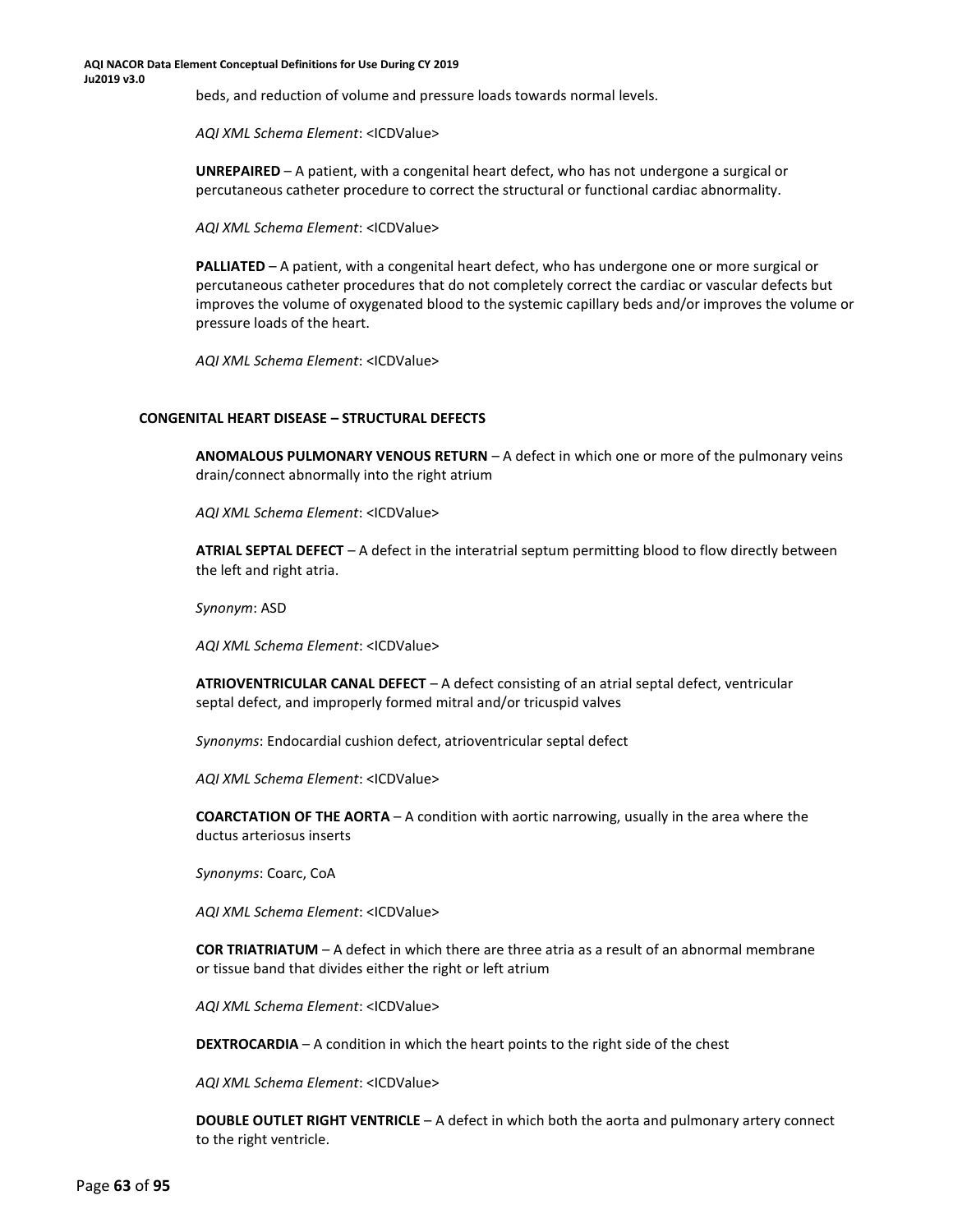*Synonym*: DORV

*AQI XML Schema Element*: <ICDValue>

**EBSTEIN'S ANOMALY** – A congenital defect in which the septal and posterior leaflets of the tricuspid valve are displaced towards the apex of the right ventricle.

*AQI XML Schema Element*: <ICDValue>

**HYPOPLASTIC LEFT HEART SYNDROME** – A defect in which the left heart is severely underdeveloped resulting in hypoplasia (small and incompletely formed) of the left ventricle, aortic and/or mitral valves, ascending aorta, and arch

*Synonym*: HLHS

*AQI XML Schema Element*: <ICDValue>

**INTERRUPTED AORTIC ARCH** – A congenital condition in which the aorta is not completely developed and there is a gap between the ascending and descending thoracic aorta

*Synonym*: IAA

*AQI XML Schema Element*: <ICDValue>

**PATENT DUCTUS ARTERIOSUS - A condition in which the ductus arteriosus (connecting the aorta** and pulmonary artery) fails to close after birth.

*Synonym*: PDA

*AQI XML Schema Element*: <ICDValue>

**SHONE'S COMPLEX** – A congenital condition with four defects including supravalvular mitral membrane, parachute mitral valve, subaortic stenosis, and coarctation of the aorta

*Synonyms*: Shone's syndrome, Shone's anomaly

*AQI XML Schema Element*: <ICDValue>

**TETRALOGY OF FALLOT** – A condition with four defects including a ventricular septal defect, pulmonary stenosis, right ventricular hypertrophy, and overriding aorta

*Synonyms*: TOF, Tet

*AQI XML Schema Element*: <ICDValue>

**TRANSPOSITION OF THE GREAT VESSELS** – A group of congenital cardiac defects involving the abnormal spatial arrangement and/or connections of the great vessels (superior and/or inferior venae cavae, pulmonary artery, pulmonary veins, and aorta) and the heart

*Synonyms*: Transposition, TGV

*AQI XML Schema Element*: <ICDValue>

**TRUNCUS ARTERIOSUS** – A defect in which a single blood vessel comes from the right and left ventricles as a result of failure of the pulmonary artery to completely separate from the aorta during embryologic development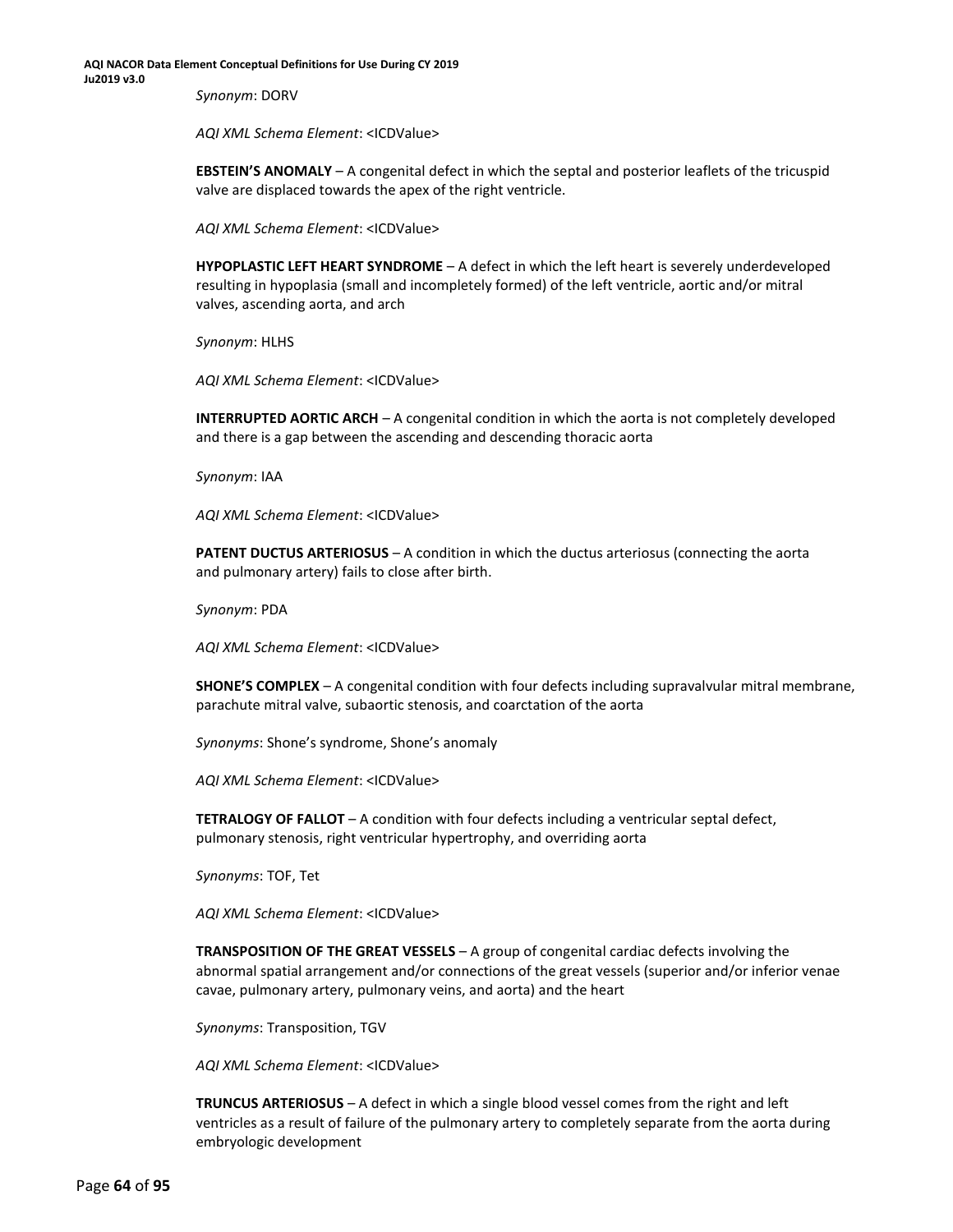*AQI XML Schema Element*: <ICDValue>

**VENTRICULAR SEPTAL DEFECT** – A defect in the ventricular septum (the wall dividing the left and right ventricles) that permits blood to flow abnormally between the ventricles.

*Synonym*: VSD

*AQI XML Schema Element*: <ICDValue>

**CONGESTIVE HEART FAILURE (CHF) – TIME OF MOST RECENT EPISODE** – The time from the new diagnosis of congestive heart failure or an exacerbation of known congestive heart failure requiring additional treatment.

*Note*: Congestive heart failure is defined by the patient's report or medical documentation of one or more of the following signs and symptoms: dyspnea on light exertion, recurrent dyspnea when supine, fluid retention, or physical examination finding rales, jugular venous distension, or pulmonary edema. Pulmonary edema finding may

<span id="page-63-0"></span>be on physical examination or chest x-ray. A finding of low ejection fraction or elevated serum BNP are not sufficient. Includes all patients with a ventricular assist device.

*Source*: NSQIP – Preoperative Risk Assessment Section (ACS NSQIP Operations Manual; Effective July 1, 2016- December 31, 2016); Definition paraphrased from STS; Crossref: NYSDOH CHF\_CUR/CHF\_PAST; STS CHF/PriorHF; NSQIP2011/2015 HXCHF

#### **LESS THAN 30 DAYS PRIOR TO THE DATE OF THE ANESTHESIA START TIME**[1](#page-63-0)

*AQI XML Schema Element*: <ICDValue>

#### **30 DAYS OR MORE PRIOR TO THE DATE OF THE ANESTHESIA START TIME**<sup>1</sup>

*AQI XML Schema Element*: <ICDValue>

**CONGESTIVE HEART FAILURE (CHF) – TYPE** – The cardiac functional abnormality producing congestive heart failure.

*Note*: Congestive heart failure is defined by the patient's report or medical documentation of one or more of the following signs and symptoms: dyspnea on light exertion, recurrent dyspnea when supine, fluid retention, or physical examination finding rales, jugular venous distension, or pulmonary edema. Pulmonary edema finding may be on physical examination or chest x-ray. A finding of low ejection fraction or elevated serum BNP are not sufficient. This includes all patients with a ventricular assist device.

**HEART FAILURE WITH PRESERVED EJECTION FRACTION** – Signs or symptoms of heart failure with normal left ventricular systolic function (Ejection Fraction > 50%) and evidence of left ventricular diastolic dysfunction such as left ventricular hypertrophy, left atrial enlargement, or atrial fibrillation, or by echocardiographic criteria.

*Synonym*: HFpEF

*AQI XML Schema Element*: <ICDValue>

**HEART FAILURE WITH REDUCED EJECTION FRACTION – MILD** – Left ventricular Ejection Fraction 41% to 45% as measured by echocardiography, cardiac catheterization, or radiologic imaging.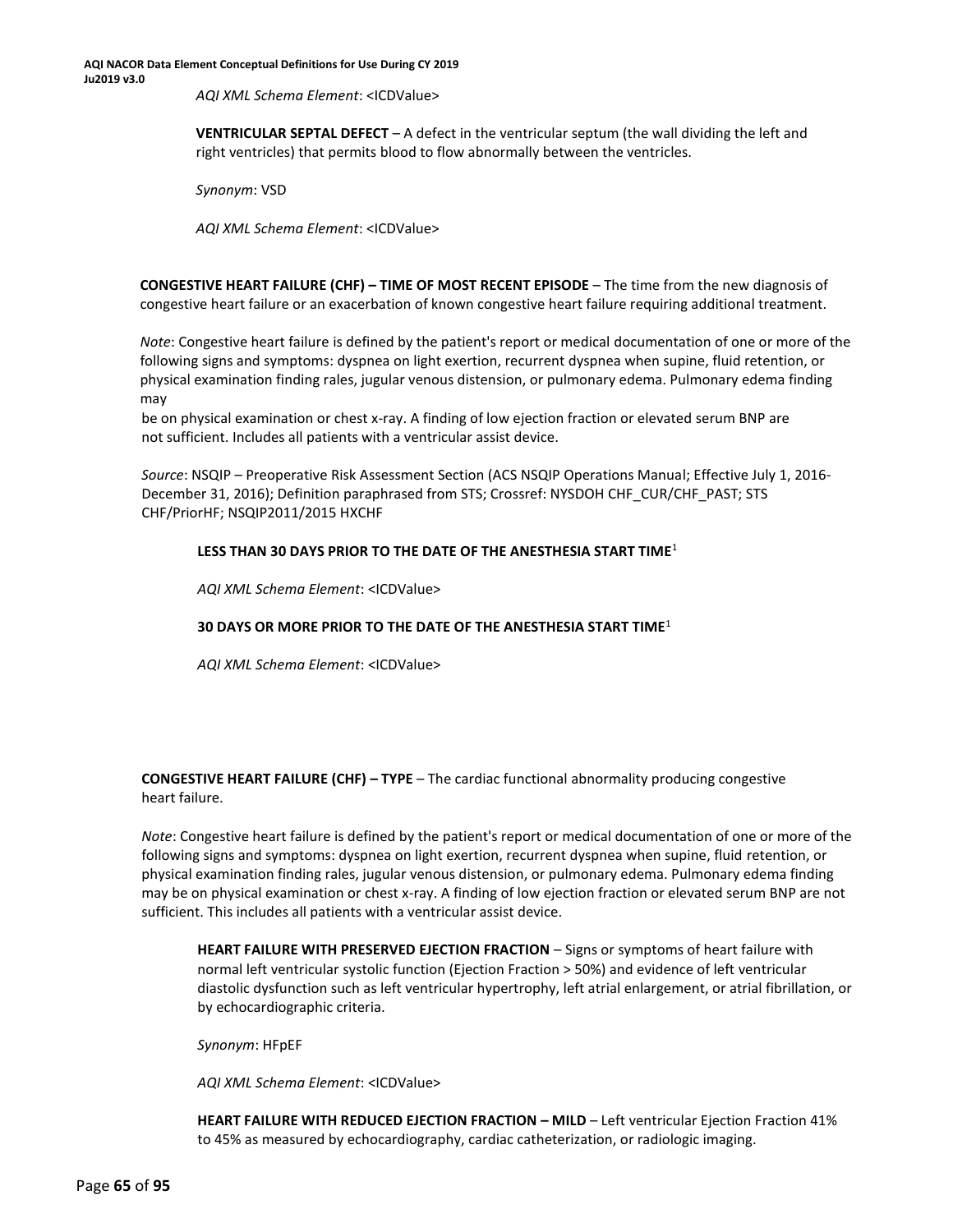*Synonym*: HFrEF

*AQI XML Schema Element*: <ICDValue>

**HEART FAILURE WITH REDUCED EJECTION FRACTION – MODERATE** – Left ventricular Ejection Fraction 36% to 40% as measured by echocardiography, cardiac catheterization, or radiologic imaging.

*Synonym*: HFrEF

*AQI XML Schema Element*: <ICDValue>

<span id="page-64-0"></span>**HEART FAILURE WITH REDUCED EJECTION FRACTION – SEVERE** – Left ventricular Ejection Fraction less than 35% as measured by echocardiography, cardiac catheterization, or radiologic imaging.

*Synonym*: HFrEF

*AQI XML Schema Element*: <ICDValue>

**ELEVATED PULMONARY VASCULAR RESISTANCE AND PULMONARY HYPERTENSION** – The patient has an elevated pulmonary vascular resistance and will have either elevated pulmonary artery pressure (> 50 mmHg as measured by right heart catheterization or echocardiography) or normal pulmonary artery pressure depending on their cardiac output. In children > 3 months of age, pulmonary hypertension is a mean pulmonary artery pressure ≥ 25 mmHg at sea level.

*Synonyms*: PHTN, PH

*AQI XML Schema Element*: <ICDValue>

*Source*: AHA/ATS Guideline. Pediatric pulmonary hypertension. Circulation 2015;132:2037-2099.

**HISTORY OF ANGINA WITHIN 1 MONTH OF THE DATE OF THE ANESTHESIA START TIME**<sup>1</sup>– History (via patient report or documentation) of chest pain or other symptoms of myocardial ischemia\* within one month of the date of the Anesthesia Start Time<sup>[1](#page-64-0)</sup>.

\* Myocardial Ischemia is defined in the AQI NACOR DATA ELEMENT CONCEPTUAL DEFINITIONS-For Use During 2017; Outcome Data Set (v2, dated 31 Oct 2016) as: A temporary condition in which there is inadequate circulation of blood and transport of oxygen and glucose via the coronary arteries to the heart muscle but does not result in death of myocardium. It may be diagnosed by clinical symptoms of angina, ECG (ST segment or T wave) changes, new myocardial wall motion abnormality, or small increases in troponin.

*AQI XML Schema Element*: <ICDValue>

*Source*: NSQIP-2011 VERSION; Crossref: NYSDOH CCS\_CLAS; STS AnginalClass; NSQIP2011 HXANGINA

**HISTORY OF MYOCARDIAL INFARCTION** – History (via patient report or documentation) of a myocardial infarction (MI)\*.

\* Myocardial Infarction is defined in the AQI NACOR DATA ELEMENT CONCEPTUAL DEFINITIONS-For Use During 2017; Outcome Data Set (v2, dated 31 Oct 2016) as: Blockage of blood flow in a coronary artery causing damage or death of a portion of the heart muscle. Diagnostic criteria (ONE of the following): (1) Documented ECG changes indicative of acute MI with one or more of (a) ST elevation > 1 mm in two or more contiguous leads not resolved within 20 minutes, (b) New left bundle branch block, (c) New q-wave in two or more contiguous leads; (2) New elevation in troponin greater than 3 times the upper level of the reference range in the setting of suspected myocardial infarction; (3) Imaging evidence of new loss of viable myocardium or new regional wall motion abnormality

*Synonyms*: Cardiac infarction, heart attack, MI, Acute MI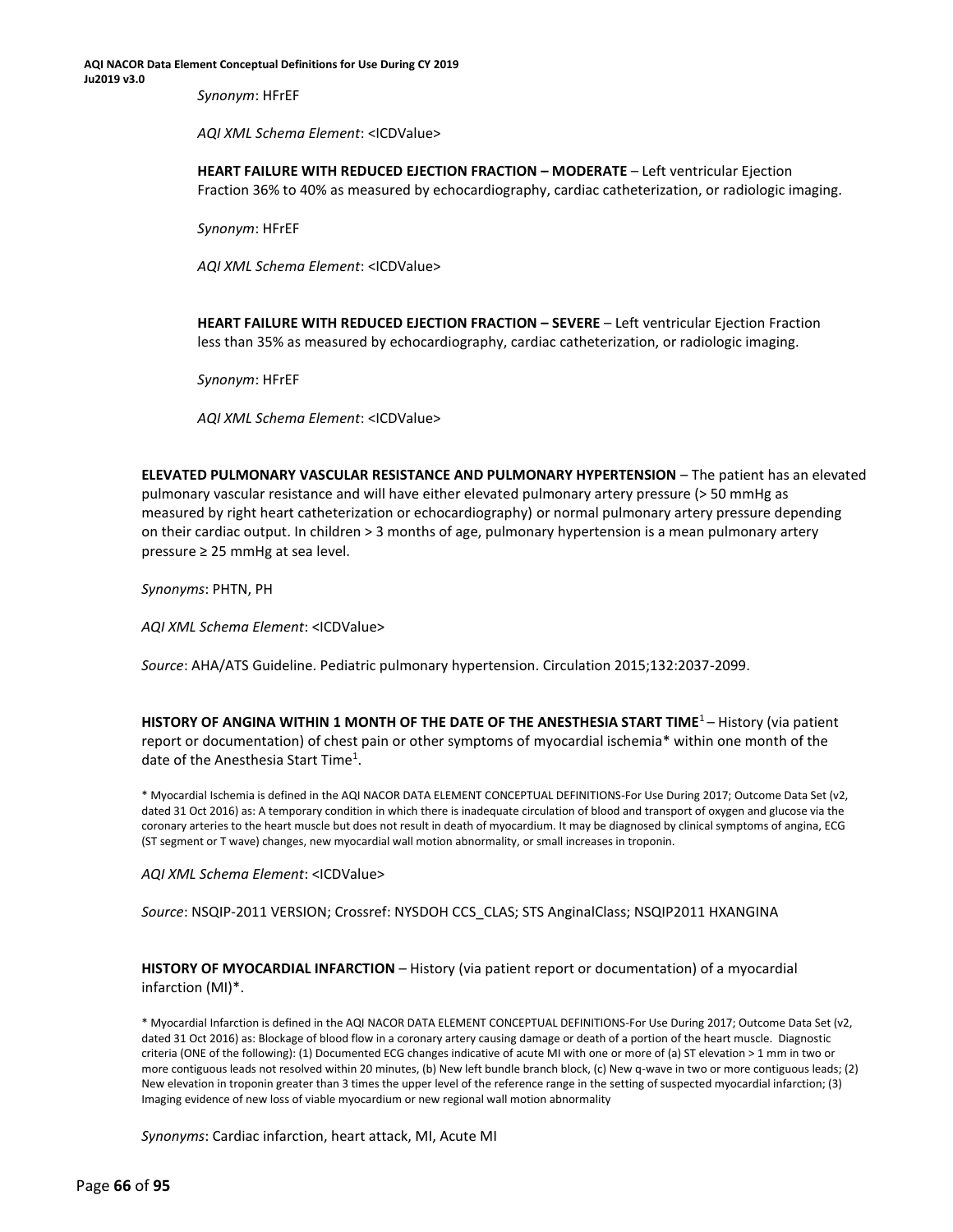#### **AQI NACOR Data Element Conceptual Definitions for Use During CY 2019 Ju2019 v3.0**

*Note*: While registries limit to physician documentation, patient history is explicitly included as a valid source.

<span id="page-65-0"></span>*Source*: NSQIP-2011 VERSION; Crossref: NYSDOH PREMILT6/PREMI623/PREMIDAY; STS PrevMI/MIWhen; NSQIP2011 HXMI

> **MI WITHIN 30 DAYS OF THE DATE OF THE ANESTHESIA START TIM[E](#page-65-0)**<sup>1</sup> – Infarction of a segment of heart muscle occurring within 30 days of the date of the Anesthesia Start Time<sup>1</sup>.

*AQI XML Schema Element*: <ICDValue>

**MI WITHIN 31 TO 90 DAYS OF THE DATE OF THE ANESTHESIA START TIME**<sup>1</sup>– Infarction of a segment of heart muscle occurring within 31 to 90 days of the date of the Anesthesia Start Time<sup>1</sup>.

*AQI XML Schema Element*: <ICDValue>

**MI WITHIN 91 TO 180 DAYS OF THE DATE OF THE ANESTHESIA START TIME**<sup>1</sup>– Infarction of a segment of heart muscle occurring within 91 to 180 days of the planned date of the Anesthesia Start Time<sup>1</sup>.

*AQI XML Schema Element*: <ICDValue>

**MI MORE THAN 180 DAYS FROM THE DATE OF THE ANESTHESIA START TIME**<sup>1</sup>– Infarction of a segment of heart muscle occurring more than 180 days from the planned date of the Anesthesia Start Time<sup>1</sup>.

*AQI XML Schema Element*: <ICDValue>

**HISTORY OF PREVIOUS PERCUTANEOUS CORONARY INTERVENTION** – History (via patient report or documentation) of a prior percutaneous coronary intervention. Percutaneous coronary intervention (PCI) is the placement of an angioplasty guide wire, balloon, or other device (e.g. stent, atherectomy, brachytherapy, or thrombectomy catheter) into a native coronary artery or coronary artery bypass graft for the purpose of mechanical coronary revascularization. PCI does not include valvuloplasty but does include placement of a bare metal (BMS) or drug eluting stent (DES).

*Synonyms*: Coronary angioplasty; PCI

*Note*: In patients who have had stents placed at multiple times, the date of the most recent stent procedure should be used for the timing of this data element.

*Source*: NSQIP-2011 VERSION; PCI Definition is copied from STS; valvoplasty exclusion from NSQIP; Crossref: NYSDOH POCPCI; STS PrCVInt; NSQIP2011 PRVPCI

#### **BARE METAL STENT PLACED ≤ 1 MONTH PRIOR TO THE DATE OF THE ANESTHESIA START TIME**<sup>1</sup>

*AQI XML Schema Element*: <ICDValue>

#### **BARE METAL STENT PLACED > 1 MONTH PRIOR TO THE DATE OF THE ANESTHESIA START TIME**<sup>1</sup>

*AQI XML Schema Element*: <ICDValue>

#### **DRUG ELUTING STENT PLACED ≤ 6 MONTHS PRIOR TO THE DATE OF THE ANESTHESIA START TIME**<sup>1</sup>

*AQI XML Schema Element*: <ICDValue>

#### **DRUG ELUTING STENT PLACED > 6 MONTHS PRIOR TO THE DATE OF THE ANESTHESIA START TIME**<sup>1</sup>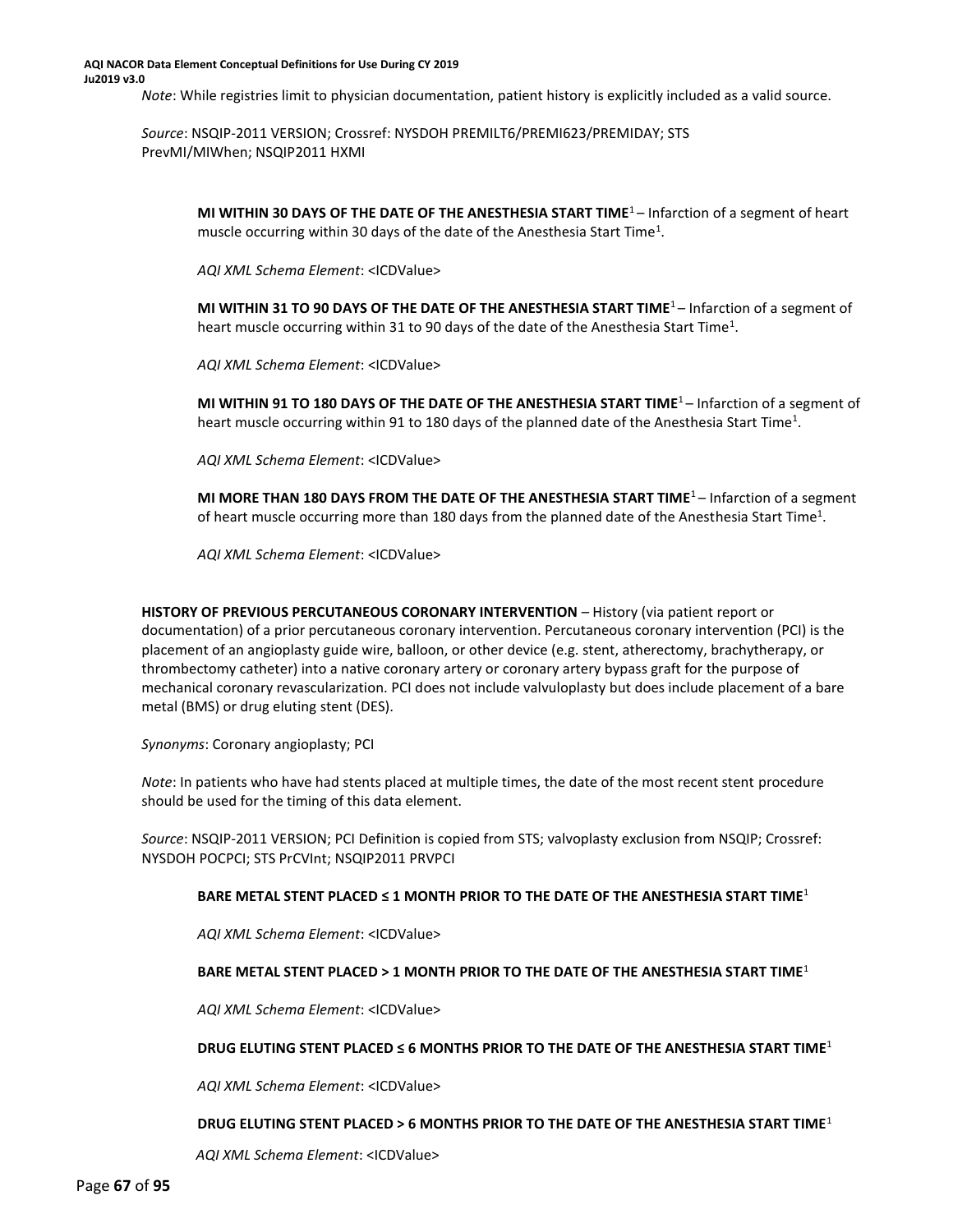**HYPERTENSION REQUIRING MEDICATION** – A chronic condition whereby the long-term force exerted by the blood against the artery walls is high and one or more medications are indicated for treatment.

*Synonym*: High blood pressure

*Notes*: The threshold for hypertension in an adult is usually considered as any blood pressure measurement where the systolic reading is >140 mmHg and/or the diastolic reading is >90 mmHg. The specific values for the diagnosis of hypertension vary with the patient's age.

*AQI XML Schema Element*: <ICDValue>

*Source*: NSQIP – Preoperative Risk Assessment Section (ACS NSQIP Operations Manual; Effective July 1, 2016- December 31, 2016); Elixhauser Comorbid Condition

**LEFT VENTRICULAR OUTFLOW TRACT OBSTRUCTION** – A fixed or dynamic condition that impedes the flow of blood from the left ventricle at the level of the outflow tract.

*Note*: This includes hypertrophic cardiomyopathy, asymmetric septal hypertrophy (ASH), and hypertrophic obstructive cardiomyopathy (HOCM), systolic anterior motion of the anterior leaflet of the mitral valve (SAM), and idiopathic hypertrophic subaortic stenosis (IHSS).

*AQI XML Schema Element*: <ICDValue>

**RIGHT VENTRICULAR FAILURE** – A clinical syndrome due to an alteration of structure and/or function of the right heart circulatory system that leads to suboptimal delivery of blood flow (high or low) to the pulmonary circulation and/or elevated venous pressures—at rest or with exercise, documented by right heart catheterization or echocardiography. Right heart failure may be secondary to left heart failure or increased pulmonary artery pressure. This includes patients with right ventricular mechanical circulatory support devices.

*Synonym*: Cor pulmonale

*AQI XML Schema Element*: <ICDValue>

*Source*: Mehra MR, Park MH, Landzberg MJ, Lala A, Waxman AB, and the International Right Heart Failure Foundation Scientific Working Group. Right heart failure: toward a common language. Pulm Circ 2013;4:963-7

**HISTORY OF VENOUS THROMBOEMBOLIC DISEASE/PULMONARY EMBOLI** – Patients with clots in the venous system including those that had a clot that traveled to a pulmonary artery. This includes patients who have an IVC filter.

*AQI XML Schema Element*: <ICDValue>

**PERICARDIAL TAMPONADE** – The abnormal accumulation of fluid or blood in the pericardial space (around the heart) resulting in reduced ventricular filling and hemodynamic compromise.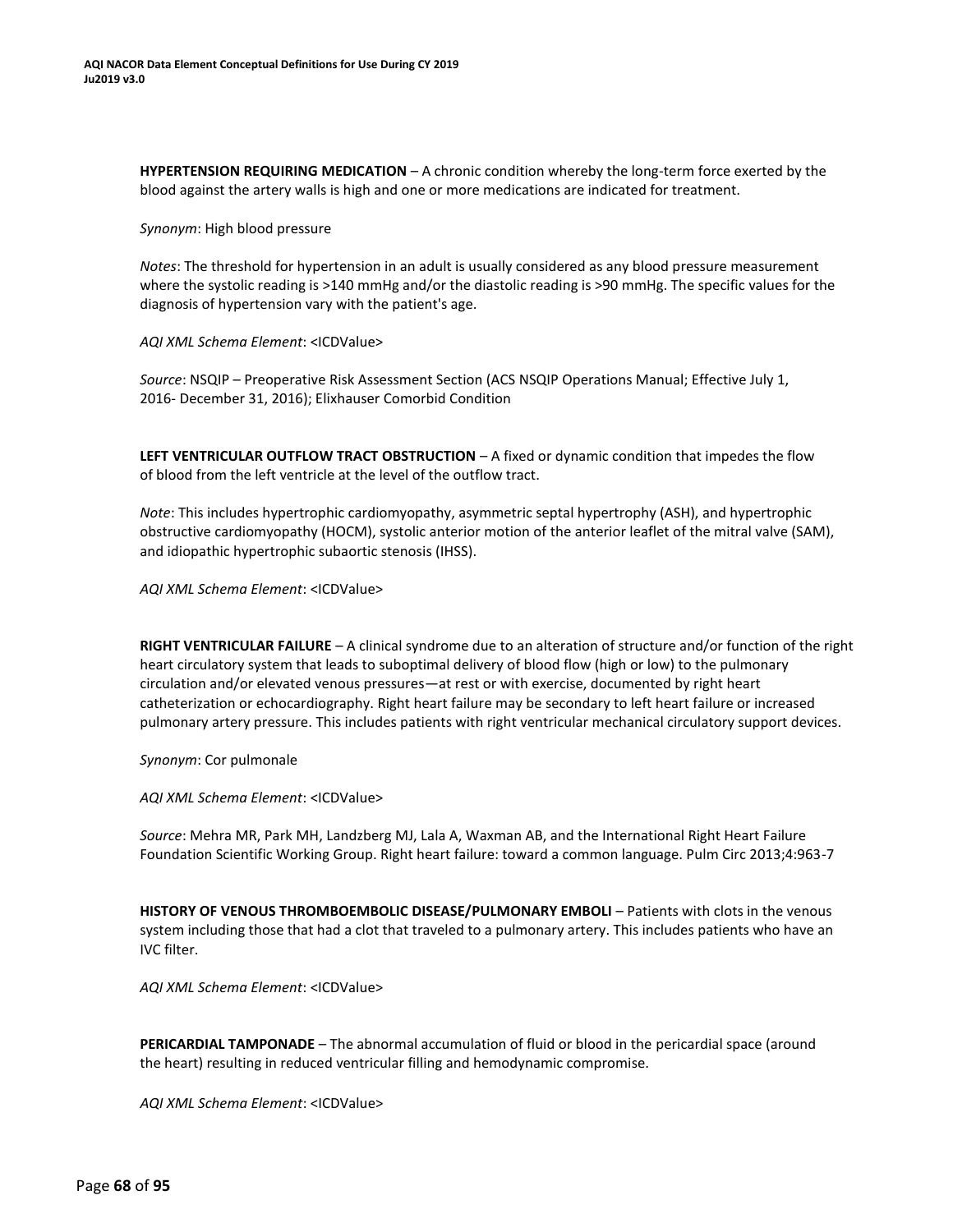**VALVULAR HEART DISEASE** – A disease process involving damage to or a defect in one of the four heart valves (mitral, aortic, tricuspid, or pulmonary) that prevents the valve from opening or closing normally.

*Synonym*: Heart Valve Disease

*Note*: There are 2 types of Valvular Heart Disease: 1) Valvular Stenosis and 2) Valvular Insufficiency (also known as regurgitation, incompetence or "leaky valve").

*Source*: Elixhauser Comorbid Condition

#### **AORTIC STENOSIS CLASSIFICATION BY ECHOCARDIOGRAPHY OR CATHETERIZATION – MODERATE**

*Note*: Aortic jet velocity: 3.0 – 4.0 Mean gradient: 20 – 40 mmHG AVA:  $1.0 - 1.5$  cm<sup>2</sup> Indexed AVA:  $0.60 - 0.85$  cm<sup>2</sup>/m<sup>2</sup> Velocity ratio: 0.25 – 0.50

*AQI XML Schema Element*: <ICDValue>

*Source*: The National Center for Biotechnology Information (NCBI)

#### **AORTIC STENOSIS CLASSIFICATION BY ECHOCARDIOGRAPHY OR CATHETERIZATION – SEVERE**

*Note*: Aortic jet velocity: >4.0 Mean gradient: >40 mmHG AVA:  $<$ 1.0 cm<sup>2</sup> Indexed AVA: < $0.60 \text{ cm}^2/\text{m}^2$ Velocity ratio: <0.25

*AQI XML Schema Element*: <ICDValue>

*Source*: The National Center for Biotechnology Information (NCBI)

**AORTIC INSUFFICIENCY – MODERATE** – Functional incompetence of the aortic valve with resulting regurgitation of blood from the aorta during left ventricular diastole (Echocardiographic criteria: Central jet width > 25 to 64% of Left Ventricular Outflow Tract (LVOT), Regurgitant Fraction 30 to 49%, and Vena contracta 0.3 to 0.6 cm).

*Synonym*: Moderate aortic regurgitation

*AQI XML Schema Element*: <ICDValue>

**AORTIC INSUFFICIENCY – SEVERE** – Functional incompetence of the aortic valve with resulting regurgitation of blood from the aorta during left ventricular diastole (Echocardiographic criteria: Central jet width > 65% of Left Ventricular Outflow Tract (LVOT), holodiastolic flow reversal in the descending aorta, and Vena contracta > 0.6 cm)

*Synonym*: Severe aortic regurgitation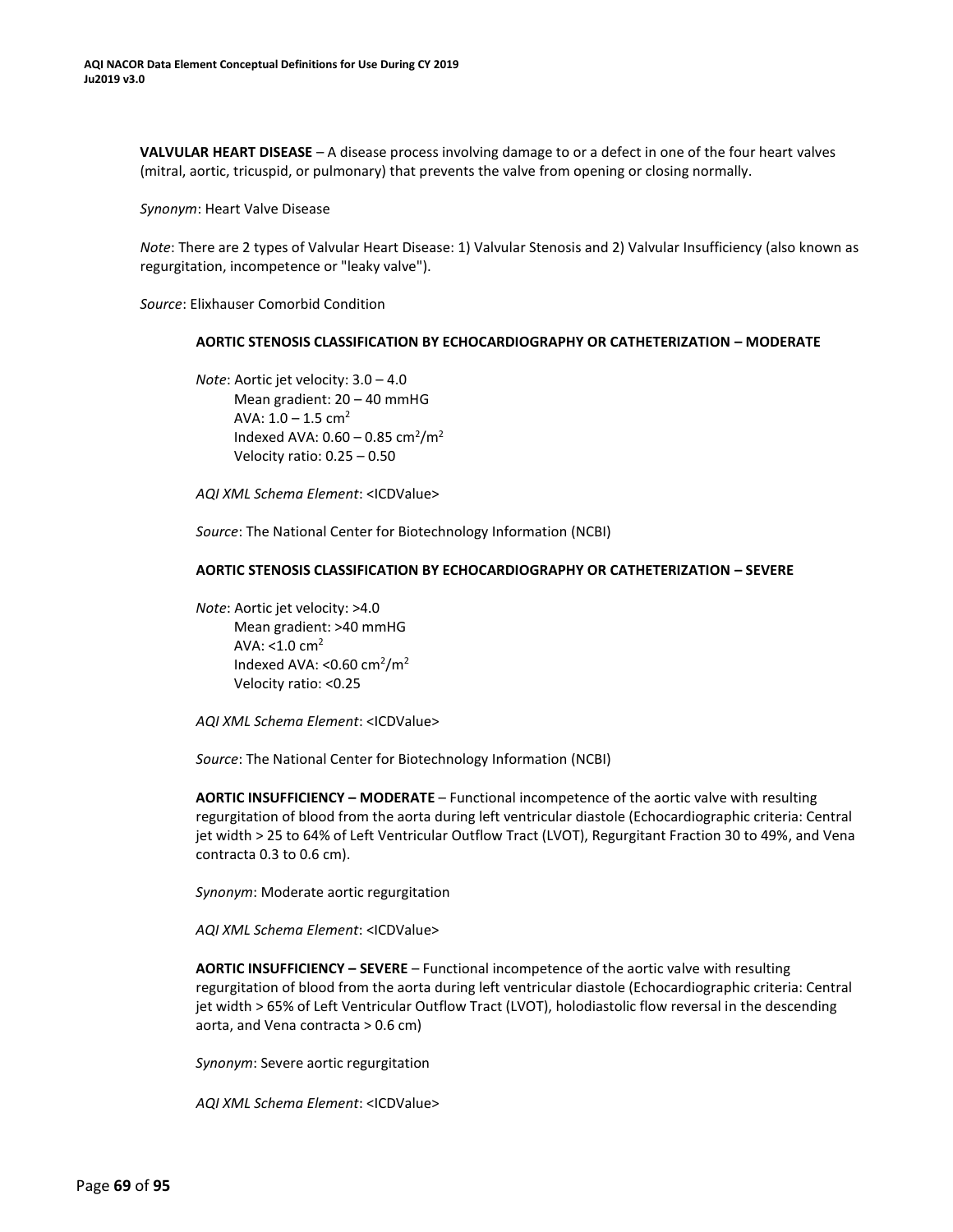**MITRAL STENOSIS – MODERATE** – Pathologic narrowing of the orifice of the mitral valve with the valve area between 1.0 and 1.5  $cm<sup>2</sup>$  and mean gradient of 5 to 10 mmHg.

*AQI XML Schema Element*: <ICDValue>

*Source*: American Society of Echocardiography classification of mitral stenosis severity

**MITRAL STENOSIS – SEVERE** – Pathologic narrowing of the orifice of the mitral valve with the valve area less than 1.0 cm<sup>2</sup> and mean gradient  $>$  10 mmHg

*AQI XML Schema Element*: <ICDValue>

*Source*: American Society of Echocardiography classification of mitral stenosis severity

**MITRAL INSUFFICIENCY CLASSIFICATION BY ECHOCARDIOGRAPHY – MODERATE** – Pathologic failure of the mitral valve to close properly during systole.

*Synonyms*: Mitral valvular regurgitation, mitral valvular incompetence, mitral valvular insufficiency, MR

*Note*: Jet plane surface/LA: 20 – 40% Jet plane surface:  $4 - 10$ cm<sup>2</sup> EROA:  $0.20 - 0.39$  cm<sup>2</sup> Vena contracta: 0.3 – 0.69 cm Regurgitant fraction: 30 – 49%

*AQI XML Schema Element*: <ICDValue>

**MITRAL INSUFFICIENCY CLASSIFICATION BY ECHOCARDIOGRAPHY – SEVERE** – Pathologic failure of the mitral valve to close properly during systole.

*Synonyms*: Mitral valvular regurgitation, mitral valvular incompetence, mitral valvular insufficiency

*Note*: Jet plane surface/LA: >40% Jet plane surface: 10 cm<sup>2</sup> EROA: >0.40 cm<sup>2</sup> Vena contracta: >0.70 cm Regurgitant fraction: >50% Pulmonary vein flow: Systolic flow reversal

*AQI XML Schema Element*: <ICDValue>

**PULMONARY STENOSIS CLASSIFICATION BY ECHOCARDIOGRAPHY – MODERATE** – Pathologic narrowing of the lumen of the pulmonic valve.

*Note*: Peak velocity: 3 – 4 m/s Peak gradient: 36 – 64 mmHg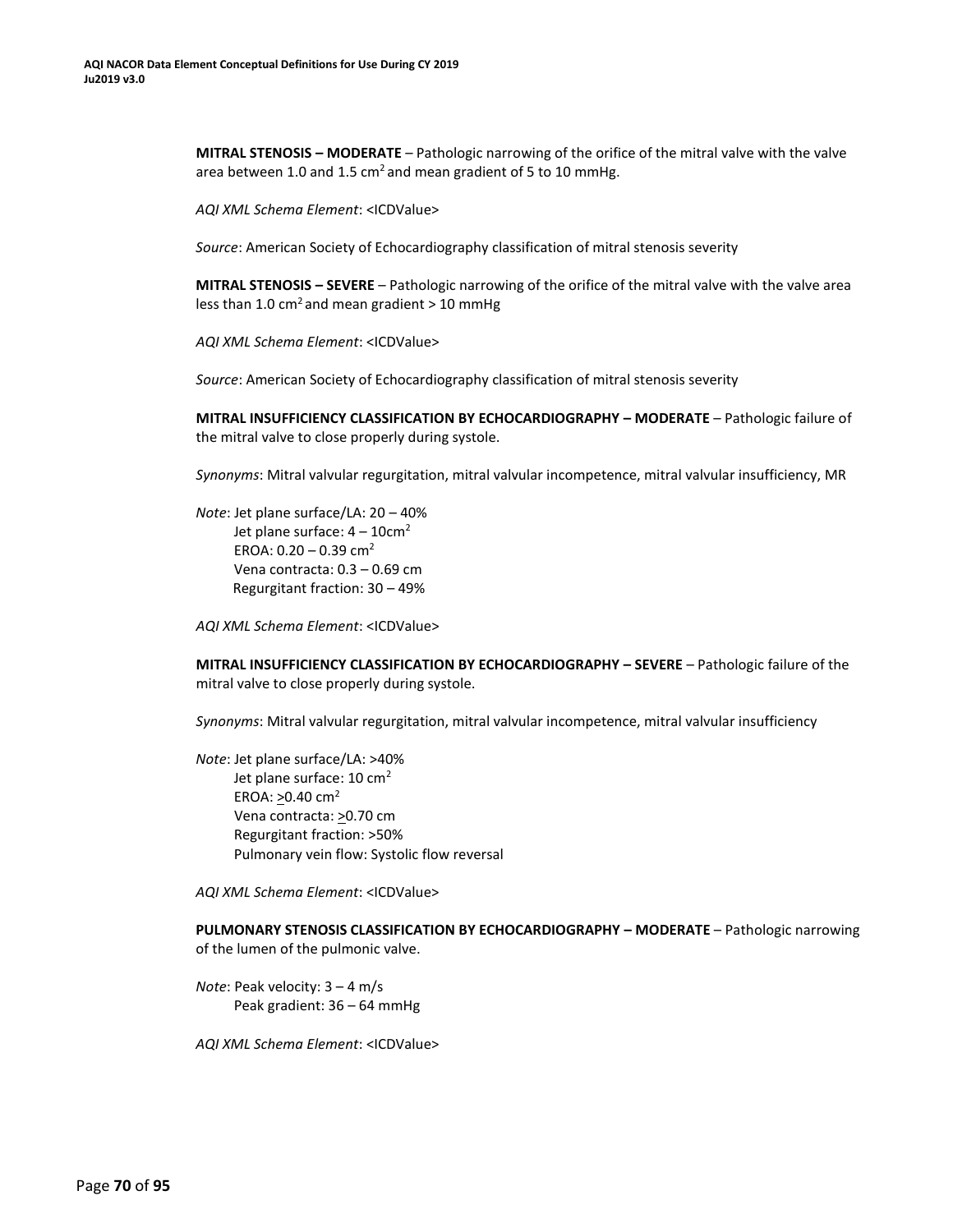**PULMONARY STENOSIS CLASSIFICATION BY ECHOCARDIOGRAPHY – SEVERE** – Pathologic narrowing of the lumen of the pulmonic valve.

*Note*: Peak Velocity: >4 m/s Peak gradient: >64 mmHg

*AQI XML Schema Element*: <ICDValue>

**TRICUSPID INSUFFICIENCY CLASSIFICATION BY ECHOCARDIOGRAPHY – MODERATE** – Pathologic failure of the tricuspid valve to close properly during systole.

*Note*: Jet area–central jets: 5 – 10 cm<sup>2</sup> Vena cava width: Not defined but <0.7 cm PISA radius: 0.6 – 0.9 cm Jet density and contour–CW: Dense, variable contour Hepatic vein flow: Systolic blunting

*AQI XML Schema Element*: <ICDValue>

**TRICUSPID INSUFFICIENCY CLASSIFICATION BY ECHOCARDIOGRAPHY – SEVERE** – Pathologic failure of the tricuspid valve to close properly during systole.

*Note*: Jet area–central jets: >10 cm<sup>2</sup> Vena cava width: >0.7 cm PISA radius: >0.9 cm Jet density and contour–CW: Dense, triangular with early peaking Hepatic vein flow: Systolic reversal

*AQI XML Schema Element*: <ICDValue>

**TRICUSPID STENOSIS BY ECHOCARDIOGRAPHY – SEVERE** – Pathologic narrowing of the lumen of the tricuspid valve.

*Note*: Mean pressure gradient: >5 mmHg Inflow time velocity integral: >60 cm T1/2: >190 ms Valve area:  $<$ 1 cm<sup>2</sup>

*AQI XML Schema Element*: <ICDValue>

#### **ENDOCRINE**

**DIABETES MELLITUS** – A chronic disease in which the ability to produce or respond to insulin is impaired, resulting in abnormal metabolism of carbohydrates and elevated levels of glucose in the blood. Type 1 is defined as a chronic condition, characterized by high blood glucose levels, in which the pancreas produces little or no insulin and exogenous insulin is required for treatment. Type 2 is defined as a condition characterized by high blood glucose levels caused by inadequate production of insulin by the pancreas or by insulin resistance, the body's inability to normally utilize insulin.

*Source*: Stedman's Medical Dictionary, 28th ed, 2006; ICD 10 - Endocrine, nutritional and metabolic diseases; Diabetes Mellitus [http://apps.who.int/classifications/icd10/browse/2016/en#/E10-E14](http://apps.who.int/classifications/icd10/browse/2016/en%23/E10-E14)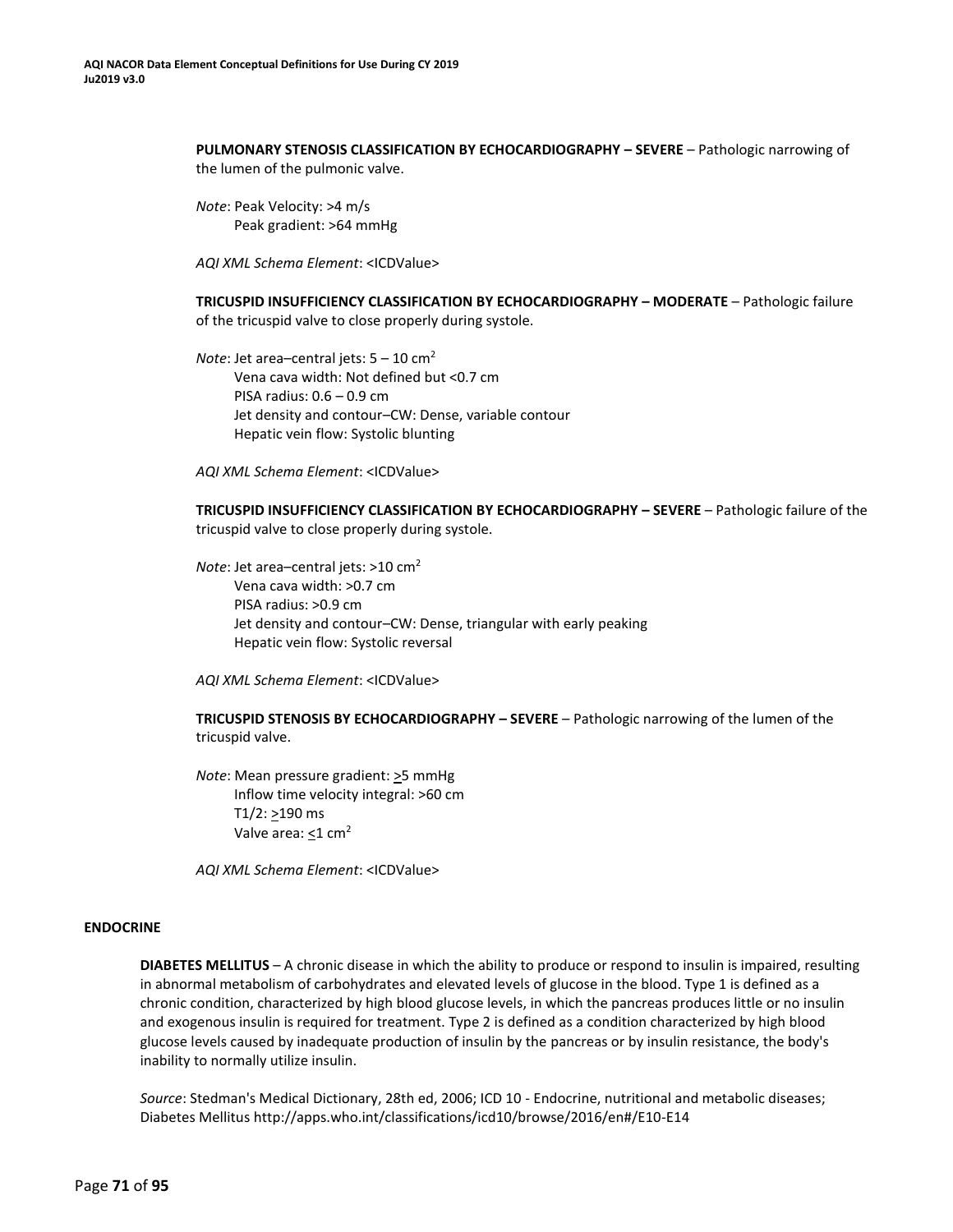**TYPE 1 – UNCOMPLICATED** – A patient with Type 1 diabetes mellitus without disease associated systemic conditions including but not limited to retinopathy, nephropathy, neuropathy, or vasculopathy.

*Synonyms*: Insulin dependent diabetes mellitus, IDDM, juvenile-onset diabetes

*AQI XML Schema Element*: <ICDValue>

**TYPE 1 – COMPLICATED** – A patient with Type 1 diabetes mellitus with disease associated systemic conditions including but not limited to retinopathy, nephropathy, neuropathy, or vasculopathy.

*Synonyms*: Insulin dependent diabetes mellitus, IDDM, juvenile-onset diabetes

*AQI XML Schema Element*: <ICDValue>

**TYPE 2 – UNCOMPLICATED** – A patient with Type 2 diabetes mellitus without disease associated systemic conditions including but not limited to retinopathy, nephropathy, neuropathy, or vasculopathy.

*Synonyms*: Non-insulin dependent diabetes mellitus, NIDDM, adult-onset diabetes

*AQI XML Schema Element*: <ICDValue>

**TYPE 2 – COMPLICATED** – A patient with Type 2 diabetes mellitus with disease associated systemic conditions including but not limited to retinopathy, nephropathy, neuropathy, or vasculopathy.

*Synonyms*: Non-insulin dependent diabetes mellitus, NIDDM, adult-onset diabetes

*AQI XML Schema Element*: <ICDValue>

**HYPOTHYROIDISM** – A patient with diminished production of thyroid hormone.

*Synonym*: Underactive thyroid

*Note*: This includes patients receiving thyroid hormone replacement.

*AQI XML Schema Element*: <ICDValue>

*Source*: Stedman's Medical Dictionary, 28th ed, 2006; ICD 10 - Diseases of the thyroid gland

## **GENERAL**

**DYSPNEA** – Shortness of breath with subjective difficulty or distress in breathing.

*Synonyms*: Short of breath (SOB), dyspnea on exertion (DOE), shortness of breath on exertion (SOBOE), Exertional dyspnea

*Note*: The diagnosis of dyspnea is based on the patient's report, medical record, or direct observation.

*Source*: Stedman's Medical Dictionary, 28th ed, 2006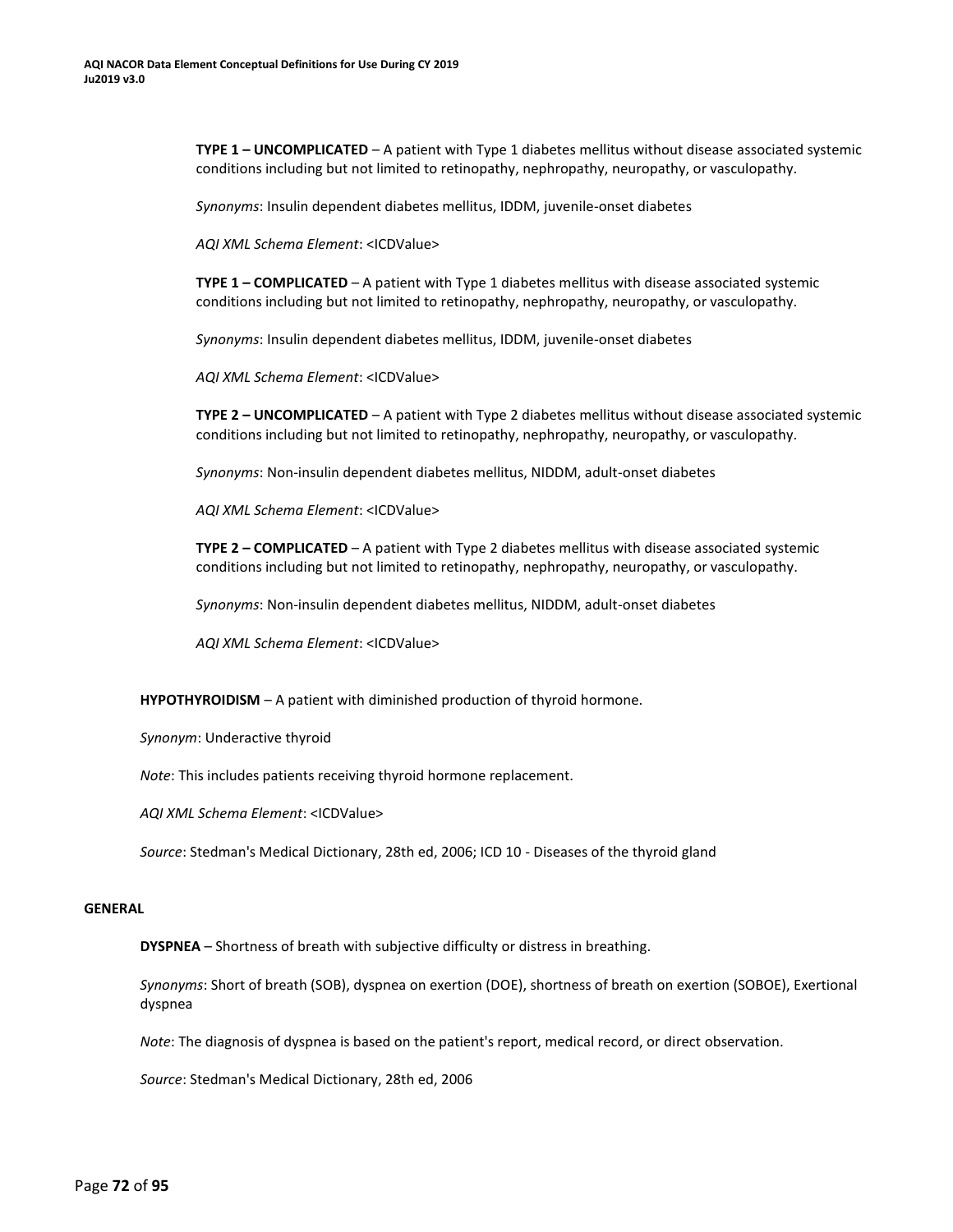**DYSPNEA WITH EXERTION** – The individual becomes short of breath when performing minimal physical activities.

*AQI XML Schema Element*: <ICDValue>

**DYSPNEA AT REST** – The individual is short of breath at rest.

*AQI XML Schema Element*: <ICDValue>

**FRAILTY SYNDROME** – A geriatric syndrome with age-associated declines in physiologic reserve and function as measured by a validated clinical assessment tool.

*Note*: Measurement of frailty is evolving, and several validated clinical assessment tools exist. There is no consensus regarding the best way to measure frailty.

*AQI XML Schema Element*: <ICDValue>

**FUNCTIONAL CAPACITY** – The extent to which a person can increase and maintain exercise intensity or perform aerobic work as documented by patient report or the medical record.

**POOR** – The individual is unable to perform minimal physical activities without symptoms (1 MET).

*AQI XML Schema Element*: <ICDValue>

**MILD/MODERATE LIMITATION** – At the highest level of activity, the individual is able to walk slowly on level ground (2-3 METs).

*AQI XML Schema Element*: <ICDValue>

**GOOD** – At the highest level of activity, the individual is able to climb at least one flight of stairs without stopping (4 METs).

*AQI XML Schema Element*: <ICDValue>

**EXCELLENT** – At the highest level of activity, the individual is able to do strenuous activity like swimming or running (> 7 METs).

*AQI XML Schema Element*: <ICDValue>

**FUNCTIONAL HEALTH STATUS** – Functional status is an assessment of an individual's maximum ability to perform normal daily activities required to meet basic needs, fulfill usual roles, and maintain health and well-being in the 30 days prior to the Anesthesia Start Time<sup>1</sup>[.](#page-71-0) Activities of daily living (ADL) include bathing, feeding, dressing, toileting, and mobility.

*Synonym*: Health Related Quality of Life (HRQL)

*Source*: American Thoracic Society [http://qol.thoracic.org/sections/key-concepts/functional-status.html;](http://qol.thoracic.org/sections/key-concepts/functional-status.html) ACS NSQIP 2015

<span id="page-71-0"></span><sup>1</sup>Anesthesia Start Time is defined in th[e Minimum Data Set section](#page-10-0)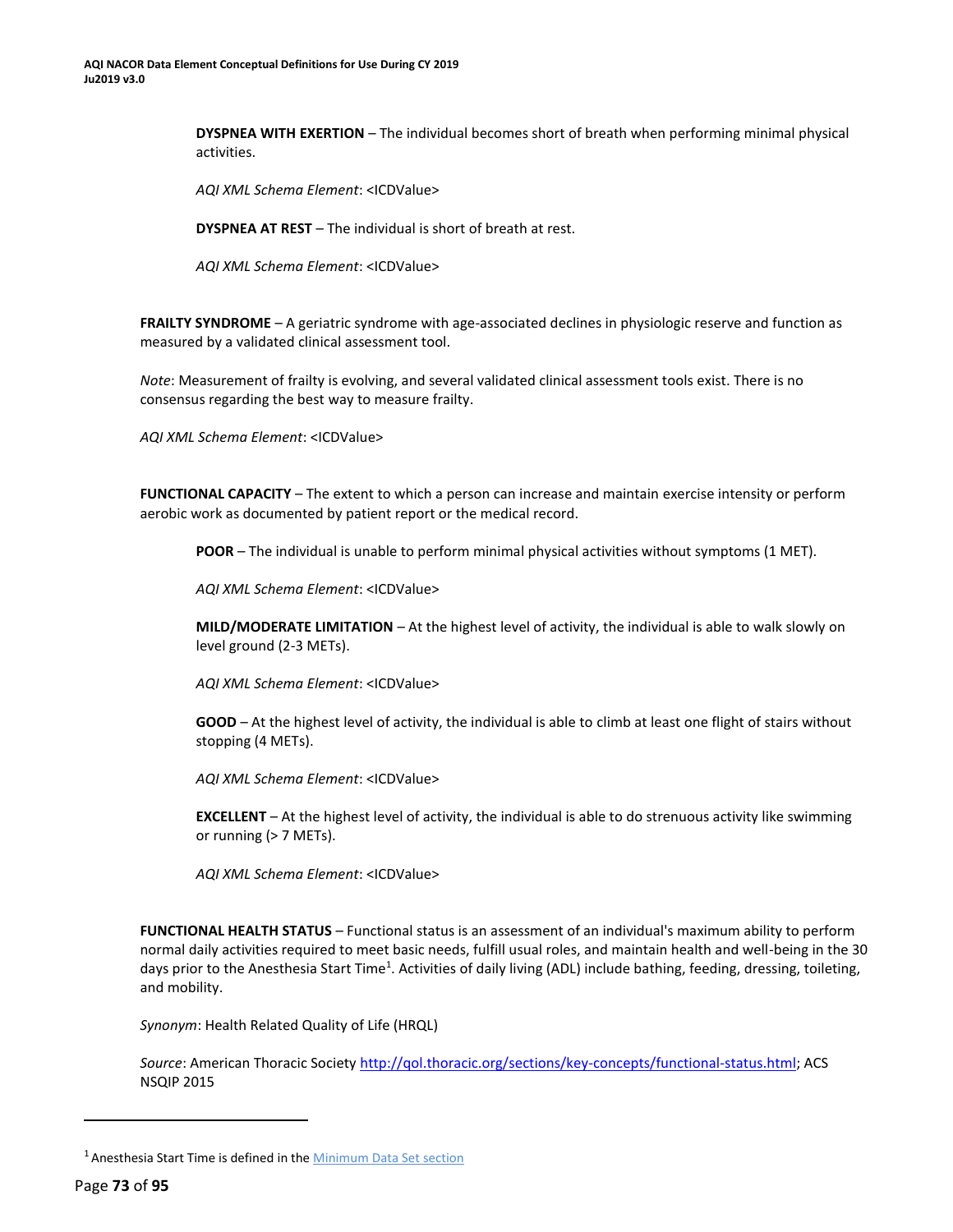**INDEPENDENT** – Able to perform ADLs without help from another person.

*AQI XML Schema Element*: <ICDValue>

**PARTIALLY DEPENDENT** – Requires some assistance from another person to perform ADLs.

*AQI XML Schema Element*: <ICDValue>

**TOTALLY DEPENDENT** – Requires assistance from another person to perform all ADLs.

*AQI XML Schema Element*: <ICDValue>

**HISTORY OF DIFFICULT AIRWAY** – Patient report, external documentation such as a letter from an anesthesia provider, or medical record documenting difficult mask ventilation or difficult intubation on one or more previous anesthetics.

*Note*: The condition associated with difficult airway may have been resolved and no longer present, for example angioedema of the airway in the past.

**DIFFICULT MASK VENTILATION** – The inability of an unassisted trained anesthesia provider to maintain the oxygen saturation as measured by pulse oximetry to > 92% or to prevent or reverse signs of inadequate ventilation during positive-pressure mask ventilation.

*AQI XML Schema Element*: <ICDValue>

**DIFFICULT INTUBATION** – Problematic or challenging insertion of an endotracheal tube into the patient's trachea, requiring at least 3 attempts by one or more skilled individuals.

*AQI XML Schema Element*: <ICDValue>

**HISTORY OF DIFFICULT IV ACCESS** – Patient report, external documentation such as a letter from an anesthesia provider, or the medical record documenting that more than three attempts by an experienced anesthesia provider or additional equipment such as an ultrasound device were required for placement of a peripheral intravenous catheter.

*AQI XML Schema Element*: <ICDValue>

**HISTORY OF PONV** – Patient report, external documentation such as a letter from an anesthesia provider, or medical record documenting PONV\* after a previous anesthetic.

\* PONV (Post-Operative Nausea and Vomiting) is defined in the AQI NACOR DATA ELEMENT CONCEPTUAL DEFINITIONS as: Nausea (involuntary symptoms resulting from an inclination to vomit, often occurring before vomiting; sickness at the stomach accompanying a loathing for food), retching and/or vomiting (the ejection of the contents of the stomach through the esophagus and mouth) occurring between the conclusion of a surgical, diagnostic, or therapeutic procedure for which anesthesia care was provided and the DISCHARGE FROM PACU/ICU Time **and**  requiring the administration of a rescue antiemetic medication for treatment.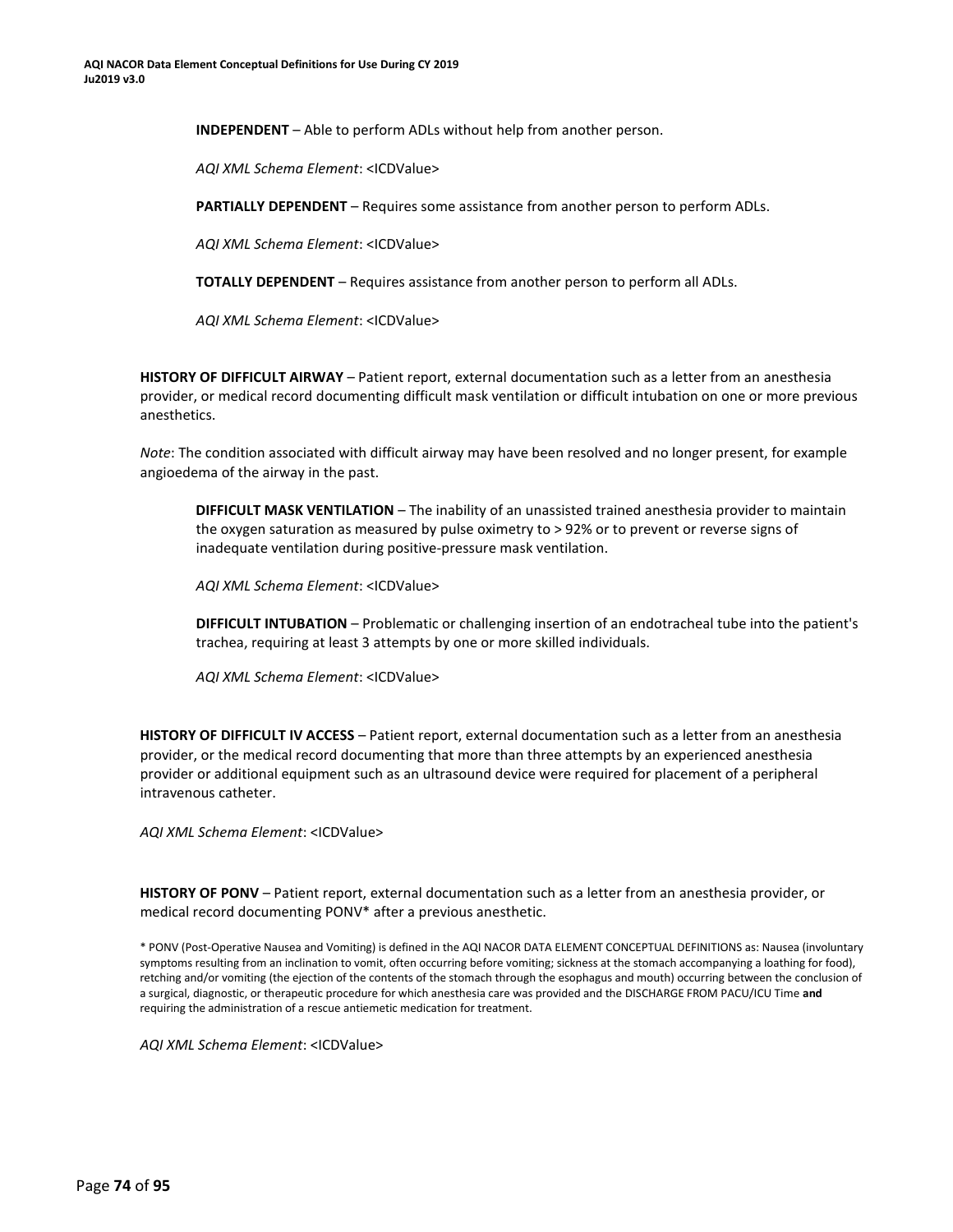<span id="page-73-0"></span>**HISTORY OF MOTION SICKNESS** – Motion sickness is a disorder, including nausea, vomiting and/or dizziness, caused by motion, such as sea sickness, train sickness, car sickness, air sickness, or space motion sickness.

*AQI XML Schema Element*: <ICDValue>

**MALIGNANT HYPERTHERMIA SUSCEPTIBILITY** – Patient report, external documentation such as a letter from an anesthesia provider, or medical record documenting that the patient had malignant hyperthermia\* associated with a prior anesthetic, has had a positive muscle biopsy or genetic test for malignant hyperthermia\*, has a predisposing medical condition, or has an immediate family member that experienced malignant hyperthermia\*.

\* Malignant Hyperthermia is defined in the AQI NACOR DATA ELEMENT CONCEPTUAL DEFINITIONS as: A potentially fatal, inherited disorder usually associated with the administration of volatile anesthetics and/or succinylcholine. The disorder is due to an acceleration of metabolism in skeletal muscles and may produce muscle rigidity, masseter spasm, tachycardia, elevated core temperature, increased carbon dioxide and acid production, and muscle breakdown resulting inmyoglobinuria.

*AQI XML Schema Element*: <ICDValue>

**PRECOOPERATIVE AGE** - A patient (child, developmentally delayed adult, or cognitively-impaired individual) that does not possess appropriate coping skills or the capacity to experience the perioperative environment in a cooperative manner.

Note: This condition may be an indication for general anesthesia.

Source: Alpha Omegan 2006, 99 (2) 78-82

## **HEPATOBILIARY/GI**

**ASCITES** – Abnormal accumulation of serous fluid in the peritoneal cavity associated with liver disease or malignancy within 30 days of An[e](#page-73-0)sthesia Start Time<sup>1</sup>.

*Synonym*: hydroperitoneum

*Note*: Ascitic fluid may have been removed via a transcutaneous procedure so no fluid is present at the Anesthesia Start Time<sup>1</sup>. ICD 10 - Symptoms, signs and abnormal clinical and laboratory findings, not elsewhere classified; [http://apps.who.int/classifications/icd10/browse/2016/en#/R18](http://apps.who.int/classifications/icd10/browse/2016/en%23/R18)

*AQI XML Schema Element*: <ICDValue>

*Source*: Mosby's Medical Dictionary, 9th ed, 2009

**ESOPHAGEAL VARICES** – Abnormally dilated veins at the lower end of the esophagus usually occurring as the result of portal hypertension.

*AQI XML Schema Element*: <ICDValue>

*Source*: Mosby's Medical Dictionary, 9th ed, 2009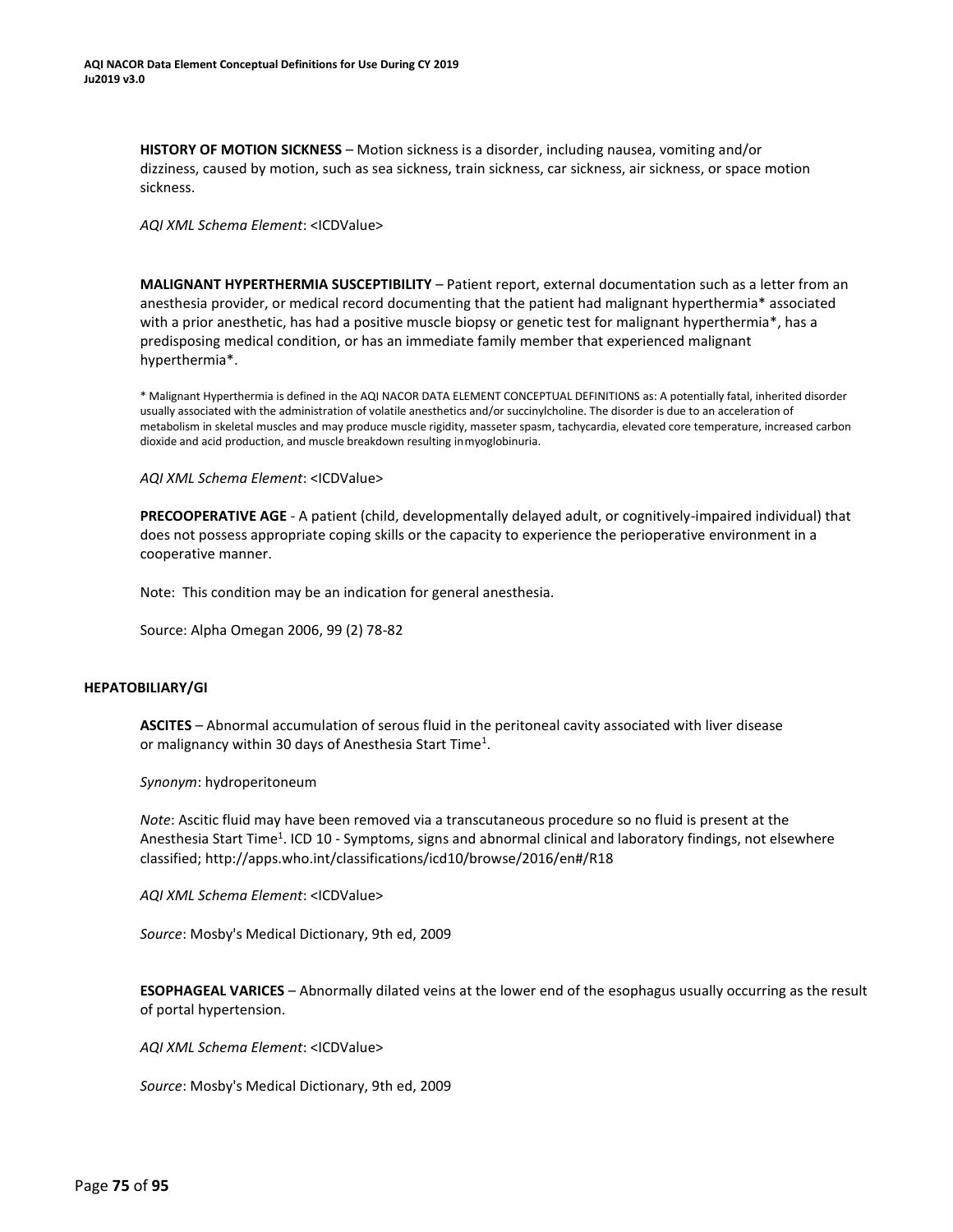**GASTROESOPHAGEAL REFLUX DISEASE REQUIRING TREATMENT** – A condition in which stomach contents or acid come up into the esophagus and one or more medications are used for treatment.

*Note*: Includes use of prescription and/or non-prescription medications.

*AQI XML Schema Element*: <ICDValue>

<span id="page-74-0"></span>**LIVER DISEASE** – Any disease or disorder that causes the liver to function improperly or cease functioning. The extent of functional liver impairment can be assessed or quantified using one or more of the 4 methods listed below.

*Note*: The concept "Liver Disease" includes hepatitis and cirrhrosis caused by viruses, alcohol, toxins, and autoimmune conditions as well as nonalcoholic steatohepatitis (NASH). The prolonged INR must not be associated with the concomitant administration of an anticoagulant drug like warfarin. ICD 10 - Diseases of the digestive system; Diseases of the Liver - [http://apps.who.int/classifications/icd10/browse/2016/en#/K70-K77](http://apps.who.int/classifications/icd10/browse/2016/en%23/K70-K77)

*Source*: McGraw-Hill Concise Dictionary of Modern Medicine, 2002; Mosby's Medical Dictionary, 9th ed, 2009

**MELD NA SCORE (MODEL FOR END-STAGE LIVER DISEASE)** - A scale used to stratify the severity of endstage liver disease in patients 12 years of age or older for transplant planning and that is calculated based on the following variables: dialysis at least twice in the week prior to the date of the Anesthesia Start Time<sup>1</sup>; serum creatinine, bilirubin, and sodium concentration; and INR (international normalized ratio evaluating the extrinsic pathway for blood coagulation) value.

*AQI XML Schema Element*: <ICDValue>

**PELD SCORE (PEDIATRIC END-STAGE LIVER DISEASE)** – A scale used to stratify the severity of endstage liver disease in patients less than 12 years of age for transplant planning and that is calculated based on the following variables: age less than 1 year, total bilirubin, serum albumin, INR, and history of growth failure

*AQI XML Schema Element*: <ICDValue>

**SERUM ALBUMIN CONCENTRATION < 3.0 GM/L - Serum albumin concentration measured within 30** days of the date of the Anesthesia Start Time<sup>1</sup>.

*AQI XML Schema Element*: <ICDValue>

**INR > 2** – INR (international normalized ratio) measured within 30 days of the date of the Anesthesia Start  $Time<sup>1</sup>$ [.](#page-74-0)

*AQI XML Schema Element*: <ICDValue>

## **LABORATORY VALUES PRIOR TO THE DATE OF THE ANESTHESIA START TIME**<sup>1</sup>

**LABORATORY VALUES MEASURED WITHIN 30 DAYS PRIOR TO THE DATE OF THE ANESTHESIA START TIME**<sup>1</sup>– The most current laboratory value measured within 30 days prior to the date of the Anesthesia Start Time<sup>1</sup>that are considered important for NACOR purposes. These include but are not limited to:

- Albumin (Alb) (g/dl)
- Alkaline Phosphatase (Alk Phos)(IntUnit/L)
- Aspartate Transaminase (AST)(IntUnits/L)
- Blood glucose (glucose) (mg/dl)
- Blood Urea Nitrogen (BUN) (mg/dl)
- Hematocrit (Hct) (%)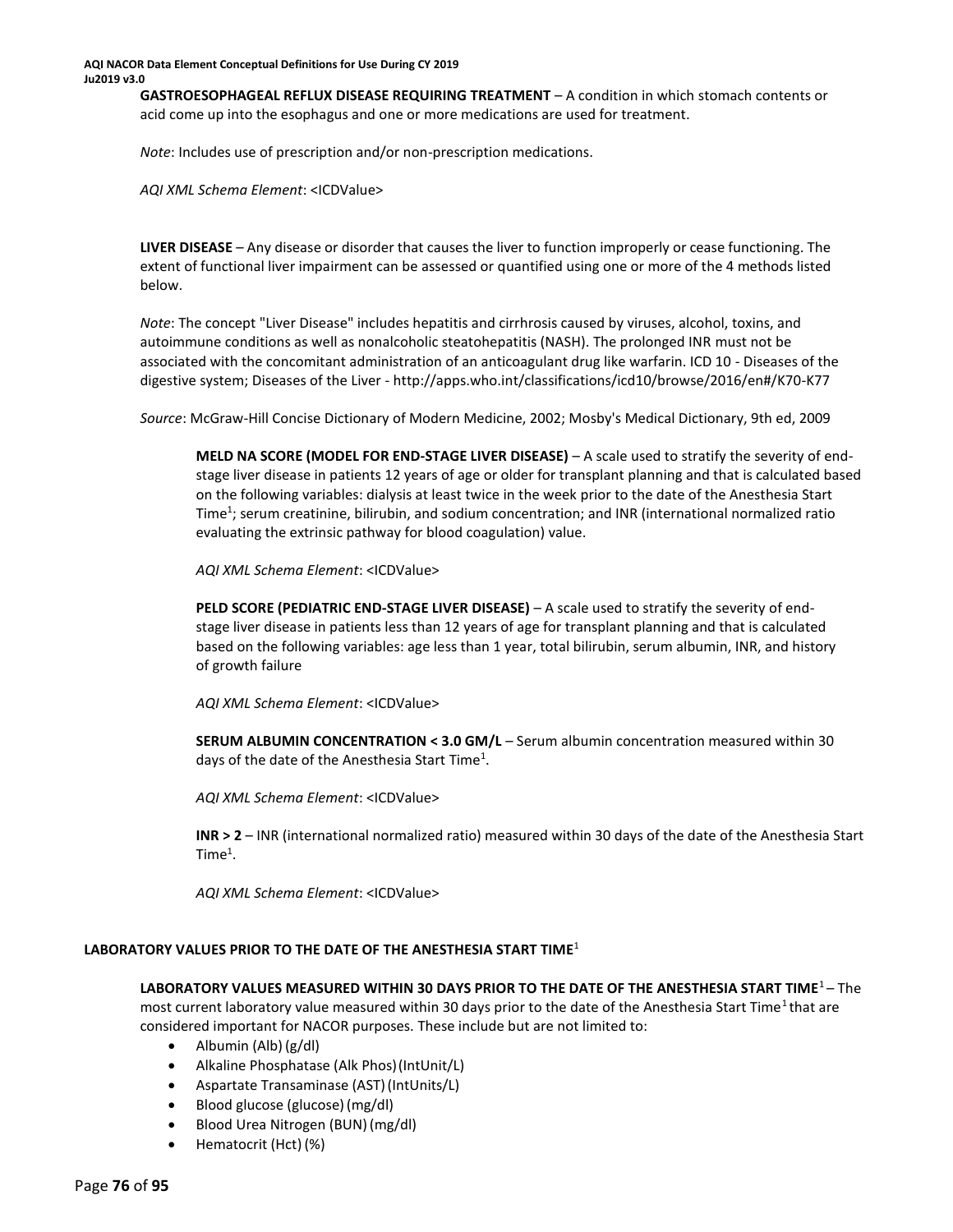- Hemoglobin A1c (HbA1c)(%)
- International Normalized Ratio (INR) (unitlessratio)
- Lactate (Lact) (mmol/L)
- Partial Thromboplastin Time (PTT)(seconds)
- Platelets (Plt) (cells/mcL)
- Serum Chloride (Cl) (mmol/L)
- Serum Creatinine (Cr)(mg/dl)
- Serum Potassium (K) (mmol/L)
- Serum Sodium (Na) (mmol/L)
- Total Bilirubin (TB)(mg/dl)
- White Blood Cell Count (WBC)(cells/mcL)

*Note*: Some lab values may change as the patient's clinical condition and treatment evolve. A relative time stamp should be provided with each of the reported lab values.

*AQI XML Schema Element*: <PreLabData>

<LabName>Albumin</LabName> <LabCategoryName>Hematology</LabCategoryName> <LabUnit>g/dl</LabUnit> <LabValue>{Numeric Value}</LabValue> <LabValueText>{Numeric Value}</LabValueText> <LabRangeHigh>{Numeric Value}</LabRangeHigh> <LabRangeLow>{Numeric Value}</LabRangeLow> <LabDateTime>2017-01-01T07:00:00</LabDateTime> <LabComments>{Insert comments if any}</LabComments> </PreLabData>

#### **NEUROLOGIC AND PSYCHIATRIC**

**ALTERED MENTAL STATUS – ACUTE** – New onset of mental status changes in the context of the current illness.

*Note*: Patients with chronic mental status changes secondary to chronic mental illness or chronic dementing illnesses are excluded from this category.

*Source*: Term listed in NSQIP-2011 VERSION

**DELIRIUM** – An altered state of consciousness marked by confusion, disorientation or temporary memory dysfunction, difficulty in sustained attention to stimuli, disordered thinking and perception. There must be evidence from the history, physical examination, or laboratory findings that the disturbance is caused by the direct physiological consequences of a general medical condition or that the condition developed during substance intoxication or during or shortly after a withdrawal syndrome. There are 3 types of delirium including hyperactive, hypoactive, or mixed.

*AQI XML Schema Element*: <ICDValue>

**ENCEPHALOPATHY** - A syndrome of brain dysfunction with an organic or inorganic cause including but not limited to hepatic, uremic, anoxic, infectious, and toxic.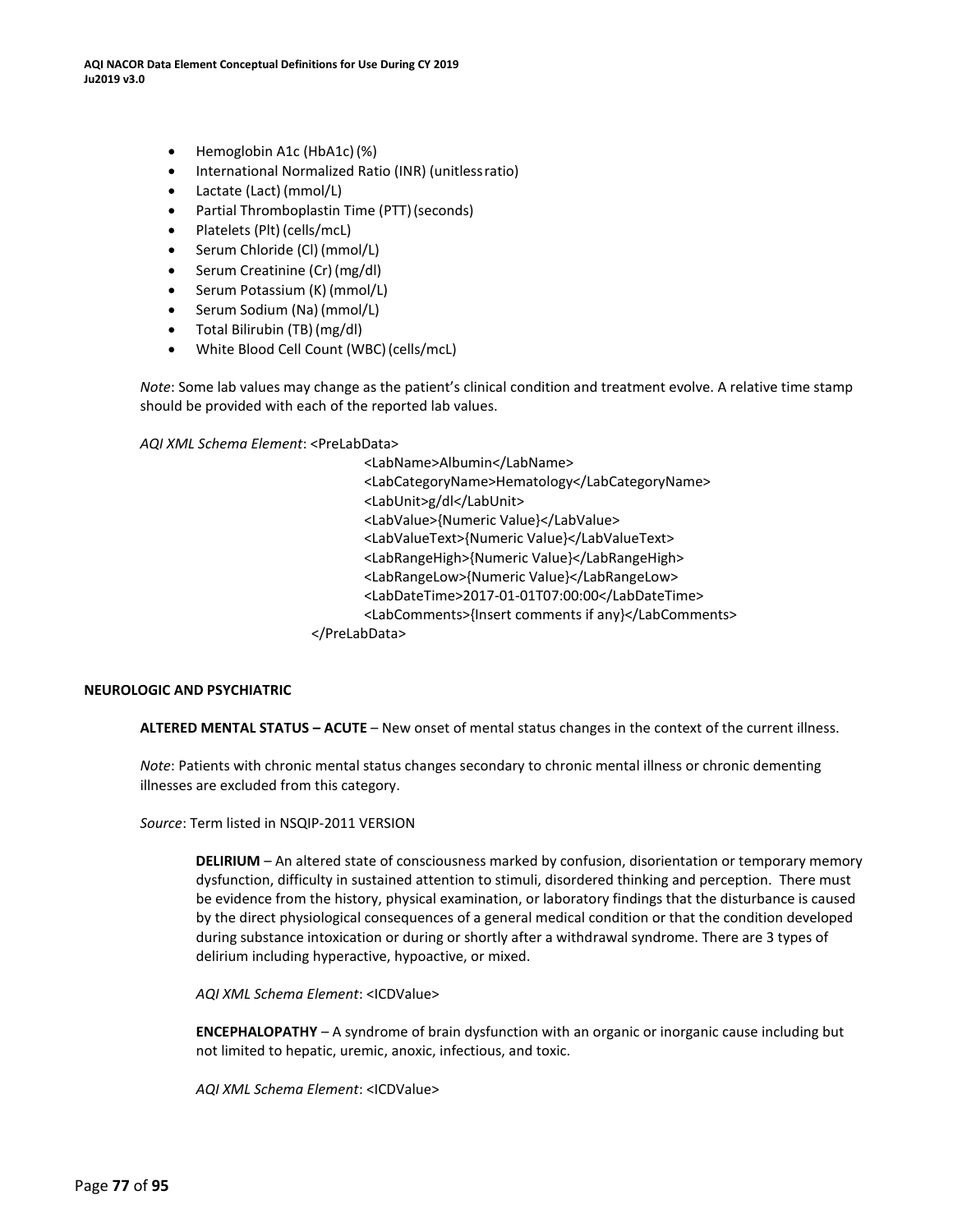<span id="page-76-0"></span>**PSYCHOSIS** – A disturbance lasting between one day and one month that involves the sudden onset of at least one of the following psychotic symptoms: delusions, hallucinations, disorganized speech (e.g., frequent derailment or incoherence), or grossly abnormal psychomotor behavior, including catatonia.

*AQI XML Schema Element*: <ICDValue>

**DEMENTIA** – A chronic condition that produces impaired memory, thinking, executive functions, and social abilities.

*Note*: There are many causes of dementia including Alzheimer's disease, multi-infarct (vascular) dementia, frontotemporal dementia, and Lewy Body dementia

*AQI XML Schema Element*: <ICDValue>

**DEPRESSION** – A psychiatric disorder characterized by the presence of a sad, empty, or irritable mood, accompanied by somatic and cognitive changes that significantly affect the individual's capacity to function.

*Note*: Change must be present for more than two weeks, representing a mood change from a person's baseline, which impairs social, occupational or educational function

*AQI XML Schema Element*: <ICDValue>

*Source*: Elixhauser Comorbidity Condition - DSM-IV

**HISTORY OF STROKE** – A previous infarction of central nervous system tissue (embolic, thrombotic, or hemorrhagic) with motor, sensory, or cognitive dysfunction (e.g., hemiplegia, hemiparesis, aphasia, sensory deficit, impaired memory).

*Synonyms*: Cerebrovascular accident, CVA, brain attack

*Source*: Term listed in NSQIP-2011 VERSION; and American Heart Assocation/American Stroke Association Scientific Statement. Definition and Evaluation of Transient Ischemic Attack. Stroke 2009;40;2276-2293.

## **STROKE OCCURRING LESS THAN 3 MONTHS PRIOR TO THE DATE OF THE ANESTHESIA START TIME**[1](#page-76-0)

*AQI XML Schema Element*: <ICDValue>

## **STROKE OCCURRING MORE THAN 3 BUT LESS THAN 6 MONTHS PRIOR TO THE DATE OF THE ANESTHESIA START TIME**<sup>1</sup>

*AQI XML Schema Element*: <ICDValue>

# **STROKE OCCURRING MORE THAN 6 BUT LESS THAN 12 MONTHS PRIOR TO THE DATE OF THE ANESTHESIA START TIME**<sup>1</sup>

<sup>&</sup>lt;sup>1</sup> Anesthesia Start Time is defined in the **Minimum Data Set section**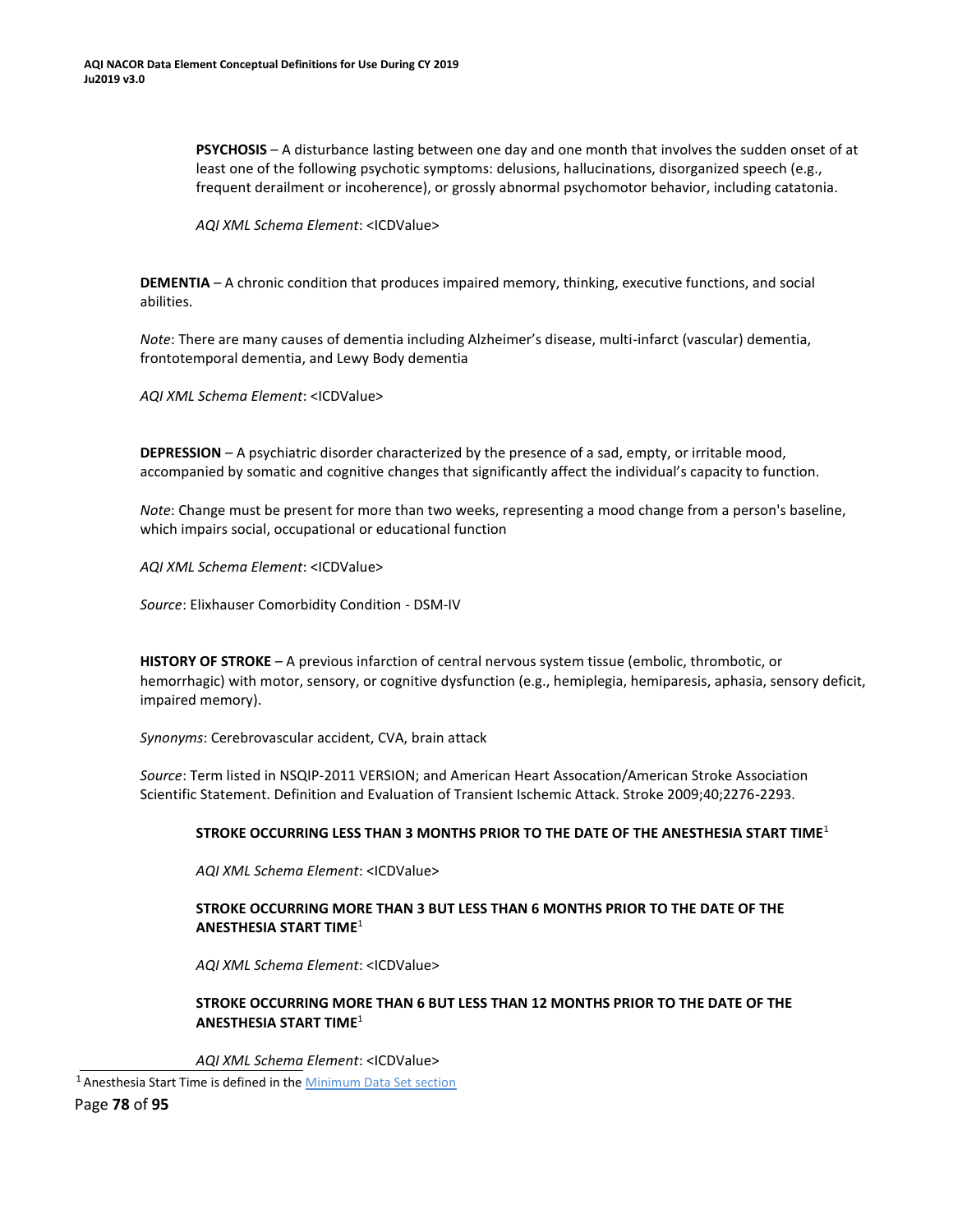## **STROKE OCCURRING MORE THAN 12 MONTHS PRIOR TO THE DATE OF THE ANESTHESIA START TIME**<sup>1</sup>

*AQI XML Schema Element*: <ICDValue>

<span id="page-77-0"></span>**HISTORY OF TRANSIENT ISCHEMIC ATTACK** – One or more transient episodes of neurological dysfunction caused by focal brain, spinal cord or retinal ischemia, without acute infarction.

*Synonym*: TIA

*Note*: This also includes Reversible Ischemic Neurologic Deficits (RIND), where neurological symptoms resolve within several weeks.

*AQI XML Schema Element*: <ICDValue>

Source: American Heart Assocation/American Stroke Association Scientific Statement. Definition and Evaluation of Transient Ischemic Attack. Stroke 2009;40;2276-2293.

**HYDROCEPHALUS** – Excessive accumulation of cerebrospinal fluid (CSF) in the brain.

**SHUNT PRESENT** – Presence of a cerebrospinal fluid drainage device.

*AQI XML Schema Element*: <ICDValue>

**NO SHUNT**

*AQI XML Schema Element*: <ICDValue>

**OBTUNDATION > 24 HOURS** – The patient has diminished responsiveness for at least 24 hours prior to the date of th[e](#page-77-0) Anesthesia Start Time<sup>1</sup>.

*Note*: Includes obtunded states, stuporous states, persistent vegetative state, and coma. This does not include medically drug-induced coma or sedation-induced changes in mental status.

*AQI XML Schema Element*: <ICDValue>

*Source*: Term listed in NSQIP-2011 VERSION; Modified from NSQIP

## **OTHER NEUROLOGIC DISORDERS**

**AMYOTROPHIC LATERAL SCLEROSIS** – A progressive neurodegenerative disease that results in the death of neurons in the brain and spinal cord that control voluntary muscles.

*Synonyms*: Lou Gehrig's Disease, ALS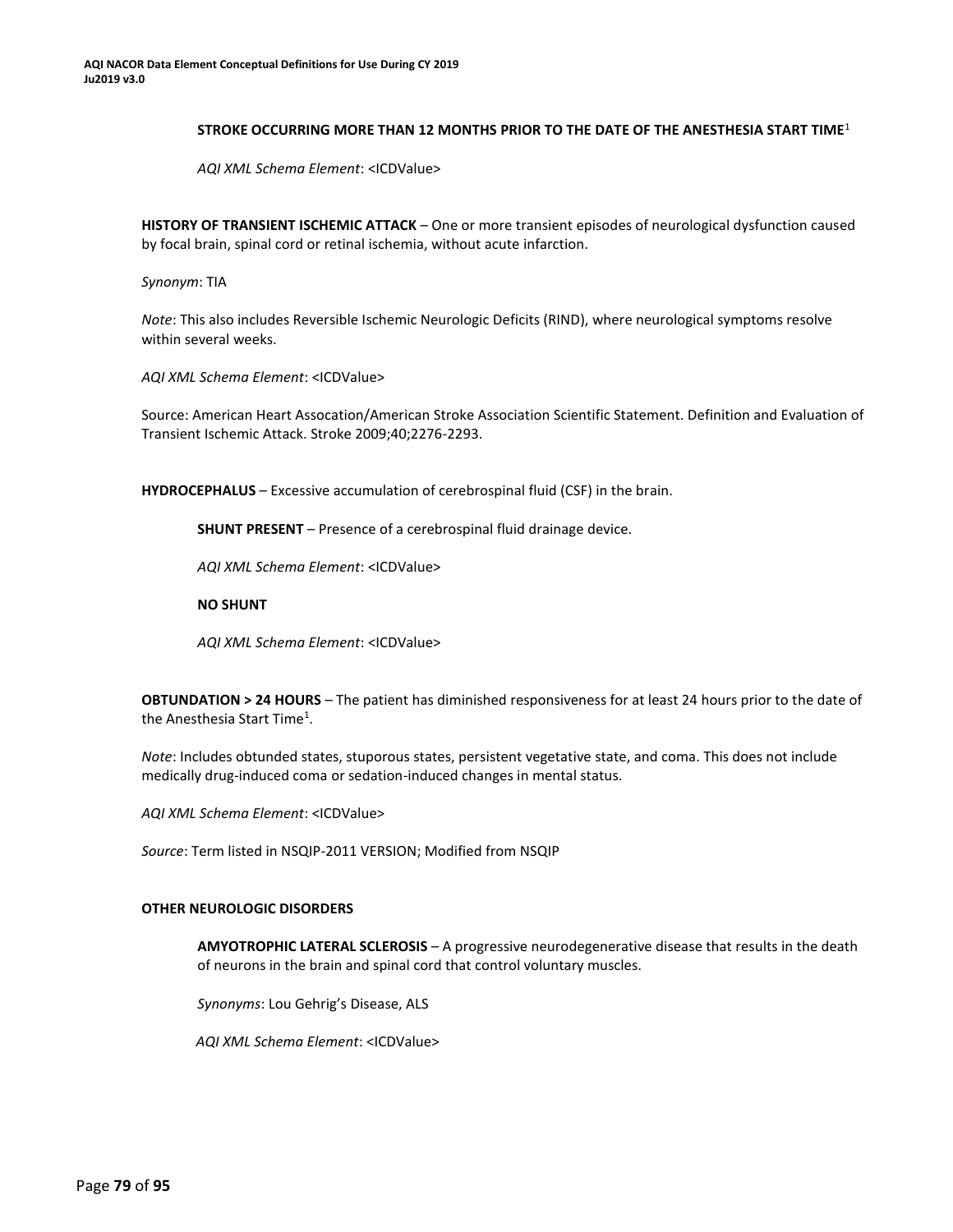**AUTISM SPECTRUM DISORDER** – A chronic condition that appears in childhood in which the individual demonstrates persistent deficits in social communication and social interaction and has repetitive patterns of behavior, interests, or activities.

*Note*: Includes Aspergers

*AQI XML Schema Element*: <ICDValue>

*Source*: Modified from the American Psychiatric Association's Diagnostic and Statistical Manual of Mental Disorders, 5th edition

**CEREBRAL PALSY** – A neurological disorder caused by a non-progressive brain injury or malformation that occurs while the child's brain is under development. Cerebral Palsy affects body movement, muscle control, muscle coordination, muscle tone, reflex, posture and balance. It can also impact fine motor skills, gross motor skills and oral motor functioning.

*AQI XML Schema Element*: <ICDValue>

*Source*: cerebralpalsy.org

**DEVELOPMENTAL DISABILITY** – A group of conditions that result in impairment in physical abilities, learning, language, cognitive function, or behavior.

*Note*: Causes of Developmental Disability include, but are not limited to, Down syndrome, fetal alcohol syndrome, and cerebral palsy

*AQI XML Schema Element*: <ICDValue>

**MULTIPLE SCLEROSIS** – A chronic neurodegenerative disease that results in the demyelination of nerves in the brain and spinal cord

*Synonym*: MS

*AQI XML Schema Element*: <ICDValue>

**MYASTHENIA GRAVIS** – A chronic, autoimmune neuromuscular disease that is caused by antibodies that block or destroy nicotinic acetylcholine receptors at the junction between the nerve and the muscle and produces varying degrees of skeletal muscle weakness.

*AQI XML Schema Element*: <ICDValue>

**PARALYSIS** – Sustained acute or chronic neuromuscular injury or disease producing a loss of voluntary movement in the muscles in a portion of the body.

*Source*: Term listed in NSQIP-2011 VERSION; Elixhauser Comorbid Condition; Modified from NSQIP 2011

**HEMIPLEGIA** – Severe or complete loss of motor function of one side of the body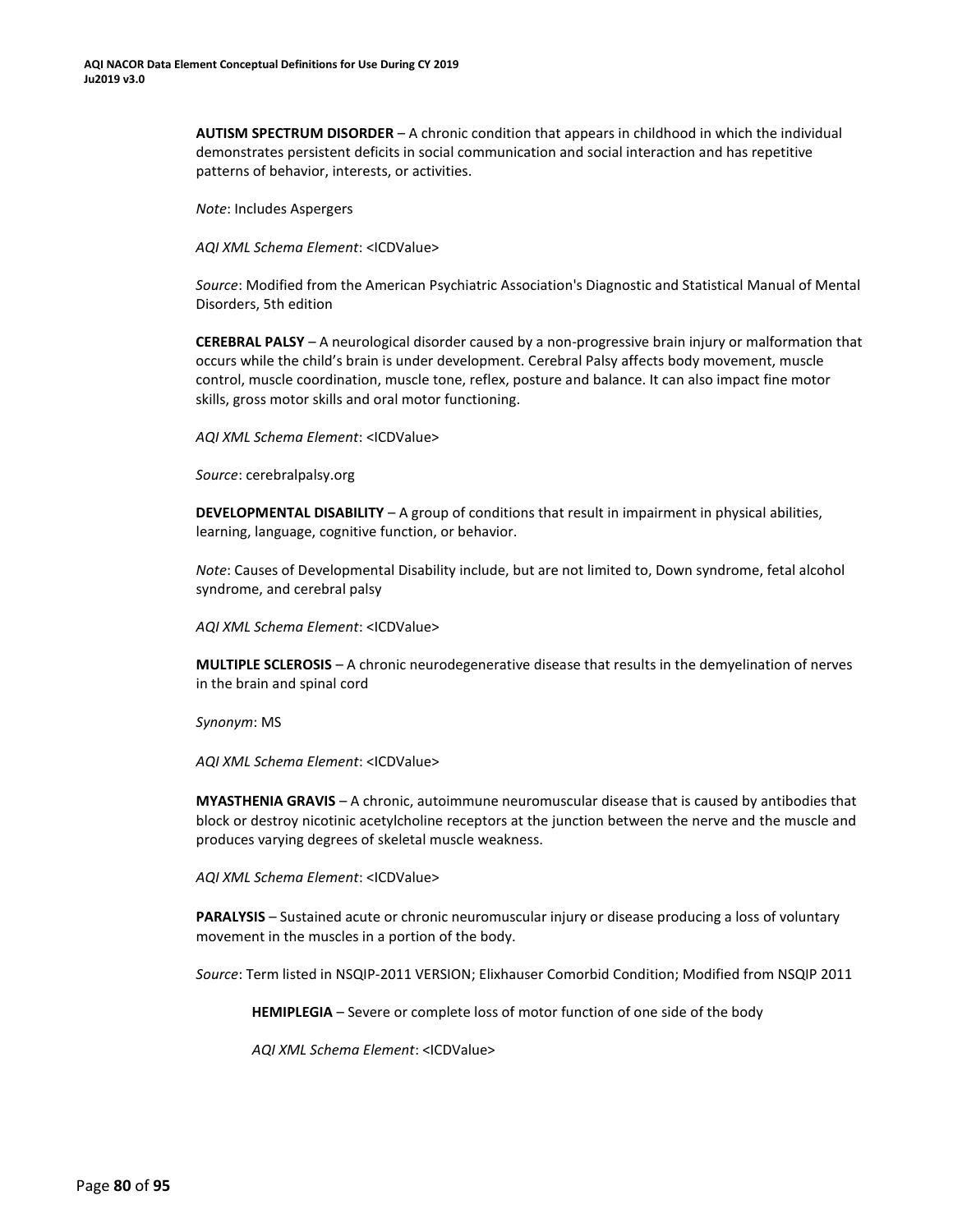<span id="page-79-0"></span>**PARAPLEGIA** – Severe or complete loss of motor function of both lower extremities resulting from a spinal cord lesion below the  $1<sup>st</sup>$  thoracic level

*AQI XML Schema Element*: <ICDValue>

**QUADRAPLEGIA** – Severe or complete loss of motor function of all four extremities resulting from a spinal cord lesion located in the cervical region

*Synonym*: Tetraplegia

*AQI XML Schema Element*: <ICDValue>

**PARKINSON'S DISEASE** – A chronic, progressive degenerative disorder of the central nervous system that affects motor function and produces symptoms including tremors, rigidity, and slowness of movement. It is caused by insufficient production of dopamine in the neurons of the substantia nigra.

*Synonyms*: Parkinson's, parkinsonism

*AQI XML Schema Element*: <ICDValue>

**SEIZURE DISORDER** – A disease in which the individual has recurring seizures (an abnormal sudden surge of electrical activity in the brain) of any type and requires medication or other treatment.

*Synonyms*: Epilepsy, convulsions

*AQI XML Schema Element*: <ICDValue>

**PSYCHOSIS** – A chronic disturbance that involves at least one of the following psychotic symptoms: delusions, hallucinations, disorganized speech (e.g., frequent derailment or incoherence), or grossly abnormal psychomotor behavior.

*Note*: This includes schizophrenia and delusional disorders. This includes patients who are on medication for treatment.

*AQI XML Schema Element*: <ICDValue>

## **NUTRITIONAL/IMMUNOLOGIC/OTHER**

**> 10% LOSS OF BODY WEIGHT IN 6 MONTHS PRIOR TO SURGERY** – Unintentional loss of more than 10% of body weight in the six months prior to the date of the Anesthesia Start Time<sup>1</sup>[.](#page-79-0)

*Note*: The data for the patient's serial weights may come from the medical record or from the patient's self-report.

*AQI XML Schema Element*: <ICDValue>

*Source*: NSQIP - Preoperative Risk Assessment Section (ACS NSQIP Operations Manual; Effective July 1, 2016- December 31, 2016); Modified from NSQIP 2016; Elixhauser Comorbid Condition

Page **81** of **95**

<sup>&</sup>lt;sup>1</sup> Anesthesia Start Time is defined in the [Minimum Data Set section](#page-10-0)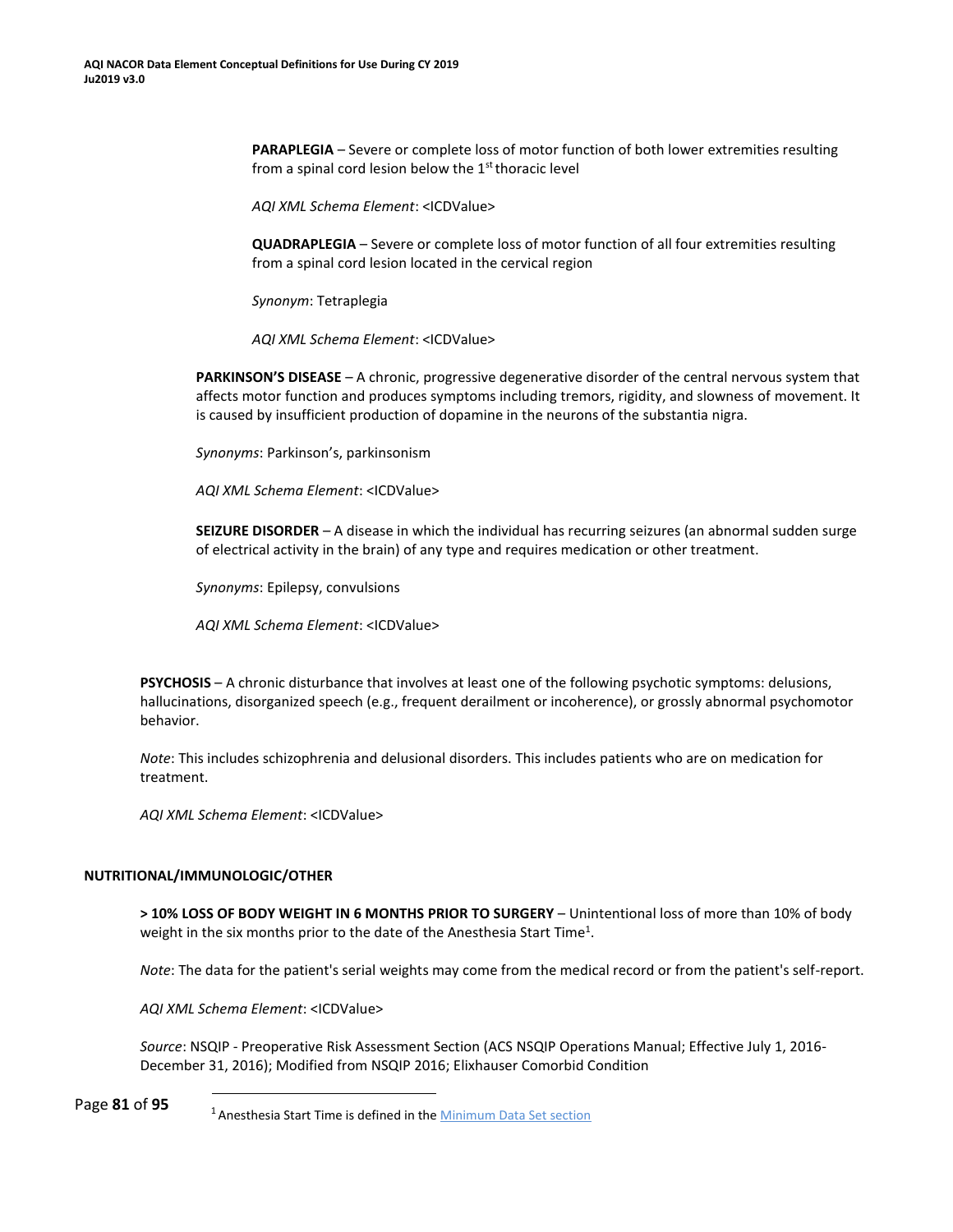<span id="page-80-0"></span>**ANEMIA** – Abnormally low hemoglobin level.

*Source*: Elixhauser Comorbid Condition; Elixhauser codes include 280.1 to 281.9 which includes other nutritional deficiencies: B12/Flolate, whether dietary or otherwise. Also 285.2 (chronic illness) and 285.9 (chronic or acute hemorrhage). ICD9: 280.8, 280.9; ICD10: D508. Incremental value of anemia in cardiac surgical risk prediction with the European System for Cardiac Operative Risk Evaluation (EuroSCORE) II model. [Ann Thorac Surg. 2](https://www.ncbi.nlm.nih.gov/pubmed/25085558)014 Sep;98(3):869-75. doi: 10.1016/j.athoracsur.2014.04.124. Epub 2014 Jul 29; and World Health Organization. Hemoglobin concentration for the diagnosis of anemia and assessment of severity. WHO/NMH/NHD/MNM/11.1; 2011. [\(http://www.who.int/vmnis/indicators/haemoglobin.pdf,](http://www.who.int/vmnis/indicators/haemoglobin.pdf) accessed June 8, 2017)

**ADULTS AND CHILDREN > 5 YEARS** – Hemoglobin < 13.0 gm/dL in men and Hemoglobin < 12.0 gm/dL in women.

*AQI XML Schema Element*: <ICDValue>

**CHILDREN FROM 6 MONTHS TO 5 YEARS** – Hemoglobin < 10.0 gm/dL.

*AQI XML Schema Element*: <ICDValue>

**PREOP TRANSFUSION OF RED BLOOD CELLS** – Preoperative loss of blood or anemia requiring the administration of at least [1](#page-80-0) unit of whole or packed RBCs during the 72 hours prior to the Anesthesia Start Time<sup>1</sup>.

*Note*: Includes blood transfused in the Emergency Room, does not include administration of FFP, platelets, or colloid volume expanders.

*AQI XML Schema Element*: <ICDValue>

*Source*: NSQIP - Preoperative Risk Assessment Section (ACS NSQIP Operations Manual; Effective July 1, 2016- December 31, 2016)

**HIV INFECTION** – A patient who has been infected with the human immunodeficiency virus (HIV).

*Note*: Includes patients who are or have been infected with HIV and those with AIDS

*AQI XML Schema Element*: <ICDValue>

*Source*: Elixhauser Comorbid Condition

## **COAGULATION DISORDER**

**HYPERCOAGULABLE STATE**- an inherited or acquired condition associated with a predisposition for venous or arterial thrombosis that exists at the Anesthesia Start Time $^1$ .

*Examples*: Factor V Leiden, Protein S and C deficiency, antiphospholipid antibody syndrome, thrombophilia, thromboembolic disease associated with malignancy

*AQI XML Schema Element*: <ICDValue>

<span id="page-80-1"></span>Page **82** of **95**

<sup>&</sup>lt;sup>1</sup> Anesthesia Start Time is defined in the **Minimum Data Set section**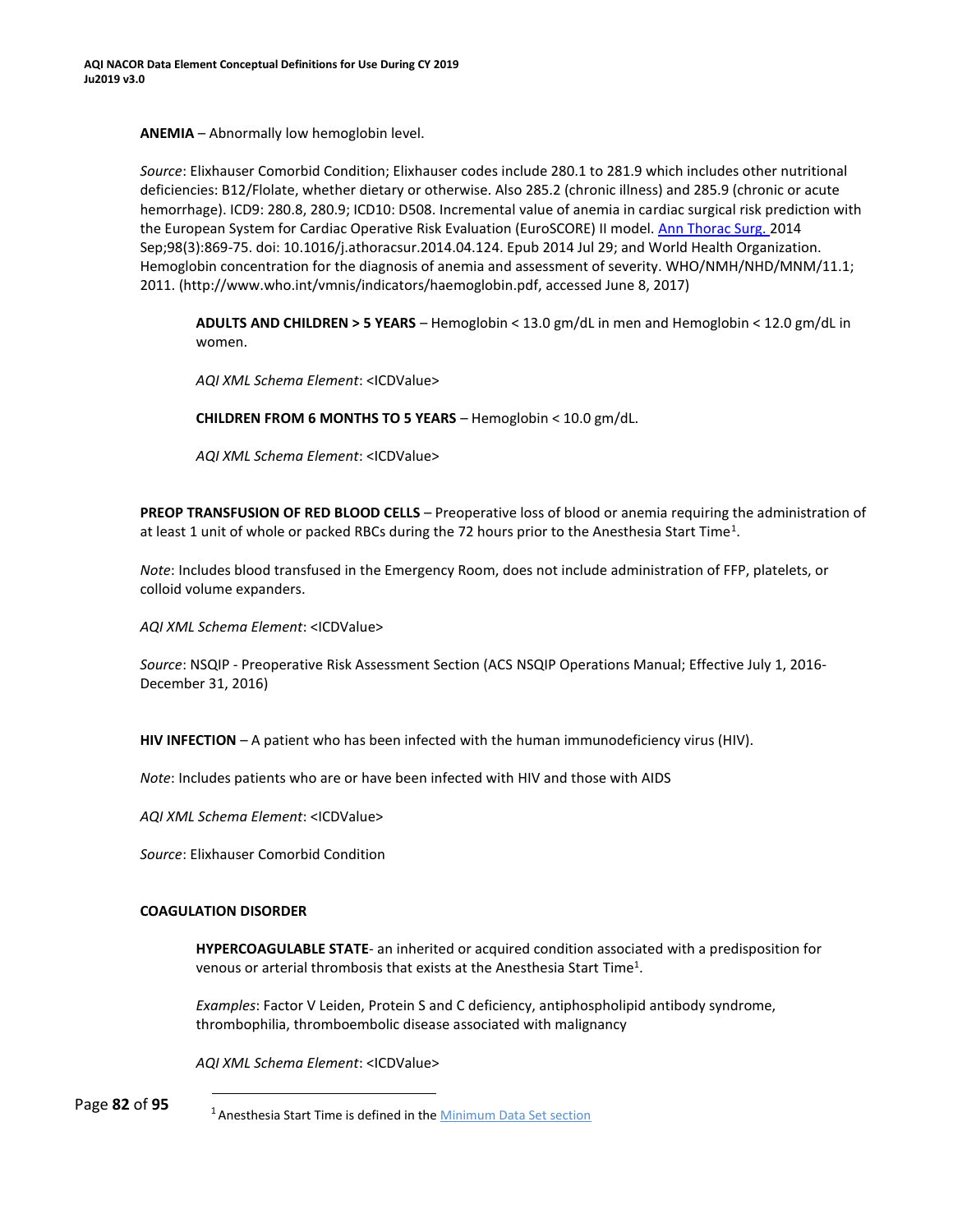**COAGULOPATHY** - A condition that prevents the blood from clotting normally and that exists at the An[e](#page-80-1)sthesia Start Time<sup>1</sup>.

*Synonym*: Bleeding disorder

*Examples*: hemophilia, thrombocytopenia, genetic or acquired Von Willibrand disease, thrombocytopenia, disseminated intravascular coagulation, and anticoagulation or antiplatelet therapy (excluding aspirin and non-steroidal anti-inflammatory agents) that had not been discontinued for a sufficient length of time prior to the date of the Anesthesia Start Time<sup>1</sup>.

*Note*: The hematologic disorder or presence of medication producing the abnormal coagulation must be active at the Anesthesia Start Time<sup>1</sup>. The cause can be attributable to abnormal or insufficient plasma or tissue coagulation factors or to platelet abnormality. One or more laboratory tests for assessing coagulation will likely be present.

*AQI XML Schema Element*: <ICDValue>

*Source*: NSQIP - Preoperative Risk Assessment Section (ACS NSQIP Operations Manual; Effective July 1, 2016-December 31, 2016); Modified from NSQIP 2016; Elixhauser Comorbid Condition

**FLUID/ELECTROLYTE DISORDER** – A metabolic disorder including an abnormal serum concentration of sodium, potassium, calcium, phosphate, or magnesium, or an abnormal blood pH that is present at the Anesthesia Start  $Time<sup>1</sup>$ .

Disorder(s) include:

- Acidemia (blood pH < 7.35)
- Alkalemia (blood pH > 7.45)
- Hypercalcemia (serum calcium > 10.7mg/dL)
- Hyperglycemia (blood glucose > 250mg/dL)
- Hyperkalemia (serum potasium > 5.0 mEq /L)
- Hypermagnesemia (serum magnesium > 2.6mg/dL)
- Hypernatremia (serum sodium > 145 mEq /L)
- Hypoglycemia (blood glucose < 70mg/dL)
- Hypokalemia (serum potasium < 3.5 mEq /L)
- Hyponatremia (serum sodium < 135mEq/L)
- Hypophosphatemia (<1.0 mg/dL)

*AQI XML Schema Element*: <ICDValue>

**Source: Elixhauser Comorbid Condition** 

<sup>&</sup>lt;sup>1</sup> Anesthesia Start Time is defined in the **Minimum Data Set section**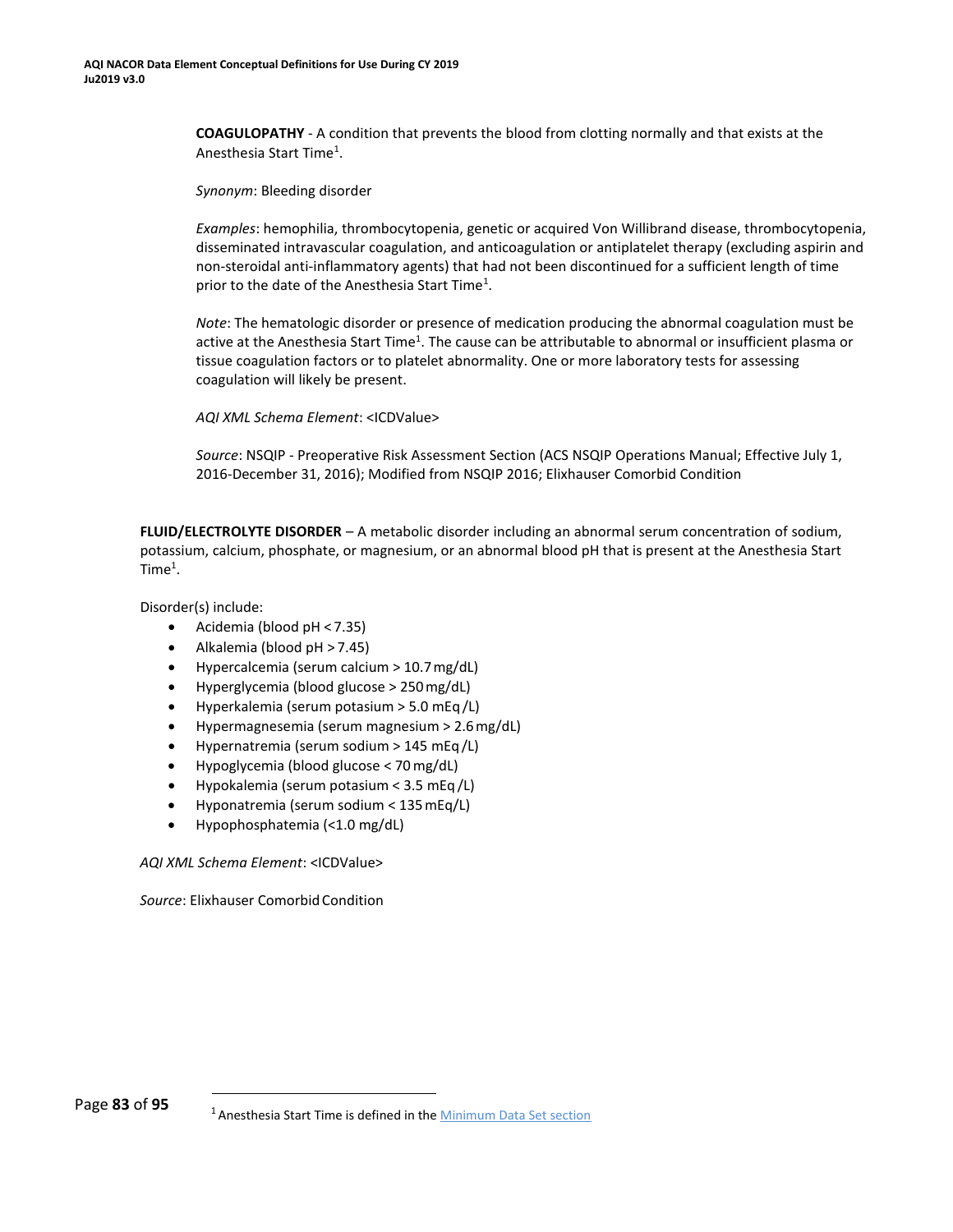<span id="page-82-0"></span>**IMMUNOCOMPROMISED** – Vulnerable to an opportunistic infection as a result of an impaired or weakened immune system (cellular and/or humoral).

**ACQUIRED** – Includes: leukemia, lymphoma, myelodysplasia (MDS), pancytopenia, infectious (AIDS), or any other disease state whose pathophysiology includes a decline in the function of the immune system or one of its major elements.

*AQI XML Schema Element*: <ICDValue>

**CONGENITAL/PRIMARY** – Includes: IgA deficiency, severe combined immune deficiency (SCID), common variable immune deficiency

*AQI XML Schema Element*: <ICDValue>

**MEDICATIONS** – Patient is receiving or has received any of the following within 30 days of the Anesthesia Start Time<sup>[1](#page-82-0)</sup>: includes glucocorticoids, calcineurin inhibitors, anti-metabolites (e.g., mycophenolate mofetil) or other medications used as immunosuppressives for transplant or the treatment of autoimmune disorders and diseases (e.g., basiliximab or infliximab).

*Exclusions*: Topical application of corticosteroid or immunosuppressant medication is excluded as well as a short course (less than 10 days) of steroids for an acute condition.

*AQI XML Schema Element*: <ICDValue>

**OBESITY** – An excess of subcutaneous fat in proportion to lean body mass with a body mass index (BMI) ≥ 30 kg/m<sup>2</sup> .

*Notes*: Patient height and weight should be reported in the Patient Characteristics section of the Administrative Related Data Elements, ICD 10 - Endocrine, nutritional and metabolic diseases; Obesity [http://apps.who.int/classifications/icd10/browse/2016/en#/E66](http://apps.who.int/classifications/icd10/browse/2016/en%23/E66)

*Source*: Stedman's Medical Dictionary, 28th ed, 2006

**OBESE** – BMI > 30 and  $\leq 40$  kg/m<sup>2</sup>

*AQI XML Schema Element*: <ICDValue>

**MORBIDLY OBESE** – BMI > 40 kg/m<sup>2</sup>

*AQI XML Schema Element*: <ICDValue>

**OBSTRUCTIVE SLEEP APNEA** – Sleep-disordered breathing with recurrent episodes of upper airway collapse and oxyhemoglobin desaturations diagnosed on sleep study by observing the number of apnea and/or hypopnea episodes per hour (the apnea-hypopnea index [AHI]) on an overnight polysomnography.

*Synonym*: OSA

Page **84** of **95**

<sup>&</sup>lt;sup>1</sup> Anesthesia Start Time is defined in the **Minimum Data Set section**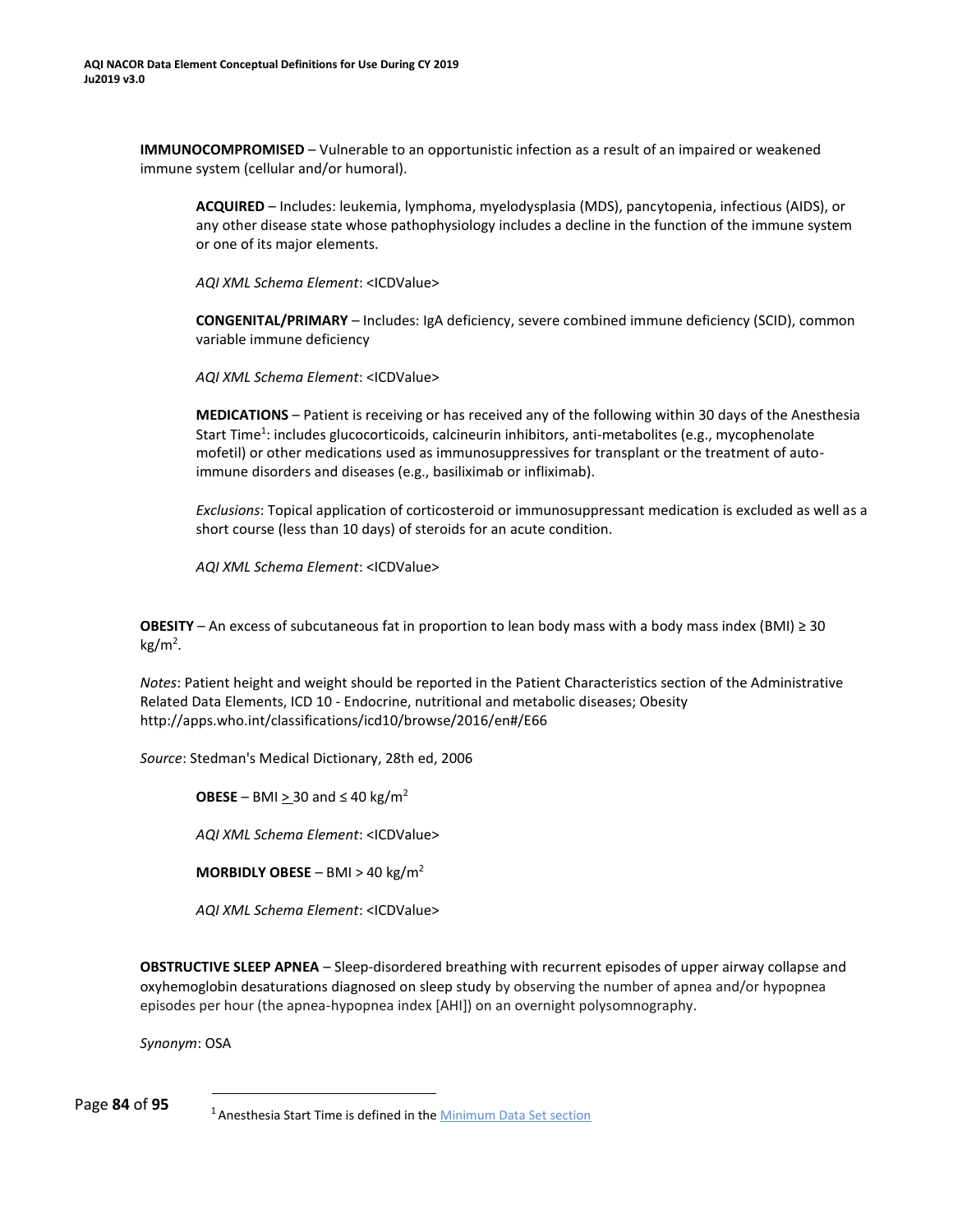<span id="page-83-0"></span>*Note*: Cutoffs for AHI have been used to define the severity of OSA. The American Academy of Sleep Medicine defines mild OSA as AHI 5 to <15 events/h, moderate OSA as AHI 15 to 30 events/h, and severe OSA as AHI >30 events/h.

**DIAGNOSED BY SLEEP STUDY, ON TREATMENT** – Obstructive sleep apnea diagnosed using an overnight sleep study or polysomnography and there is current ongoing treatment with mechanical measures such as CPAP, BiPAP, or oral appliance therapy.

*AQI XML Schema Element*: <ICDValue>

**DIAGNOSED BY SLEEP STUDY, NO TREATMENT** – Obstructive sleep apnea diagnosed using an overnight sleep study or polysomnography and no current ongoing treatment.

*AQI XML Schema Element*: <ICDValue>

**OPEN WOUND (WITH OR WITHOUT INFECTION)** – A wound (trauma or incision) that disrupts the integrity of the skin and/or in which the tissues are exposed to the air.

*AQI XML Schema Element*: <ICDValue>

*Source*: NSQIP - Preoperative Risk Assessment Section (ACS NSQIP Operations Manual; Effective July 1, 2016- December 31, 2016); Stedman's Medical Dictionary

**RADIOTHERAPY FOR MALIGNANCY** – A patient who has received radiotherapy (ionizing radiation for treating or inhibiting canc[e](#page-83-0)r prior to the date of the Anesthesia Start Time<sup>1</sup>. Anatomic sites receiving radiotherapy are listed below.

*Source*: NSQIP-2011 VERSION

## **NECK OR AIRWAY**

*AQI XML Schema Element*: <ICDValue>

**BREAST**

*AQI XML Schema Element*: <ICDValue>

## **MEDIASTINUM**

*AQI XML Schema Element*: <ICDValue>

## **OTHER**

*AQI XML Schema Element*: <ICDValue>

Page **85** of **95**

<sup>&</sup>lt;sup>1</sup> Anesthesia Start Time is defined in the **Minimum Data Set section**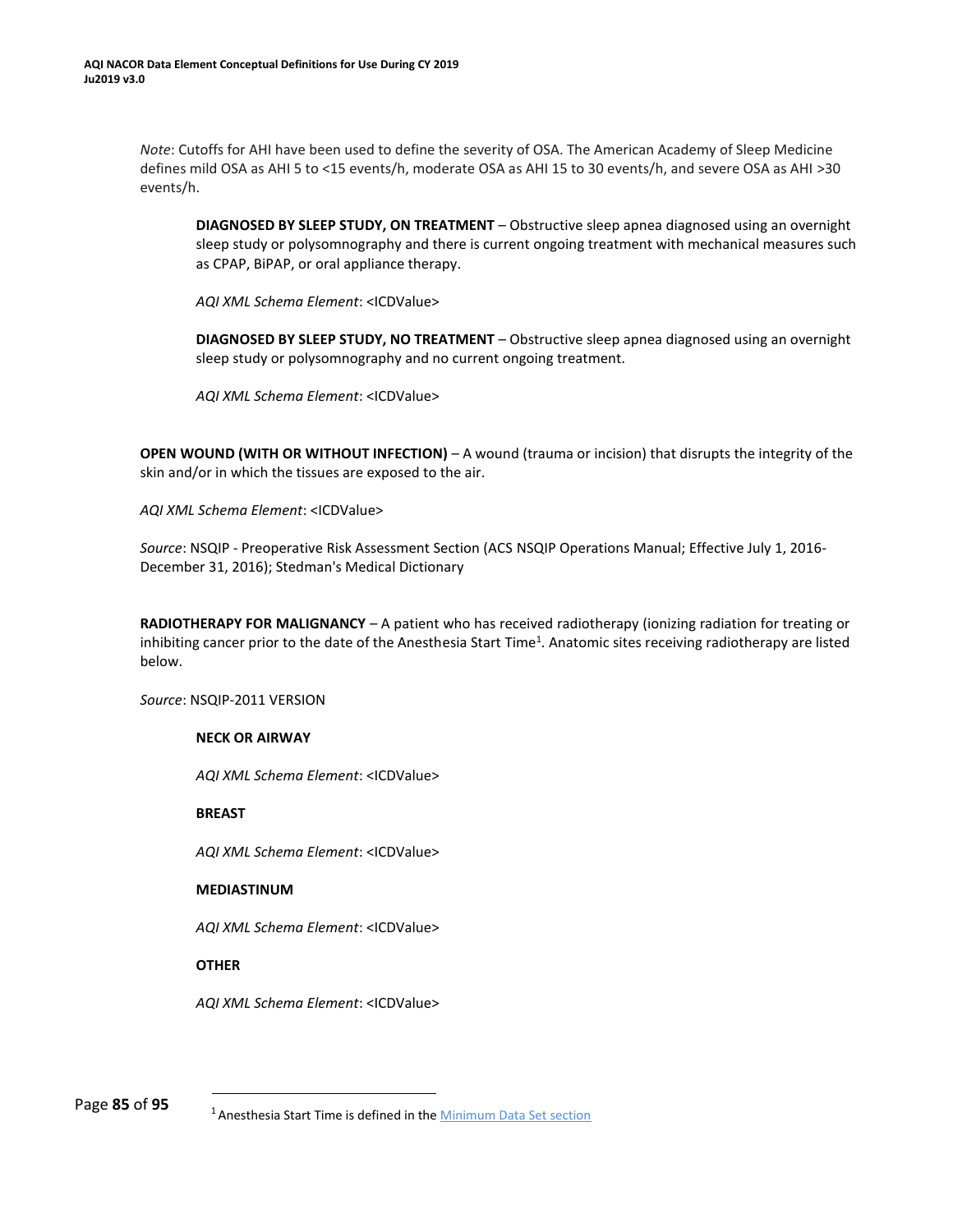<span id="page-84-0"></span>**RHEUMATOID ARTHRITIS OR COLLAGEN-VASCULAR DISEASE** – Rheumatoid arthritis is an autoimmune disease that causes inflammation, swelling, and damage to tissues in the joints while a collagen-vascular disease is one of a group of autoimmune diseases that produce inflammation and destruction of collagen and connective tissue.

Examples of Collagen Vascular Diseases: ankylosing spondylitis, dermatomyositis, polyarteritis nodosa, psoriatic arthritis, scleroderma/systemic sclerosis, systemic lupus erythematosus.

*AQI XML Schema Element*: <ICDValue>

*Source*: Elixhauser Comorbid Condition

**SEPSIS WITHIN 48 HOURS PRIOR TO SURGERY** – Presence of Sepsis or Septic Shock during the 48 hours prior to surgery.

*Source*: NSQIP - Preoperative Risk Assessment Section (ACS NSQIP Operations Manual; Effective July 1, 2016- December 31, 2016)

**SEPSIS** – The presence of Systemic Inflammatory Response Syndrome (SIRS) [the presence of two of 5 signs: T>38°C, HR>90, RR>20/P $_{CO2}$ < 30 mmHg, WBC > 12 or < 4 X 10<sup>9</sup>/L, anion gap] and a positive blood culture or positive culture from site felt to be the acute cause of infection or one or more of (ischemic/infarcted bowel, purulence, enteric contents in operative site, positive intraoperative cultures.

*AQI XML Schema Element*: <ICDValue>

**SEPTIC SHOCK** – The presence of sepsis and documented organ or circulatory dysfunction.

*AQI XML Schema Element*: <ICDValue>

## **OBSTETRIC**

**PREGNANCY** – The patient is pregnant at the Anesthesia Start Time<sup>1</sup>[.](#page-84-0) Pregnancy can be identified using (1) blood or urine pregnancy test; (2) ultrasound; or (3) fetal heart rate monitoring.

**GESTATIONAL AGE** is 1) the number of days from the beginning of the patient's last menstrual period, 2) based on obstetric ultrasound comparing the size of the embryo or fetus to a reference group of pregnancies with known gestational age, or 3) in the case of in-vitro fertilization, calculating the days since oocyte retrieval or co-incubation and adding 14 days.

*Note*: Gestational Age should be reported in weeks.

*AQI XML Schema Element*: <ICDValue>

*Source*: NSQIP-2011 VERSION; Obstetric Data Definitions: Issues and Rationale for Change—Gestational Age & Term, from Patient Safety and Quality Improvement at American Congress of Obstetricians and Gynecologists, November 2012

<sup>&</sup>lt;sup>1</sup> Anesthesia Start Time is defined in the **Minimum Data Set section**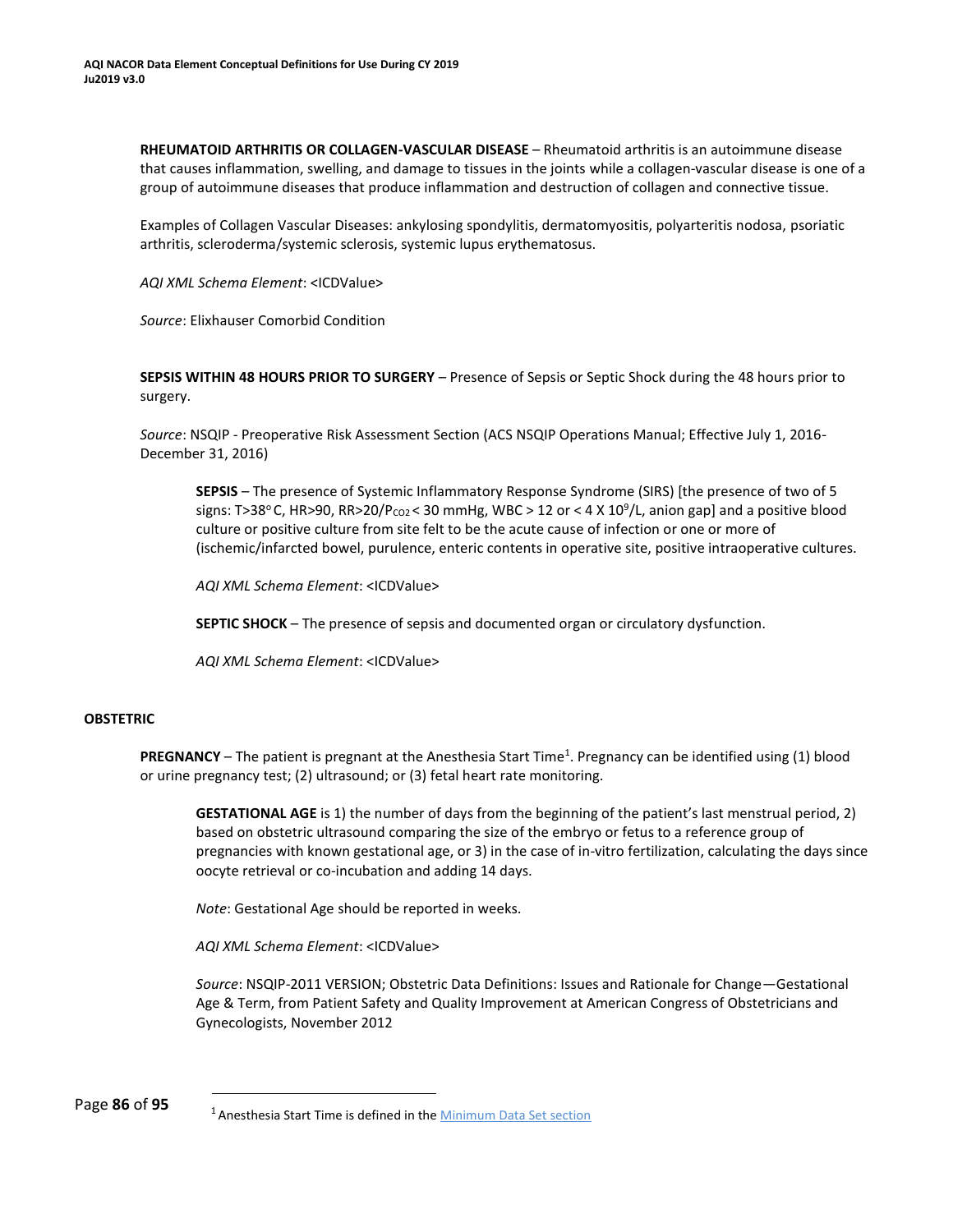<span id="page-85-0"></span>**MULTIPLE GESTATION PREGNANCY** – The pregnant patient carries more than one fetus on the day of the An[e](#page-85-0)sthesia Start Time<sup>1</sup>. Indicate number of fetuses.

**TWO (2)** *AQI XML Schema Element*: <ICDValue> **THREE (3)** *AQI XML Schema Element*: <ICDValue> **FOUR (4)**

*AQI XML Schema Element*: <ICDValue>

**MORE THAN FOUR (>4)**

*AQI XML Schema Element*: <ICDValue>

**PREGNANT WITH PREECLAMPSIA** – The patient is pregnant on the day of the Anesthesia Start Time<sup>1</sup> with preeclampsia consisting of new-onset hypertension and proteinuria. In absence of proteinuria, preeclampsia is diagnosed as hypertension in association with either (1) thrombocytopenia (platelet count < 100,000/ microliter); (2) impaired liver function; (3) renal insufficiency; (4) pulmonary edema; or (5) new onset cerebral or visual disturbances. Hypertension is defined as either a systolic BP of 140 mmHg or greater, diastolic BP of 90 mmHg or greater, or both. Proteinuria is defined when 24-hour excretion is equal to or greater than 300 mg.

*AQI XML Schema Element*: <ICDValue>

*Source*: Hypertension in Pregnancy (ACOG)

**PREGNANT WITH ECLAMPSIA** – The patient meets criteria for preeclampsia\* with the addition of seizures at any time prior to the Anesthesia Start Time<sup>1</sup>.

\* Criteria for Preeclampsia - The patient is pregnant on the day of the Anesthesia Start Time<sup>1</sup> with preeclampsia consisting of new-onset hypertension and proteinuria. In absence of proteinuria, preeclampsia is diagnosed as hypertension in association with either (1) thrombocytopenia (platelet count < 100,000/ microliter); (2) impaired liver function; (3) renal insufficiency; (4) pulmonary edema; or (5) new onset cerebral or visual disturbances. Hypertension is defined as either a systolic BP of 140 mmHg or greater, diastolic BP of 90 mmHg or greater, or both. Proteinuria is defined when 24-hour exertion is equal to or greater than 300 mg.

*AQI XML Schema Element*: <ICDValue>

*Source*: Hypertension in Pregnancy (ACOG)

**PREGNANT WITH HELLP SYNDROME** – The patient is pregnant on the day of the Anesthesia Start Time<sup>1</sup> with a diagnosis of the HELLP Syndrome. The HELLP syndrome is diagnosed when the following are present: (1) hemolysis; (2) abnormal liver function tests; (3) low platelet count (< 150,000 /microliter).

<sup>&</sup>lt;sup>1</sup> Anesthesia Start Time is defined in the **Minimum Data Set section**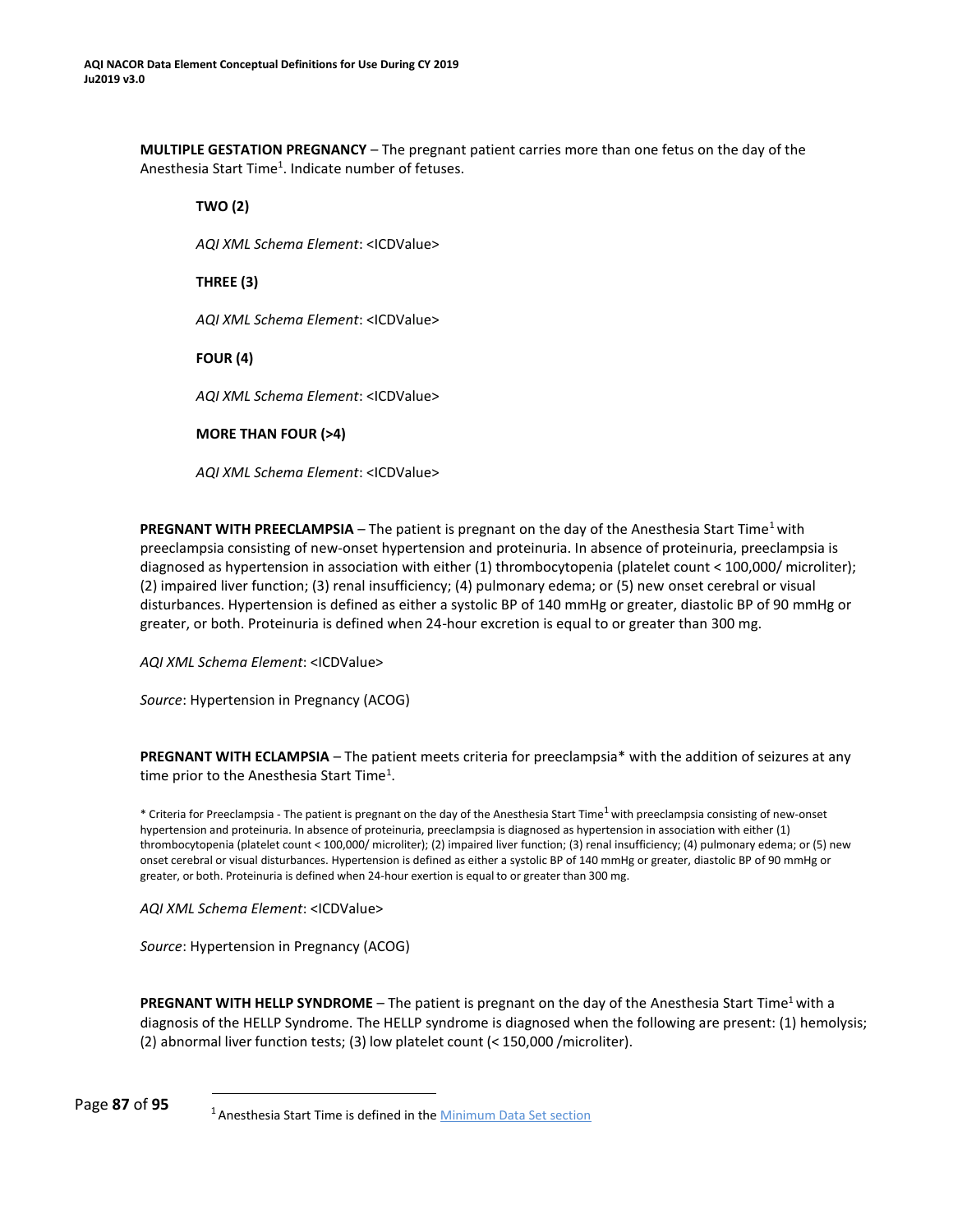*AQI XML Schema Element*: <ICDValue>

*Source*: Hypertension in Pregnancy (ACOG)

**PREGNANT WITH PLACENTAL ABNORMALITY** – A disorder or pathology of the pregnant patient's placenta.

**ABRUPTION** – The partial or complete separation of the placenta from the inner wall of the uterus prior to delivery of the baby.

*AQI XML Schema Element*: <ICDValue>

**PLACENTA PREVIA** – **WITHOUT HEMORRHAGE** –The attachment of the placenta to the inner wall of the uterus is in a location that partially or completely covers the uterine outlet (cervical opening), but there is no vaginal bleeding.

*AQI XML Schema Element*: <ICDValue>

**PLACENTA PREVIA** – **WITH HEMORRHAGE** –The attachment of the placenta to the inner wall of the uterus is in a location that partially or completely covers the uterine outlet (cervical opening), and there is vaginal bleeding.

*AQI XML Schema Element*: <ICDValue>

**PLACENTA ACCRETA** – An abnormal condition when part of or the entire placenta invades and is inseparable from the uterine wall.

*AQI XML Schema Element*: <ICDValue>

## **ONCOLOGIC**

**SOLID TUMOR WITH NO METASTASIS** – The presence of an abnormal, non-blood cell, cancerous tissue that grows by cellular proliferation more rapidly than normal and continues to grow after the stimuli that initiated the new growth cease, and there is no evidence of the cancer at a site distant from the primary tumor.

Primary location includes but is not limited to:

- Adrenal
- Bladder
- Bone
- Brain, CNS
- Breast
- Colon, rectum
- Heart
- Kidney
- Larynx, pharynx
- **Liver**
- Lung, bronchi
- Muscle
- **Ovary**
- Pancreas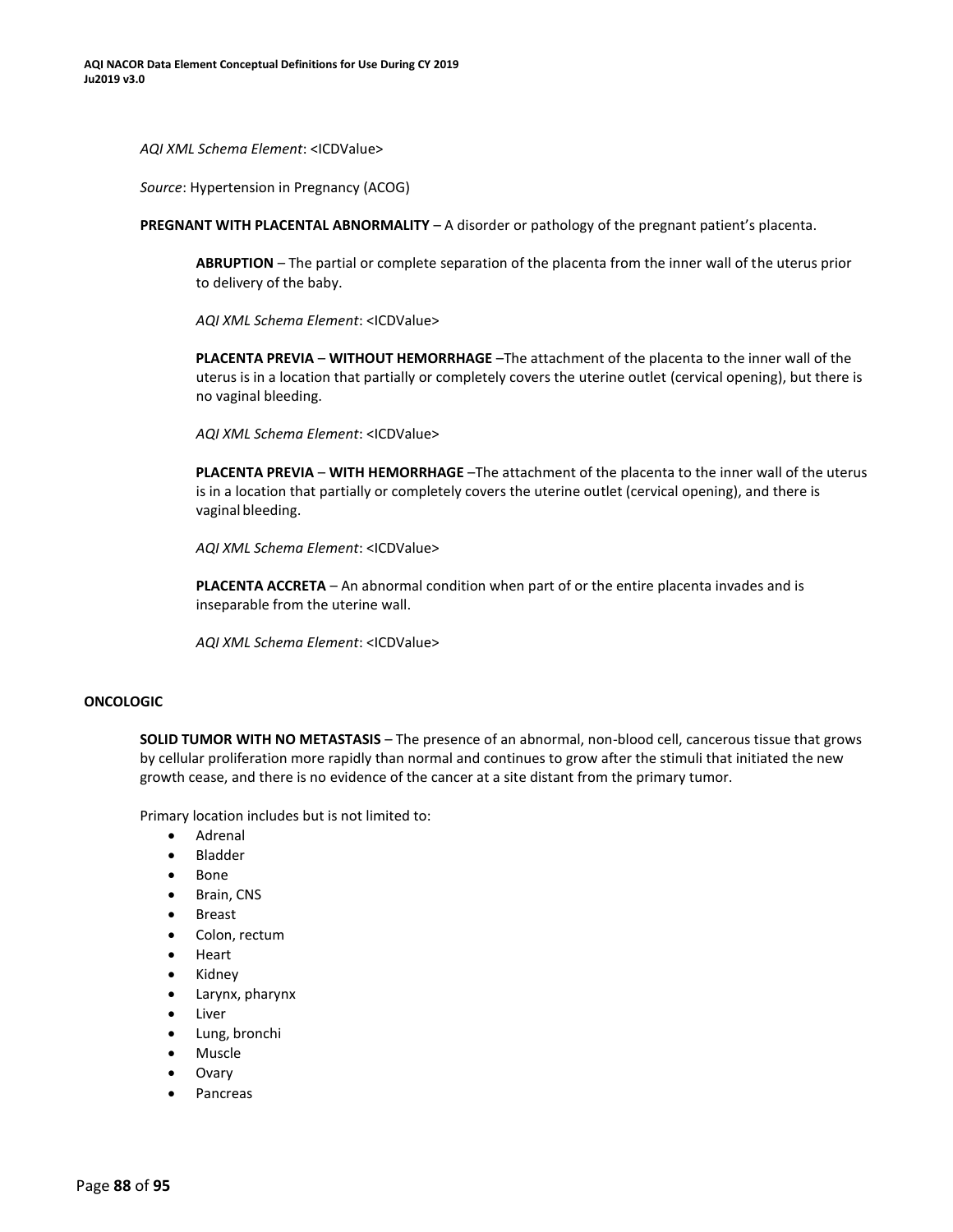**AQI NACOR Data Element Conceptual Definitions for Use During CY 2019 Ju2019 v3.0**

- Prostate
- Sinus
- Skin
- Stomach
- **Thyroid**
- Uterus, endometrium

*AQI XML Schema Element*: <ICDValue>

*Source*: Stedman's Medical Dictionary; Elixhauser Comorbid Condition

**DISSEMINATED/METASTATIC CANCER** – The presence of malignant neoplasms in parts of the body remote from the site of the primary tumor.

*AQI XML Schema Element*: <ICDValue>

*Source*: NSQIP - Preoperative Risk Assessment Section (ACS NSQIP Operations Manual; Effective July 1, 2016- December 31, 2016); Elixhauser Comorbid Condition; Stedman's Medical Dictionary (modified)

**LEUKEMIA** – Cancer of the blood forming tissues that results in an increased number of immature or abnormal blood cells.

*AQI XML Schema Element*: <ICDValue>

**LYMPHOMA** – Any neoplasm of lymphoid or reticuloendothelial tissues.

*AQI XML Schema Element*: <ICDValue>

*Source*: Elixhauser Comorbid Condition; Stedman's Medical Dictionary (modified)

## **PEDIATRIC**

#### **MYOPATHY**

**MITOCHONDRIAL DISEASES** – A group of disorders caused by dysfunctional mitochrondria, the intracellular organelles that generate energy.

*AQI XML Schema Element*: <ICDValue>

**MUSCULAR DYSTROPHIES** – A group of inherited chronic muscle diseases associated with increasing weakness and loss of skeletal muscles including but not limited to Duchenne muscular dystrophy (DMD), Becker muscular dystrophy, facioscapulohumeral muscular dystrophy, and myotonic dystrophy.

*Synonym*: MD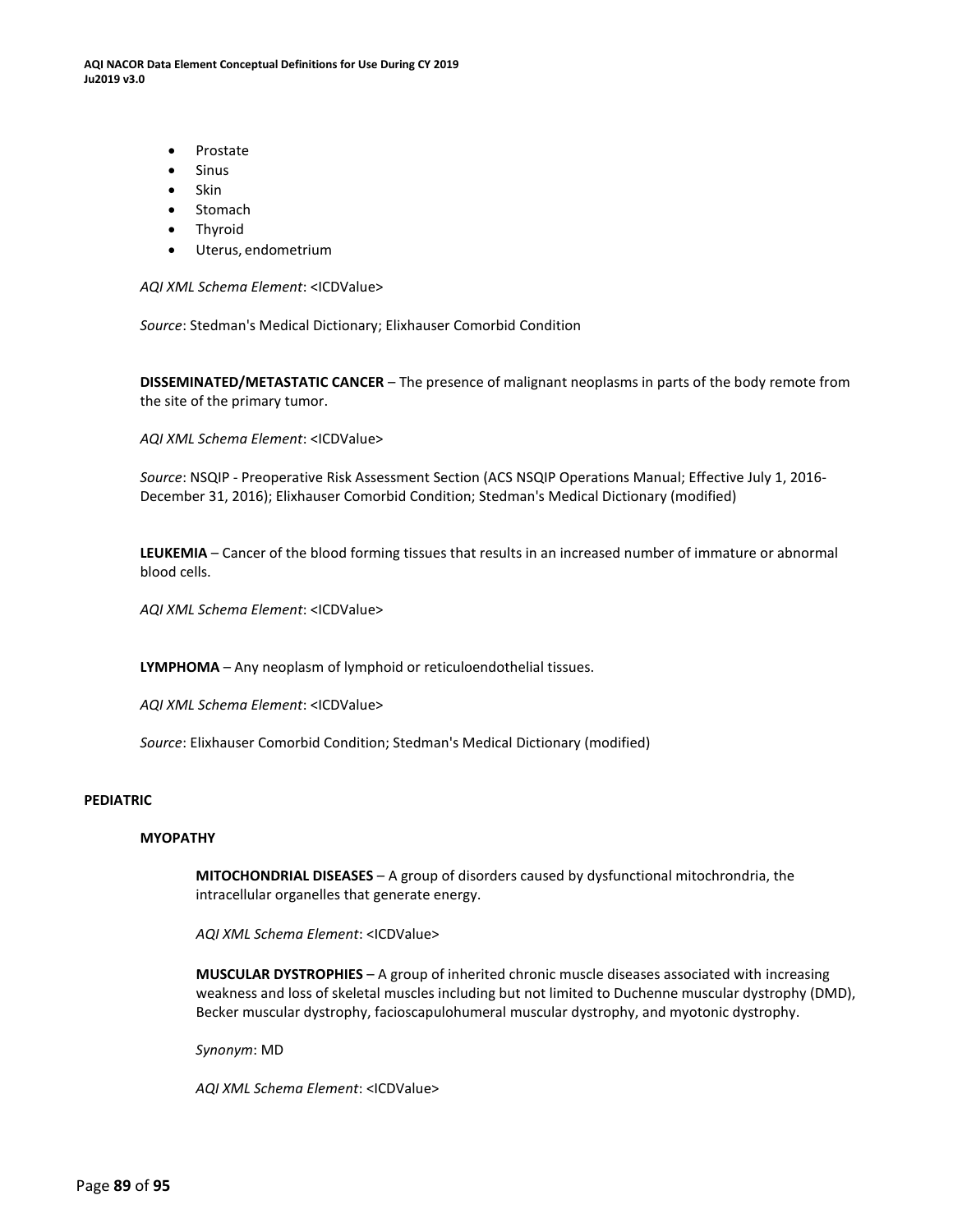**PRETERM NEWBORN PREMATURITY** – An infant born alive before 37 weeks of pregnancy are completed.

*Synonyms*: Premature newborn, preemie

*Source*: World Health Organization, revised November 2016

**EXTREMELY PRETERM** – An infant born alive less than 28 weeks of pregnancy are completed.

*AQI XML Schema Element*: <ICDValue>

**VERY PRETERM** – An infant born alive > 28 weeks to < 32 weeks of pregnancy are completed.

*AQI XML Schema Element*: <ICDValue>

**MODERATE TO LATE PRETERM** – An infant born alive > 32 weeks to < 37 weeks of pregnancy are completed.

*AQI XML Schema Element*: <ICDValue>

#### **PULMONARY**

**ACUTE RESPIRATORY FAILURE** – A new, rapidly progressing disorder that prevents the lungs from adequately oxygenating blood or removing carbon dioxide and requires mechanical ventilation, high flow O2 therapy, or noninvasive ventilation for treatment.

*AQI XML Schema Element*: <ICDValue>

**CHRONIC RESPIRATORY CONDITIONS** – A progressive and irreversible disease of the lungs or airways.

*Notes*: ICD 10 - Diseases of the Respiratory System [\(http://apps.who.int/classifications/icd10/browse/2016/en#/J44\)](http://apps.who.int/classifications/icd10/browse/2016/en%23/J44))

*Source*: Mosby's Medical Dictionary, 9th ed, 2009

**ASTHMA** – A chronic respiratory disease characterized by inflammation and constriction of the airways of the lung.

*Note*: This includes patients with exercise-induced bronchoconstriction, allergic asthma, occupational asthma.

*AQI XML Schema Element*: <ICDValue>

**BRONCHIECTASIS** – An abnormal and irreversible widening of the airways of the lung.

*AQI XML Schema Element*: <ICDValue>

**BRONCHOPULMONARY DYSPLASIA** – A chronic lung disease in premature neonates treated for respiratory distress syndrome with more than 21% oxygen for more than 28 days.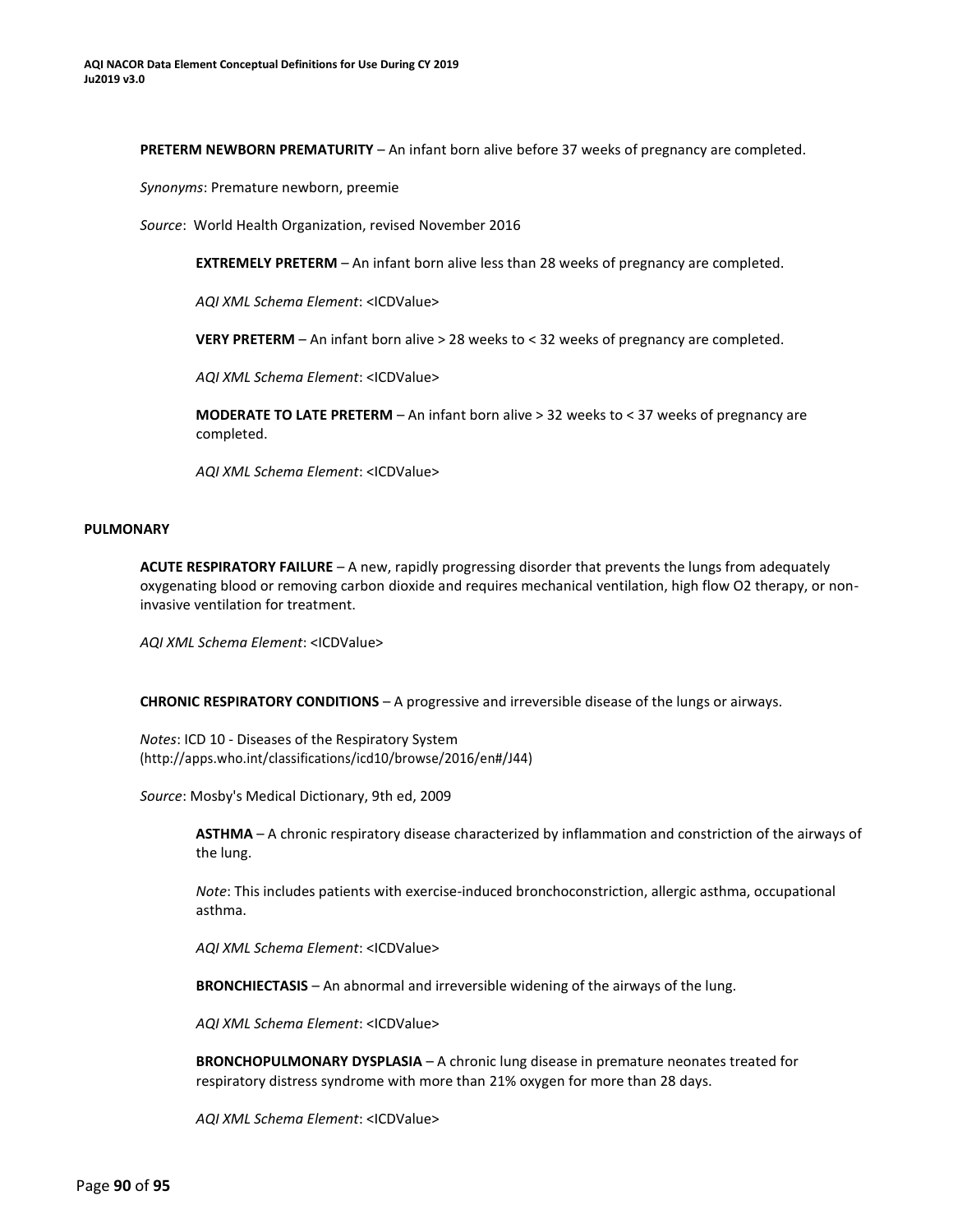<span id="page-89-0"></span>**CHRONIC OBSTRUCTIVE PULMONARY DISEASE** – An irreversible lung disease characterized by limited expiratory air flow. Examples include chronic bronchitis and emphysema.

*Synonym*: COPD

### **MILD/MODERATE**

*AQI XML Schema Element*: <ICDValue>

**SEVERE** – Requiring one or more hospitalizations for COPD exacerbation (Gold criteria 3 or 4† )

† GOLD (Global Initiative for Chronic Obstructive Lung Disease) at [http://goldcopd.org](http://goldcopd.org/)

*AQI XML Schema Element*: <ICDValue>

**CYSTIC FIBROSIS** – A hereditary, progressive disease in which thick, abnormal mucus builds up and compromises the function of the lungs and pancreas.

*Synonym*: CF

*AQI XML Schema Element*: <ICDValue>

**PULMONARY FIBROSIS** – An irreversible scarring or thickening of the capillary-alveolar membranes in the lung.

*AQI XML Schema Element*: <ICDValue>

**HOME OXYGEN THERAPY** – The patient's physician has determined that the patient has severe lung disease, hypoxia or symptoms that are improved with supplemental oxygen. Supplemental oxygen is used continuously or for shorter periods.

*AQI XML Schema Element*: <ICDValue>

*Source*: CMS statement on Home Oxygen Therapy; ICN 908804 October 2016

**RECENT PNEUMONIA** – Inflammation of the lung parenchyma characterized by consolidation of the affected part, the alveolar air spaces being filled with exudate, inflammatory cells, and fibrin occurring within 4 weeks of the An[e](#page-89-0)sthesia Start Time<sup>1</sup>. Most cases of pneumonia are due to infection by bacteria or viruses, a few to inhalation of chemicals or trauma to the chest wall, and few to rickettsiae, fungi, and yeasts.

*AQI XML Schema Element*: <ICDValue>

*Source*: Stedman's Medical Dictionary, 28th ed, 2006

**RECENT URI** – Experiencing an acute infection involving the nose, paranasal sinus, phyranx, larynx, trachea, and/or bronchi within 4 weeks of the Anesthesia Start Time<sup>1</sup>.

*AQI XML Schema Element*: <ICDValue>

Page **91** of **95**

<sup>1</sup> Anesthesia Start Time is defined in th[e Minimum Data Set section](#page-10-0)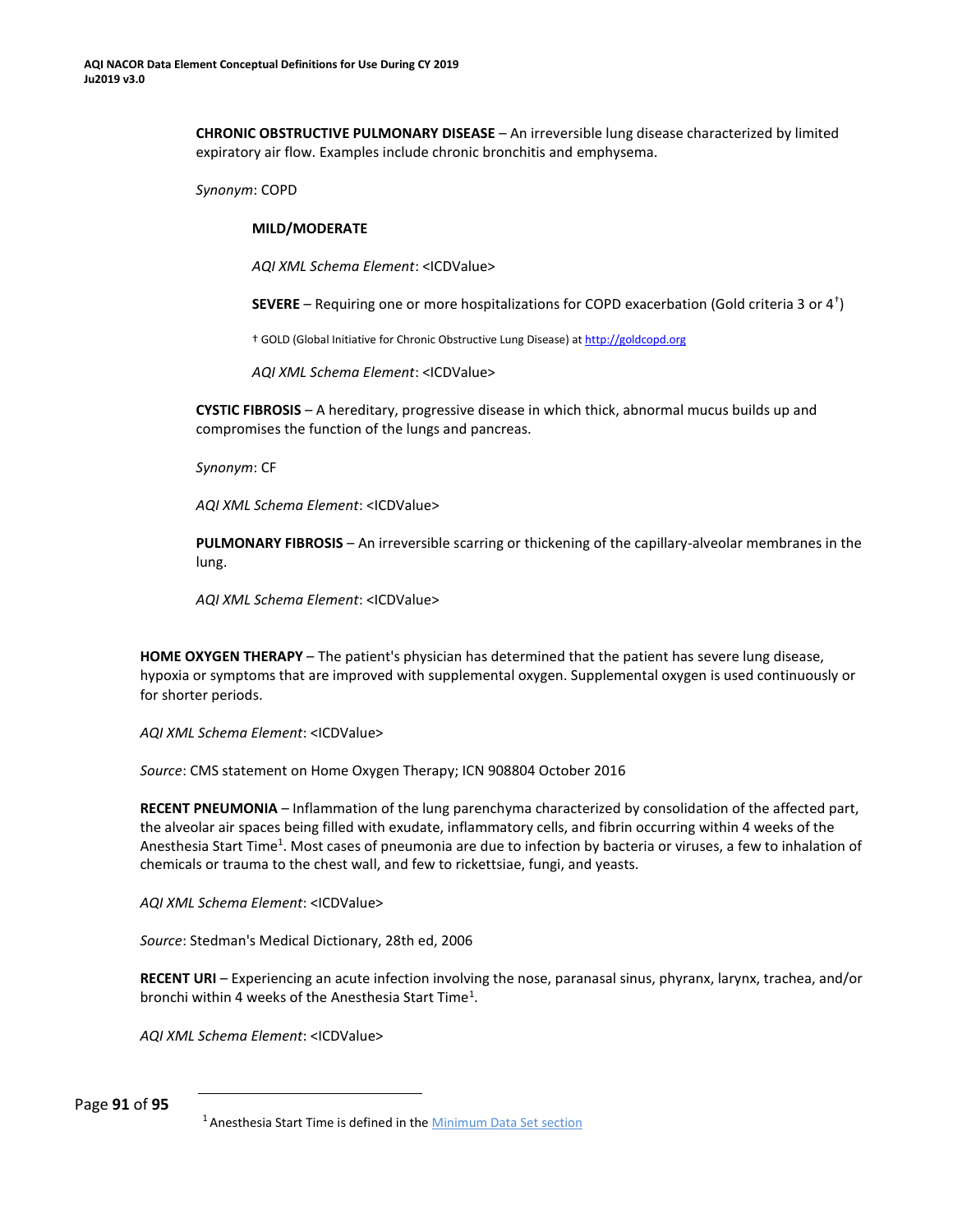<span id="page-90-0"></span>**VENTILATOR DEPENDENT** – Requiring mechanical support to maintain adequate levels of oxygen and/or carbon dioxide in the blood.

*AQI XML Schema Element*: <ICDValue>

## **RENAL**

**ACUTE RENAL FAILURE** – Acute renal failure, as defined by KDIGO\*, that is present within the 24 hours prior to the An[e](#page-90-0)sthesia Start Time<sup>1</sup>.

\* KDIGO criteria under Acute Kidney Injury in the AQI NACOR DATA ELEMENT CONCEPTUAL DEFINITIONS are: 1. Increase in serum creatinine (Cr) > 0.3 mg/dl within 48 hours; 2. Increase in Cr to > 1.5 times baseline, which is known or presumed to have occurred within the prior 7 days.

*Synonyms*: Acute kidney injury, AKI, ARF

*AQI XML Schema Element*: <ICDValue>

*Source*: NSQIP - Preoperative Risk Assessment Section (ACS NSQIP Operations Manual; Effective July 1, 2016- December 31, 2016)

**CURRENTLY ON DIALYSIS** – Renal failure (acute or chronic) requiring treatment with dialysis (hemodialysis, peritoneal dialysis, hemofiltration) within 2 weeks of the date of the Anesthesia Start Time<sup>1</sup>.

*Note*: This should also include patients who require/warrant dialysis but have refused. It does not include patients who develop a need for dialysis after the Anesthesia Start Time<sup>1</sup>.

*AQI XML Schema Element*: <ICDValue>

*Source*: NSQIP - Preoperative Risk Assessment Section (ACS NSQIP Operations Manual; Effective July 1, 2016- December 31, 2016); Elixhauser Comorbid Condition

## **SUBSTANCE USE**

**SUBSTANCE USE** – An occasional or ongoing use of a chemical, drug, or alcohol that does not meet the criteria for Substance Use Disorder.

Adapted from<https://www.drugabuse.gov/drugs-abuse/commonly-abused-drugs-charts#inhalants>

Note: Indicate all substances used by the patient within 30 days prior to Anesthesia Start Time<sup>1</sup>.

## **STIMULANTS**

## **AMPHETAMINES**

*AQI XML Schema Element*: <ICDValue>

Page **92** of **95**

<sup>1</sup> Anesthesia Start Time is defined in th[e Minimum Data Set section](#page-10-0)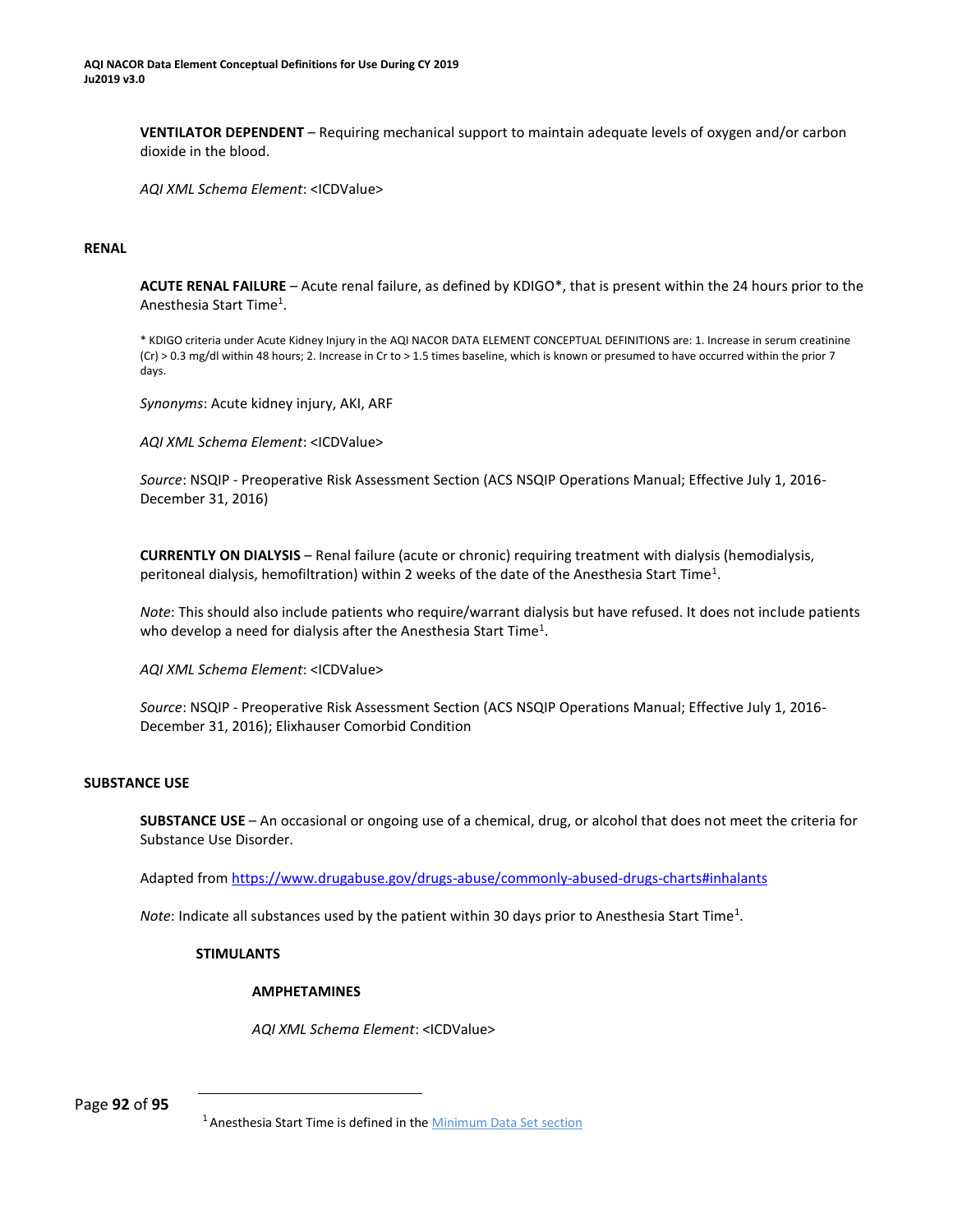#### **METHAMPHETAMINE**

*AQI XML Schema Element*: <ICDValue>

## **COCAINE**

*AQI XML Schema Element*: <ICDValue>

### **EPHEDRINE**

*AQI XML Schema Element*: <ICDValue>

## **KHAT**

*AQI XML Schema Element*: <ICDValue>

#### **PCP**

*AQI XML Schema Element*: <ICDValue>

# **HALLUCINOGENS**

## **KETAMINE**

*AQI XML Schema Element*: <ICDValue>

#### **LSD**

*AQI XML Schema Element*: <ICDValue>

## **PSILOCYBIN/MUSHROOMS**

*AQI XML Schema Element*: <ICDValue>

## **DMT**

*AQI XML Schema Element*: <ICDValue>

### **DEPRESSANTS**

*AQI XML Schema Element*: <ICDValue>

## **OPIATES**

*AQI XML Schema Element*: <ICDValue>

### **KRATOM**

*AQI XML Schema Element*: <ICDValue>

#### **ALCOHOL**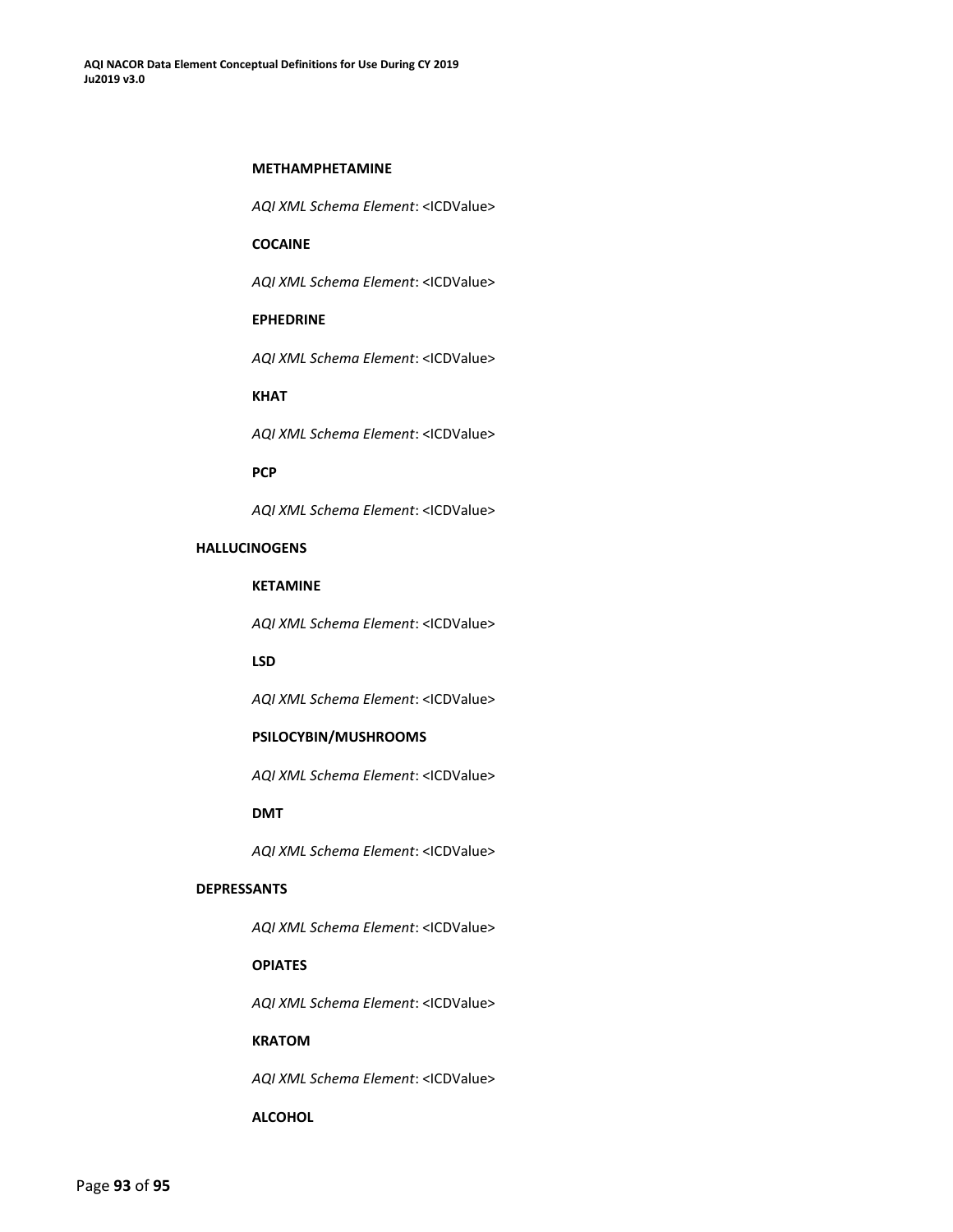<span id="page-92-0"></span>*AQI XML Schema Element*: <ICDValue>

## **GHB**

*AQI XML Schema Element*: <ICDValue>

#### **BENZODIAZEPINES**

*AQI XML Schema Element*: <ICDValue>

### **BARBITURATES**

*AQI XML Schema Element*: <ICDValue>

## **CANNABIS (INCLUDES SMOKING MARIJUANA AND OTHER FORMS OF INGESTION)**

*AQI XML Schema Element*: <ICDValue>

## **INHALANTS (INCLUDES NITROUS OXIDE, VOLATILE ANESTHETICS, VOLATILE HOUSEHOLD PRODUCTS)**

*AQI XML Schema Element*: <ICDValue>

### **PROPOFOL**

*AQI XML Schema Element*: <ICDValue>

**ALCOHOL USE DISORDER** – More than 14 drinks containing ethanol per week in the 2 weeks prior to the date of th[e](#page-92-0) Anesthesia Start Time<sup>1</sup>.

*Note*: Includes patients who consume 2 drinks per day in the two weeks prior to the date of the Anesthesia Start Time<sup>1</sup>; the patient admits to drinking >2 ounces of hard liquor or > two 12 oz. cans of beer or > two 6 oz. glasses of wine per day in the two weeks prior to the Anesthesia Start Time<sup>1</sup>. If the patient is a binge drinker, the numbers of drinks during the binge are divided by seven days and then the definition is applied.

*AQI XML Schema Element*: <ICDValue>

*Source*: Elixhauser Comorbid Condition

**SUBSTANCE USE DISORDER** – A pattern of chronic substance use leading to clinically significant impaired control, social impairment, risky use, or distress.

*Note*: Includes the abuse of any drug including but not limited to opioid, cocaine, narcotics, amphetamines, benzodiazepines; "Alcohol abuse" is a separate data element. The drug(s) being used should also be indicated in the SUBSTANCE USE category.

Page **94** of **95**

<sup>1</sup>Anesthesia Start Time is defined in th[e Minimum Data Set section](#page-10-0)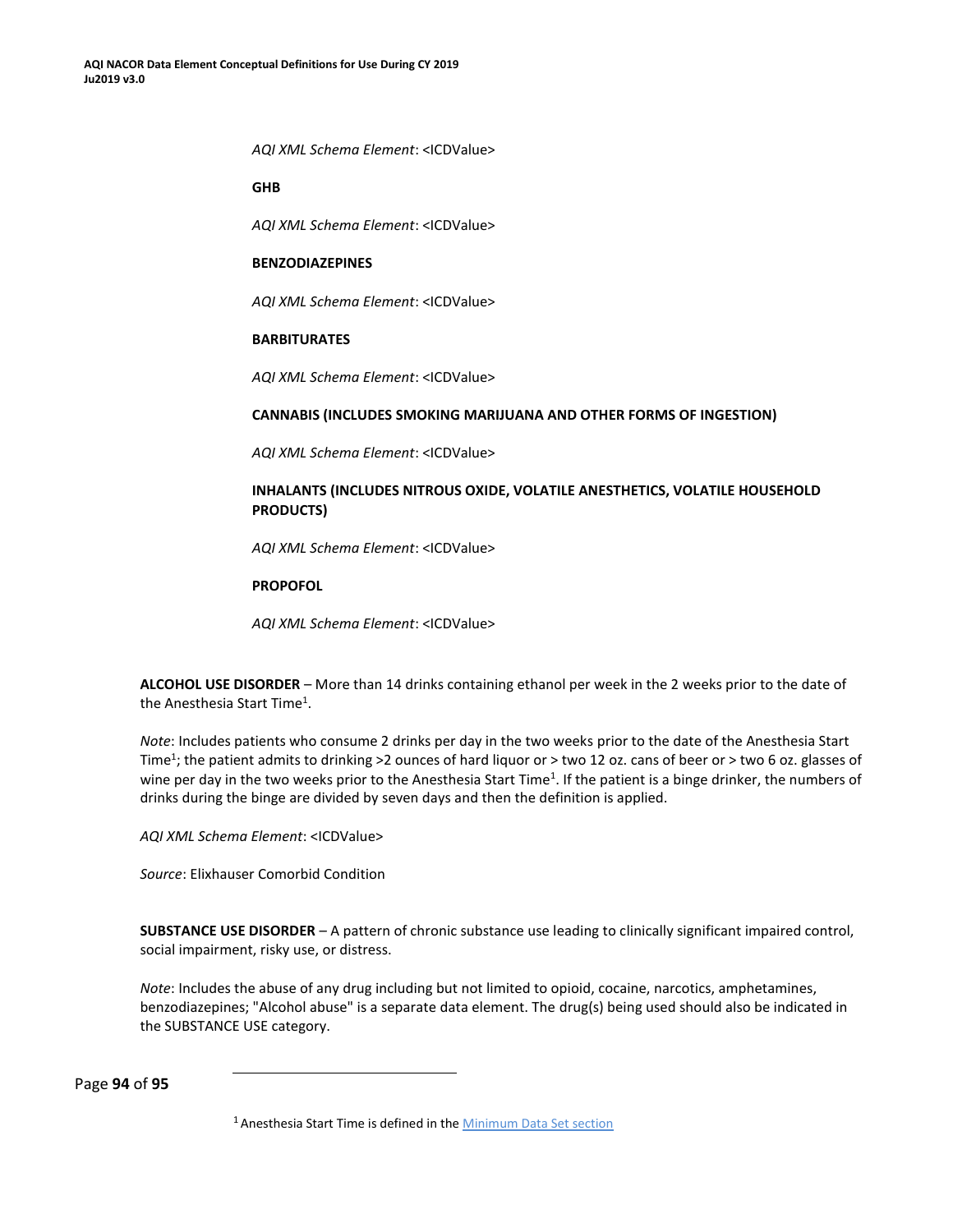**AQI NACOR Data Element Conceptual Definitions for Use During CY 2019 Ju2019 v3.0** *AQI XML Schema Element*: <ICDValue>

Page **95** of **95**

<sup>1</sup> Anesthesia Start Time is defined in the **Minimum Data Set section**